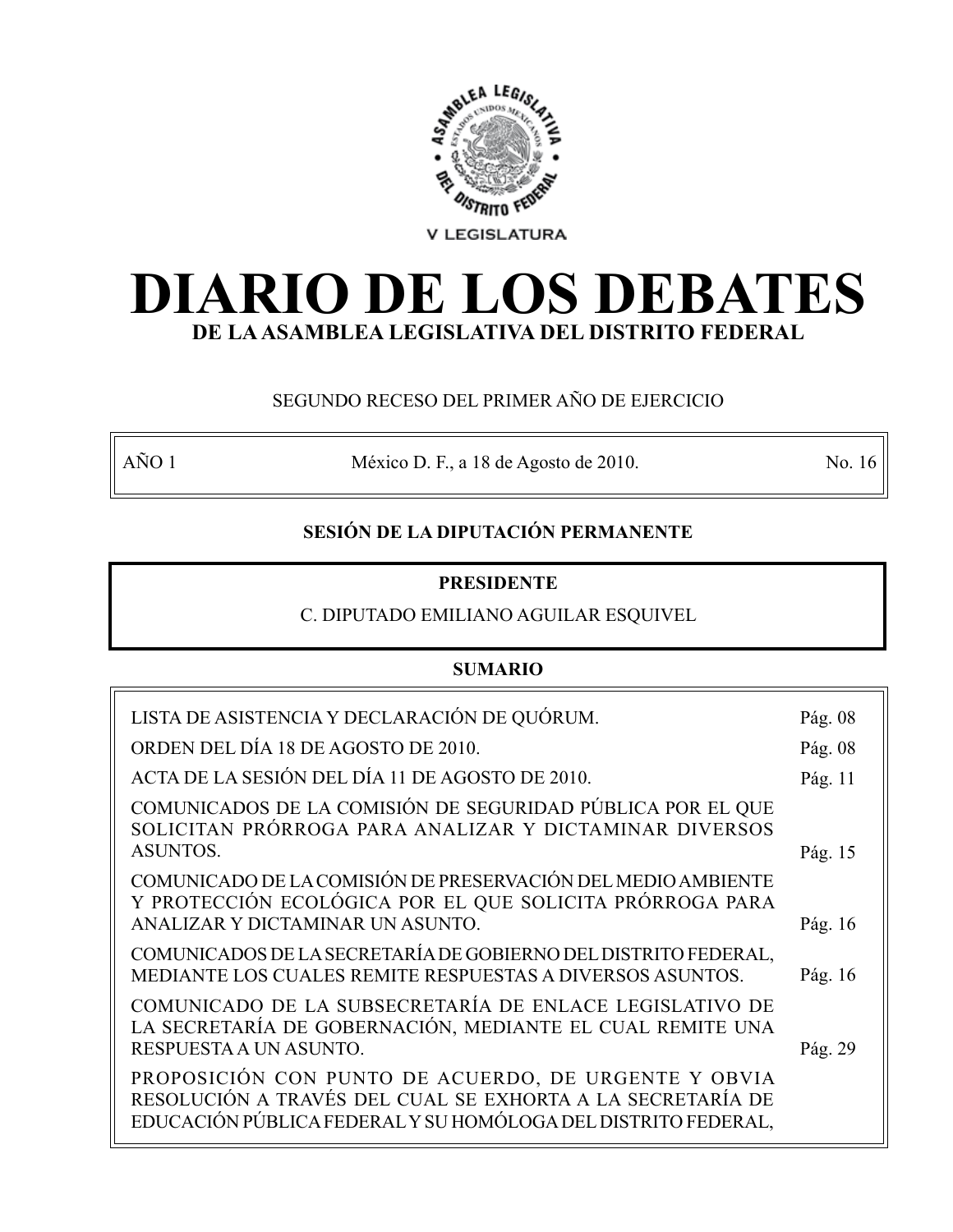PARA QUE DE MANERA URGENTE ACUERDEN E INSTRUMENTEN UN PROGRAMA INMEDIATO PARA ABATIR LA DESERCIÓN ESCOLAR DE LOS ESTUDIANTES DE SECUNDARIA. PROPOSICIÓN CON PUNTO DE ACUERDO PARA EXHORTAR RESPETUOSAMENTE A LA SECRETARÍA DE DESARROLLO URBANO Y VIVIENDA, LA DIRECCIÓN GENERAL DE PATRIMONIO INMOBILIARIO Y A LOS DIECISÉIS ÓRGANOS POLÍTICOS ADMINISTRATIVOS, TODOS DEL DISTRITO FEDERAL A EFECTO DE ESTABLECER UNA COORDINACIÓN EFICAZ Y OBJETIVA, CON EL PROPÓSITO DE INTERCAMBIAR INFORMACIÓN REFERENTE A QUE EMPRESAS TELEFÓNICAS CUENTAN AUTORIZACIÓN PARA FUNCIONAR POR PARTE DE LA SECRETARÍA DE DESARROLLO URBANO Y VIVIENDA, PERMISOS ADMINISTRATIVOS TEMPORALES REVOCABLES EMITIDOS POR LA DIRECCIÓN GENERAL DE PATRIMONIO INMOBILIARIO, NÚMERO DE CASETAS INSTALADAS EN LA VÍA PÚBLICA, SU UBICACIÓN Y A QUE EMPRESA TELEFÓNICA PERTENECEN, ELABORAR POR PARTE DE LAS DELEGACIONES POLÍTICAS, REQUERIMIENTOS A EMPRESAS TELEFÓNICAS QUE CUENTEN LOS PERMISOS NORMATIVOS A EFECTO DE QUE REALICEN LOS PAGOS ESTIPULADOS EN EL CÓDIGO FISCAL DEL DISTRITO FEDERAL, EFECTUAR EL RETIRO DE TODAS AQUELLAS CASETAS TELEFÓNICAS QUE NO SE ENCUENTREN INSTALADAS DE MANERA LEGAL Y CUANTAS EMPRESAS TELEFÓNICAS, HAN PROMOVIDO ALGÚN TIPO DE AMPARO ANTE LA AUTORIDAD COMPETENTE, QUE PRESENTA LA DIPUTADA LIZBETH EUGENIA ROSAS MONTERO, DEL GRUPO PARLAMENTARIO DEL PARTIDO DE LA REVOLUCIÓN DEMOCRÁTICA. PROPOSICIÓN CON PUNTO DE ACUERDO POR LA QUE SE SOLICITA AL SECRETARIO DE DESARROLLO URBANO Y VIVIENDA DEL DISTRITO FEDERAL, EL ARQUITECTO FELIPE LEAL FERNÁNDEZ, LA INFORMACIÓN SOBRE LAS ESPECIFICACIONES TÉCNICAS Y DE OPERACIÓN, ASÍ COMO COPIA DE LOS PERMISOS, AUTORIZACIONES Y DICTÁMENES QUE HAN SIDO ENTREGADOS PARA LA CONSTRUCCIÓN DE UN EDIFICIO PLURIFAMILIAR EN EL PREDIO UBICADO EN LA CALLE DE EDGAR ALLAN POE #362 COLONIA POLANCO, DELEGACIÓN MIGUEL HIDALGO, QUE PRESENTA EL DIPUTADO RAFAEL CALDERÓN JIMÉNEZ, INTEGRANTE DEL GRUPO PARLAMENTARIO DEL PARTIDO ACCIÓN NACIONAL. PROPOSICIÓN CON PUNTO DE ACUERDO PARA EXHORTAR AL DIRECTOR GENERAL DEL SISTEMA DE AGUAS DE LA CIUDAD DE MÉXICO INGENIERO RAMÓN AGUIRRE DÍAZ A FIN DE QUE SE REALICE LA PREVISIÓN PRESUPUESTARIA PARA EL 2011 Y DE EJECUCIÓN DE OBRA PÚBLICA NECESARIA PARA ATENDER LA PROBLEMÁTICA DE INUNDACIONES Y ENCHARCAMIENTOS QUE SE PRESENTA AÑO CON AÑO EN LOS PUEBLOS DE SAN MIGUEL AMANTLA, SAN JUAN TLIHUACA, SANTA LUCÍA Y LAS COLONIAS PETROLERA Y PROVIDENCIA DE LA DEMARCACIÓN DE AZCAPOTZALCO, QUE PRESENTA EL DIPUTADO JORGE PALACIOS ARROYO, POR CONDUCTO DEL DIPUTADO CARLO FABIÁN PIZANO SALINAS, AMBOS Pág. 30 Pág. 31 Pág. 33

DEL GRUPO PARLAMENTARIO DEL PARTIDO ACCIÓN NACIONAL.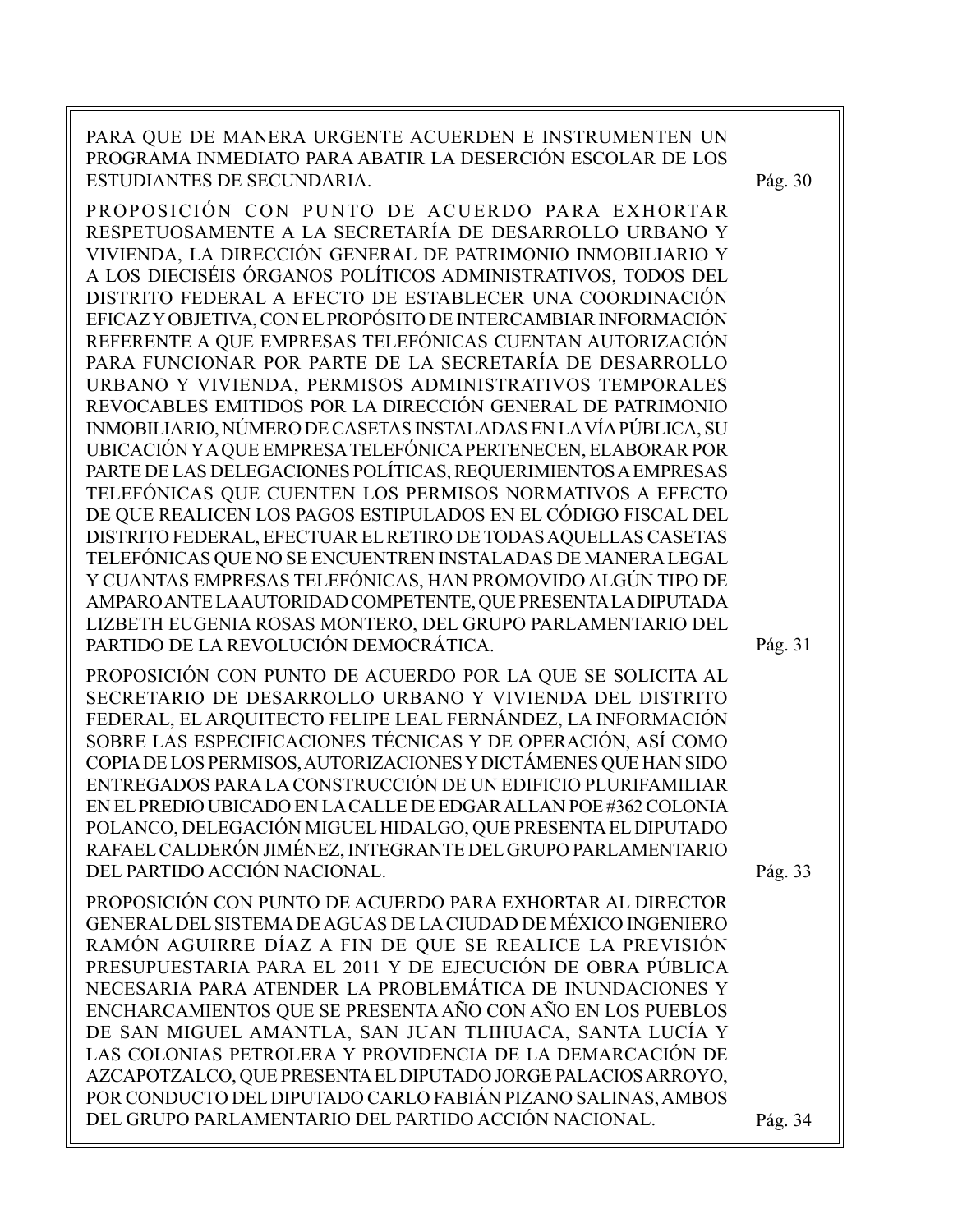PROPOSICIÓN CON PUNTO DE ACUERDO PARA EXHORTAR A LA LIC. MARTHA DELGADO PERALTA, SECRETARIA DEL MEDIO AMBIENTE DEL DISTRITO FEDERAL Y A LA PROCURADORA AMBIENTAL DEL DISTRITO FEDERAL, MAESTRA DIANA PONCE NAVA TREVIÑO, A FIN DE QUE PROPORCIONEN A ESTA H. ASAMBLEA EL ESTUDIO DE IMPACTO AMBIENTAL, DEL PROYECTO DE CONSTRUCCIÓN DEL CENTRO COMERCIAL EL ROSARIO, EN LA DEMARCACIÓN DE AZCAPOTZALCO, QUE PRESENTA EL DIPUTADO JORGE PALACIOS ARROYO, POR CONDUCTO DEL DIPUTADO CARLO FABIÁN PIZANO SALINAS, AMBOS DEL GRUPO PARLAMENTARIO DEL PARTIDO ACCIÓN NACIONAL.

PROPOSICIÓN CON PUNTO DE ACUERDO PARA QUE ESTA H. ASAMBLEA LEGISLATIVA EXHORTE AL TITULAR DEL EJECUTIVO FEDERAL LIC. FELIPE CALDERÓN HINOJOSA, ASÍ COMO AL SECRETARIO DEL TRABAJO Y PREVISIÓN SOCIAL LIC. JAVIER LOZANO ALARCÓN, PARA QUE EN EL ÁMBITO DE SUS ATRIBUCIONES IMPLEMENTEN LAS ACCIONES CONTUNDENTES CON LA INTENCIÓN DE REVERTIR LOS EFECTOS DE LA CRISIS ECONÓMICA QUE HA LANZADO AL DESEMPLEO A MÁS DE DOS MILLONES Y MEDIO DE MEXICANOS Y 12.8 MILLONES ESTÁN SUBSISTIENDO EN LA ECONOMÍA INFORMAL, A FIN DE REACTIVAR LA ECONOMÍA Y GENERAR LOS EMPLEOS REALES QUE HACEN FALTA, QUE PRESENTAN LAS DIPUTADAS LIZBETH ROSAS MONTERO Y CLAUDIA ELENA ÁGUILA TORRES, DEL GRUPO PARLAMENTARIO DEL PARTIDO DE LA REVOLUCIÓN DEMOCRÁTICA.

PROPOSICIÓN CON PUNTO DE ACUERDO DE OBVIA Y URGENTE RESOLUCIÓN POR LA QUE SE SOLICITA LA COMISIÓN DE GOBIERNO DE LA ASAMBLEA LEGISLATIVA DEL DISTRITO FEDERAL, V LEGISLATURA, A QUE EN EL MARCO DE SUS FACULTADES Y ATRIBUCIONES, INSTRUYA LA IMPRESIÓN URGENTE DE MÁS LEYES DE PARTICIPACIÓN CIUDADANA Y GESTIONE UNA REUNIÓN Y MESA DE TRABAJO CON EL SECRETARIO DE FINANZAS DEL GOBIERNO DEL DISTRITO FEDERAL Y LA COMISIÓN DE PARTICIPACIÓN CIUDADANA, A FIN DE QUE SE ANALICE LA PETICIÓN DE AMPLIACIÓN LÍQUIDA QUE EL IEDF SOLICITA PARA CUMPLIR CON LA LEY DE PARTICIPACIÓN CIUDADANA DEL DISTRITO FEDERAL, QUE PRESENTA LA DIPUTADA LIZBETH ROSAS MONTERO, DEL GRUPO PARLAMENTARIO DEL PARTIDO DE LA REVOLUCIÓN DEMOCRÁTICA.

Pág. 40

PROPOSICIÓN CON PUNTO DE ACUERDO, PARA EXHORTAR RESPETUOSAMENTE AL JEFE DE GOBIERNO DEL DISTRITO FEDERAL, LIC. MARCELO EBRARD CASAUBON, PARA QUE SE PUBLIQUE EN LA GACETA OFICIAL DEL DISTRITO FEDERAL, EL DECRETO POR EL QUE SE EXPIDE LA LEY DE PUBLICIDAD EXTERIOR DEL DISTRITO FEDERAL, QUE PRESENTAN LOS DIPUTADOS GUILLERMO SÁNCHEZ TORRES Y LEONEL LUNA ESTRADA POR CONDUCTO DE LA DIPUTADA LIZBETH ROSAS MONTERO, TODOS DEL GRUPO PARLAMENTARIO DEL PARTIDO DE LA REVOLUCIÓN DEMOCRÁTICA.

Pág. 36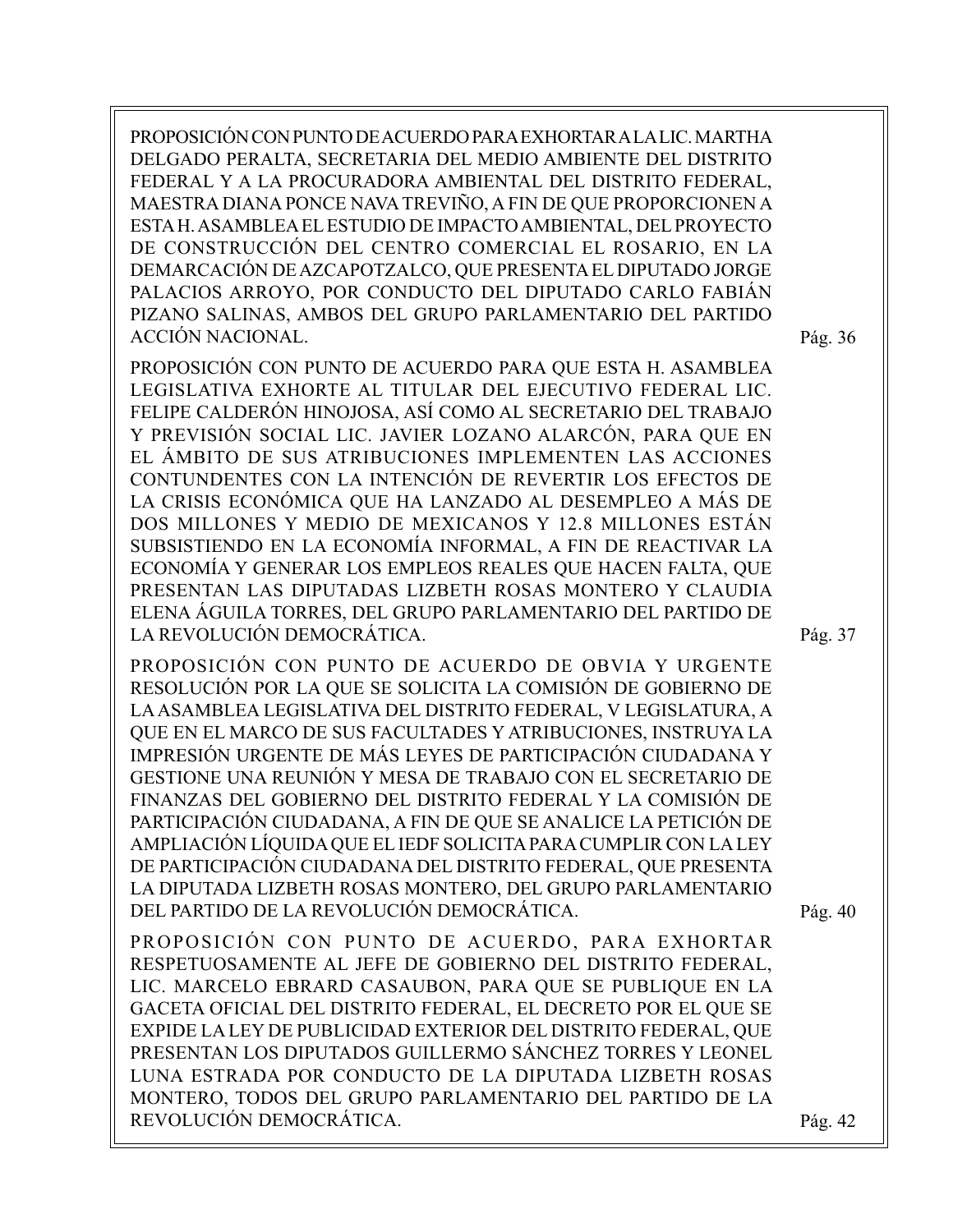PROPOSICIÓN CON PUNTO DE ACUERDO POR EL QUE SE SOLICITA AL JEFE DELEGACIONAL EN GUSTAVO A. MADERO, ING. VÍCTOR HUGO LOBO ROMÁN, UN INFORME PORMENORIZADO DE CÓMO SE ESTA EJERCIENDO EL PRESUPUESTO DE EGRESOS EN SU EJERCICIO FISCAL 2010, ESPECÍFICAMENTE LOS PROYECTOS DELEGACIONALES ETIQUETADOS POR ESTA SOBERANÍA EN ESA DEMARCACIÓN, QUE PRESENTA LA DIPUTADA LIZBETH EUGENIA ROSAS MONTERO, DEL GRUPO PARLAMENTARIO DEL PARTIDO DE LA REVOLUCIÓN DEMOCRÁTICA.

PROPOSICIÓN CON PUNTO DE ACUERDO POR EL QUE SE EXHORTA AL JEFE DE GOBIERNO DEL DISTRITO FEDERAL, CUMPLA CON LA LEY DE RESIDUOS SÓLIDOS DEL DISTRITO FEDERAL, QUE PRESENTA EL DIPUTADO FEDERICO MANZO SARQUIS, DEL GRUPO PARLAMENTARIO DEL PARTIDO ACCIÓN NACIONAL.

PROPOSICIÓN CON PUNTO DE ACUERDO POR EL QUE SE EXHORTA AL TITULAR DE LA ADMINISTRACIÓN PÚBLICA LOCAL, EL LIC. MARCELO EBRARD CASAUBON, Y A LA SECRETARÍA DE SALUD DEL DISTRITO FEDERAL, A EXPEDIR UN REGLAMENTO QUE TENGA POR OBJETO REGULAR LA VENTA DE SOLVENTES Y DEMÁS MATERIAL TÓXICO EN TLAPALERÍAS DEL DISTRITO FEDERAL A MENORES DE EDAD, PARA EVITAR ASÍ SU USO EQUIVOCO, QUE PRESENTA EL DIPUTADO JOSÉ MANUEL RENDÓN OBERHAUSER, POR CONDUCTO DEL DIPUTADO FEDERICO MANZO SARQUIS, AMBOS DEL GRUPO PARLAMENTARIO DEL PARTIDO ACCIÓN NACIONAL.

PROPOSICIÓN CON PUNTO DE ACUERDO DE URGENTE Y OBVIA RESOLUCIÓN A TRAVÉS DEL CUAL ESTA ASAMBLEA LEGISLATIVA DEL DISTRITO FEDERAL EXHORTA AL GOBIERNO DEL DISTRITO FEDERAL Y A LA SECRETARÍA DE SEGURIDAD PÚBLICA, A REALIZAR OPERATIVOS PERMANENTES PARA DESTERRAR DEFINITIVAMENTE A LOS GRUPOS DE GOLPEADORES Y DE LOS LLAMADOS "COYOTES" DE LOS ALREDEDORES DE LA JUNTA DE CONCILIACIÓN Y ARBITRAJE DEL DISTRITO FEDERAL Y RENUNCIAR A SU TOLERANCIA, QUE PRESENTA EL DIPUTADO JOSÉ ARTURO LÓPEZ CÁNDIDO, DEL GRUPO PARLAMENTARIO DEL PARTIDO DEL TRABAJO.

PROPOSICIÓN CON PUNTO DE ACUERDO DE URGENTE Y OBVIA RESOLUCIÓN EN DONDE SE EXHORTA AL H. CONGRESO DE LA UNIÓN, PARA QUE EN USO DE SUS ATRIBUCIONES Y FACULTADES ANALICE LA VIABILIDAD DE NO GRAVAR CON IMPUESTOS LAS PENSIONES DE LOS JUBILADOS, YA QUE REPRESENTA UNA AGRESIÓN ECONÓMICA MÁS, CONTRA LA POBLACIÓN MÁS VULNERABLE Y DAÑADA POR LAS POLÍTICAS DEL MERCADO, LOS PENSIONADOS, QUE PRESENTA EL DIPUTADO JOSÉ ARTURO LÓPEZ CÁNDIDO, DEL GRUPO PARLAMENTARIO DEL PARTIDO DEL TRABAJO.

Pág. 43

Pág. 47

Pág. 49

Pág. 50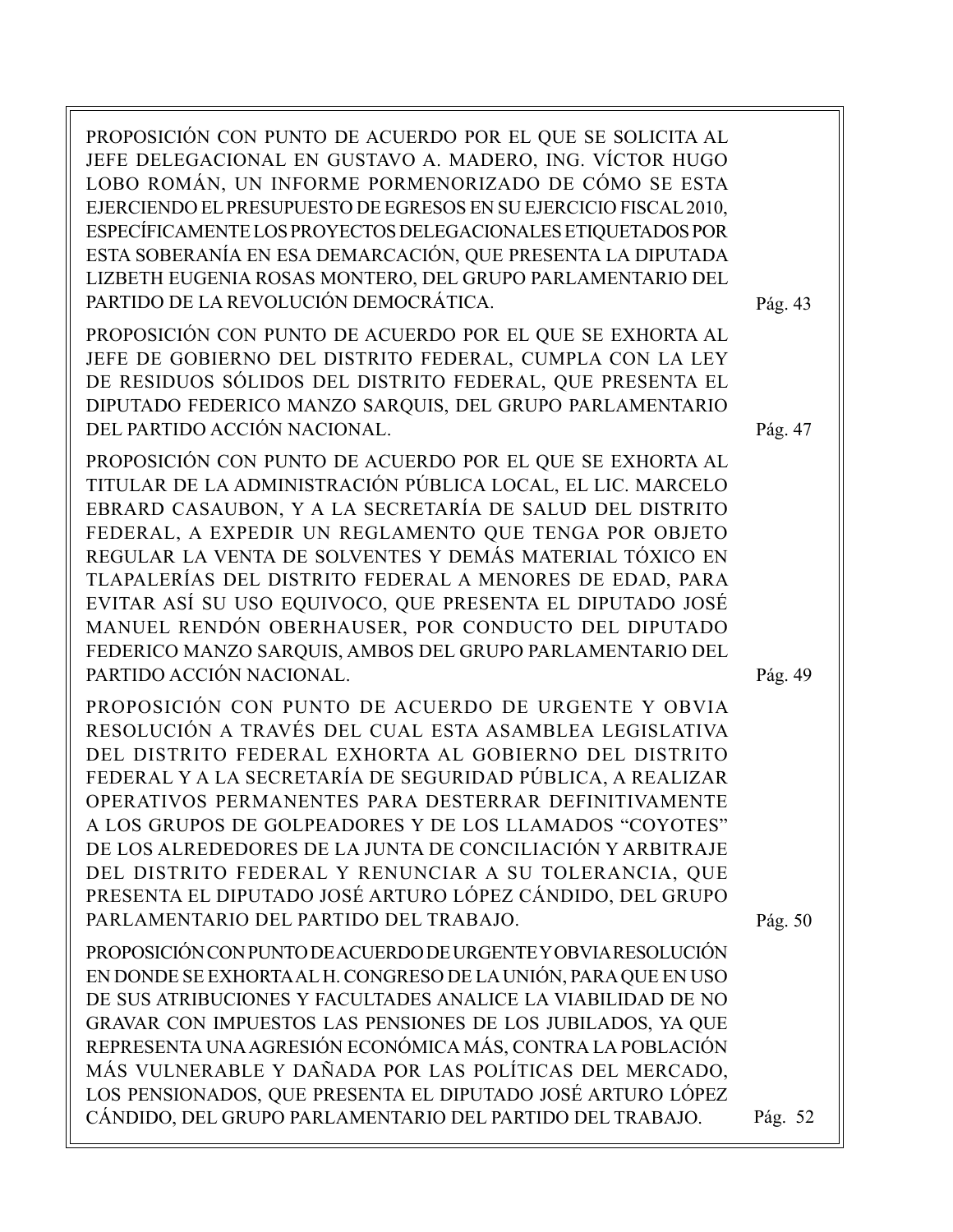PROPOSICIÓN CON PUNTO DE ACUERDO A TRAVÉS DEL CUAL LA ASAMBLEA LEGISLATIVA DEL DISTRITO FEDERAL EXHORTA A LA COMISIÓN DEL DISTRITO FEDERAL DE LA H. CÁMARA DE DIPUTADOS A EJERCER SUS FACULTADES LEGISLATIVAS PARA CONMINAR AL H. SENADO DE LA REPÚBLICA A DICTAMINAR PRONTA Y POSITIVAMENTE LA PROPUESTA DE REFORMA POLÍTICA DEL DISTRITO FEDERAL PARA DOTAR A LOS HABITANTES DE LA CIUDAD DE MÉXICO DE DERECHOS POLÍTICOS PLENOS A FAVOR DE UN PROCESO DEMOCRÁTICO Y A UNIRSE A LAS VOCES QUE DEMANDAN JUSTICIA POLÍTICA PARA LA CAPITAL, QUE PRESENTA EL DIPUTADO JOSÉ ARTURO LÓPEZ CÁNDIDO, DEL GRUPO PARLAMENTARIO DEL PARTIDO DEL TRABAJO.

PROPOSICIÓN CON PUNTO DE ACUERDO, LA ASAMBLEA LEGISLATIVA DEL DISTRITO FEDERAL EXHORTA AL GOBIERNO DEL DISTRITO FEDERAL, EN PARTICULAR, A LA SECRETARÍA DE DESARROLLO URBANO DEL DISTRITO FEDERAL PARA QUE EN COORDINACIÓN CON LA DELEGACIÓN LA MAGDALENA CONTRERAS INICIEN LA REVISIÓN Y FORMULACIÓN DEL PROGRAMA DELEGACIONAL DE DESARROLLO URBANO DE LA CITADA DEMARCACIÓN, QUE PRESENTAN LOS DIPUTADOS FERNANDO CUÉLLAR REYES Y HÉCTOR GUIJOSA MORA, DEL GRUPO PARLAMENTARIO DEL PARTIDO DE LA REVOLUCIÓN DEMOCRÁTICA.

PROPOSICIÓN CON PUNTO DE ACUERDO EL CUAL SE EXHORTA, RESPETUOSAMENTE, AL SENADO DE LA REPÚBLICA PARA QUE EN EL MARCO DE ESTOS FESTEJOS DE JUVENTUD Y COMO PAÍS SEDE DEL ENCUENTRO MUNDIAL DE ESTE SECTOR, RATIFIQUE LA CONVENCIÓN DE LOS DERECHOS DE LAS Y LOS JÓVENES SIGNADA POR NUESTRO PAÍS DESDE EL AÑO 2000, QUE PRESENTAN LAS DIPUTADA LIZBETH EUGENIA ROSAS MONTERO Y ALEIDA ALAVEZ RUIZ, DEL GRUPO PARLAMENTARIO DEL PARTIDO DE LA REVOLUCIÓN DEMOCRÁTICA.

PROPOSICIÓN CON PUNTO DE ACUERDO POR EL QUE SE PROPONE OTORGAR LA MEDALLA AL MÉRITO CIUDADANO QUE CONCEDE ESTA ASAMBLEA LEGISLATIVA AL CIUDADANO DOCTOR EN DERECHO JUVENTINO VÍCTOR CASTRO Y CASTRO, QUE PRESENTAN LAS DIPUTADA LIZBETH EUGENIA ROSAS MONTERO Y ALEIDA ALAVEZ RUIZ, DEL GRUPO PARLAMENTARIO DEL PARTIDO DE LA REVOLUCIÓN DEMOCRÁTICA.

PROPOSICIÓN CON PUNTO DE ACUERDO POR EL CUAL SE SOLICITA AL SECRETARIO DE PROTECCIÓN CIVIL DEL GOBIERNO DEL DISTRITO FEDERAL Y AL JEFE DELEGACIONAL EN CUAUHTÉMOC, IMPLEMENTEN LAS MEDIDAS DE PROTECCIÓN NECESARIAS PARA PREVENIR ACCIDENTES DERIVADOS DE LOS CORTOS CIRCUITOS QUE PUEDAN PRESENTARSE EN LOS REGISTROS SUBTERRÁNEOS DE CABLEADO ELÉCTRICO EN EL CENTRO HISTÓRICO DE LA CIUDAD, QUE PRESENTA EL DIPUTADO SERGIO ISRAEL EGUREN CORNEJO, POR CONDUCTO DEL DIPUTADO CARLO FABIÁN PIZANO SALINAS, DEL GRUPO PARLAMENTARIO DEL PARTIDO ACCIÓN NACIONAL.

Pág. 53

Pág. 55

Pág. 57

Pág. 58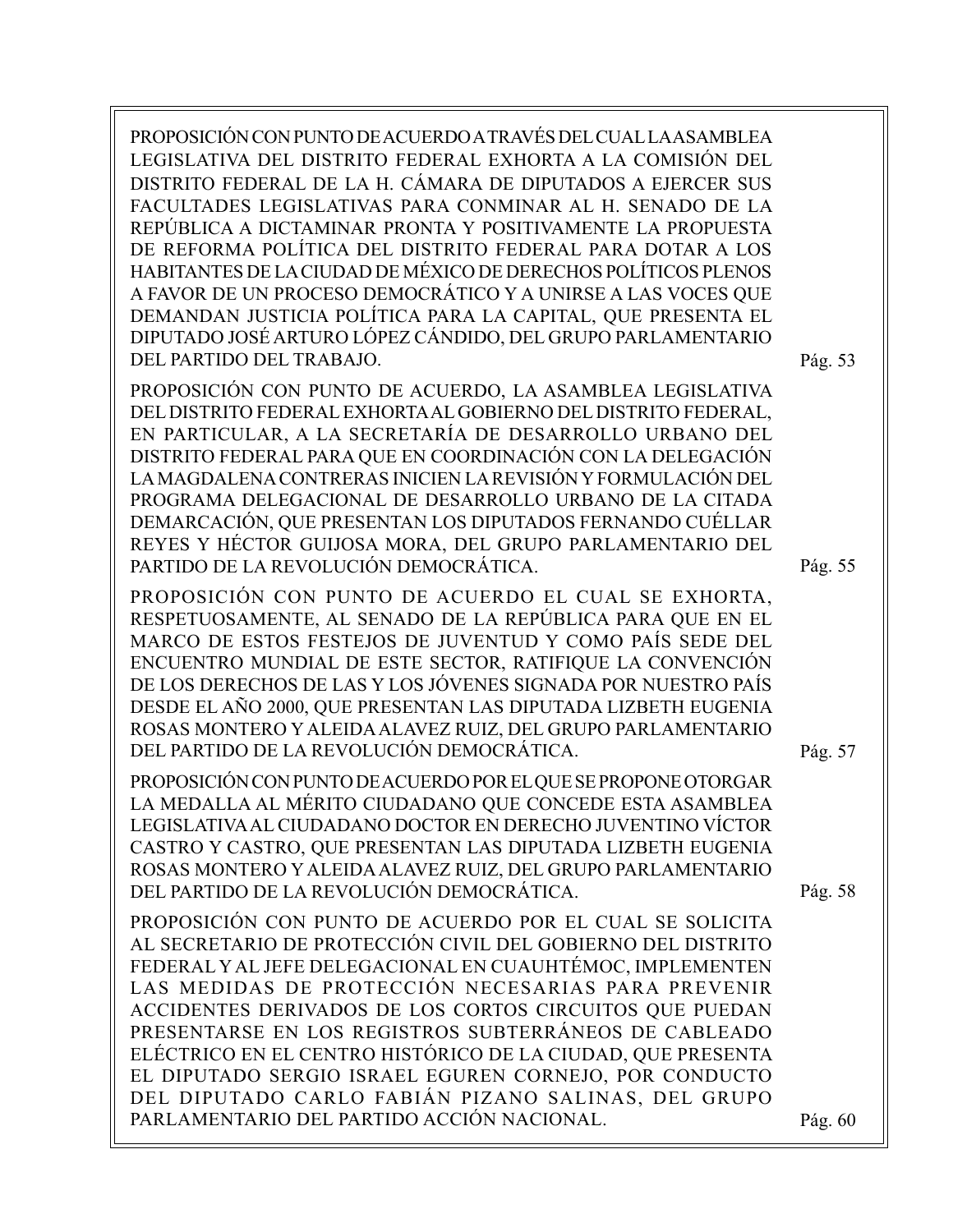| PROPOSICIÓN CON PUNTO DE ACUERDO POR EL QUE SE SOLICITA AL<br>GOBIERNO DEL DISTRITO FEDERAL, QUE DENTRO DEL ÁMBITO DE SUS<br>FACULTADES EMITA EL REGLAMENTO DE LA LEY DE PROTECCIÓN A<br>LOS ANIMALES DEL DISTRITO FEDERAL, QUE PRESENTA LA DIPUTADA<br>LÍA LIMÓN GARCÍA, POR CONDUCTO DEL DIPUTADO FEDERICO<br>MANZO SARQUIS, AMBOS DEL GRUPO PARLAMENTARIO DEL PARTIDO<br><b>ACCIÓN NACIONAL.</b>                                                                                                                                                                                                | Pág. 61 |
|----------------------------------------------------------------------------------------------------------------------------------------------------------------------------------------------------------------------------------------------------------------------------------------------------------------------------------------------------------------------------------------------------------------------------------------------------------------------------------------------------------------------------------------------------------------------------------------------------|---------|
| PROPOSICIÓN CON PUNTO DE ACUERDO POR MEDIO DEL CUAL SE HACE<br>UN EXHORTO A LA SECRETARÍA DE GOBERNACIÓN PARA QUE REALICE<br>LAS ACCIONES PERTINENTES A FIN DE SANCIONAR Y HACER VALER<br>LA CONSTITUCIÓN POLÍTICA DE LOS ESTADOS UNIDOS MEXICANOS<br>ASÍ COMO LA LEY DE ASOCIACIONES RELIGIOSAS Y CULTO PÚBLICO Y<br>DEMÁS ORDENAMIENTOS LEGALES POR LAS DIVERSAS Y RECURRENTES<br>VIOLACIONES EN QUE HAN INCURRIDO DIVERSOS MINISTROS DE<br>CULTO, QUE PRESENTA EL DIPUTADO DAVID RAZÚ AZNAR, DEL GRUPO<br>PARLAMENTARIO DEL PARTIDO DE LA REVOLUCIÓN DEMOCRÁTICA.                               | Pág. 63 |
| PROPOSICIÓN CON PUNTO DE ACUERDO PARA CONVOCAR<br>RESPETUOSAMENTE A LA COMISIÓN NACIONAL DEL AGUA, AL SISTEMA<br>DE AGUAS DE LA CIUDAD DE MÉXICO, A LA JEFA DELEGACIONAL DE<br>IZTAPALAPA Y A LOS ACADÉMICOS DE LA UNIVERSIDAD AUTÓNOMA<br>METROPOLITANA, A FIN DE INTEGRAR UNA MESA DE TRABAJO CON LA<br>COMISIÓN DE GESTIÓN INTEGRAL DELAGUA, PARA RECIBIR INFORMACIÓN<br>RELATIVA AL PROYECTO DEL LAGO XICO, QUE PRESENTA LA DIPUTADA<br>KAREN QUIROGA ANGUIANO, POR CONDUCTO DEL DIPUTADO FERNANDO<br>CUÉLLAR REYES AMBOS DEL GRUPO PARLAMENTARIO DEL PARTIDO DE<br>LA REVOLUCIÓN DEMOCRÁTICA. | Pág. 65 |
| PROPOSICIÓN CON PUNTO DE ACUERDO RELATIVO A PROGRAMAS Y<br>PROYECTOS DE PARQUÍMETROS, QUE PRESENTA EL DIPUTADO LEONEL<br>LUNA ESTRADA, DEL GRUPO PARLAMENTARIO DEL PARTIDO DE LA<br>REVOLUCIÓN DEMOCRÁTICA                                                                                                                                                                                                                                                                                                                                                                                         | Pág. 67 |
| PROPOSICIÓN CON PUNTO DE ACUERDO RELATIVO AL RÍO MAGDALENA<br>Y RÍO MIXCOAC, QUE PRESENTA EL DIPUTADO LEONEL LUNA ESTRADA,<br>DEL GRUPO PARLAMENTARIO DEL PARTIDO DE LA REVOLUCIÓN<br>DEMOCRÁTICA.                                                                                                                                                                                                                                                                                                                                                                                                 | Pág. 68 |
| PROPOSICIÓN CON PUNTO DE ACUERDO RELATIVO A LA APLICACIÓN DE<br>LA LEY DE CULTURA CÍVICA PARA EL DISTRITO FEDERAL, QUE PRESENTA<br>EL DIPUTADO LEONEL LUNA ESTRADA, DEL GRUPO PARLAMENTARIO DEL<br>PARTIDO DE LA REVOLUCIÓN DEMOCRÁTICA.                                                                                                                                                                                                                                                                                                                                                           | Pág. 69 |
| PROPOSICIÓN CON PUNTO DE ACUERDO RELATIVO A LAS BARRANCAS<br>UBICADAS EN LAS DELEGACIONES ÁLVARO OBREGÓN, CUAJIMALPA<br>Y MAGDALENA CONTRERAS, QUE PRESENTA EL DIPUTADO LEONEL<br>LUNA ESTRADA, DEL GRUPO PARLAMENTARIO DEL PARTIDO DE LA<br>REVOLUCIÓN DEMOCRÁTICA.                                                                                                                                                                                                                                                                                                                               | Pág. 70 |
|                                                                                                                                                                                                                                                                                                                                                                                                                                                                                                                                                                                                    |         |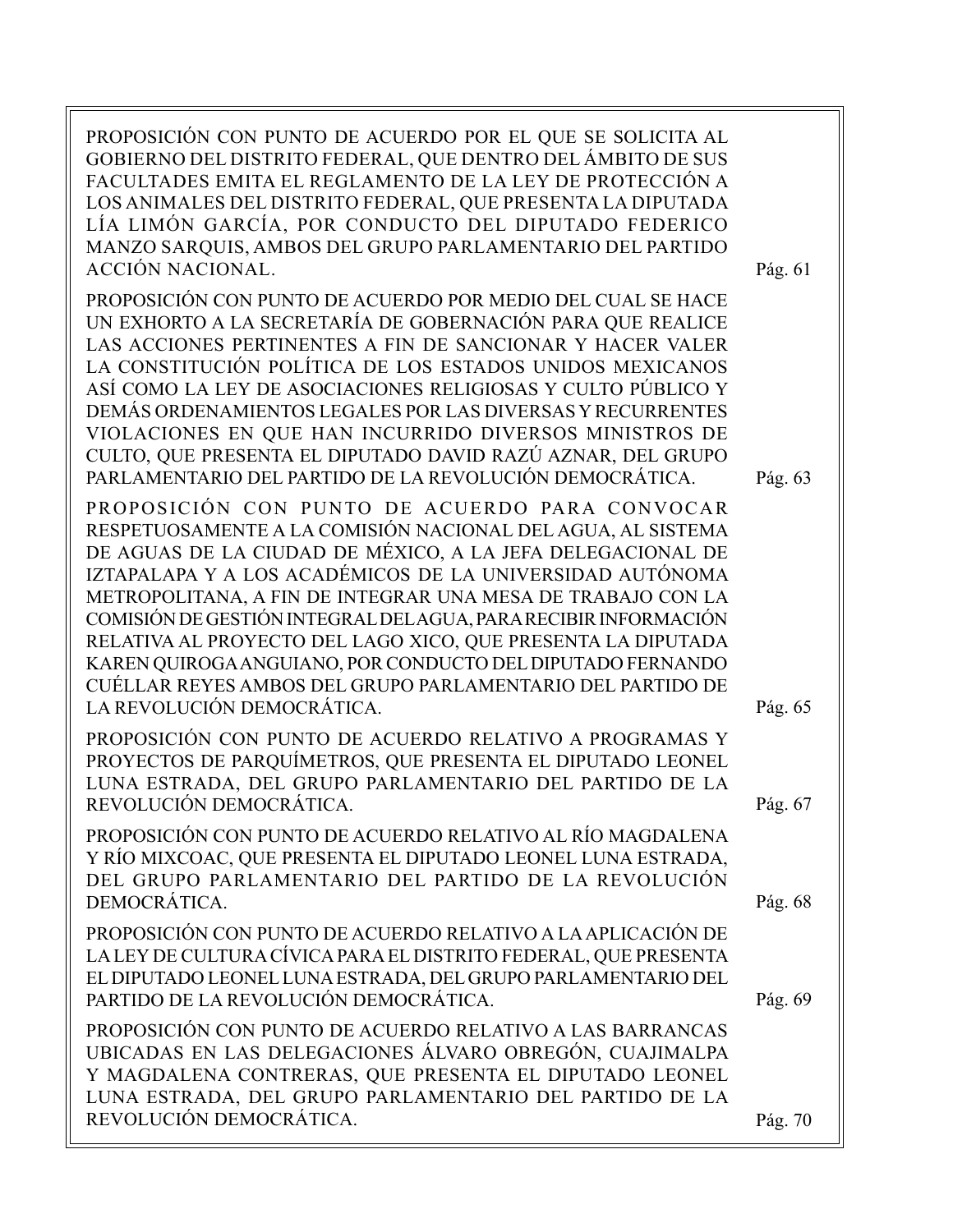PROPOSICIÓN CON PUNTO DE ACUERDO POR MEDIO DEL CUAL SE SOLICITA AL C. CONTRALOR GENERAL DEL DISTRITO FEDERAL, QUE EN EL MARCO DE SUS ATRIBUCIONES, INSTRUYA LA APERTURA DE UNA VENTANILLA ESPECIAL PARA LA RECEPCIÓN, ATENCIÓN Y SEGUIMIENTO DE QUEJAS Y DENUNCIAS RELACIONADAS CON LA INTERVENCIÓN DE SERVIDORES PÚBLICOS EN EL PROCESO DE ELECCIÓN DE COMITÉS CIUDADANOS, QUE PRESENTA EL DIPUTADO LEONEL LUNA ESTRADA, DEL GRUPO PARLAMENTARIO DEL PARTIDO DE LA REVOLUCIÓN DEMOCRÁTICA. PROPOSICIÓN CON PUNTO DE ACUERDO PARA QUE ESTA HONORABLE ASAMBLEA LEGISLATIVA DEL DISTRITO FEDERAL REALICE EL PRÓXIMO 7 DE OCTUBRE UNA SESIÓN SOLEMNE PARA REALIZAR UN RECONOCIMIENTO AL PERIODISTA FIDEL SAMANIEGO REYES, CON MOTIVO DE SU FALLECIMIENTO, SE CONCEDE EL USO DE LA TRIBUNA AL DIPUTADO FEDERICO MANZO SARQUIS, DEL GRUPO PARLAMENTARIO DEL PARTIDO ACCIÓN NACIONAL. Pág. 72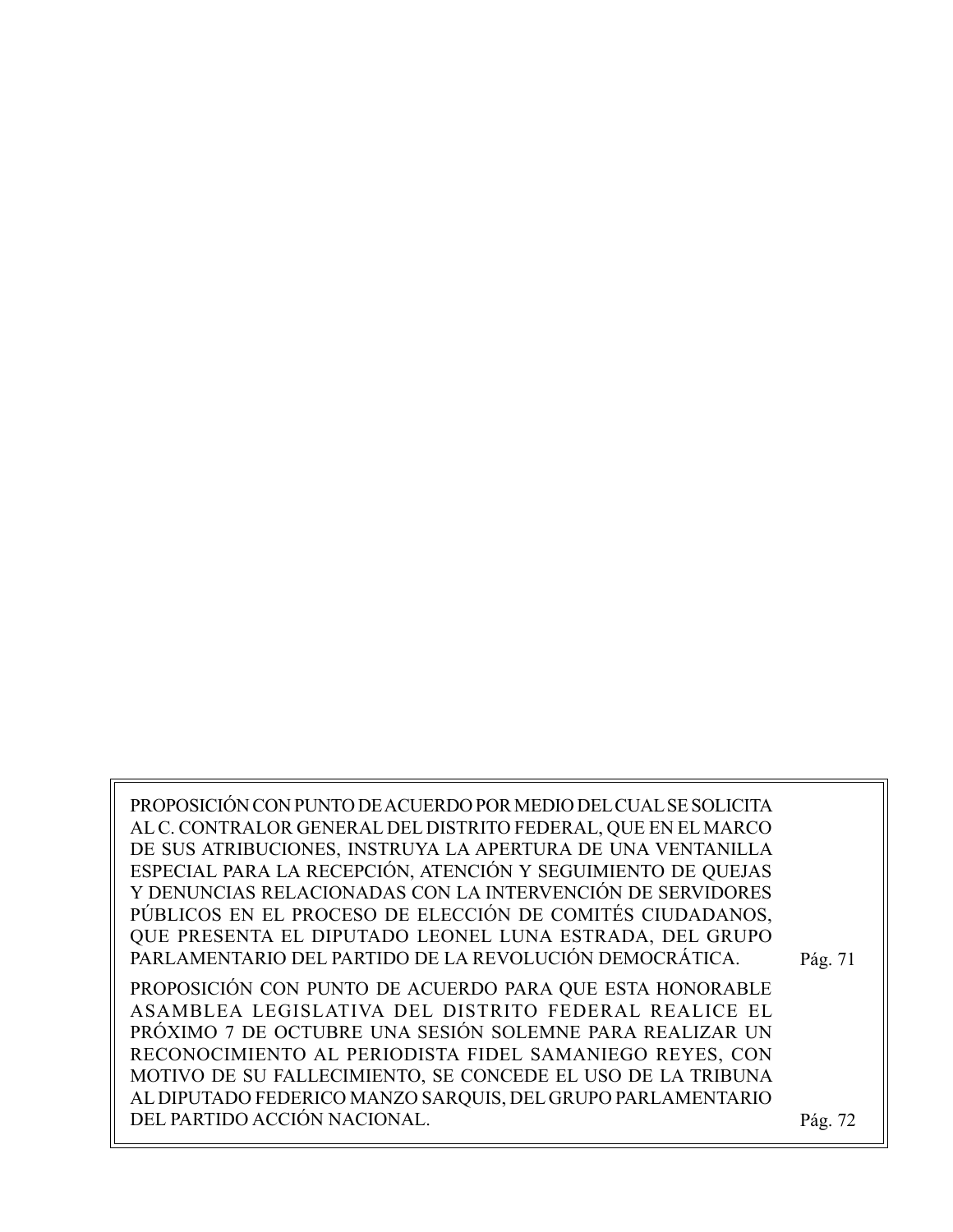**EL C. PRESIDENTE DIPUTADO EMILIANO AGUILAR ESQUIVEL.** Muy buenos días, con fundamento en el Artículo 39 de la Ley Orgánica de la Asamblea Legislativa del Distrito Federal, se faculta al Diputado Carlo Fabián Pizano Salinas para que desempeñe las funciones de la Secretaría.

Proceda la Secretaría a pasar lista de asistencia a las Diputadas y Diputados.

**EL C. SECRETARIO DIPUTADO CARLO FABIÁN PIZANO SALINAS.** Por instrucciones de la Presidencia, se procede a pasar lista de asistencia.

*(Pasa lista de asistencia)*

Diputado Presidente, hay una asistencia de 7 Diputados. Hay quórum.

**EL C. PRESIDENTE.** Se abre la Sesión.

Proceda la Secretaría a preguntar a la Diputación Permanente en votación económica si es de dispensarse la lectura del Orden del Día toda vez que ésta se encuentra en las pantallas táctiles de cada Diputado en el apartado de Gaceta Parlamentaria.

**EL C. SECRETARIO.** Por instrucciones de la Presidencia se pregunta a la Diputación Permanente si es de dispensarse la lectura del Orden del Día.

Los que estén por la afirmativa, sírvanse manifestarlo levantando la mano.

Los que estén por la negativa, sírvanse manifestarlo levantando la mano.

Dispensada la lectura, Diputado Presidente.

#### **ORDEN DEL DÍA**

Diputación Permanente. 18 de Agosto de 2010.

1. Lista de asistencia.

2. Lectura del Orden del Día.

3. Lectura y en su caso aprobación del Acta de la Sesión Anterior.

#### *Comunicados*

4. Tres de la Comisión de Seguridad Pública por el que solicitan prórroga para analizar y dictaminar diversos asuntos.

5. Uno de la Comisión de Preservación del Medio Ambiente y Protección Ecológica por el que solicita prórroga para analizar y dictaminar un asunto.

6. Cuarenta y cinco de la Secretaría de Gobierno del Distrito Federal, mediante los cuales remite respuestas a diversos asuntos.

7. Uno de la Subsecretaría de Enlace Legislativo de la Secretaría de Gobernación, mediante el cual remite una respuesta a un asunto.

## *Proposiciones*

8. Con Punto de Acuerdo para citar a comparecer ante la Comisión de Uso y Aprovechamiento de Bienes y Servicios Públicos de esta Honorable Asamblea Legislativa, al Ciudadano Fernando Aboitiz Saro, Titular de la Secretaría de Obras y Servicios del Distrito Federal, que presenta el Diputado Emiliano Aguilar Esquivel a nombre propio y del Diputado Israel Betanzos Cortes, del Grupo Parlamentario del partido revolucionario institucional.

9. Con Punto de Acuerdo a través del cual se exhorta a la Secretaría de Educación Pública Federal y su homóloga del Distrito Federal, para que de manera urgente acuerden e instrumenten un programa inmediato para abatir la deserción escolar de los estudiantes de secundaria, que presenta el Diputado José Arturo López Cándido a nombre propio y de los Diputados Juan Pablo Pérez Mejía y Ana Estela Aguirre y Juárez, del Grupo Parlamentario del Partido del Trabajo.

10. Con Punto de Acuerdo para exhortar respetuosamente a la Secretaría de Desarrollo Urbano y Vivienda, la Dirección General de Patrimonio Inmobiliario y a los dieciséis Órganos Políticos Administrativos, todos del Distrito Federal a efecto de establecer una coordinación eficaz y objetiva, con el propósito de intercambiar información referente a qué empresas telefónicas cuentan con autorización para funcionar por parte de la Secretaría de Desarrollo Urbano y Vivienda, permisos administrativos temporales revocables emitidos por la Dirección General de Patrimonio Inmobiliario, número de casetas instaladas en la vía pública, su ubicación y a qué empresa telefónica pertenecen, elaborar por parte de las Delegaciones Políticas, requerimientos a empresas telefónicas que cuenten los permisos normativos a efecto de que realicen los pagos estipulados en el Código Fiscal del Distrito Federal, efectuar el retiro de todas aquellas casetas telefónicas que se encuentren instaladas de manera ilegal y cuántas empresas telefónicas, han promovido algún tipo de amparo ante la autoridad competente, que presenta la Diputada Lizbeth Eugenia Rosas Montero a nombre de la Diputada Claudia Elena Águila Torres, del Grupo Parlamentario del Partido de la Revolución Democrática.

11. Con Punto de Acuerdo por el que se solicita al Secretario de Desarrollo Urbano y Vivienda del Distrito Federal, el Arquitecto Felipe Leal Fernández, la información sobre las especificaciones técnicas y de operación, así como copia de los permisos, autorizaciones y dictámenes que han sido entregados para la construcción de un edificio plurifamiliar en el predio ubicado en la calle de Edgar Allan Poe número 362 colonia Polanco, Delegación Miguel Hidalgo, que presenta el Diputado Rafael Calderón Jiménez, del Grupo Parlamentario del Partido Acción Nacional.

12. Con Punto de Acuerdo para exhortar al Director General del Sistema de Aguas de la Ciudad de México, ingeniero Ramón Aguirre Díaz a fin de que se realice la previsión presupuestaria para el 2011 y de ejecución de obra pública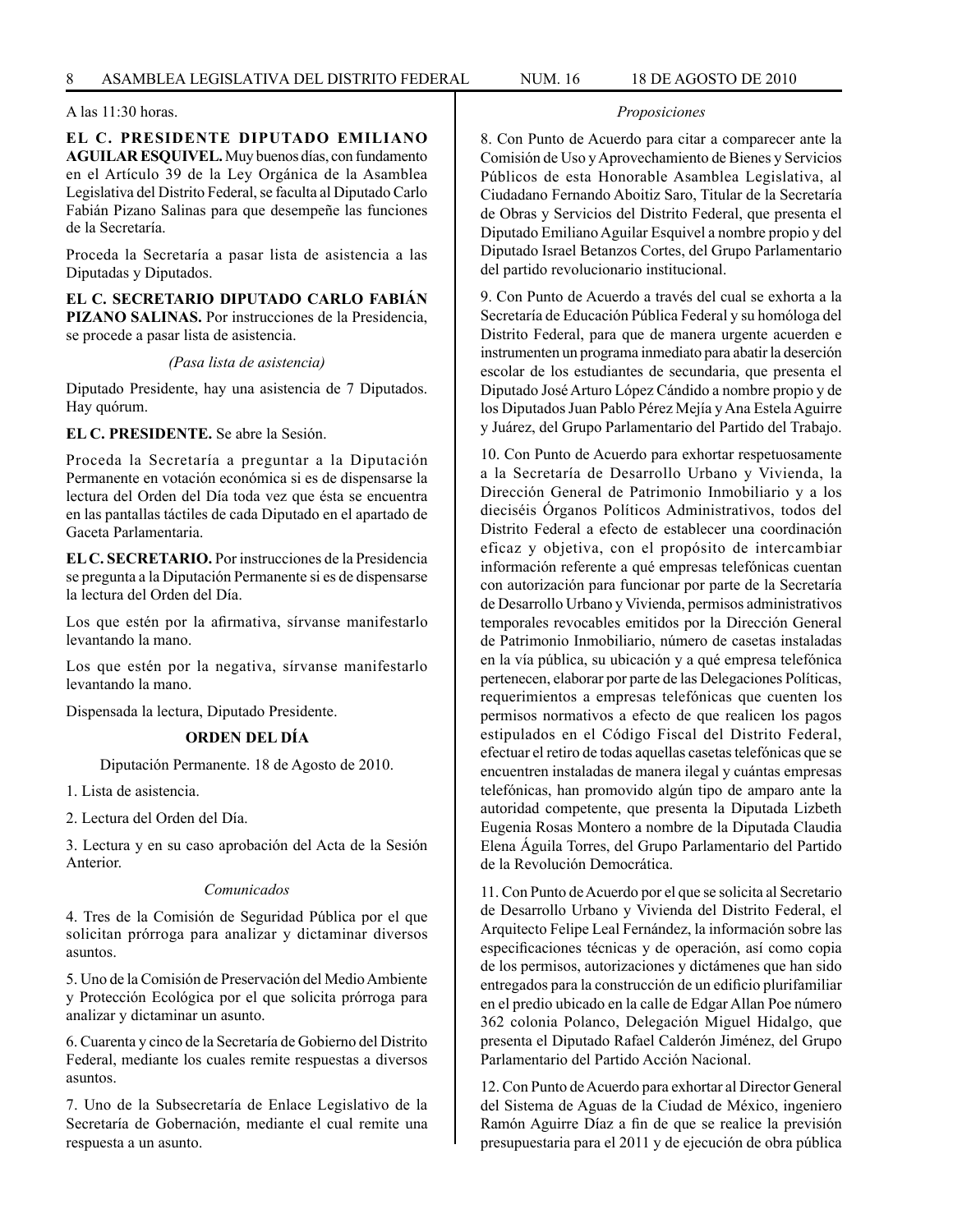necesaria para atender la problemática de inundaciones y encharcamientos que se presente año con año en los Pueblos de San Miguel Amantla, San Juan Tlihuaca, Santa Lucía y las colonias Petrolera y Providencia de la demarcación Azcapotzalco, que presenta el Diputado Carlo Fabián Pizano a nombre propio y del Diputado Jorge Palacios Arroyo, del Grupo Parlamentario del Partido Acción Nacional.

13. Con Punto de Acuerdo para exhortar a la Licenciada Martha Delgado Peralta, Secretaria del Medio Ambiente del Distrito Federal y a la Procuradora Ambiental del Distrito Federal, Maestra Diana Ponce Nava Treviño, a fin de que proporcionen a esta H. Asamblea el estudio de Impacto Ambiental del Proyecto de construcción del Centro Comercial El Rosario en la demarcación de Azcapotzalco, que presenta el Diputado Carlo Fabián Pizano a nombre propio y del Diputado Jorge Palacios Arroyo, del Grupo Parlamentario del Partido Acción Nacional.

14. Con Punto de Acuerdo para que esta H. Asamblea Legislativa exhorte al Titular del Ejecutivo Federal Licenciado Felipe Calderón Hinojosa, así como al Secretario del Trabajo y Previsión Social, Licenciado Javier Lozano Alarcón, para que en el ámbito de sus atribuciones implementen las acciones contundentes con la intención de revertir los efectos de la crisis económica que ha lanzado al desempleo a más de dos millones y medio de mexicanos y 12.8 millones están subsistiendo en la economía informal, a fin de reactivar la economía y generar los empleos reales que hacen falta, que presenta la Diputada Lizbeth Eugenia Rosas Montero a nombre propio y de la Diputada Claudia Elena Águila Torres, del Grupo Parlamentario del Partido de la Revolución Democrática.

15. Con Punto de Acuerdo por el que se solicita al Ejecutivo Federal y al Ejecutivo Local que en el ámbito de sus atribuciones tomen las medidas pertinentes y necesarias para prevenir un desabasto de alimentos en la Ciudad de México, que presenta la Diputada Lizbeth Eugenia Rosas Montero, del Grupo Parlamentario del Partido de la Revolución Democrática.

16. Con Punto de Acuerdo por el que se solicita la Comisión de Gobierno de la Asamblea Legislativa del Distrito Federal, V Legislatura, a que en el marco de sus facultades y atribuciones instruya la impresión urgente de más Leyes de Participación Ciudadana y gestione una reunión y mesa de trabajo con el Secretario de Finanzas del Gobierno del Distrito Federal y la Comisión de Participación Ciudadana, a fin de que se analice la petición de ampliación líquida que el Instituto Electoral del Distrito Federal solicita para cumplir con la Ley de Participación Ciudadana del Distrito Federal, que presenta la Diputada Lizbeth Eugenia Rosas Montero, del Grupo Parlamentario del Partido de la Revolución Democrática.

17. Con Punto de Acuerdo para exhortar respetuosamente al jefe de Gobierno del Distrito Federal, Licenciado Marcelo Ebrard Casaubon para que se publique en la Gaceta Oficial del Distrito Federal el Decreto por el que se expide la Ley de Publicidad Exterior del Distrito Federal, que presenta la Diputada Lizbeth Eugenia Rosas Montero, del Grupo Parlamentario del Partido de la Revolución Democrática.

18. Con Punto de Acuerdo por el que se solicita al Jefe Delegacional en Gustavo A. Madero, Ingeniero Víctor Hugo Lobo Román, un informe pormenorizado de cómo se esta ejerciendo el Presupuesto de Egresos en su Ejercicio Fiscal 2010, específicamente los proyectos delegacionales etiquetados por esta Soberanía en esa demarcación, que presenta la Diputada Lizbeth Eugenia Rosas Montero, del Grupo Parlamentario del Partido de la Revolución Democrática.

19. Con Punto de Acuerdo por el que se exhorta al Jefe de Gobierno del Distrito Federal aplace la aplicación de la Ley de Residuos Sólidos del Distrito Federal, que presenta el Grupo Parlamentario del Partido Acción Nacional.

20. Con Punto de Acuerdo por el que se exhorta al Titular de la Administración Pública Local el Licenciado Marcelo Ebrard Casaubon, y a la Secretaría de Salud del Distrito Federal, a expedir un reglamento que tenga por objeto regular la venta de solventes y demás material tóxico en tlapalerías del Distrito Federal a menores de edad, para evitar así su uso equívoco, que presenta el Diputado Federico Manzo Sarquis a nombre del Diputado José Manuel Rendón Oberhauser del Grupo Parlamentario Acción Nacional.

21. Con Punto de Acuerdo a través del cual esta Asamblea Legislativa del Distrito Federal exhorta al Gobierno del Distrito Federal y a la Secretaría de Seguridad Pública, a realizar operativos permanentes para desterrar definitivamente a los grupos de golpeadores y de los llamados "*Coyotes"* de los alrededores de la Junta de Conciliación y Arbitraje del Distrito Federal y renunciar a su tolerancia, que presenta el Diputado José Arturo López Cándido, del Grupo Parlamentario del Partido del Trabajo.

22. Con Punto de Acuerdo por el que se exhorta al H. Congreso de la Unión, para que en uso de sus atribuciones y facultades analice la viabilidad de no gravar con impuestos las pensiones de los jubilados, ya que representa una agresión económica más, contra la población más vulnerable y dañada por las políticas del mercado, los pensionados, que presenta el Diputado José Arturo López Cándido a nombre propio y de los Diputados Ana Estela Aguirre y Juárez y Juan Pablo Pérez Mejía, del Grupo Parlamentario del Partido del Trabajo.

23. Con Punto de Acuerdo a través del cual la Asamblea Legislativa del Distrito Federal exhorta a la Comisión del Distrito Federal de la H. Cámara de Diputados a ejercer sus facultades legislativas para conminar al H. Senado de la República a dictaminar pronta y positivamente la Iniciativa de Reforma Política del Distrito Federal para dotar a los habitantes de la Ciudad de México de derechos políticos plenos a favor de un proceso democrático y a unirse a las voces que demandan justicia política para la capital, que presenta el Diputado José Arturo López Cándido, del Grupo Parlamentario del Partido del Trabajo.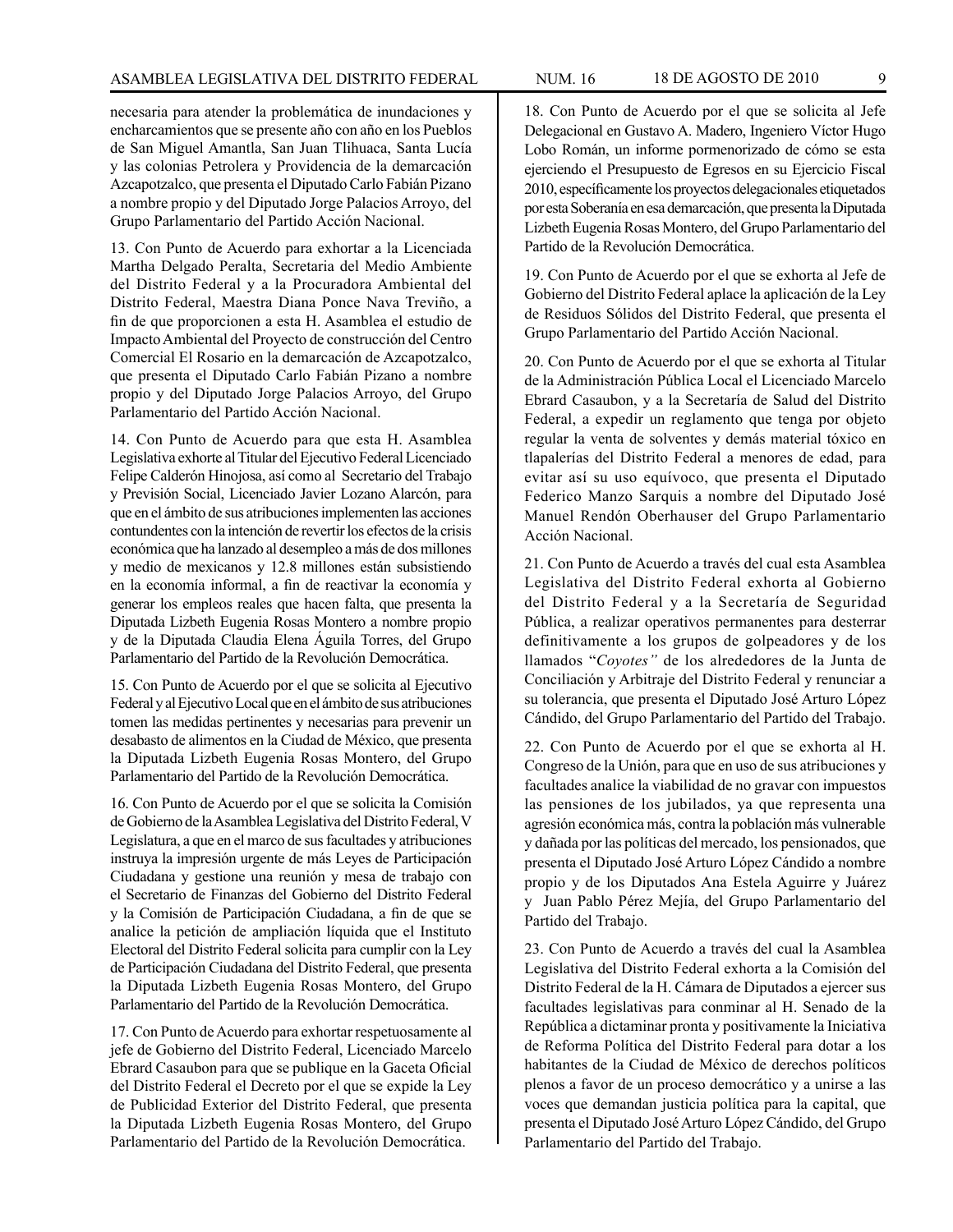24. Con Punto de Acuerdo por el que se exhorta al Gobierno del Distrito Federal, en particular a la Secretaría de Desarrollo Urbano del Distrito Federal para que en coordinación con la Delegación la Magdalena Contreras inicien la revisión y formulación del Programa Delegacional de Desarrollo Urbano de la citada demarcación, que presenta el Diputado Fernando Cuéllar Reyes a nombre propio y del Diputado Héctor Guijosa Mora, del Grupo Parlamentario del Partido de la Revolución Democrática.

25. Con Punto de Acuerdo por el que se exhorta respetuosamente al Senado de la República para que en el marco de estos festejos de juventud y como país sede del Encuentro Mundial de este sector, ratifique la Convención de los Derechos de las y los Jóvenes signada por nuestro país desde el año 2000, que presenta la Diputada Lizbeth Eugenia Rosas Montero a nombre propio y de la Diputada Aleida Alavez Ruiz, del Grupo Parlamentario del Partido de la Revolución Democrática.

26. Con Punto de Acuerdo por el que se propone otorgar la Medalla al Mérito Ciudadano que concede esta Asamblea Legislativa al Ciudadano Doctor en Derecho Juventino Víctor Castro y Castro, que presenta la Diputada Lizbeth Eugenia Rosas Montero a nombre propio y de la Diputada Aleida Alavez Ruiz, del Grupo Parlamentario del Partido de la Revolución Democrática.

27. Con Punto de Acuerdo por el cual se solicita al Secretario de Protección Civil del Gobierno del Distrito Federal y al Jefe Delegacional en Cuauhtémoc, implementen las medidas de protección necesarias para prevenir accidentes derivados de los cortos circuitos que puedan presentarse en los registros subterráneos de cableado eléctrico en el Centro Histórico de la Ciudad, que presenta el Diputado Carlo Fabián Pizano Salinas a nombre propio y del Diputado Sergio Israel Eguren Cornejo, del Grupo Parlamentario del Partido Acción Nacional.

28. Con Punto de Acuerdo por el que se exhorta al Procurador General de Justicia del Distrito Federal, C. Miguel Ángel Mancera Espinosa, a que dentro del ámbito de sus facultades se aboque a la búsqueda y localización del monumento denominado *Campana de la Paz,* que presenta el Diputado Federico Manzo Sarquis a nombre de la Diputada Lía Limón García, del Grupo Parlamentario del Partido Acción Nacional.

29. Con Punto de Acuerdo por el que se solicita al Gobierno del Distrito Federal que dentro del ámbito de sus facultades emita el Reglamento de la Ley de Protección a los Animales del Distrito Federal, que presenta el Diputado Federico Manzo Sarquis a nombre de la Diputada Lía Limón García, del Grupo Parlamentario del Partido Acción Nacional.

30. Con Punto de Acuerdo por el cual se hace un exhorto a la Secretaría de Gobernación a fin de que realice las acciones pertinentes a fin de sancionar y hacer valer la Constitución Política de los Estados Unidos Mexicanos y la Ley de Asociaciones Religiosas y Culto Público, por las diversas y recurrentes violaciones a dichos ordenamientos legales por parte de jerarcas de la Iglesia Católica, específicamente por violentar el Artículo 130 inciso e) de la Carta Magna, que presenta el Diputado David Razú Aznar, del Grupo Parlamentario del Partido de la Revolución Democrática.

31. Con Punto de Acuerdo por el que se convoca respetuosamente a la Comisión Nacional del Agua, al Sistema de Aguas de la Ciudad de México, a la Jefa Delegacional de Iztapalapa y a los académicos de la Universidad Autónoma Metropolitana, a fin de integrar una mesa de trabajo para recibir información relativa al proyecto del Lago Xico, que presenta la Diputada Karen Quiroga Anguiano, del Grupo Parlamentario del Partido de la Revolución Democrática.

32. Con Punto de Acuerdo por el cual se solicita a la Secretaría de Educación y al Instituto de Educación Media Superior, ambos del Distrito Federal, incorporar y reforzar contenidos, métodos pedagógicos y materiales de estudio referentes al principio de igualdad y no discriminación, en los planes de estudio y programas de estudio de los grados y niveles de educación en los que tenga injerencia, que presenta el Diputado Víctor Hugo Romo Guerra, del Grupo Parlamentario del Partido de la Revolución Democrática.

33. Con Punto de Acuerdo relativo a programas y proyectos de Parquímetros, que presenta el Diputado Leonel Luna Estrada, del Grupo Parlamentario del Partido de la Revolución Democrática.

34. Con Punto de Acuerdo relativo al Río Magdalena y Río Mixcoac, que presenta el Diputado Leonel Luna Estrada, del Grupo Parlamentario del Partido de la Revolución Democrática.

35. Con Punto de Acuerdo relativo a la aplicación de la Ley de Cultura Cívica para el Distrito Federal, que presenta el Diputado Leonel Luna Estrada, del Grupo Parlamentario del Partido de la Revolución Democrática.

36. Con Punto de Acuerdo relativo a las barrancas ubicadas en las Delegaciones Álvaro Obregón, Cuajimalpa y Magdalena Contreras, que presenta el Diputado Leonel Luna Estrada, del Grupo Parlamentario del Partido de la Revolución Democrática.

37. Con Punto de Acuerdo por medio del cual se solicita al C. Contralor General del Distrito Federal, que en el marco de sus atribuciones, instruya la apertura de una ventanilla especial para la recepción, atención y seguimiento de Quejas y Denuncias relacionadas con la intervención de Servidores Públicos en el proceso de Elección de Comités Ciudadanos, que presenta el Diputado Leonel Luna Estrada, del Grupo Parlamentario del Partido de la Revolución Democrática.

38. Con Punto de Acuerdo para que esta Honorable Asamblea Legislativa del Distrito Federal, realice el próximo 7 de Octubre una Sesión Solemne para realizar un reconocimiento al periodista Fidel Samaniego Reyes, con motivo de su fallecimiento, que presenta el Grupo Parlamentario del Partido Acción Nacional.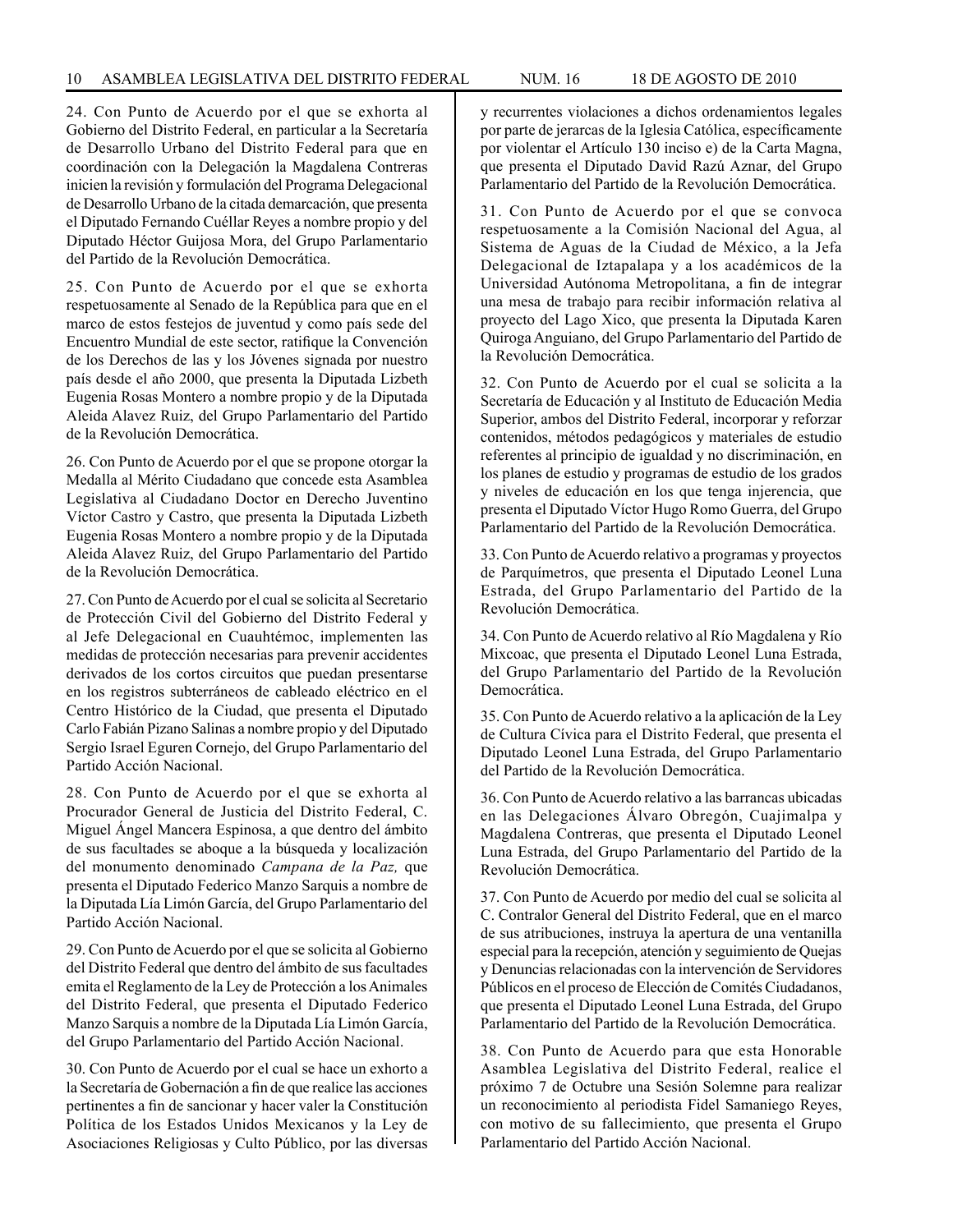39. Con Punto de Acuerdo a través del cual la Asamblea Legislativa del Distrito Federal exhorta al Gobierno del Distrito Federal, a los titulares de las dependencias que lo conforman y a los titulares de las Delegaciones Álvaro Obregón, Azcapotzalco, Benito Juárez, Coyoacán, Iztacalco, Iztapalapa, Magdalena Contreras, Milpa Alta, Tláhuac, Tlalpan, Xochimilco a cumplir los laudos dictados por las autoridades encargadas de impartir justicia laboral, en un lapso de treinta días naturales a partir de la notificación oficial del presente Punto de Acuerdo, que presenta el Diputado José Arturo López Cándido, del Grupo Parlamentario del Partido del Trabajo

40. Con Punto de Acuerdo para que se exhorte al Jefe de Gobierno del Distrito Federal, Marcelo Ebrard Casaubon, al Secretario de Obras y Servicios Fernando Aboitiz Saro, al Director General del Sistema de Aguas de la Ciudad de México, Ramón Aguirre Díaz y a los dieciséis Jefes Delegacionales, para que de manera coordinada implementen un Programa Integral de Desazolve y que en el año 2011 sea el año de cero inundaciones en la Ciudad de México, que presenta el Diputado Carlo Fabián Pizano Salinas del Grupo Parlamentario del Partido Acción Nacional.

**EL C. PRESIDENTE.** Gracias, Diputado Secretario. En consecuencia esta Presidencia deja constancia que el Orden del Día cuenta con 40 puntos.

Se solicita a la Secretaría dar cuenta a la Diputación Permanente con el Acta de la Sesión Anterior.

**EL C. SECRETARIO.** Diputado Presidente, esta Secretaría le informa que ha sido distribuida el Acta de la Sesión Anterior a los integrantes de la Mesa Directiva, por lo que se solicita su autorización para preguntar a la Diputación Permanente si es de aprobarse.

**EL C. PRESIDENTE.** Adelante, Diputado Secretario.

**EL C. SECRETARIO.** Está a consideración el Acta.

No habiendo quién haga uso de la palabra, en votación económica se pregunta a la Diputación Permanente si es de aprobarse el Acta de referencia.

Los que estén por la afirmativa, sírvanse manifestarlo levantando la mano.

Los que estén por la negativa, sírvanse manifestarlo levantando la mano.

Aprobada el Acta, Diputado Presidente.

*ACTA DE LA SESIÓN DEL 11 DE AGOSTO DEL 2010*

## *PRESIDENCIA DEL DIPUTADO EMILIANO AGUILAR ESQUIVEL*

*En la Ciudad de México, Distrito Federal, siendo las once horas con veinticinco minutos, del día miércoles once da Agosto del año dos mil diez, se facultó al Diputado Jorge Palacios Arroyo, del Grupo Parlamentario del Partido Acción Nacional, para que desempeñara las funciones* 

*Acto seguido la Presidencia hizo del conocimiento de la Diputación Permanente, que se recibió 1 comunicado de la Comisión de Cultura por medio del cual solicita prórroga para analizar y dictaminar diversos asuntos; en votación económica se autorizó la prórroga y se instruyó hacerlo del conocimiento de la Presidencia de la Comisión solicitante.*

*Inmediatamente después la Presidencia hizo del conocimiento de la Diputación Permanente, que se recibieron los siguientes comunicados: 7 de la Secretaría de Gobierno del Distrito Federal y 2 de la Subsecretaría de Enlace Legislativo de la Secretaría de Gobernación; toda vez que los comunicados a los que se había hecho referencia, contenían respuestas relativas a asuntos aprobados por el Pleno de la Asamblea Legislativa, por economía procesal parlamentaria la Presidencia determinó se hiciera del conocimiento de los Diputados promoventes y tomar nota a la Secretaría.*

*La Presidencia hizo del conocimiento de la Asamblea que los puntos enlistados en los numerales 7,8, 14, 34 y 35 hablan sido retirados del Orden del Día.*

*Acto continuo la Presidencia informó que recibió una Proposición con Punto de Acuerdo, por la que se solicita a la Secretaria del Medio Ambiente del Distrito Federal, Licenciada Martha Delgado Peralta, información sobre el impacto ambiental que se producirá con la construcción de la Supervía Sur-Poniente, suscrita por el Diputado Rafael Calderón Jiménez, del Grupo Parlamentario del Partido Acción Nacional; se turnó para su análisis y dictamen a la Comisión de Preservación del Medio Ambiente y Protección Ecológica*

*Posteriormente a fin de presentar una Proposición con Punto de Acuerdo por el que se solicita a los Jefes Delegacionales de Coyoacán y Tlalpan, restituyan a su lugar de origen la estatua del General Emiliano Zapata que actualmente se ubica en la Alameda del Sur, en el marco de los festejos del Centenario de la Revolución Mexicana, se concedió el uso de la Tribuna a la Diputada Lizbeth Eugenia Rosas Montero, a nombre de los Diputados Maricela Contreras Julián y Guillermo Sánchez Torres del Grupo Parlamentario del Partido de la Revolución Democrática, así como el Diputado Rafael Calderón Jiménez, del Grupo Parlamentario del Partido Acción Nacional; en votación económica se consideró de urgente y obvia resolución; asimismo se aprobó y se ordenó remitirla a las autoridades correspondientes para los efectos legales a que hubiese lugar.*

*Enseguida, a fin de presentar una Proposición con Punto de Acuerdo, para exhortar al Jefe Delegacional en Azcapotzalco, Licenciado Enrique Vargas Anaya, a fin de*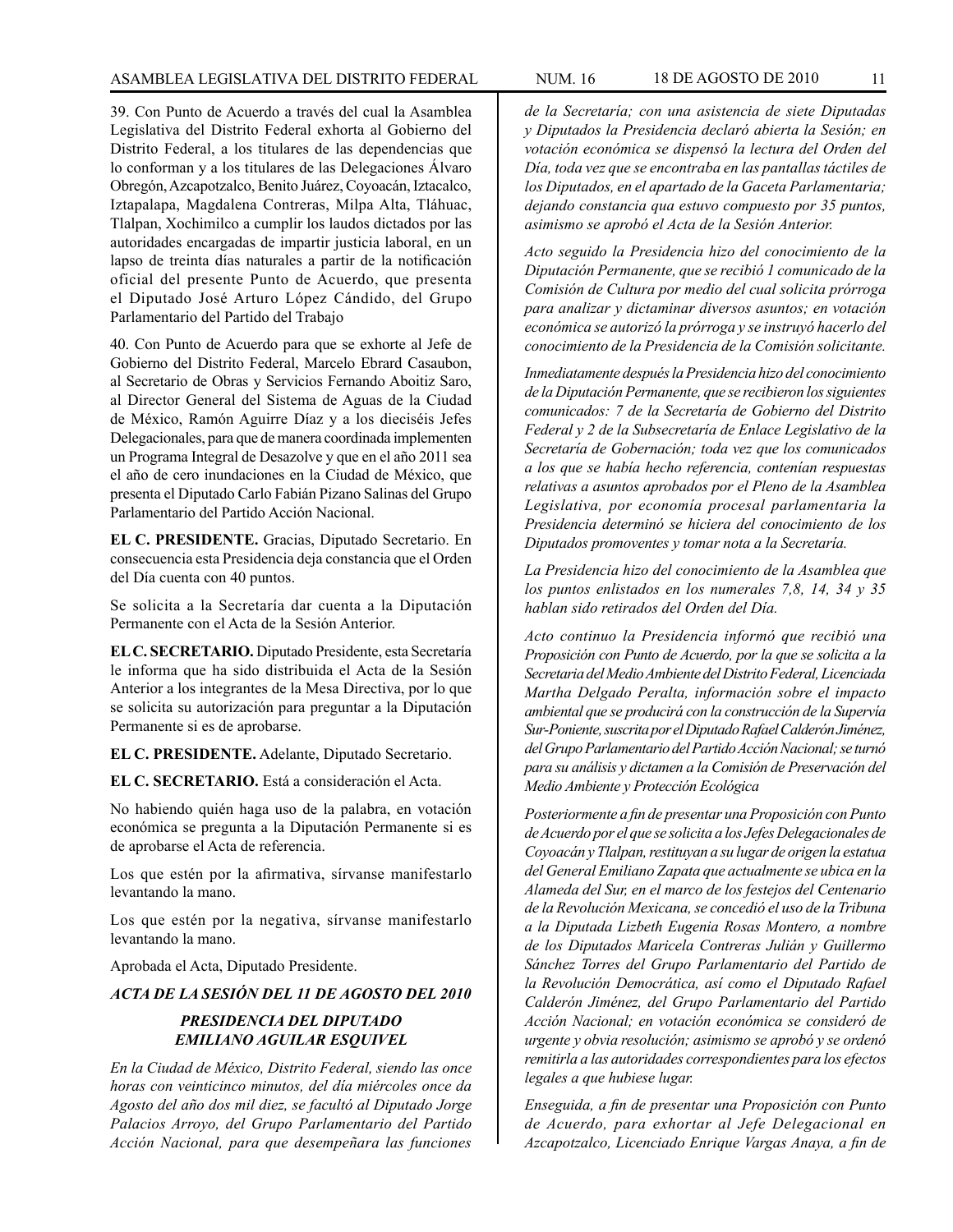*que no se ejecute el proyecto de construcción del Centro de Desarrollo Infantil, CENDI, en el Deportivo "20 de Noviembre", ya que el espacio donde se pretende construir es la única área verde con que cuentan los vecinos de la Colonia de Santo Tomas en la Delegación Azcapotzalco, se concedió el uso de la Tribuna al Diputado Jorge Palacios Arroyo, del Grupo Parlamentario del Partido de Acción Nacional; en votación económica se consideró de urgente y obvia resolución; asimismo se aprobó; se concedió el uso de la palabra desde su curul al Diputado Carlo Fabián Pizano Salinas, del Grupo Parlamentario del Partido de Acción Nacional para solicitar la rectificación del quórum; una vez que se corroboró el quórum, la Presidencia ordenó repetir la votación económica; en votación económica se consideró de urgente y obvia resolución; asimismo se aprobó y se ordenó remitirla a las autoridades correspondientes para los efectos legales a que hubiese lugar.*

*De la misma manera para presentar una Proposición con Punto de Acuerdo, por el que se exhorta a la Secretaría de Turismo y a la autoridad de Espacio Público, ambas del Distrito Federal, para que en el ámbito de sus respectivas competencias promuevan la colocación de una escultura en honor a la cantante de música ranchera María de la Luz Flores Aceves, Lucha Reyes en el Paseo de las Luminarias de la Música Mexicana, proyecto contemplado dentro del Programa Integral de Remodelación de la Plaza de Garibaldi, se concedió el uso de la Tribuna al Diputado Fernando Cuéllar Reyes, a nombre propio y de la Diputada Edith Ruiz Mendicuti del Grupo Parlamentario del Partido de la Revolución Democrática; en votación económica se consideró de urgente y obvia resolución; se concedió el uso de la palabra desde su curul al Diputado Carlo Fabián Pizano Salinas, del Grupo Parlamentario del Partido de Acción Nacional para solicitar la rectificación del quórum; una vez que se corroboró el quórum, la Presidencia ordenó repetir la votación económica; en votación económica se consideró de urgente y obvia resolución; asimismo se aprobó y se ordenó remitirla a las autoridades correspondientes para los efectos legales a que hubiese lugar.*

*Posteriormente para presentar una Proposición con Punto de Acuerdo, por el cual se exhorta al Ingeniero Ramón Aguirre, Director General del Sistema de Aguas de la Ciudad de México, para que elabore el proyecto de ejecución de obra pública necesaria para atender la problemática de inundaciones y encharcamientos que se presenta año con año en la Colonia Libertad de la Delegación Azcapotzalco, con una previsión presupuestaria que sea considerada por la Dependencia en su presupuesto del año 2011, se concedió el uso de la Tribuna al Diputado Fernando Cuéllar Reyes, del Grupo Parlamentario del Partido de la Revolución Democrática; en votación económica se consideró de urgente y obvia resolución; asimismo se aprobó y se ordenó remitirla a las autoridades correspondientes para los efectos legales a que hubiese lugar.*

*De igual forma para presentar una Propuesta con Punto de Acuerdo, en materia de transparencia y acceso a la información pública, se concedió él uso de la Tribuna al Diputado Carlo Fabián Pizano Salinas, a nombre de la Diputada Mariana Gómez del Campo Gurza, del Grupo Parlamentario del Partido Acción Nacional; en votación económica se consideró de urgente y obvia resolución; asimismo se aprobó y se ordenó remitirla a las autoridades correspondientes para los efectos legales a que hubiese lugar.*

*Acto seguido para presentar una Proposición con Punto de Acuerdo, por el que se exhorta a la Oficialía Mayor y Contraloría General del Gobierno del Distrito Federal a remitir a esta. Asamblea Legislativa información relativa a la Empresa de Participación Estatal Mayoritaria denominada Calidad de Vida, Progreso y Desarrollo para la Ciudad de México SA de CV, se concedió el uso de la Tribuna al Diputado Carlo Fabián Pizano Salinas, a nombre de la Diputada Lía Limón García, del Grupo Parlamentario del Partido Acción Nacional; en votación económica se consideró de urgente y obvia resolución; asimismo se aprobó y se ordenó remitirla a las autoridades correspondientes para los efectos legales a que hubiese lugar.*

*Asimismo para presentar una Proposición con Punto de Acuerdo, por el que se exhorta al Titular de la Subsecretaría de Participación Ciudadana del Gobierno del Distrito Federal, al Licenciado Jesús Valdez Peña, para que rinda un informe pormenorizado de cómo se están llevando a cabo las reuniones de difusión de las reformas a la Ley de Participación Ciudadana en diferentes colonias, barrios y pueblos originarios en esta Ciudad, se concedió el uso de la Tribuna a la Diputada Lizbeth Eugenia Rosas Montero, del Grupo Parlamentario del Partido de la Revolución Democrática; en votación económica se consideró de urgente y obvia resolución; asimismo se aprobó y se ordenó remitirla a las autoridades correspondientes para los efectos legales a que hubiese lugar.*

*De la misma manera para presentar una Proposición con Punto de Acuerdo, relativo a la venta de vehículos en la vía pública, se concedió el uso de la Tribuna al Diputado Leonel Luna Estrada, del Grupo Parlamentario del Partido de la Revolución Democrática; en votación económica se consideró de urgente y obvia resolución; asimismo se aprobó y se ordenó remitirla a las autoridades correspondientes para los efectos legales a que hubiese lugar.*

*Enseguida para presentar una Proposición con Punto de Acuerdo, relativo a la Delegación Gustavo A. Madero, se concedió el uso de la Tribuna al Diputado Leonel Luna Estrada, del Grupo Parlamentario del Partido de la Revolución Democrática; para hablar en contra, se concedió el uso de la Tribuna al Diputado Carlo Fabián Pizano Salinas, del Grupo Parlamentario del Partido Acción Nacional; en votación económica se consideró de urgente y obvia resolución; asimismo se aprobó con la modificación planteada por el Diputado Carlo Fabián Pizano Salinas y se ordenó remitirla a las autoridades correspondientes para los efectos legales a que hubiese lugar.*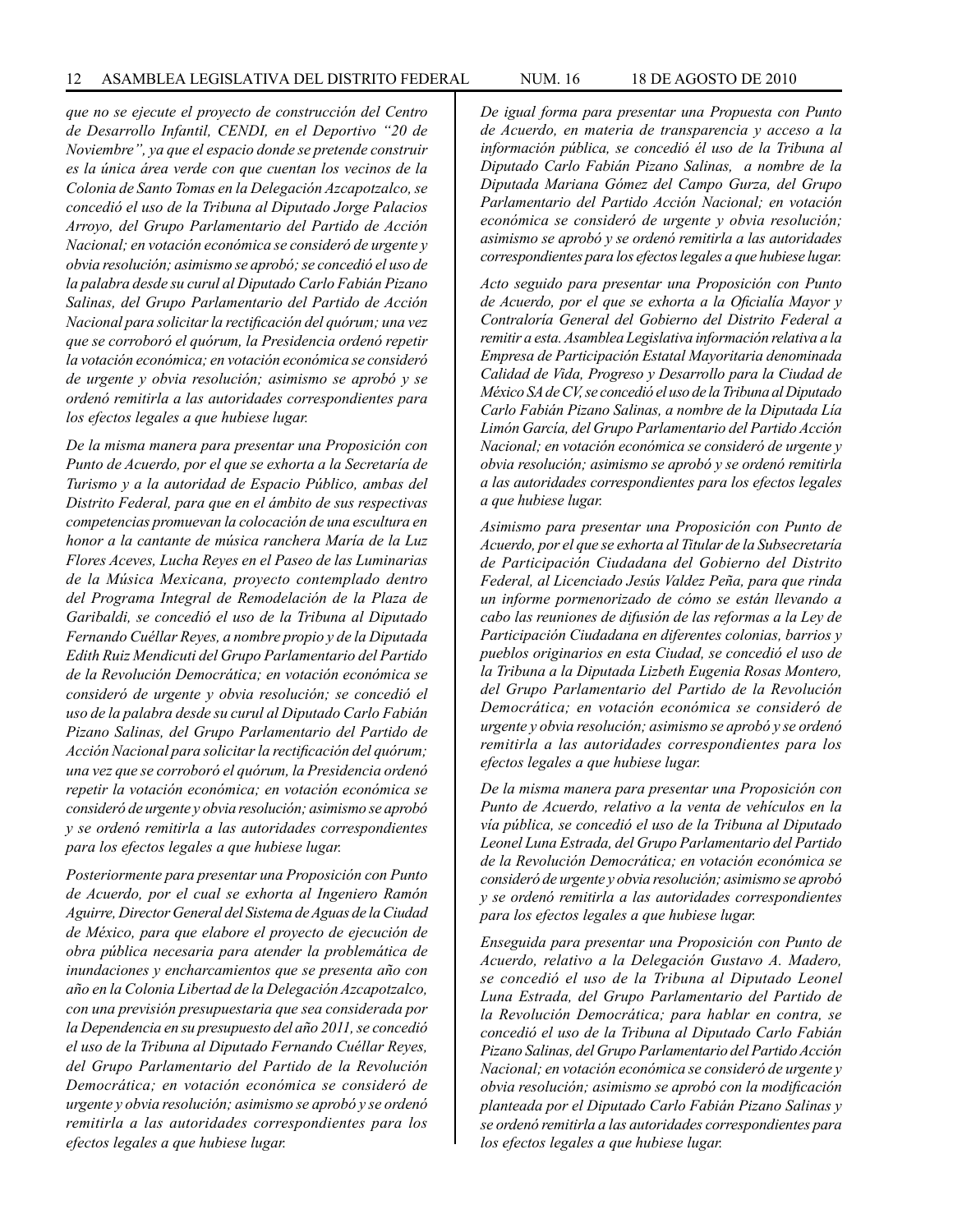*Acto continuo para presentar una Proposición con Punto de Acuerdo, por el que se exhorta al Titular de la Secretaría de Seguridad Pública del Distrito Federal, Doctor Manuel Mondragón y Kalb, para que incluya programas de capacitación, promoción y difusión de la cultura cívica a todos los elementos policíacos de esta Ciudad, con la finalidad de lograr una mejor convivencia entre los capitalinos, se concedió el uso de la Tribuna a la Diputada Lizbeth Eugenia Rosas Montero, del Grupo Parlamentario del Partido de la Revolución Democrática; se concedió el uso de la palabra desde su curul al Diputado Carlo Fabián Pizano Salinas, del Grupo Parlamentario del Partido Acción Nacional para solicitar adherirse al Punto de Acuerdo, lo que fue aceptado por la Diputada promovente; en votación económica se considero de urgente y obvia resolución; asimismo se aprobó y se ordenó remitirla a las autoridades correspondientes para los efectos legales a que hubiese lugar.*

*Acto seguido para presentar una Proposición con Punto de Acuerdo, sobre el Fideicomiso Central de Abasto, se concedió el uso de la Tribuna a la Diputada Lizbeth Eugenia Rosas Montero, a nombre de la Diputada Aleida Alavés Ruiz, del Grupo Parlamentario del Partido de la Revolución Democrática; en votación económica se consideró de urgente y obvia resolución; asimismo se aprobó y se ordenó remitirla a las autoridades correspondientes para los efectos legales a que hubiese lugar.*

*Asimismo para presentar una Proposición con Punto de Acuerdo, por el que se solicita a la Secretaría de Salud del Distrito Federal elaborar un plan con propuestas de programas de reducción de daños asociados al consumo de drogas, se concedió el uso de la Tribuna al Diputado Víctor Hugo Romo Guerra, del Grupo Parlamentario del Partido de la Revolución Democrática; en votación económica se consideró de urgente y obvia resolución; asimismo se aprobó y se ordenó remitirla a las autoridades correspondientes para los efectos legales a que hubiese lugar.*

*Enseguida para presentar una Proposición con Punto de Acuerdo, por el que se exhorta al Senado de la República a que ratifique la Convención Iberoamericana de los Derechos de los Jóvenes, se concedió el uso de la Tribuna al Diputado Víctor Hugo Romo Guerra, del Grupo Parlamentario del Partido de la Revolución Democrática; en votación económica se consideró de urgente y obvia resolución; asimismo se aprobó y se ordenó remitirla a las autoridades correspondientes para los efectos legales a que hubiese lugar.*

*Inmediatamente después para presentar una Proposición con Punto de Acuerdo, por el que se exhorta a las Delegaciones Políticas Miguel Hidalgo, Azcapotzalco, Cuauhtémoc. Gustavo A. Madero, Iztapalapa, Iztacalco, Xochimilco, Milpa Alta, Álvaro Obregón, Magdalena*  *Contreras, Coyoacán, Tláhuac, Venustiano Carranza, Benito Juárez y Cuajimalpa, a que informen a la Conserjería Jurídica y de Servicios Legales del Gobierno del Distrito Federal y a esta Honorable representación los programas elaborados y diseñados por estos órganos políticos en los cuales los infractores pueden integrarse y coadyuvar a la actividad de ellos a fin de sustituir su sanción impuesta por un Juez Cívico por la comisión de infracción por actividades en apoyo de la comunidad, se concedió el uso de la Tribuna a la Diputada Lizbeth Eugenia Rosas Montero, del Grupo Parlamentado del Partida de la Revolución Democrática; se concedió el uso de la palabra desde su curul al Diputado Carlo Fabián Pizano Salinas, del Grupo Parlamentario del Partido Acción Nacional para formularle una pregunta a la Diputada promoverte, misma que fue aceptada y respondida; en votación económica se consideró de urgente y obvia resolución; asimismo se aprobó con la modificación planteada por el Diputado Carlo Fabián Pizano Salinas y se ordenó remitirla a las autoridades correspondientes para los efectos legales a que hubiese lugar.*

*Acto seguido para presentar una Proposición con Punto de Acuerdo, por el que se solicita a la Secretaría de Desarrollo Urbano y Vivienda del Distrito Federal, informe a esta Asamblea sobre la implementación, evaluación y resultados del Programa Todos somos peatones, se concedió el uso de la Tribuna al Diputado Federico Manzo Sarquis, del Grupo Parlamentario del Partido de Acción Nacional; en votación económica se consideró de urgente y obvia resolución; asimismo se aprobó y se ordenó remitirla a las autoridades correspondientes para los efectos legales a que hubiese lugar.*

*Para presentar una Proposición con Punto de Acuerdo, para exhortar a la Secretaría de Salud y el Instituto del Deporte del Distrito Federal para que implementen un programa de manera conjunta en materia de prevención de diabetes infantil, se concedió el uso de la Tribuna a la Diputada Karen Quiroga Anguiano, del Grupo Parlamentario del Partido de la Revolución Democrática; en votación económica se consideró de urgente y obvia resolución; asimismo se aprobó y se ordenó remitirla a las autoridades correspondientes para los efectos legales a que hubiese lugar.*

*Acto continuo a fin de presentar una Proposición con Punto de Acuerdo, por el que se exhorta al Jefe de Gobierno del Distrito Federal, Licenciado Marcelo Luis Ebrard Casaubon, a dar cumplimiento a la Ley de Planeación Demográfica y Estadística para la Población del Distrito Federal y se da vista al Instituto de Acceso a la Información Pública del Distrito Federal de las infracciones cometidas, se concedió el uso de la Tribuna al Diputado Carlo Fabián Pizano Salinas, a nombre del Diputado Mauricio Tabe Echartea, del Grupo Parlamentario del Partido Acción Nacional; se turnó para su análisis y dictamen a las Comisiones Unidas de Población y Desarrollo y de Transparencia de la Gestión.*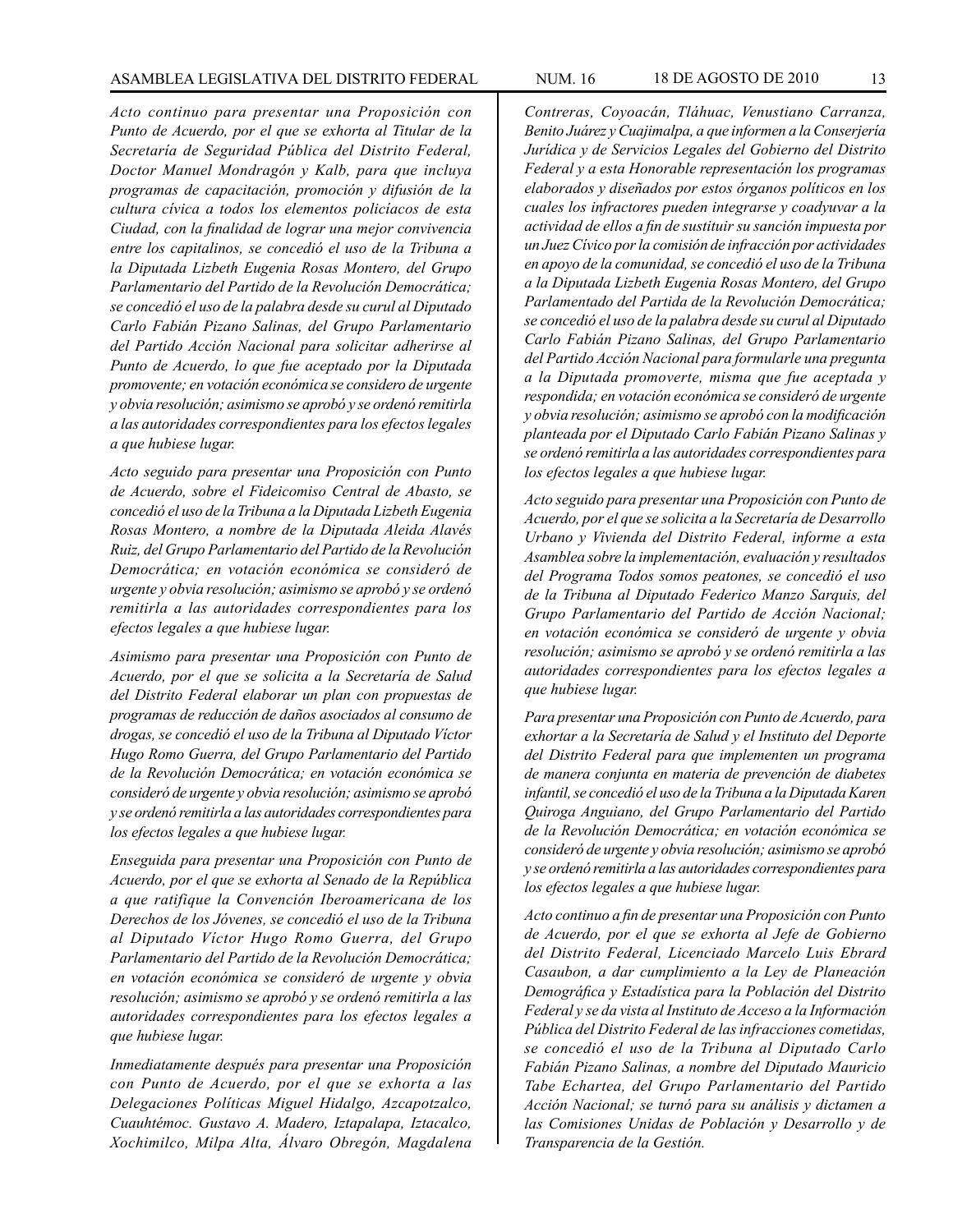*Posteriormente a fin de presentar una Proposición con Punto de Acuerdo por el que se solicita a la Comisión de Vigilancia y Evaluación de Políticas y Programas Sociales de esta Honorable Asamblea Legislativa del Distrito Federal, solicite un informe al Consejo de Evaluación del Gobierno del Distrito Federal con respecto a los criterios que se tomaron en cuenta en las Reglas de Operación del Programa de Ayuda Económica para la Compra de Gas Licuado de Petróleo a las familias con hijos de 6 a 11 años que residen en unidades territoriales de alta y muy alta marginación de la Delegación Iztapalapa, se concedió el uso de la Tribuna a la Diputada Karen Quiroga Anguiano, del Grupo Parlamentario del Partido de la Revolución Democrática; en votación económica se consideró de urgente y obvia resolución; asimismo se aprobó y se ordenó remitirla a las autoridades correspondientes para los efectos legales a que hubiese lugar.*

*Enseguida a fin de presentar una Proposición con Punto de Acuerdo, para solicitar la comparecencia del Ciudadano Jefe Delegacional de Cuajimalpa de Morelos, se concedió el uso de la Tribuna a la Diputada Lizbeth Eugenia Rosas Montero, a nombre de la Diputada Aleida Alavés Ruiz, del Grupo Parlamentario del Partido de la Revolución Democrática; se turnó para su análisis y dictamen a la Comisión de Administración Pública Local.*

*De la misma manera para presentar una Proposición con Punto de Acuerdo, para solicitar al Gobierno del Distrito Federal que se interpongan y agoten los procedimientos de jurisdicción interna respecto a la solicitud de recursos de los fondos federales que no recibe el Gobierno del Distrito Federal y que lesiona a todos sus habitantes, se concedió el uso de la Tribuna a la Diputada Karen Quiroga Anguiano, del Grupo Parlamentario del Partido de la Revolución Democrática y a nombre de la Comisión de Desarrollo Social; en votación económica se consideró de urgente y obvia resolución; asimismo se aprobó y se ordenó remitirla a las autoridades correspondientes para los efectos legales a que hubiese lugar.*

*Posteriormente para presentar una Proposición con Punto de Acuerdo, por el que se exhorta al Congreso del Estado de Guanajuato a fin de que emita su Ley de Acceso a una Vida Libre de Violencia para las Mujeres y al Procurador General de Justicia de Guanajuato, a que respete los derechos de las mujeres y libere a las 20 encarceladas que han decidido sobre su cuerpo, se concedió el uso de la Tribuna a la Diputada Karen Quiroga Anguiano, del Grupo Parlamentario del Partido de la Revolución Democrática; en votación económica se consideró de urgente y obvia resolución: asimismo se aprobó y se ordenó remitirla a las autoridades correspondientes para los efectos legales a que hubiese lugar.*

*De Igual forma para presentar una Proposición con Punto de Acuerdo, sobre la Comisión Federal de Electricidad, se concedió el uso de la Tribuna a la Diputada Karen Quiroga Anguiano, a nombre de la Diputada Aleida Alavés Ruiz, del Grupo Parlamentario del Partido de la Revolución Democrática; se concedió el uso de la palabra desde su curul al Diputado Carlo Fabián Pizano Salinas, del Grupo Parlamentario del Partido Acción Nacional, para solicitar suscribir el Punto de Acuerdo, lo que fue aceptado por la Diputada promovente; en votación económica se consideró de urgente y obvia resolución: asimismo se aprobó y se ordenó remitirla a las autoridades correspondientes para los efectos legales a que hubiese lugar.*

*Acto seguido para presentar una Proposición con Punto de Acuerdo, por el que esta Asamblea Legislativa del Distrito Federal exhorta al Jefe de Gobierno del Distrito Federal, Marcelo Ebrard Casaubon, a crear el Museo Interactivo de Culturas Originarias, se concedió el uso de la Tribuna al Diputado Armando Jiménez Hernández, del Grupo Parlamentario del Partido de la Revolución Democrática; se turnó para su análisis y dictamen a las Comisiones Unidas de Cultura y de Pueblos y Barrios Originarios.*

*Acto continuo y en votación económica, se autorizó la incorporación al Orden del Día de una Proposición con Punto de Acuerdo relacionado con el abuso sexual que sufrieron algunas personas adentro de las instalaciones del Metro; se concedió el uso de la Tribuna a la Diputada Karen Quiroga Anguiano, del Grupo Parlamentario del Partida de la Revolución Democrática; en votación económica se consideró de urgente y obvia resolución; asimismo se aprobó y se ordenó remitirla a las autoridades correspondientes para las efectos legales a que hubiese lugar.*

*Habiéndose agotado los asuntos en cartera y siendo las catorce horas con treinta y cinco minutos, se levantó la Sesión y se citó para la que tendría lugar el día miércoles 18 de Agosto del 2010 a las 11 :00 horas, rogando a todos su puntual asistencia.* 

**EL C. PRESIDENTE.** Gracias, señor Secretario. Esta Presidencia hace del conocimiento de la Diputación Permanente que se recibieron 3 comunicados de la Comisión de Seguridad Pública y 1 de la Comisión de Preservación del Medio Ambiente y Protección Ecológica por medio de los cuales solicitan prórroga para analizar y dictaminar diversos asuntos.

Esta Presidencia, después de revisar la solicitud recibida, considera que se actualiza la hipótesis establecida por los párrafos segundo y tercero del Artículo 32 del Reglamento para el Gobierno Interior de la Asamblea Legislativa del Distrito Federal. En tal virtud proceda la Secretaría a consultar a la Diputación Permanente en votación económica si es de autorizarse la solicitud presentada por la Comisión señalada.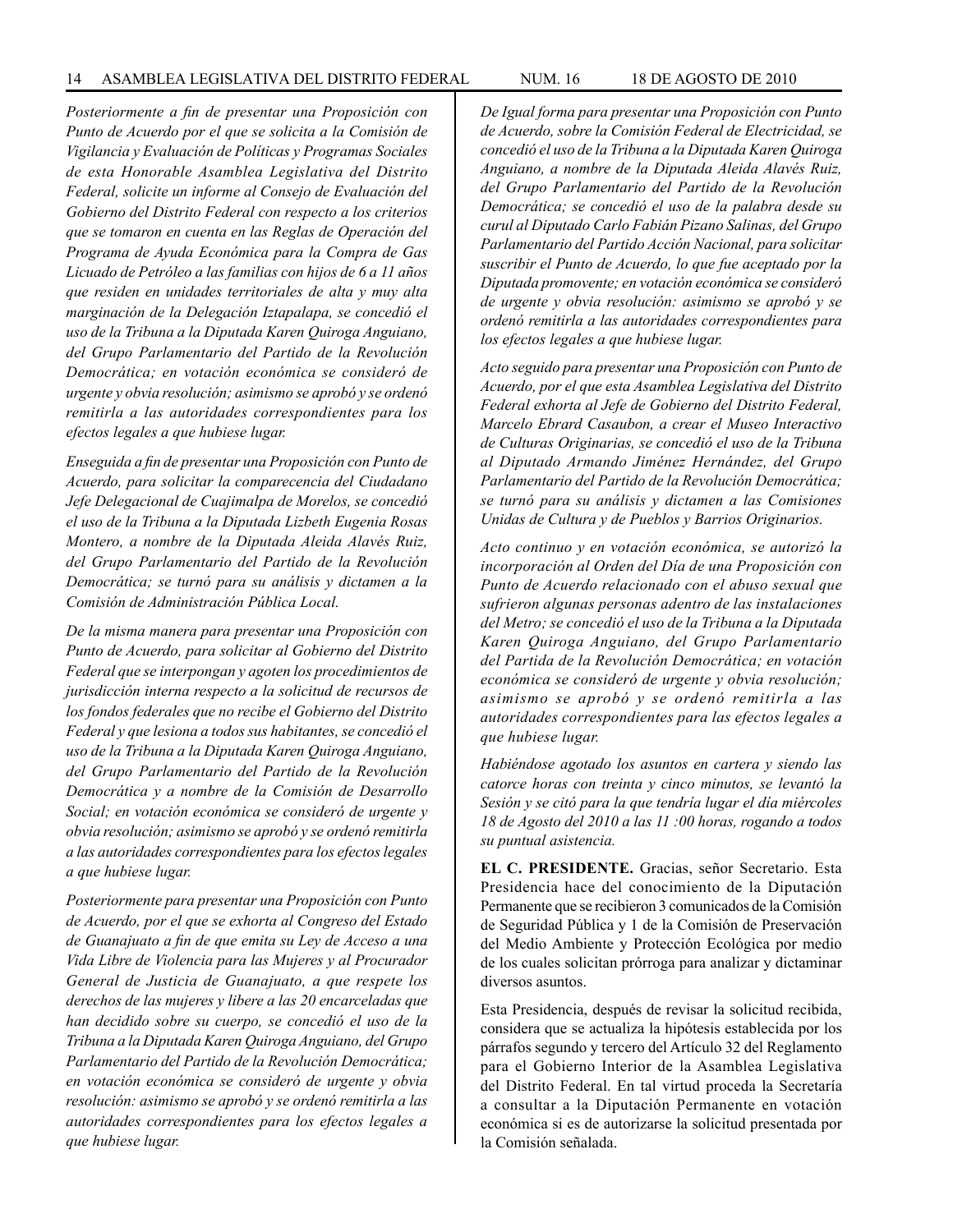#### *COMISIÓN DE SEGURIDAD PÚBLICA*

*Oficio Nº CSPALDF/042/10 México, D. F., a 18 de Agosto de 2010*

#### *DIP. EMILIANO AGUILAR ESQUIVEL PRESIDENTE DE LA MESA DIRECTIVA DE LA ASAMBLEA LEGISLATIVA DEL DISTRITO FEDERAL PRESENTE*

*Por medio de la presente, con fundamento en lo dispuesto por los Artículos 32 párrafo segundo del Reglamento para el Gobierno Interior y 12 fracción IV del Reglamento Interior de las Comisiones, ambos de la Asamblea Legislativa del Distrito Federal, solicito al Pleno de esta Honorable Asamblea, para la elaboración del Dictamen del siguiente asunto turnado a las Comisiones Unidas de Seguridad Pública y de Administración y Procuración de Justicia, mediante oficio MDDPSRPA/CSP/750/2010 con fecha 09 de junio de 2010:*

*Iniciativa con proyecto de decreto que reforma el Artículo 30 del Código Penal del Distrito Federal, adiciona el Artículo 17 bis y reforma los Artículos 35, 36 y 37 de la Ley de Ejecuciones de Sanciones Penales para el Distrito Federal con propósito de fortalecer el Sistema Penitenciario en el Distrito Federal, Presentada por el Dip. Raúl Antonio Nava Vega, integrante del Grupo Parlamentario del Partido Verde Ecologista de México.*

*Lo anterior, toda vez que debido a la carga de trabajo no se ha podido analizar la Iniciativa de referencia.*

*Sin otro particular.*

#### *ATENTAMENTE*

*Dip. Carlos Flores Gutiérrez Presidente de la Comisión de Seguridad Pública*

*\_\_\_\_\_ O \_\_\_\_\_*

## *COMISIÓN DE SEGURIDAD PÚBLICA*

*Oficio Nº CSPALDF/043/10 México, D. F., a 18 de Agosto de 2010*

*DIP. EMILIANO AGUILAR ESQUIVEL PRESIDENTE DE LA MESA DIRECTIVA DE LA ASAMBLEA LEGISLATIVA DEL DISTRITO FEDERAL PRESENTE*

*Por medio de la presente, con fundamento en lo dispuesto por los Artículos 32 párrafo segundo del Reglamento para el Gobierno Interior y 12 fracción IV del Reglamento Interior de las Comisiones, ambos de la Asamblea Legislativa del Distrito Federal, solicito al Pleno de esta Honorable Asamblea, prórroga para la elaboración del Dictamen del siguiente asunto turnado a la Comisión de Seguridad Pública, mediante oficio MDDPSRPA/ CSP/1162/2010 con fecha 07 de julio de 2010:* 

*Proposición con Punto de Acuerdo para solicitar a la Sub-procuradora de Atención a Víctimas de la Procuraduría General de Justicia del Distrito Federal,* 

*Dilcya Samantha Espinosa de los Monteros, a comparecer ante las Comisiones de Seguridad Pública y de Derechos Humanos de la Asamblea Legislativa del Distrito Federal y presentar un informe sobre las indemnizaciones a las víctimas de la discoteca New's Divine, presentado por el Diputado Federico Manzo Sarquís y el Diputado Juan Carlos Zárraga Sarmiento, integrantes del Grupo Parlamentario del Partido Acción Nacional.* 

*Lo anterior, toda vez que debido a la carga de trabajo no se ha podido analizar la Iniciativa de referencia.* 

*Sin otro particular.* 

#### *ATENTAMENTE*

*Dip. Carlos Flores Gutiérrez Presidente de la Comisión de Seguridad Pública*

*\_\_\_\_\_ O \_\_\_\_\_*

## *COMISIÓN DE SEGURIDAD PÚBLICA*

*Oficio Nº CSPALDF/045/10 México, D. F., a 18 de Agosto de 2010*

*DIP. EMILIANO AGUILAR ESQUIVEL PRESIDENTE DE LA MESA DIRECTIVA DE LA ASAMBLEA LEGISLATIVA DEL DISTRITO FEDERAL PRESENTE*

*Por medio de la presente, con fundamento en lo dispuesto por los Artículos 32 párrafo segundo del Reglamento para el Gobierno Interior y 12 fracción IV del Reglamento Interior de las Comisiones, ambos de la Asamblea Legislativa del Distrito Federal, solicito al Pleno de esta Honorable Asamblea, prórroga para la elaboración del Dictamen del siguiente asunto turnado a la Comisión de Seguridad Pública, mediante oficio MDDPSRPA/ CSP/1431/2010 con fecha 21 de julio de 2010:* 

*Proposición con Punto de Acuerdo para exhortar al Secretario de Seguridad Pública del Distrito Federal, Lic. Manuel Mondragón y Kalb gire instrucciones a quien corresponda, a fin de que se vigile el legal cumplimiento de la Ley de Cultura Cívica del Distrito Federal, con relación a quienes sean sorprendidos tirando basura en la vía pública, a fin de erradicar la aparición de basureros clandestinos y evitar la obstrucción de coladeras y tuberías de la red de drenaje de la Ciudad y evitar inundaciones, en especial en la Delegación Azcapotzalco. Presentado por el Diputado Carla Fabián Pizano Salinas y el Diputado Jorge Palacios Arroyo, integrantes del Grupo Parlamentario del Partido Acción Nacional.* 

*Lo anterior, toda vez que debido a la carga de trabajo no se ha podido analizar la Iniciativa de referencia.* 

*Sin otro particular.*

## *ATENTAMENTE*

*Dip. Carlos Flores Gutiérrez Presidente de la Comisión de Seguridad Pública*

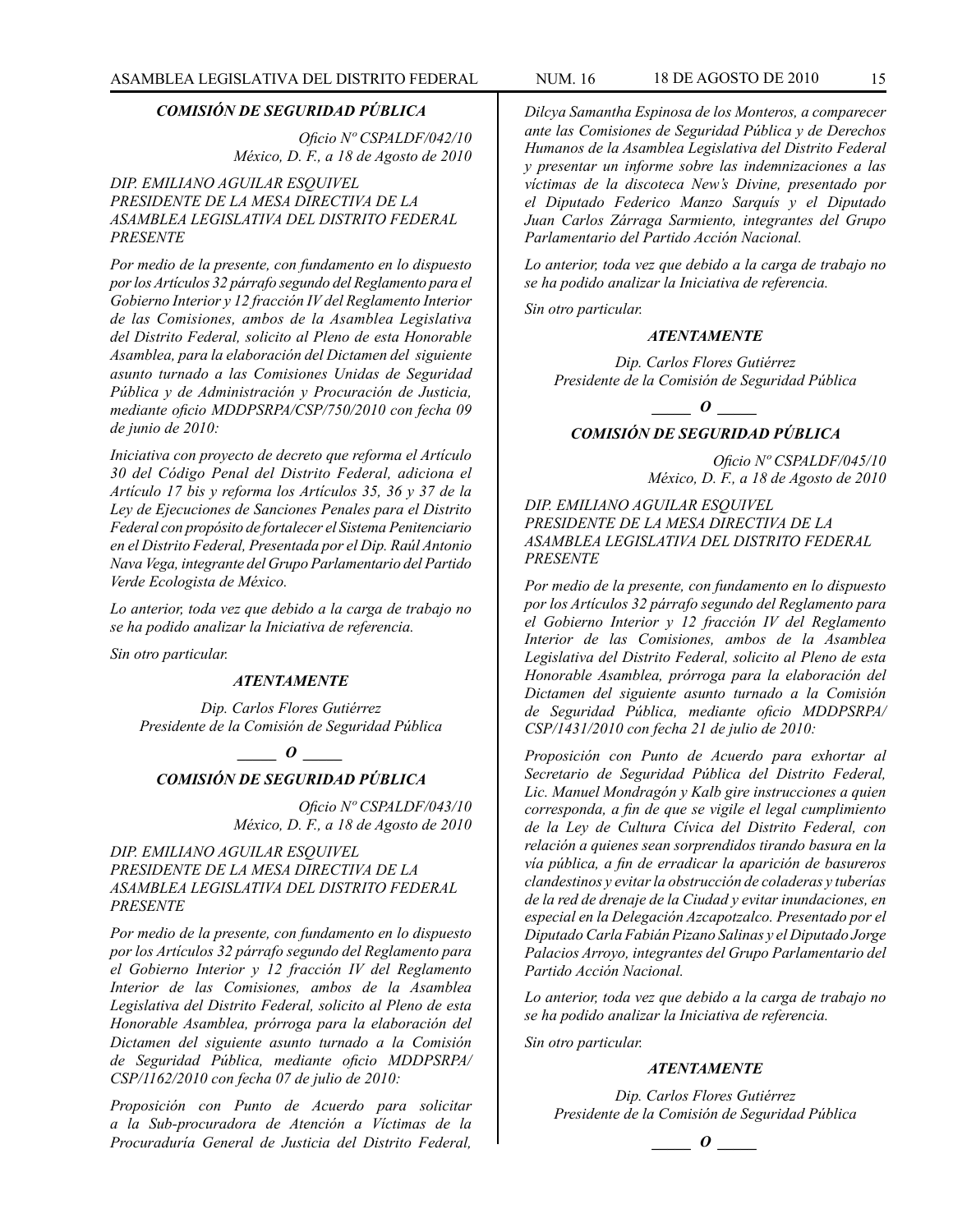#### *COMISIÓN DE PRESERVACIÓN DEL MEDIO AMBIENTE Y PROTECCIÓN ECOLÓGICA*

*"2010 año del Bicentenario de la Independencia Nacional y del Centenario de la Revolución Mexicana"*

*México, D. F., a 16 de Agosto de 2010 OFICIO Nº ALDF/VL/CPMAPE/200/10 Asunto: Se solicita prórroga de turno de Iniciativa*

## *DIP. EMILIANO AGUILAR ESQUIVEL PRESIDENTE DE LA MESA DIRECTIVA DE LA ASAMBLEA LEGISLATIVA DEL DISTRITO FEDERAL PRESENTE*

*Con fundamento en el Artículo 32 del Reglamento para el Gobierno Interior de la Asamblea Legislativa del Distrito Federal, me permito solicitar de la manera más atenta se someta a consideración del Pleno autorizar una prorroga del Turno de Iniciativa con Proyecto de Decreto por el que se adiciona y reforman diversos Artículos de la Ley de Residuos Sólidos en el Distrito Federal, presentada por el Diputado Maximiliano Reyes Zúñiga, del Grupo Parlamentario del Partido de la Revolución Democrática, turnado a esta Comisión mediante oficio Nº CDG·Z·753/10 de fecha 28 de junio del 2010.*

*Sin otro particular y agradeciendo de antemano la atención que sirva dar a la presente, aprovechamos la ocasión para enviarle un cordial saludo.*

#### *ATENTAMENTE*

#### *Dip. José Alberto Couttolenc Güemez Presidente Comisión de Preservación del Medio Ambiente y Protección Ecológica*

**EL C. SECRETARIO.** Por instrucciones de la Presidencia y en votación económica se pregunta a la Diputación Permanente si son de autorizarse las solicitudes de prórroga de las comisiones de referencia.

Los que estén por la afirmativa, sírvanse manifestarlo levantando la mano.

Los que estén por la negativa, sírvanse manifestarlo levantando la mano.

Se autoriza, Diputado Presidente.

**EL C. PRESIDENTE.** Hágase del conocimiento de las Comisiones solicitantes para los efectos legales y reglamentarios conducentes.

Esta Presidencia hace del conocimiento de la Diputación Permanente que se recibieron los siguientes comunicados: 45 de la Secretaría de Gobierno del Distrito Federal y 1 de la Subsecretaría de Enlace Legislativo de la Secretaría de Gobernación.

Asimismo se informa a esta Diputación Permanente que toda vez que los comunicados a los que se ha hecho referencia contienen respuestas relativas a los asuntos aprobados por este Órgano Legislativo, por economía procesal parlamentaria se toma la siguiente determinación:

Hágase del conocimiento de los Diputados promoventes y tome nota la Secretaría.

## *SECRETARÍA DE GOBIERNO*

*"2008-2010 Bicentenario de la Independencia y Centenario de la Revolución, en la Ciudad de México"*

> *SG/LVH/597/2010. México, Distrito Federal, 27 de julio de 2010.*

*DIP. MARÍA ALEJANDRA BARRALES MAGDALENO PRESIDENTA DE LA COMISIÓN DE GOBIERNO ASAMBLEA LEGISLATIVA DEL DISTRITO FEDERAL PRESENTE*

*Por instrucciones del Secretario de Gobierno, Lic. José Ángel Ávila Pérez, adjunto oficio DAJ/SAA/2147/2010, mediante el cual el Director de Asuntos Jurídicos de la Secretaría de Salud del Distrito Federal, da respuesta a un Punto de Acuerdo, por el que se exhorta gestionar la instalación en todas las farmacias del Distrito Federal de los contenedores diseñados ex profeso por la Cámara de la Industria Farmacéutica, a efecto de que la población acuda a depositar en ellos sus medicinas caducas y los envases de las mismas para contribuir de este modo a la prevención de riesgos sanitarios y ambientales, que podrían tomarse peligrosos para los habitantes de la Ciudad.*

*Lo anterior, en relación con el oficio MDDPSRPA/ CSP/767/2010, en donde se comunicó por parte del Presidente de la Mesa Directiva de la Diputación Permanente de ese Órgano Legislativo, la aprobación de un Punto de Acuerdo relacionado con el asunto antes citado.*

*Aprovecho la oportunidad para enviarle un cordial saludo.*

#### *ATENTAMENTE*

*"Sufragio Efectivo. No Reelección"*

*Lic. Luis Villanueva Herrera Asesor Jurídico del Secretario de Gobierno*

*SECRETARÍA DE GOBIERNO*

*"2008-2010 Bicentenario de la Independencia y Centenario de la Revolución, en la Ciudad de México"*

*\_\_\_\_\_ O \_\_\_\_\_*

*SG/LVH/598/2010. México, Distrito Federal, 27 de julio de 2010.*

*DIP. MARÍA ALEJANDRA BARRALES MAGDALENO PRESIDENTA DE LA COMISIÓN DE GOBIERNO ASAMBLEA LEGISLATIVA DEL DISTRITO FEDERAL PRESENTE*

*Por instrucciones del Secretario de Gobierno, Lic. José Ángel Ávila Pérez, adjunto oficio SMA/MDP/351/10, mediante el cual la Secretaría del Medio Ambiente del Distrito Federal, da respuesta a un Punto de Acuerdo, por*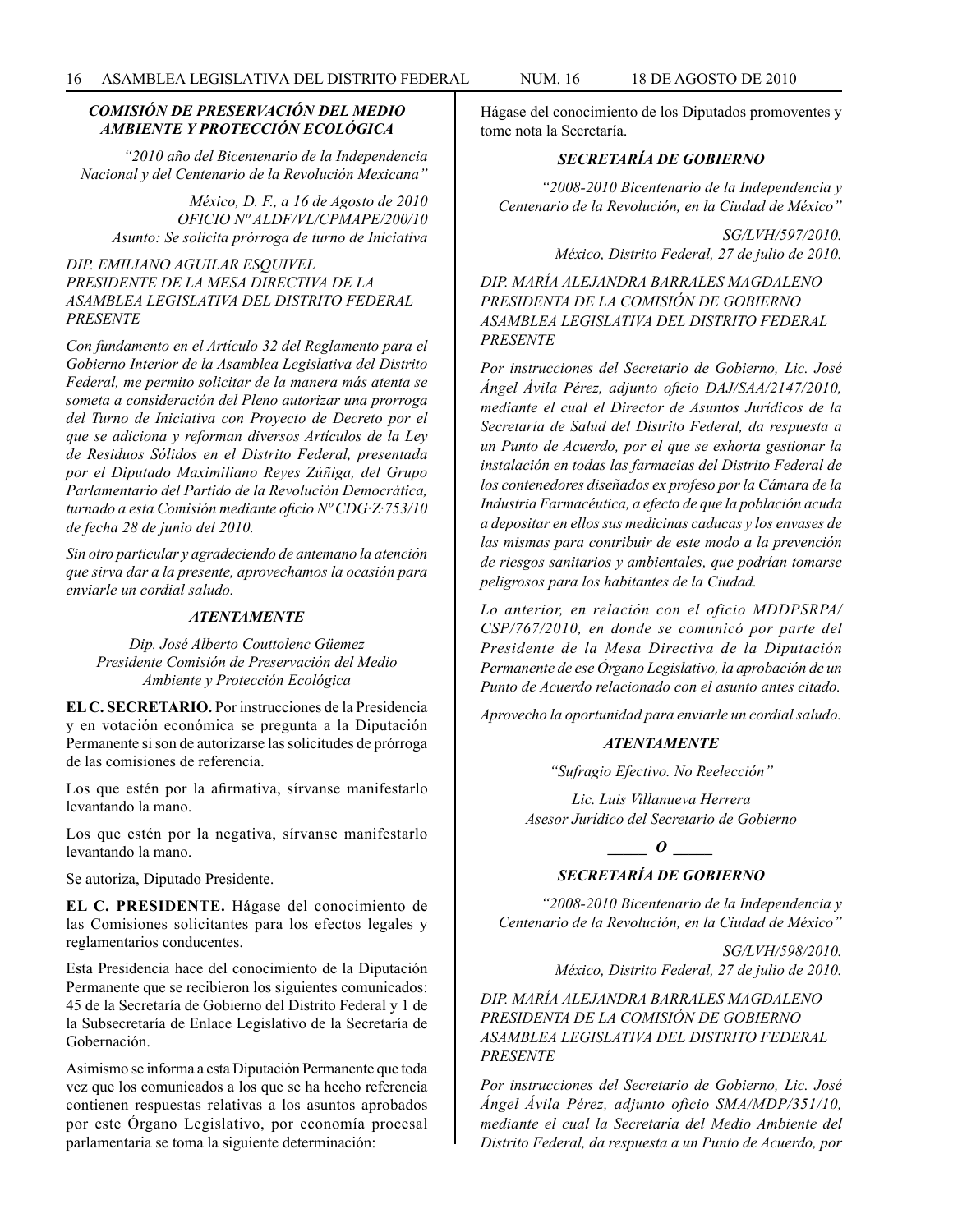## ASAMBLEA LEGISLATIVA DEL DISTRITO FEDERAL NUM. 16 18 DE AGOSTO DE 2010 17

*el que se exhorta a no iniciar la construcción de la Supervía Poniente hasta en tanto no se emita la autorización de impacto ambiental correspondiente a la Barranca y Bosque de Tarango, área de valor ambiental del Distrito Federal, así como el no permitir construcciones habitacionales en ninguna área de valor ambiental o área natural protegida del Distrito Federal.*

*Lo anterior, en relación con el oficio MDDPSRPA/ CSP/196/2010, en donde se comunico por parte del Vicepresidente de la Mesa Directiva de la Diputación Permanente de ese Órgano Legislativo, la aprobación de un Punto de Acuerdo relacionado con el asunto antes citado.*

*Aprovecho la oportunidad para enviarle un cordial saludo.*

## *ATENTAMENTE*

*"Sufragio Efectivo. No Reelección"*

*Lic. Luis Villanueva Herrera Asesor Jurídico del Secretario de Gobierno*

*\_\_\_\_\_ O \_\_\_\_\_*

## *SECRETARÍA DE GOBIERNO*

*"2008-2010 Bicentenario de la Independencia y Centenario de la Revolución, en la Ciudad de México"*

> *SG/LVH/599/2010. México, Distrito Federal, 27 de julio de 2010.*

*DIP. MARÍA ALEJANDRA BARRALES MAGDALENO PRESIDENTA DE LA COMISIÓN DE GOBIERNO ASAMBLEA LEGISLATIVA DEL DISTRITO FEDERAL PRESENTE*

*Por instrucciones del Secretario de Gobierno, Lic. José Ángel Ávila Pérez, adjunto oficio SMA/MDP/352/10, mediante el cual la Secretaría del Medio Ambiente del Distrito Federal, da respuesta a un Punto de Acuerdo, por el que se solicita a que en el ámbito de sus atribuciones realice las acciones necesarias para la recuperación de los accesos, Zonas de estacionamiento y demás áreas del parque Nacional Desierto de los Leones.*

*Lo anterior, en relación con el oficio MDDPSRPA/ CSP/790/2010, en donde se comunicó por parte del Presidente de la Mesa Directiva de la Diputación Permanente de ese Órgano Legislativo, la aprobación de un Punto de Acuerdo relacionado con el asunto antes citado.*

*Aprovecho la oportunidad para enviarle un cordial saludo.*

#### *ATENTAMENTE*

*"Sufragio Efectivo. No Reelección"*

*Lic. Luis Villanueva Herrera Asesor Jurídico del Secretario de Gobierno*

*\_\_\_\_\_ O \_\_\_\_\_*

## *SECRETARÍA DE GOBIERNO*

*"2008-2010 Bicentenario de la Independencia y Centenario de la Revolución, en la Ciudad de México"*

> *SG/LVH/600/2010. México, Distrito Federal, 27 de julio de 2010.*

*DIP. MARÍA ALEJANDRA BARRALES MAGDALENO PRESIDENTA DE LA COMISIÓN DE GOBIERNO ASAMBLEA LEGISLATIVA DEL DISTRITO FEDERAL PRESENTE*

*Por instrucciones del Secretario de Gobierno, Lic. José Ángel Ávila Pérez, adjunto oficio SPC/DA/1279/2010 y anexo del mismo, mediante el cual la Directora de Administración de la Subsecretaría de Participación Ciudadana de la Secretaría de Desarrollo Social del Distrito Federal, da respuesta a un Punto de Acuerdo, por el que se exhorta informar sobre los proyectos y programas que en el ámbito de su competencia ha implementado para atender a las personas con discapacidad.*

*Lo anterior, en relación con el oficio MDDPSRPA/ CSP/1286/2010, en donde se comunicó por parte del Presidente de la Mesa Directiva de la Diputación Permanente de ese Órgano Legislativo, la aprobación de un Punto de Acuerdo relacionado con el asunto antes citado.*

*Aprovecho la oportunidad para enviarle un cordial saludo.*

#### *ATENTAMENTE*

*"Sufragio Efectivo. No Reelección"*

*Lic. Luis Villanueva Herrera Asesor Jurídico del Secretario de Gobierno*

*\_\_\_\_\_ O \_\_\_\_\_*

## *SECRETARÍA DE GOBIERNO*

*"2008-2010 Bicentenario de la Independencia y Centenario de la Revolución, en la Ciudad de México"*

> *SG/LVH/601/2010. México, Distrito Federal, 27 de julio de 2010.*

*DIP. MARÍA ALEJANDRA BARRALES MAGDALENO PRESIDENTA DE LA COMISIÓN DE GOBIERNO ASAMBLEA LEGISLATIVA DEL DISTRITO FEDERAL PRESENTE*

*Por instrucciones del Secretario de Gobierno, Lic. José Ángel Ávila Pérez, adjunto oficio SPC/236/2010, mediante el cual el Subsecretario de Información e Inteligencia Policial de la Secretaría de Seguridad Pública del Distrito Federal, da respuesta a un Punto de Acuerdo, por el que se solicita informar los resultados de la implementación de proyectos tecnológicos, considerando el Centro de Monitoreo e Información con el que cuenta la Sala de Georreferenciación del delito (COMPSTAT), así como Informar la correspondencia entre disminución del índice delictivo y percepción Ciudadana.*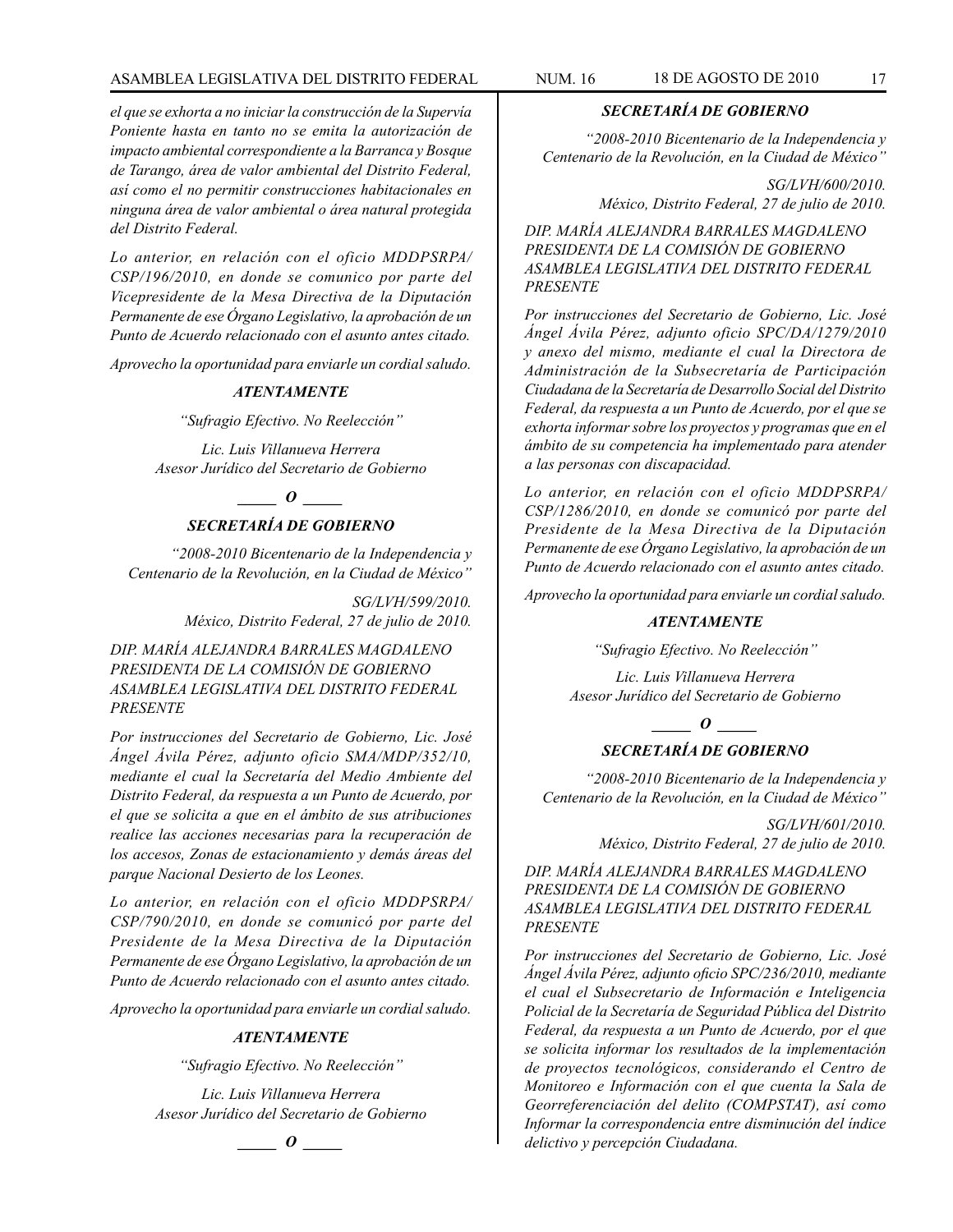#### 18 ASAMBLEA LEGISLATIVA DEL DISTRITO FEDERAL NUM. 16 18 de AGOSTO de 2010

*Lo anterior, en relación con el oficio MDDPSRPA/ CSP/1158/2010, en donde se comunicó por parte del Presidente de la Mesa Directiva de la Diputación Permanente de ese Órgano Legislativo, la aprobación de un Punto de Acuerdo relacionado con el asunto antes citado.*

*Aprovecho la oportunidad para enviarle un cordial saludo.*

#### *ATENTAMENTE*

*"Sufragio Efectivo. No Reelección"*

*Lic. Luis Villanueva Herrera Asesor Jurídico del Secretario de Gobierno*

*\_\_\_\_\_ O \_\_\_\_\_*

## *SECRETARÍA DE GOBIERNO*

*"2008-2010 Bicentenario de la Independencia y Centenario de la Revolución, en la Ciudad de México"*

> *SG/LVH/602/2010. México, Distrito Federal, 27 de julio de 2010.*

#### *DIP. MARÍA ALEJANDRA BARRALES MAGDALENO PRESIDENTA DE LA COMISIÓN DE GOBIERNO ASAMBLEA LEGISLATIVA DEL DISTRITO FEDERAL PRESENTE*

*Por instrucciones del Secretario de Gobierno, Lic. José Ángel Ávila Pérez, adjunto oficio SE/IEMS/DG/0-445/10, mediante el cual el Director General del Instituto de Educación Media Superior del Distrito Federal, da respuesta a un Punto de Acuerdo, por el que se solicita informar la razón por la que no se ha concluido la construcción de la preparatoria José Revueltas, el presupuesto aprobado para su realización y su ejercicio, asimismo, cuál es la situación actual que presenta el plantel referido.*

*Lo anterior, en relación con el oficio MDDPSRPA/ CSP/1280/2010, en donde se comunicó por parte del Presidente de la Mesa Directiva de la Diputación Permanente de ese Órgano Legislativo, la aprobación de un Punto de Acuerdo relacionado con el asunto antes citado.*

*Aprovecho la oportunidad para enviarle un cordial saludo.*

#### *ATENTAMENTE*

*"Sufragio Efectivo. No Reelección"*

*Lic. Luis Villanueva Herrera Asesor Jurídico del Secretario de Gobierno*

> *\_\_\_\_\_ O \_\_\_\_\_ SECRETARÍA DE GOBIERNO*

*"2008-2010 Bicentenario de la Independencia y Centenario de la Revolución, en la Ciudad de México"*

> *SG/LVH/606/2010. México, Distrito Federal, 27 de julio de 2010.*

*DIP. MARÍA ALEJANDRA BARRALES MAGDALENO PRESIDENTA DE LA COMISIÓN DE GOBIERNO ASAMBLEA LEGISLATIVA DEL DISTRITO FEDERAL PRESENTE*

*Por instrucciones del Secretario de Gobierno, Lic. José Ángel Ávila Pérez, adjunto oficio SSP/SPCyPD/DGPD/ DAPP/1468/2010 y anexo del mismo, mediante el cual el Director de Aplicación de Programas Preventivos Institucionales de la Secretaría de Seguridad Pública del Distrito Federal, da respuesta a un Punto de Acuerdo, por el que se exhorta ampliar la aplicación del Programa Conduce sin Alcohol (ALCOHOLIMETRO) a los Centros de Transferencia Modal (CETRAM), terminales, estaciones, paraderos, rutas, ramales, bases, lanzaderas y sitios de todos los modos de transporte de pasajeros en el Distrito Federal.*

*Lo anterior, en relación con el oficio MDDPSRPA/CSP/1227/ 2010, en donde se comunicó por parte del Presidente de la Mesa Directiva de la Diputación Permanente de ese Órgano Legislativo, la aprobación de un Punto de Acuerdo relacionado con el asunto antes citado.*

*Aprovecho la oportunidad para enviarle un cordial saludo.*

#### *ATENTAMENTE*

*"Sufragio Efectivo. No Reelección"*

*Lic. Luis Villanueva Herrera Asesor Jurídico del Secretario de Gobierno*

*\_\_\_\_\_ O \_\_\_\_\_*

## *SECRETARÍA DE GOBIERNO*

*"2008-2010 Bicentenario de la Independencia y Centenario de la Revolución, en la Ciudad de México"*

> *SG/LVH/607/2010 México, Distrito Federal, 27 de julio de 2010*

*DIP. MARÍA ALEJANDRA BARRALES MAGDALENO PRESIDENTA DE LA COMISIÓN DE GOBIERNO ASAMBLEA LEGISLATIVA DEL DISTRITO FEDERAL PRESENTE*

*Por instrucciones del Secretario de Gobierno, Lic. José Ángel Ávila Pérez, adjunto oficio 600/0SGEM/258/2010- 07, mediante el cual la Subprocuradora de Atención a Víctimas del Delito y Servicios a la Comunidad de la Procuraduría General de Justicia del Distrito Federal, da respuesta al Punto de Acuerdo, por el que se solicita informar las medidas cautelares que en su caso se hayan determinado para salvaguardar la integridad física y psicológica de las tres reclusas que denunciaron hechos de posible prostitución y lenocinio al interior de los centros de reclusión del Distrito Federal.*

*Lo anterior, en relación con el oficio MDDPSRPA/CSP/295/ 2010, en donde se comunicó por parte del Presidente de la Mesa Directiva de la Diputación Permanente de ese Órgano Legislativo, la aprobación de un Punto de Acuerdo relacionado con el asunto antes citado.*

*Aprovecho la oportunidad para enviarle un cordial saludo.*

#### *ATENTAMENTE*

*"Sufragio Efectivo. No Reelección"*

*Lic. Luis Villanueva Herrera Asesor Jurídico del Secretario de Gobierno*

*\_\_\_\_\_ O \_\_\_\_\_*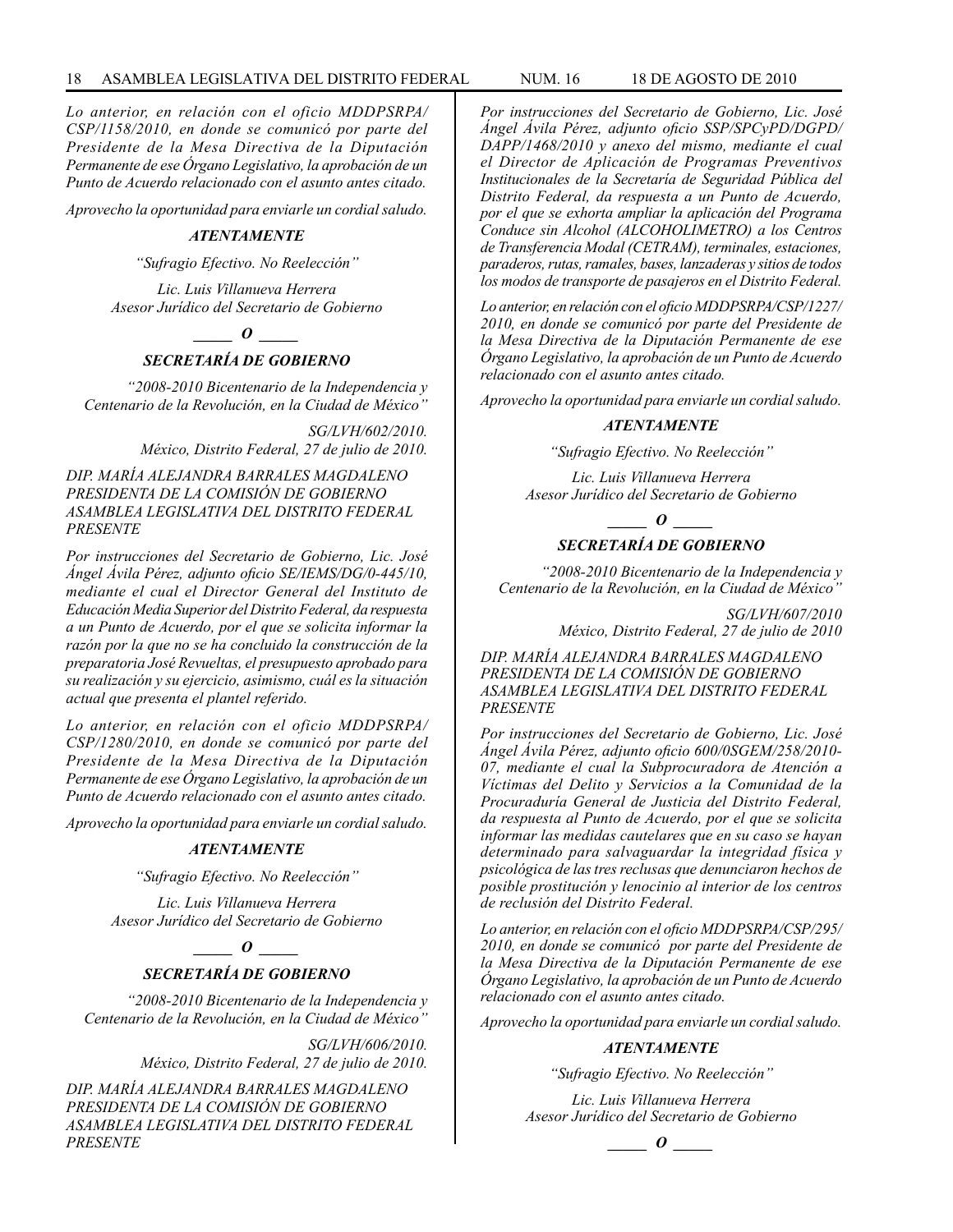## *SECRETARÍA DE GOBIERNO COORDINACIÓN DE ENLACE DELEGACIONAL*

*"2008-2010 Bicentenario de la Independencia y Centenario de la Revolución, en la Ciudad de México"*

> *México, D. F., 03 de Agosto de 2010 SG/CED/1576/2010*

*DIP. EMILIANO AGUILAR ESQUIVEL PRESIDENTE DE LA MESA DIRECTIVA DE LA ASAMBLEA LEGISLATIVA DEL DISTRITO FEDERAL PRESENTE*

#### *Distinguido Presidente de la Mesa Directiva:*

*En atención al oficio MDSPPA/CSP/1172/2010 dirigido al Lic. José Ángel Ávila Pérez, Secretario de Gobierno del Distrito Federal, me permito remitir copia al oficio número DGODU/1546/2010, suscrito por el Arq. Ricardo Huarte Trujillo, Director General de Obras y Desarrollo Urbano en la Delegación Azcapotzalco, por el que informa las acciones que realiza ese Órgano Político Administrativo, a fin de dar cumplimiento al Punto de Acuerdo aprobado por el Pleno de la Diputación Permanente de la Asamblea Legislativa del Distrito Federal, en Sesión celebrada el 7 de julio del presente, relativo a la creación de circuitos de fines de semana con medidas de seguridad para fomento y uso seguro de la bicicleta,*

*Sin otro particular, reciba un cordial saludo.*

#### *ATENTAMENTE*

*Lic. Eliseo Moyao Morales Coordinador*

#### *\_\_\_\_\_ O \_\_\_\_\_*

#### *SECRETARÍA DE GOBIERNO COORDINACIÓN DE ENLACE DELEGACIONAL*

*"2008-2010 Bicentenario de la Independencia y Centenario de la Revolución, en la Ciudad de México"*

> *México, D. F., 03 de Agosto de 2010 SG/CED/1577/2010*

*DIP. EMILIANO AGUILAR ESQUIVEL PRESIDENTE DE LA MESA DIRECTIVA DE LA ASAMBLEA LEGISLATIVA DEL DISTRITO FEDERAL PRESENTE*

#### *Distinguido Presidente de la Mesa Directiva:*

*En atención al oficio MDDPSRPA/CSP/563/2010 dirigido al Lic. José Ángel Ávila Pérez, Secretario de Gobierno del Distrito Federal, me permito remitir copla del oficio número DGODU/DOM/1484/2010, suscrito por el Arq. Ricardo Huerta Trujillo, Director General de Obras y Desarrollo Urbano en la Delegación Azcapotzalco, por el que informa las acciones que ese Órgano Político Administrativo está desarrollando, a fin de dar cumplimiento al Punto de Acuerdo aprobado por el Pleno de la Diputación* 

*Permanente de la Asamblea Legislativa del Distrito Federal, en Sesión celebrada el 26 de mayo del presente, relativo a las obras en materia de mitigación de riesgos que se han realizado y se realizarán en el presente año.*

*Sin otro particular, reciba un cordial saludo.*

#### *ATENTAMENTE*

*Lic. Eliseo Moyao Morales Coordinador*

#### *\_\_\_\_\_ O \_\_\_\_\_*

## *SECRETARÍA DE GOBIERNO COORDINACIÓN DE ENLACE DELEGACIONAL*

*"2008-2010 Bicentenario de la Independencia y Centenario de la Revolución, en la Ciudad de México"*

> *México, D. F., 03 de Agosto de 2010 SG/CED/1578/2010*

## *DIP. EMILIANO AGUILAR ESQUIVEL PRESIDENTE DE LA MESA DIRECTIVA DE LA ASAMBLEA LEGISLATIVA DEL DISTRITO FEDERAL PRESENTE*

*Distinguido Presidente de la Mesa Directiva:*

*En atención al oficio MDDPSRPA/CSP/1233/2010 dirigido al Lic., José Ángel Ávila Pérez, Secretario de Gobierno del Distrito Federal, me permito remitir copia del oficio DGDS/490/2010, suscrito por Emilio Javier Martínez Morales, Director General de Desarrollo Social en la Delegación Benito Juárez, por el que informa las acciones que ese Órgano Político Administrativo está realizando, a fin de dar cumplimiento al Punto de Acuerdo aprobado por el Pleno de la Diputación Permanente de la Asamblea Legislativa del Distrito Federal, en Sesión celebrada el 14 de julio del presente, relativo al diseño y programación de actividades físicas con instructores capacitados, dirigidos especialmente a grupos infantiles.*

*Sin otro particular, reciba un cordial saludo.*

#### *ATENTAMENTE*

*Lic. Eliseo Moyao Morales Coordinador*

#### *\_\_\_\_\_ O \_\_\_\_\_*

## *SECRETARÍA DE GOBIERNO COORDINACIÓN DE ENLACE DELEGACIONAL*

*"2008-2010 Bicentenario de la Independencia y Centenario de la Revolución, en la Ciudad de México"*

> *México, D. F., 03 de Agosto de 2010 SG/CED/1579/2010*

*DIP. EMILIANO AGUILAR ESQUIVEL PRESIDENTE DE LA MESA DIRECTIVA DE LA ASAMBLEA LEGISLATIVA DEL DISTRITO FEDERAL PRESENTE*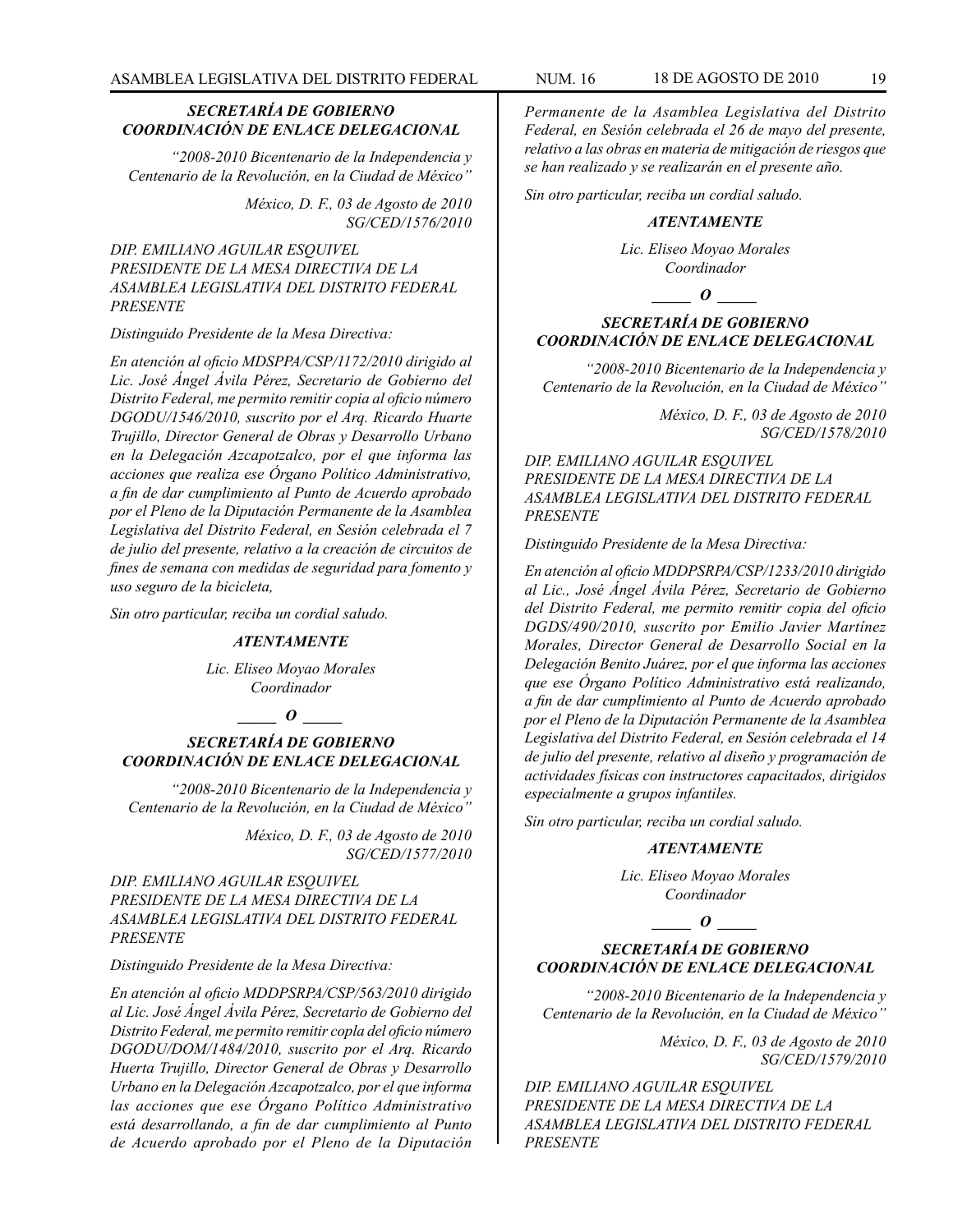*Distinguido Presidente de la Mesa Directiva:*

*En atención al oficio MDDPSRPA/CSP/881/2010 dirigido al Lic. José Ángel Ávila Pérez, Secretario de Gobierno del Distrito Federal, me permito enviar copia del oficio número DGDS/475/10, suscrito por Emilio Javier Martínez Morales, Director General de Desarrollo Social en la Delegación Benito Juárez, por el que envía información solicitada en el Punto de Acuerdo aprobado por el Pleno de la Diputación Permanente de la Asamblea Legislativa del Distrito Federal, en Sesión celebrada el pasado 16 de junio, relativo al informe de las guarderías y estancias infantiles que operan bajo la responsabilidad de cada uno de los Órganos Político·Administrativos.*

*Sin otro particular, reciba un cordial saludo.*

#### *ATENTAMENTE*

*Lic. Eliseo Moyao Morales Coordinador*

## *\_\_\_\_\_ O \_\_\_\_\_*

## *SECRETARÍA DE GOBIERNO COORDINACIÓN DE ENLACE DELEGACIONAL*

*"2008-2010 Bicentenario de la Independencia y Centenario de la Revolución, en la Ciudad de México"*

> *México, D. F., 03 de Agosto de 2010 SG/CED/1580/2010*

*DIP. EMILIANO AGUILAR ESQUIVEL PRESIDENTE DE LA MESA DIRECTIVA DE LA ASAMBLEA LEGISLATIVA DEL DISTRITO FEDERAL PRESENTE*

*Distinguido Presidente de la Mesa Directiva:*

*En atención al oficio MDDPSRPA/CSP/992/2010 dirigido al Líe. José Ángel Ávila Pérez, Secretario de Gobierno del Distrito Federal, me permito enviar copia del oficio DGSU/670/10, suscrito por el Lic. Salvador Tallabs Rubio, Director General de Servicios Urbanos en la Delegación Benito Juárez, por el que informa las acciones que ese Órgano Político Administrativo ha realizado desde hace varios años, a fin de dar cumplimiento al Punto de Acuerdo aprobado por el Pleno de la Diputación Permanente de la Asamblea Legislativa del Distrito Federal, en Sesión celebrada el pasado 23 de junio, relativo al contenido de la Norma Ambiental para el Distrito Federal NADF001- RNAT-2006, sobre la poda, derribo, trasplante y restitución de árboles en el Distrito Federal.*

*Sin otro particular, reciba un cordial saludo.*

#### *ATENTAMENTE*

*Lic. Eliseo Moyao Morales Coordinador*

*\_\_\_\_\_ O \_\_\_\_\_*

## *SECRETARÍA DE GOBIERNO COORDINACIÓN DE ENLACE DELEGACIONAL*

*"2008-2010 Bicentenario de la Independencia y Centenario de la Revolución, en la Ciudad de México"*

> *México, D. F., 03 de Agosto de 2010 SG/CED/1581/2010*

*DIP. EMILIANO AGUILAR ESQUIVEL PRESIDENTE DE LA MESA DIRECTIVA DE LA ASAMBLEA LEGISLATIVA DEL DISTRITO FEDERAL PRESENTE*

*Distinguido Presidente de la Mesa Directiva:*

*En atención al oficio MDDPSRPA/CSP/813/2010 dirigido al Lic. José Ángel Ávila Pérez, Secretario de Gobierno del Distrito Federal, me permito remitir copia del oficio número DGGD/257/2010, suscrito por la Lic. Margarita M. Martínez Fisher, Directora General de Gerencia Delegacional en Cuajimalpa de Morelos, por el que informa las acciones que lleva a cabo ese Órgano Político Administrativo, a fin de dar cumplimiento al Punto de Acuerdo aprobado por el Pleno de la Diputación Permanente de la Asamblea Legislativa del Distrito Federal, en Sesión celebrada el 16 de junio del presente, relativo a la revisión de mochilas en el acceso de los planteles, de los estudiantes que cursan la educación primaria y secundaria del Distrito Federal.*

*Sin otro particular, reciba un cordial saludo.*

#### *ATENTAMENTE*

*Lic. Eliseo Moyao Morales Coordinador*

*\_\_\_\_\_ O \_\_\_\_\_*

## *SECRETARÍA DE GOBIERNO COORDINACIÓN DE ENLACE DELEGACIONAL*

*"2008-2010 Bicentenario de la Independencia y Centenario de la Revolución, en la Ciudad de México"*

> *México, D. F., 03 de Agosto de 2010 SG/CED/1582/2010*

*DIP. EMILIANO AGUILAR ESQUIVEL PRESIDENTE DE LA MESA DIRECTIVA DE LA ASAMBLEA LEGISLATIVA DEL DISTRITO FEDERAL PRESENTE*

*Distinguido Presidente de la Mesa Directiva:*

*En atención al oficio MDDPSRPA/CSP/1291/2010 dirigido al Lic. José Ángel Ávila Pérez, Secretario de Gobierno del Distrito Federal, me permito remitir copia del oficio DGDS/99412010, suscrito por el Lic. Juan Sebastián Esquivel Senties, Director General de Desarrollo Social en la Delegación Cuajimalpa de Morelos, por el que informa que ese Órgano Político Administrativo creó el programa social "Programa de Apoyo a Personas de Grupos Prioritarios y Vulnerables".*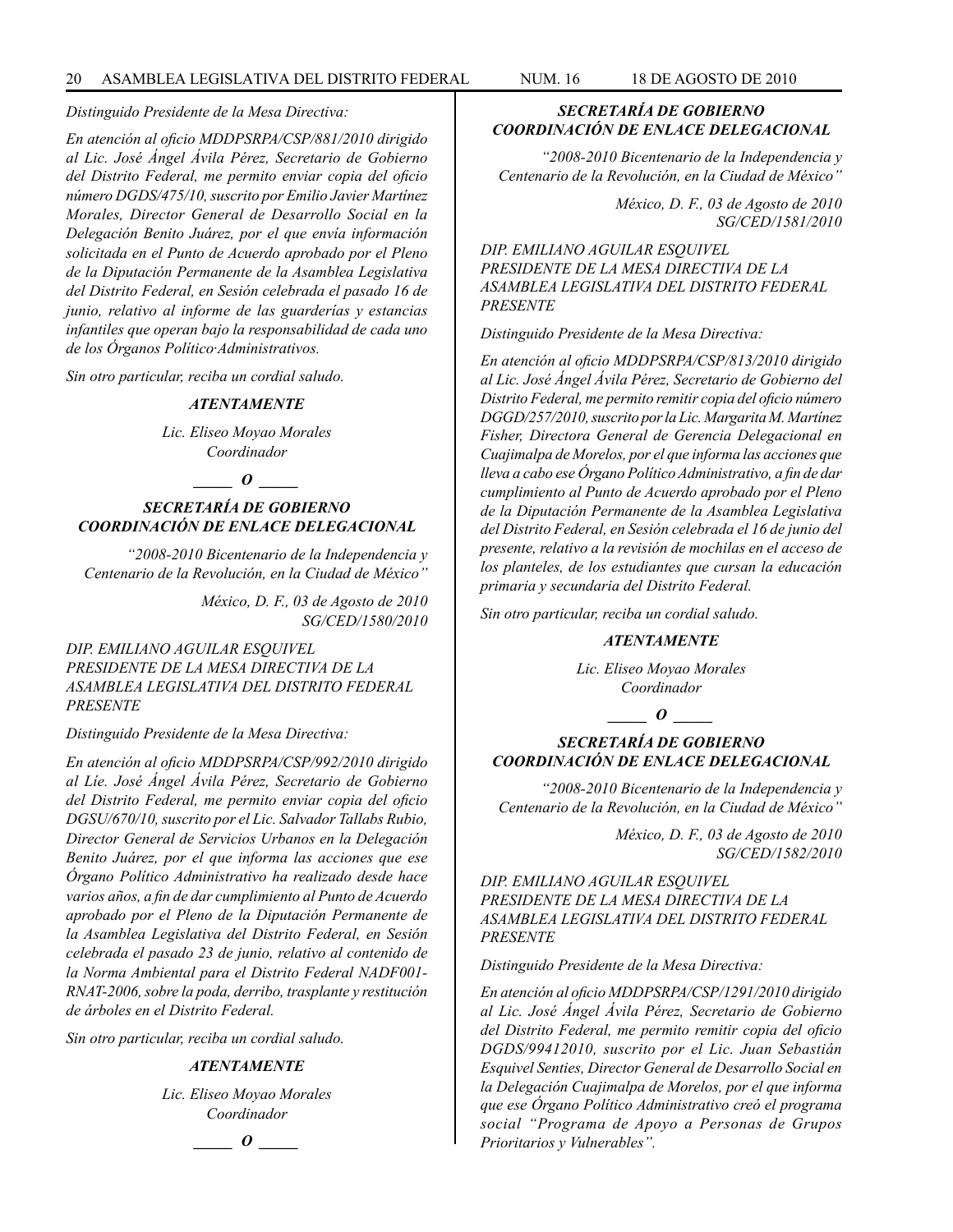## ASAMBLEA LEGISLATIVA DEL DISTRITO FEDERAL NUM. 16 18 DE AGOSTO DE 2010 21

*Lo anterior en referencia al Punto de Acuerdo aprobado por el Pleno de la Diputación Permanente de la Asamblea Legislativa del Distrito Federal, en Sesión celebrada el 14 de julio del presente, relativo a un informe sobre los proyectos y programas que se han implementado para atender a las personas con discapacidad.*

*Sin otro particular, reciba un cordial saludo.*

#### *ATENTAMENTE*

*Lic. Eliseo Moyao Morales Coordinador*

*\_\_\_\_\_ O \_\_\_\_\_*

## *SECRETARÍA DE GOBIERNO COORDINACIÓN DE ENLACE DELEGACIONAL*

*"2008-2010 Bicentenario de la Independencia y Centenario de la Revolución, en la Ciudad de México"*

> *México, D. F., 03 de Agosto de 2010 SG/CED/1583/2010*

*DIP. EMILIANO AGUILAR ESQUIVEL PRESIDENTE DE LA MESA DIRECTIVA DE LA ASAMBLEA LEGISLATIVA DEL DISTRITO FEDERAL PRESENTE*

## *Distinguido Presidente de la Mesa Directiva:*

*En atención al oficio MDDPSRPA/CSP/1253/2010 dirigido al Lic. José Ángel Ávila Pérez, Secretario de Gobierno del Distrito Federal, me permito remitir copia del oficio DGDS/982/2010, suscrito por el Lic. Juan Sebastián Esquivel Senties, Director General de Desarrollo Social en la Delegación Cuajimalpa de Morelos, por el que Informa las acciones que ha realizado ese Órgano Político Administrativo, a fin de dar cumplimiento al Punto de Acuerdo aprobado por el Pleno de la Diputación Permanente de la Asamblea Legislativa del Distrito Federal, en Sesión celebrada el 14 de julio del presente, relativo a las acciones realizadas para atender el problema de las adicciones en cada una de las demarcaciones territoriales.*

*Sin otro particular, reciba un cordial saludo.*

## *ATENTAMENTE*

*Lic. Eliseo Moyao Morales Coordinador*

## *\_\_\_\_\_ O \_\_\_\_\_*

## *SECRETARÍA DE GOBIERNO COORDINACIÓN DE ENLACE DELEGACIONAL*

*"2008-2010 Bicentenario de la Independencia y Centenario de la Revolución, en la Ciudad de México"*

> *México, D. F., 03 de Agosto de 2010 SG/CED/1584/2010*

*DIP. EMILIANO AGUILAR ESQUIVEL PRESIDENTE DE LA MESA DIRECTIVA DE LA*  *ASAMBLEA LEGISLATIVA DEL DISTRITO FEDERAL PRESENTE*

*Distinguido Presidente de la Mesa Directiva:*

*En atención al oficio MDDPSRPA/CSP/884/2010 dirigido al Lic. José Ángel Ávila Pérez, Secretario de Gobierno del Distrito Federal, me permito enviar copia del oficio número DCJ/0455/2010, suscrito por el Lic. Agustín Torres Pérez, Jefe Delegacional en Cuauhtémoc, por el que envía información solicitada en el Punto de Acuerdo aprobado por el Pleno de la Diputación Permanente de la Asamblea Legislativa del Distrito Federal, en Sesión celebrada el pasado 16 de junio, relativo al informe de las guarderías y estancias infantiles que operan bajo la responsabilidad de cada uno de los Órganos Político-Administrativos.*

*Sin otro particular, reciba un cordial saludo.*

## *ATENTAMENTE*

*Lic. Eliseo Moyao Morales Coordinador*

*\_\_\_\_\_ O \_\_\_\_\_*

## *SECRETARÍA DE GOBIERNO COORDINACIÓN DE ENLACE DELEGACIONAL*

*"2008-2010 Bicentenario de la Independencia y Centenario de la Revolución, en la Ciudad de México"*

> *México, D. F., 03 de Agosto de 2010 SG/CED/1585/2010*

*DIP. EMILIANO AGUILAR ESQUIVEL PRESIDENTE DE LA MESA DIRECTIVA DE LA ASAMBLEA LEGISLATIVA DEL DISTRITO FEDERAL PRESENTE*

*Distinguido Presidente de la Mesa Directiva:*

*En atención al oficio MDDPSRPA/CSP/887/2010 dirigido al Lic. José Ángel Ávila Pérez, Secretario de Gobierno del Distrito Federal, me permito enviar copia del oficio número DGDS/12.400/973/2010, suscrito por la Lic. Chantal Crespy Serrato, Directora General de Desarrollo Social en la Delegación Iztapalapa, por el que envía información solicitada en el Punto de Acuerdo aprobado por el Pleno de la Diputación Permanente de la Asamblea Legislativa del Distrito Federal, en Sesión celebrada el pasado 16 de junio, relativo al informe de las guarderías y estancias infantiles que operan bajo la responsabilidad de cada uno de los Órganos Político-Administrativos.*

*Sin otro particular, reciba un cordial saludo.*

#### *ATENTAMENTE*

*Lic. Eliseo Moyao Morales Coordinador*

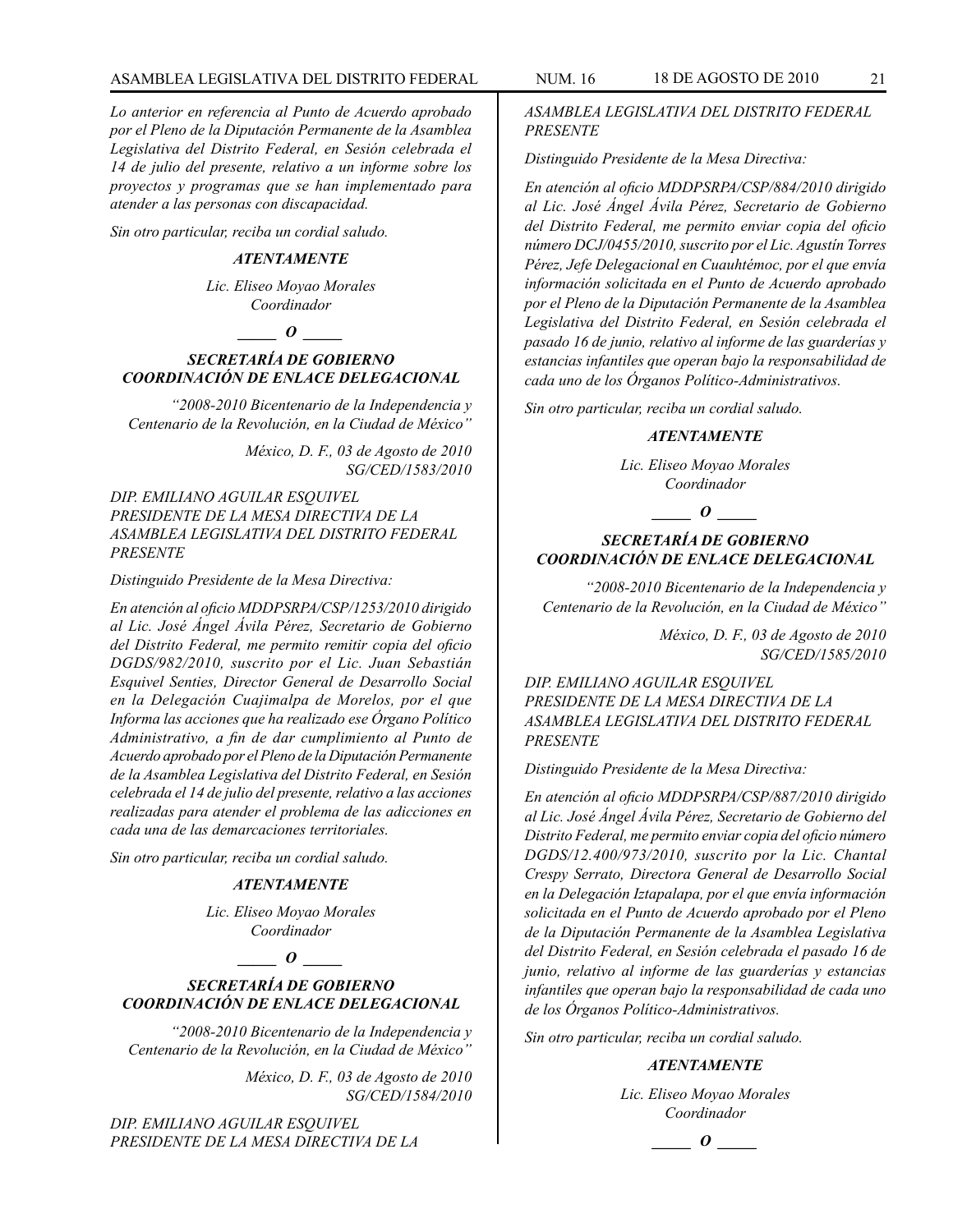## *SECRETARÍA DE GOBIERNO COORDINACIÓN DE ENLACE DELEGACIONAL*

*"2008-2010 Bicentenario de la Independencia y Centenario de la Revolución, en la Ciudad de México"*

> *México, D. F., 05 de Agosto de 2010 SG/CED/1634/2010*

## *DIP. EMILIANO AGUILAR ESQUIVEL PRESIDENTE DE LA MESA DIRECTIVA DE LA ASAMBLEA LEGISLATIVA DEL DISTRITO FEDERAL PRESENTE*

*Distinguido Presidente de la Mesa Directiva:*

*En atención al oficio MDDPSRPA/CSP/462/2010 dirigido al Lic. José Ángel Ávila Pérez, Secretario de Gobierno del Distrito Federal, me permito remitir copia del oficio número BD10 1.2.2.3/1513/2010, suscrito por el C. Jorge A. Guzmán de las Casas. Director General de Administración en La Magdalena Contreras, por el que informa las acciones que realiza ese Órgano Político Administrativo, a fin de dar cumplimiento al Punto de Acuerdo aprobado por el Pleno de la Diputación Permanente de la Asamblea Legislativa del Distrito Federal, en Sesión celebrada el 26 mayo del presente, relativo al ejercicio adecuado y oportuno de los recursos presupuestales en materia de género, en términos del Presupuesto de Egresos para el Distrito Federal para el Ejercicio Fiscal 2010.*

*Sin otro particular, reciba un cordial saludo.*

#### *ATENTAMENTE*

*Lic. Eliseo Moyao Morales Coordinador*

## *\_\_\_\_\_ O \_\_\_\_\_*

## *SECRETARÍA DE GOBIERNO COORDINACIÓN DE ENLACE DELEGACIONAL*

*"2008-2010 Bicentenario de la Independencia y Centenario de la Revolución, en la Ciudad de México"*

> *México, D. F., 05 de Agosto de 2010 SG/CED/1635/2010*

## *DIP. EMILIANO AGUILAR ESQUIVEL PRESIDENTE DE LA MESA DIRECTIVA DE LA ASAMBLEA LEGISLATIVA DEL DISTRITO FEDERAL PRESENTE*

*Distinguido Presidente de la Mesa Directiva:*

*En atención al oficio MDDPSRPA/CSP/888/2010 dirigido al Lic. José Ángel Ávila Pérez, Secretario de Gobierno del Distrito Federal, me permito enviar copia del oficio número BD10-1.5/1275/10, suscrito por el C. Víctor Morales Pérez, Director General de Desarrollo Social en la Magdalena Contreras, por el que envía información solicitada en el Punto de Acuerdo aprobado por el Pleno de la Diputación Permanente de la Asamblea Legislativa* 

*del Distrito Federal, en Sesión celebrada el pasado 16 de junio, relativo al informe de las guarderías y estancias infantiles que operan bajo la responsabilidad de cada uno de los Órganos Político Administrativos.*

*Sin otro particular, reciba un cordial saludo.*

#### *ATENTAMENTE*

*Lic. Eliseo Moyao Morales Coordinador*

*\_\_\_\_\_ O \_\_\_\_\_*

## *SECRETARÍA DE GOBIERNO COORDINACIÓN DE ENLACE DELEGACIONAL*

*"2008-2010 Bicentenario de la Independencia y Centenario de la Revolución, en la Ciudad de México"*

> *México, D. F., 05 de Agosto de 2010 SG/CED/1636/2010*

*DIP. EMILIANO AGUILAR ESQUIVEL PRESIDENTE DE LA MESA DIRECTIVA DE LA ASAMBLEA LEGISLATIVA DEL DISTRITO FEDERAL PRESENTE*

*Distinguido Presidente de la Mesa Directiva:*

*En atención al oficio MDDPSRPA/CSP/1258/2010 dirigido al Lic. José Ángel Ávila Pérez. Secretario de Gobierno del Distrito Federal, me permito remitir copia del oficio BD10- 1.5/1284/2010, suscrito por Víctor Morales Pérez, Director General de Desarrollo Social en La Magdalena Contreras, por el que informa las acciones realizadas por ese Órgano Político Administrativo durante el primer trimestre del presente año, a fin de dar cumplimiento al Punto de Acuerdo aprobado por el Pleno de la Diputación Permanente de la Asamblea Legislativa del Distrito Federal, en Sesión celebrada el 14 de julio del presente, relativo a las acciones para atender el problema de las adicciones en cada una de las demarcaciones territoriales.*

*Sin otro particular, reciba un cordial saludo.*

#### *ATENTAMENTE*

*Lic. Eliseo Moyao Morales Coordinador*

#### *\_\_\_\_\_ O \_\_\_\_\_*

## *SECRETARÍA DE GOBIERNO COORDINACIÓN DE ENLACE DELEGACIONAL*

*"2008-2010 Bicentenario de la Independencia y Centenario de la Revolución, en la Ciudad de México"*

> *México, D.F., 05 de Agosto de 2010 SG/CED/1637/2010*

*DIP. EMILIANO AGUILAR ESQUIVEL PRESIDENTE DE LA MESA DIRECTIVA DE LA ASAMBLEA LEGISLATIVA DEL DISTRITO FEDERAL PRESENTE*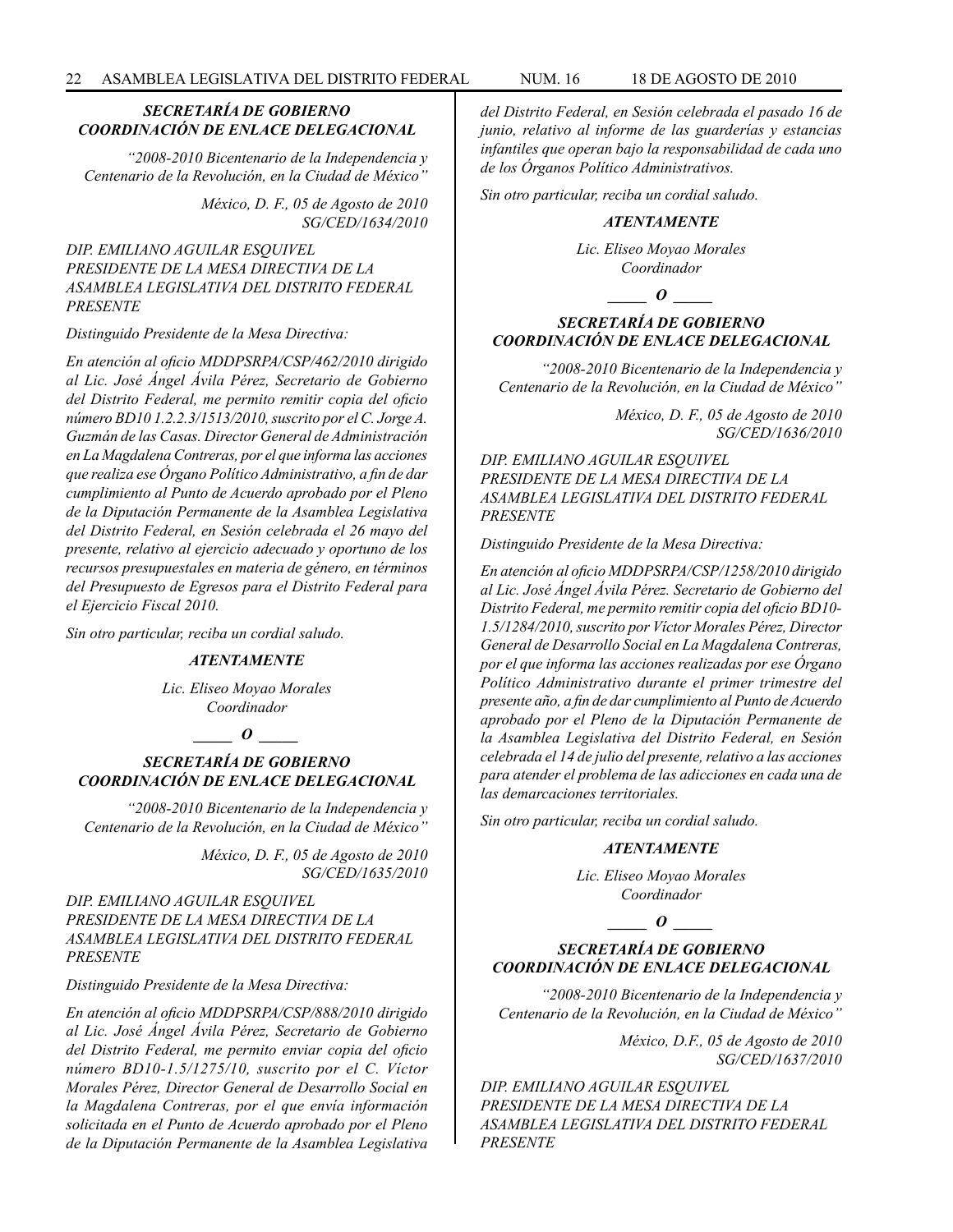## *Distinguido Presidente de la Mesa Directiva:*

*En atención al oficio MDDPSRPA/CSP/999/2010 dirigido al Lic. José Ángel Ávila Pérez, Secretario de Gobierno del Distrito Federal, me permito enviar copia del oficio BD101.8/1870/2010, suscrito por el Lic. Eduardo A Vázquez Camacho, Director General, Director General de Medio Ambiente y Ecología en La Magdalena Contreras, por el que informa las acciones que ese Órgano Político Administrativo realiza, a fin de dar cumplimiento al Punto de Acuerdo aprobado por el Pleno de la Diputación Permanente de la Asamblea Legislativa del Distrito Federal, en Sesión celebrada el pasado 23 de junio, relativo al contenido de la Norma Ambiental para el Distrito Federal NADF001-RNAT-2006, sobre la poda, derribo, trasplante y restitución de árboles en el Distrito Federal.*

*Sin otro particular, reciba un cordial saludo.*

#### *ATENTAMENTE*

*Lic. Eliseo Moyao Morales Coordinador*

#### *\_\_\_\_\_ O \_\_\_\_\_*

## *SECRETARÍA DE GOBIERNO COORDINACIÓN DE ENLACE DELEGACIONAL*

*"2008-2010 Bicentenario de la Independencia y Centenario de la Revolución, en la Ciudad de México"*

> *México, D.F., 05 de Agosto de 2010 SG/CED/1638/2010*

*DIP. EMILIANO AGUILAR ESQUIVEL PRESIDENTE DE LA MESA DIRECTIVA DE LA ASAMBLEA LEGISLATIVA DEL DISTRITO FEDERAL PRESENTE*

#### *Distinguido Presidente de la Mesa Directiva:*

*En atención al oficio MDDPSRPA/CSP/914/2010 dirigido al Lic. José Ángel Ávila Pérez, Secretario de Gobierno del Distrito Federal, me permito enviar copia del oficio número BD10-1.2/1511/2010, suscrito por el C. Jorge A. Guzmán de las Casas, Director General de Administración en La Magdalena Contreras, por el que informa las acciones que realiza ese Órgano Político Administrativo, a fin de dar cumplimiento al Punto de Acuerdo aprobado por el Pleno de la Diputación Permanente de la Asamblea Legislativa del Distrito Federal, en Sesión celebrada el pasado 16 de junio, sobre la realización de acciones para garantizar la seguridad y protección de los habitantes, con relación a la problemática de almacenamiento, transportación y distribución de materiales peligrosos,*

*Sin otro particular, reciba un cordial saludo.*

#### *ATENTAMENTE*

*Lic. Eliseo Moyao Morales Coordinador*

*\_\_\_\_\_ O \_\_\_\_\_*

## *SECRETARÍA DE GOBIERNO COORDINACIÓN DE ENLACE DELEGACIONAL*

*"2008-2010 Bicentenario de la Independencia y Centenario de la Revolución, en la Ciudad de México"*

> *México, D.F., 05 de Agosto de 2010 SG/CED/1640/2010*

*DIP. EMILIANO AGUILAR ESQUIVEL PRESIDENTE DE LA MESA DIRECTIVA DE LA ASAMBLEA LEGISLATIVA DEL DISTRITO FEDERAL PRESENTE*

*Distinguido Presidente de* la *Mesa Directiva:*

*En atención al oficio MDDPSRPA/CSP/1145/2010 dirigido al Lic. José Ángel Ávila Pérez, Secretario de Gobierno del Distrito Federal, me permito remitir copia del oficio DMH/DGA/953/2010, suscrito por el Lic. Santiago García Casauranc, Director General de Administración en la Delegación Miguel Hidalgo, por el que comunica las acciones que ha realizado ese Órgano Político Administrativo, para dar cumplimiento al Punto de Acuerdo aprobado por el Pleno de la Diputación Permanente de la Asamblea Legislativa del Distrito Federal, en Sesión celebrada el 07 de julio del presente, relativo a la entrega de un informe sobre el avance físico de los Proyectos Delegacionales Etiquetados contenidos en el Anexo 4 del Decreto del Presupuesto de Egresos del Distrito Federal para el Ejercicio Fiscal 2010.*

*Asimismo se anexa el documento "Proyectos Delegacionales (Anexo 4). Delegación Miguel Hidalgo. Presupuesto de Egresos 2010"*

*Sin otro particular, reciba un cordial saludo.*

## *ATENTAMENTE*

*Lic. Eliseo Moyao Morales Coordinador*

*\_\_\_\_\_ O \_\_\_\_\_*

#### *SECRETARÍA DE GOBIERNO COORDINACIÓN DE ENLACE DELEGACIONAL*

*"2008-2010 Bicentenario de la Independencia y Centenario de la Revolución, en la Ciudad de México"*

> *México, D.F., 05 de Agosto de 2010 SG/CED/1641/2010*

*DIP. EMILIANO AGUILAR ESQUIVEL PRESIDENTE DE LA MESA DIRECTIVA DE LA ASAMBLEA LEGISLATIVA DEL DISTRITO FEDERAL PRESENTE*

*Distinguido Presidente de la Mesa Directiva:*

*En atención al oficio MDSPPA/CSP/710/2010 dirigido al Lic. José Ángel Ávila Pérez, Secretario de Gobierno del Distrito Federal, me permito entregar copia del oficio número CA/227/2010, suscrito por el Lic. Marcial Meza Villanueva, Coordinador de Asesores en la Delegación Milpa Alta, por el que envía información solicitada en el*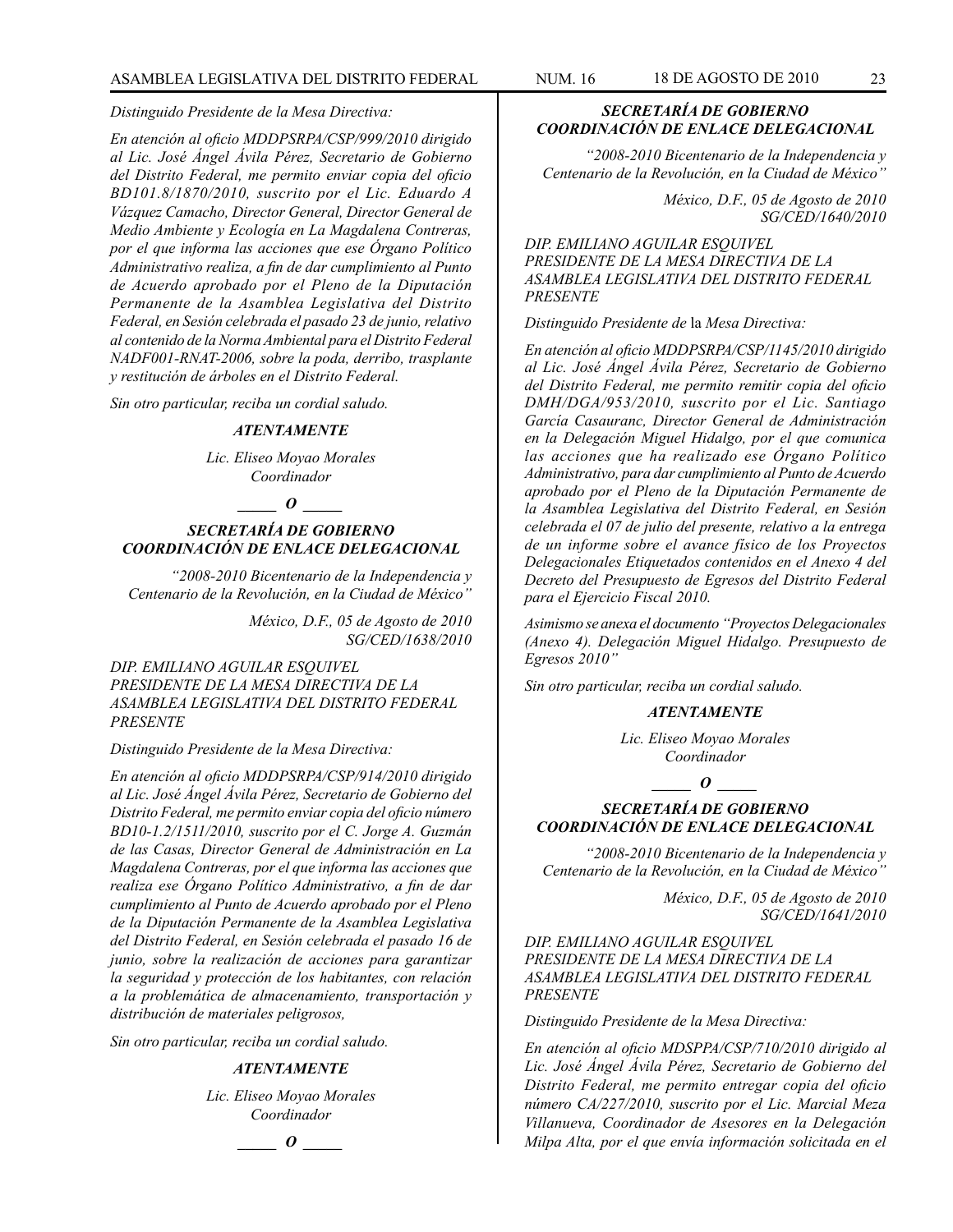*Punto de Acuerdo aprobado por el Pleno de la Asamblea Legislativa del Distrito Federal, el pasado 15 de abril, relativo a la entrega de un informe por escrito sobre el monto de los recursos asignados en el Programa Operativo Anual para el mantenimiento de los mercados públicos ubicados en cada demarcación.*

*Sin otro particular, reciba un cordial saludo.*

#### *ATENTAMENTE*

*Lic. Eliseo Moyao Morales Coordinador*

## *\_\_\_\_\_ O \_\_\_\_\_*

## *SECRETARÍA DE GOBIERNO COORDINACIÓN DE ENLACE DELEGACIONAL*

*"2008-2010 Bicentenario de la Independencia y Centenario de la Revolución, en la Ciudad de México"*

> *México, D.F., 05 de Agosto de 2010 SG/CED/1643/2010*

*DIP. EMILIANO AGUILAR ESQUIVEL PRESIDENTE DE LA MESA DIRECTIVA DE LA ASAMBLEA LEGISLATIVA DEL DISTRITO FEDERAL PRESENTE*

*Distinguido Presidente de* la *Mesa Directiva:*

*En atención al oficio MDPPPA/CSP/1206/2009 enviado al Lic. José Ángel Ávila Pérez, Secretario de Gobierno del Distrito Federal, me permito remitir copia del oficio CA/225/2010, suscrito por el Lic. Marcial Meza Villanueva, Coordinador de Asesores de la Delegación Milpa Alta, por el que Informa que ese Órgano Político Administrativo cumplió en tiempo y forma, con el resolutivo del Punto de Acuerdo aprobado por el Pleno de la Asamblea Legislativa del Distrito Federal el 19 de noviembre próximo pasado, sobre la publicación de información de mercados en la pagina de Internet.*

*Sin otro particular, reciba un cordial saludo.*

#### *ATENTAMENTE*

*Lic. Eliseo Moyao Morales Coordinador*

*\_\_\_\_\_ O \_\_\_\_\_*

## *SECRETARÍA DE GOBIERNO COORDINACIÓN DE ENLACE DELEGACIONAL*

*"2008-2010 Bicentenario de la Independencia y Centenario de la Revolución, en la Ciudad de México"*

> *México, D.F., 05 de Agosto de 2010 SG/CED/1644/2010*

*DIP. EMILIANO AGUILAR ESQUIVEL PRESIDENTE DE LA MESA DIRECTIVA DE LA ASAMBLEA LEGISLATIVA DEL DISTRITO FEDERAL PRESENTE*

*Distinguido Presidente de* la *Mesa Directiva:*

*En atención al oficio MDPPPA/CSP/679/2009 dirigido al Lic. José Ángel Ávila Pérez, Secretario de Gobierno del Distrito Federal, me permito remitir copia del oficio número CA/226/2010, suscrito por el Lic. Marcial Meza Villanueva, Coordinador de Asesores en la Delegación Milpa Alta, por el que informa las acciones realizadas por ese Órgano Político Administrativo, a fin de dar cumplimiento al Punto de Acuerdo aprobado por el Pleno de la Asamblea Legislativa del Distrito Federal, el 03 de noviembre próximo pasado, sobre el cumplimiento a lo establecido en la Ley de Establecimientos Mercantiles del Distrito Federal, con relación a los horarios de venta de alcohol.*

*Sin otro particular, reciba un cordial saludo.*

#### *ATENTAMENTE*

*Lic. Eliseo Moyao Morales Coordinador*

*o*  $\theta$ 

## *SECRETARÍA DE GOBIERNO COORDINACIÓN DE ENLACE DELEGACIONAL*

*"2008-2010 Bicentenario de la Independencia y Centenario de la Revolución, en la Ciudad de México"*

> *México, D.F., 05 de Agosto de 2010 SG/CED/1645/2010*

*DIP. EMILIANO AGUILAR ESQUIVEL PRESIDENTE DE LA MESA DIRECTIVA DE LA ASAMBLEA LEGISLATIVA DEL DISTRITO FEDERAL PRESENTE*

*Distinguido Presidente de la Mesa Directiva:*

*En atención al oficio MDPPPA/CSP/0454/2010 dirigido al Lic. José Ángel Ávila Pérez, Secretario de Gobierno del Distrito Federal, me permito entregar copia del oficio número CA/224/2010, suscrito por el Lic. Marcial Meza Villanueva, Coordinador de Asesares en la Delegación Milpa Alta, por el que envía copia simple de la documentación en la que se cita los compromisos por concepto de laudos que obran en contra de ese Órgano Político Administrativo, nombre del promovente o quejoso, monto a cubrir, concepto, resolución, acuerdos y demás acciones a implementar para atender los ordenamientos o sentencias dictadas a cubrir durante el presente ejercicio.*

*Lo anterior en referencia al Punto de Acuerdo aprobado por el Pleno de la Diputación Permanente de la Asamblea Legislativa del Distrito Federal, en Sesión celebrada el día 27 de enero del presente, relativa al cumplimento de los laudos y sentencias laborales dictados en su contra por las autoridades encargadas de impartir justicia laboral.*

*Sin otro particular, reciba un cordial saludo.*

## *ATENTAMENTE*

*Lic. Eliseo Moyao Morales Coordinador*

*\_\_\_\_\_ O \_\_\_\_\_*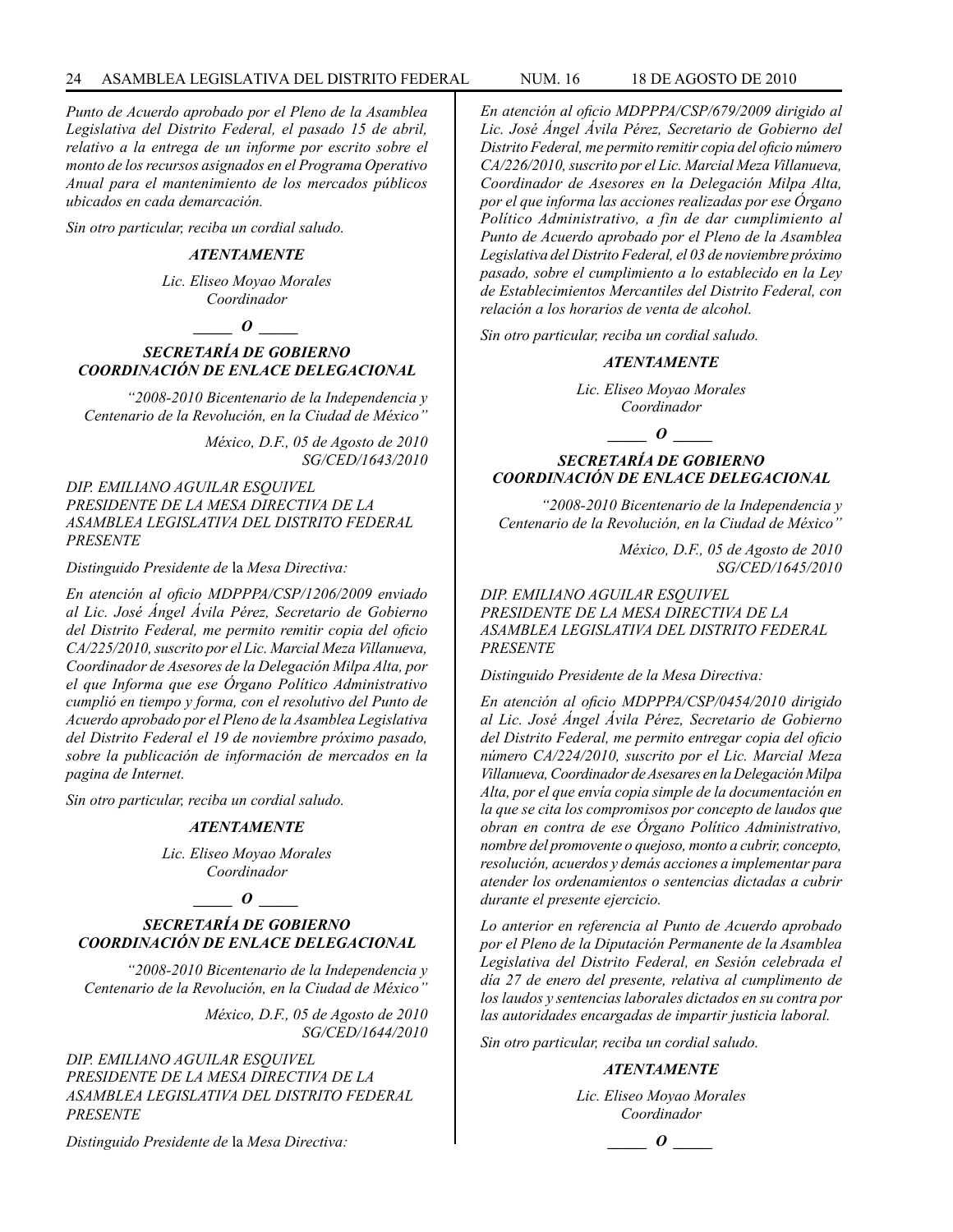## *SECRETARÍA DE GOBIERNO COORDINACIÓN DE ENLACE DELEGACIONAL*

*"2008-2010 Bicentenario de la Independencia y Centenario de la Revolución, en la Ciudad de México"*

> *México, D.F., 05 de Agosto de 2010 SG/CED/1646/2010*

*DIP. EMILIANO AGUILAR ESQUIVEL PRESIDENTE DE LA MESA DIRECTIVA DE LA ASAMBLEA LEGISLATIVA DEL DISTRITO FEDERAL PRESENTE*

#### *Distinguido Presidente de la Mesa Directiva:*

*En alcance a mi similar número SG/CED/0815/2010, de fecha 18 de mayo del presente, y en atención al oficio MDSPPA/CSP/798/2010 dirigido al Lic. José Ángel Ávila Pérez, Secretario de Gobierno del Distrito Federal, me permito remitir copia del oficio número CA/222/2010, suscrito por el Lic. Marcial Meza Villanueva, Coordinador de Asesores en la Delegación Milpa Alta, por el que informa que ese Órgano Politice Administrativo cuenta con un Programa Delegacional de Protección Civil, mismo que se remite.*

*Lo anterior en referencia al Punto de Acuerdo aprobado por el Pleno de la Asamblea Legislativa del Distrito Federal, en Sesión celebrada el pasado 15 de abril, relativo a las medidas preventivas a fin de que la población no se vea afectada a consecuencia de la presente temporada de calor.*

*Sin otro particular, reciba un cordial saludo.*

## *ATENTAMENTE*

*Lic. Eliseo Moyao Morales Coordinador*

## *\_\_\_\_\_ O \_\_\_\_\_*

## *SECRETARÍA DE GOBIERNO COORDINACIÓN DE ENLACE DELEGACIONAL*

*"2008-2010 Bicentenario de la Independencia y Centenario de la Revolución, en la Ciudad de México"*

> *México, D.F., 05 de Agosto de 2010 SG/CED/1647/2010*

*DIP. EMILIANO AGUILAR ESQUIVEL PRESIDENTE DE LA MESA DIRECTIVA DE LA ASAMBLEA LEGISLATIVA DEL DISTRITO FEDERAL PRESENTE*

*Distinguido Presidente de la Mesa Directiva:*

*En atención al oficio MDSPPA/CSP/888/2010 dirigido al Lic. José Ángel Ávila Pérez, Secretario de Gobierno del Distrito Federal, me permito remitir copia del oficio número CA/221/2010, suscrito por el Lic. Marcial Meza Villanueva, Coordinador de Asesores en la Delegación Milpa Alta,* 

*por el que informa las acciones realizadas por ese Órgano Político Administrativo, para dar cumplimiento al Punto de Acuerdo aprobado por el Pleno de la Asamblea Legislativa del Distrito Federal, en Sesión celebrada el pasado 15 de abril, relativo a la "Jornada Notarial 2010".*

*Sin otro particular, reciba un cordial saludo.*

#### *ATENTAMENTE*

*Lic. Eliseo Moyao Morales Coordinador*

*o*  $\theta$ 

## *SECRETARÍA DE GOBIERNO COORDINACIÓN DE ENLACE DELEGACIONAL*

*"2008-2010 Bicentenario de la Independencia y Centenario de la Revolución, en la Ciudad de México"*

> *México, D.F., 05 de Agosto de 2010 SG/CED/1648/2010*

*DIP. EMILIANO AGUILAR ESQUIVEL PRESIDENTE DE LA MESA DIRECTIVA DE LA ASAMBLEA LEGISLATIVA DEL DISTRITO FEDERAL PRESENTE*

*Distinguido Presidente de la Mesa Directiva:*

*En atención al oficio MDPPPA/CSP/0237/2010 dirigido al Lic. José Ángel Ávila Pérez, Secretario de Gobierno del Distrito Federal, me permito remitir copia del oficio número CA/218/2010, suscrito por el Lic. Marcial Meza Villanueva, Coordinador de Asesores en la Delegación Milpa Alta, por el que informa las acciones que realiza ese Órgano Político Administrativo, a fin de dar cumplimiento al Punto de Acuerdo aprobado por el Pleno de la Diputación Permanente de la Asamblea Legislativa del Distrito Federal, en Sesión celebrada el día 20 de enero del presente, sobre la difusión de la campaña de educación nutricional "Aprender a comer es más sano y económico".*

*Sin otro particular, reciba un cordial saludo.*

#### *ATENTAMENTE*

*Lic. Eliseo Moyao Morales Coordinador*

*\_\_\_\_\_ O \_\_\_\_\_*

## *SECRETARÍA DE GOBIERNO COORDINACIÓN DE ENLACE DELEGACIONAL*

*"2008-2010 Bicentenario de la Independencia y Centenario de la Revolución, en la Ciudad de México"*

> *México, D.F., 05 de Agosto de 2010 SG/CED/1649/2010*

*DIP. EMILIANO AGUILAR ESQUIVEL PRESIDENTE DE LA MESA DIRECTIVA DE LA ASAMBLEA LEGISLATIVA DEL DISTRITO FEDERAL PRESENTE*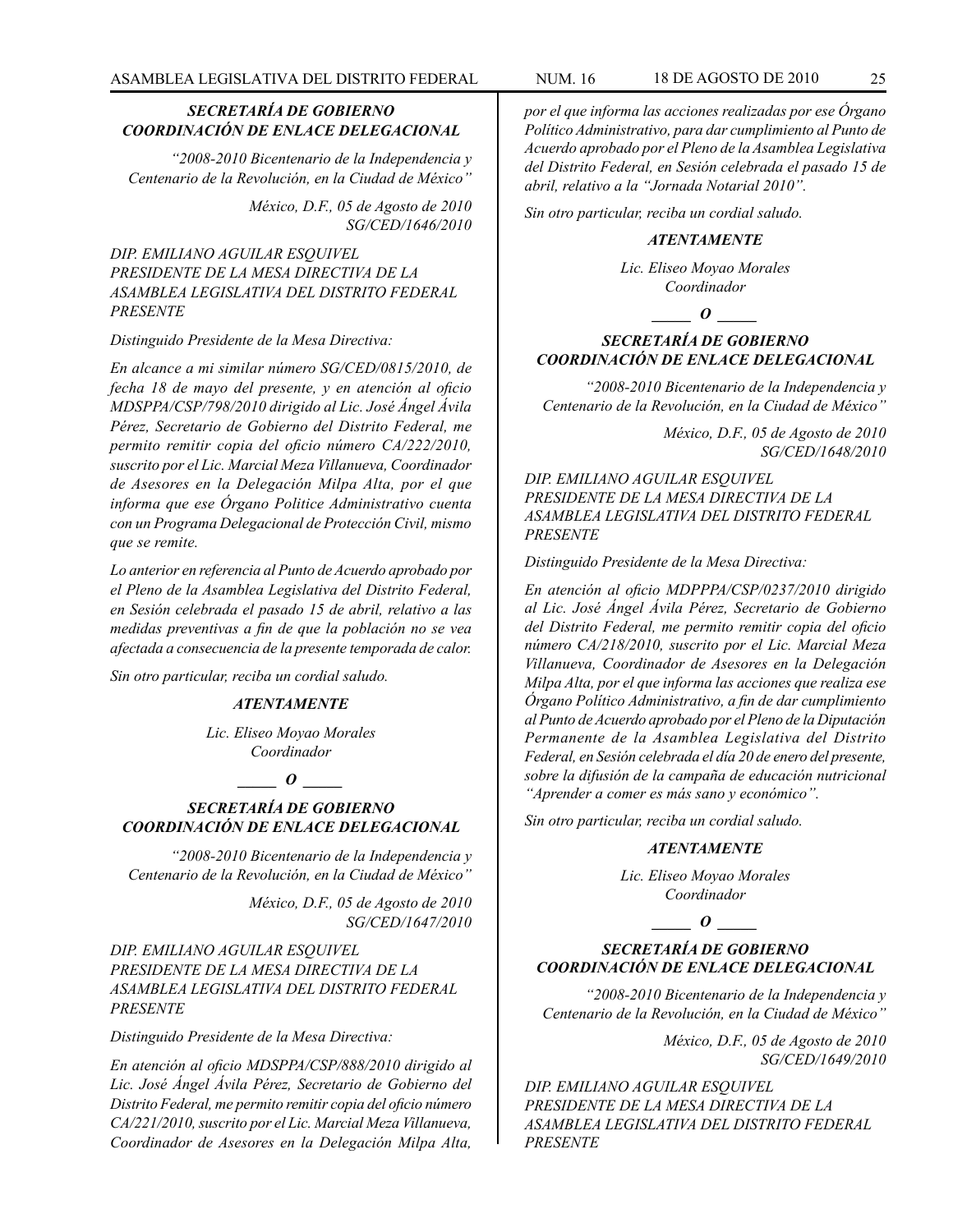#### *Distinguido Presidente de la Mesa Directiva:*

*En atención al oficio MDDPSRPA/CSP/1182/2010 dirigido al Lic. José Ángel Ávila Pérez, Secretaría de Gobierno del Distrito Federal, me permito remitir copia del oficio CA/220/2010, suscrito por el Lic. Marcial Meza Villanueva, Coordinador de Asesores en la Delegación Milpa Alta, por el que informa las acciones que realiza ese Órgano Político Administrativo, a fin de dar cumplimiento al Punto de Acuerdo aprobado por el Pleno de la Diputación Permanente de la Asamblea Legislativa del Distrito Federal, en Sesión celebrada el 7 de julio del presente, relativo a la creación de circuitos de fines de semana con medidas de seguridad para fomento y uso seguro de la bicicleta.*

*Sin otro particular, reciba un cordial saludo.*

#### *ATENTAMENTE*

*Lic. Eliseo Moyao Morales Coordinador*

#### *\_\_\_\_\_ O \_\_\_\_\_*

## *SECRETARÍA DE GOBIERNO COORDINACIÓN DE ENLACE DELEGACIONAL*

*"2008-2010 Bicentenario de la Independencia y Centenario de la Revolución, en la Ciudad de México"*

> *México, D.F., 05 de Agosto de 2010 SG/CED/1650/2010*

*DIP. EMILIANO AGUILAR ESQUIVEL PRESIDENTE DE LA MESA DIRECTIVA DE LA ASAMBLEA LEGISLATIVA DEL DISTRITO FEDERAL PRESENTE*

*Distinguido Presidente de la Mesa Directiva:*

*En atención al oficio MDDPSRPA/CSP/730/2010 dirigido al Lic. José Ángel Ávila Pérez, Secretario de Gobierno del Distrito Federal, me permito remitir copia del oficio número CA/216/2010, suscrito por el Lic. Marcial Meza Villanueva, Coordinador de Asesores en la Delegación Milpa Alta, por el que informa las acciones que realizó ese Órgano Político Administrativo, a fin de dar cumplimiento al Punto de Acuerdo aprobado por el Pleno de la Diputación Permanente de la Asamblea Legislativa del Distrito Federal, en Sesión celebrada el 02 de junio del presente, relativo a la realización de programas de hidratación en puntos estratégicos del Distrito Federal.*

*Sin otro particular, reciba un cordial saludo.*

#### *ATENTAMENTE*

*Lic. Eliseo Moyao Morales Coordinador*

*\_\_\_\_\_ O \_\_\_\_\_*

## *SECRETARÍA DE GOBIERNO COORDINACIÓN DE ENLACE DELEGACIONAL*

*"2008-2010 Bicentenario de la Independencia y Centenario de la Revolución, en la Ciudad de México"*

> *México, D.F., 05 de Agosto de 2010 SG/CED/1651/2010*

*DIP. EMILIANO AGUILAR ESQUIVEL PRESIDENTE DE LA MESA DIRECTIVA DE LA ASAMBLEA LEGISLATIVA DEL DISTRITO FEDERAL PRESENTE*

*Distinguido Presidente de la Mesa Directiva:*

*En atención al oficio MDDPSRPA/CSP/1242/2010 dirigido al Lic. José Ángel Ávila Pérez, Secretario de Gobierno del Distrito Federal, me permito remitir copia del oficio CA/230/2010, suscrito por el Lic. Marcial Meza Villanueva, Coordinador de Asesores en la Delegación Milpa Alta, por el que informa las acciones que ese Órgano Político Administrativo está realizando, a fin de dar cumplimiento al Punto de Acuerdo aprobado por el Pleno de la Diputación Permanente de la Asamblea Legislativa del Distrito Federal, en Sesión celebrada el 14 de julio del presente, relativo al diseño y programación de actividades físicas con instructores capacitados, dirigidos especialmente a grupos infantiles.*

*Sin otro particular, reciba un cordial saludo.*

#### *ATENTAMENTE*

*Lic. Eliseo Moyao Morales Coordinador*

#### *\_\_\_\_\_ O \_\_\_\_\_*

#### *SECRETARÍA DE GOBIERNO COORDINACIÓN DE ENLACE DELEGACIONAL*

*"2008-2010 Bicentenario de la Independencia y Centenario de la Revolución, en la Ciudad de México"*

> *México, D.F., 05 de Agosto de 2010 SG/CED/1652/2010*

*DIP. EMILIANO AGUILAR ESQUIVEL PRESIDENTE DE LA MESA DIRECTIVA DE LA ASAMBLEA LEGISLATIVA DEL DISTRITO FEDERAL PRESENTE*

*Distinguido Presidente de la Mesa Directiva:*

*En atención al oficio MDDPSRPA/CSP/731/2010 dirigido al Lic. José Ángel Ávila Pérez, Secretario de Gobierno del Distrito Federal, me permito remitir copia del oficio número DGDS/002763/10, suscrito por el C. Luis Alberto Meléndez Ortiz, Director General de Desarrollo Social en la Delegación Tláhuac, por el que informa las acciones realizadas por ese Órgano Político Administrativo, a fin de dar cumplimiento al Punto de Acuerdo aprobado por el Pleno de la Diputación Permanente de la Asamblea*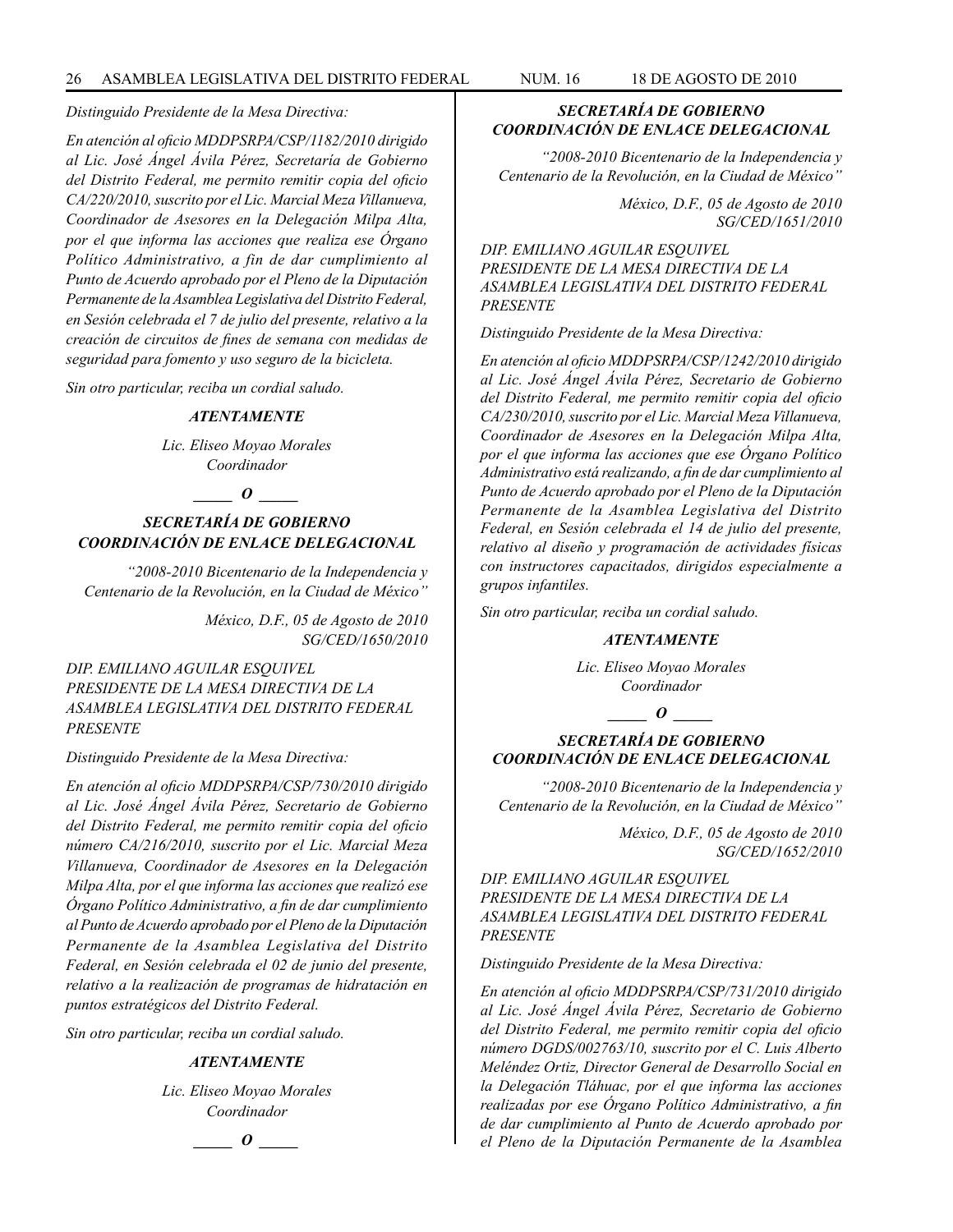*Legislativa del Distrito Federal, en Sesión celebrada el 02 de junio del presente, relativo a la realización de programas de hidratación en puntos estratégicos del Distrito Federal.*

*Sin otro particular, reciba un cordial saludo.*

#### *ATENTAMENTE*

*Lic. Eliseo Moyao Morales Coordinador*

*\_\_\_\_\_ O \_\_\_\_\_*

## *SECRETARÍA DE GOBIERNO COORDINACIÓN DE ENLACE DELEGACIONAL*

*"2008-2010 Bicentenario de la Independencia y Centenario de la Revolución, en la Ciudad de México"*

> *México, D.F., 05 de Agosto de 2010 SG/CED/1653/2010*

## *DIP. EMILIANO AGUILAR ESQUIVEL PRESIDENTE DE LA MESA DIRECTIVA DE LA ASAMBLEA LEGISLATIVA DEL DISTRITO FEDERAL PRESENTE*

#### *Distinguido Presidente de la Mesa Directiva:*

*En atención al oficio MDDPSRPA/CSP/732/2010 dirigido al Lic. José Ángel Ávila Pérez, Secretario de Gobierno del Distrito Federal, me permito remitir copia del oficio número DGDS/1978/2010, suscrito por el C. Carlos Hernández Mirón, Director General de Desarrollo Social en la Delegación Tlalpan, por el que informa las acciones realizadas por ese Órgano Político Administrativo, a fin de dar cumplimiento al Punto de Acuerdo aprobado por el Pleno de la Diputación Permanente de la Asamblea Legislativa del Distrito Federal, en Sesión celebrada el 02 de junio del presente, relativo a la realización de programas de hidratación en puntos estratégicos del Distrito Federal.*

*Sin otro particular, reciba un cordial saludo.*

#### *ATENTAMENTE*

*Lic. Eliseo Moyao Morales Coordinador*

## *\_\_\_\_\_ O \_\_\_\_\_*

## *SECRETARÍA DE GOBIERNO COORDINACIÓN DE ENLACE DELEGACIONAL*

*"2008-2010 Bicentenario de la Independencia y Centenario de la Revolución, en la Ciudad de México"*

> *México, D.F., 05 de Agosto de 2010 SG/CED/1654/2010*

*DIP. EMILIANO AGUILAR ESQUIVEL PRESIDENTE DE LA MESA DIRECTIVA DE LA ASAMBLEA LEGISLATIVA DEL DISTRITO FEDERAL PRESENTE*

*Distinguido Presidente de la Mesa Directiva:*

*En atención al oficio MDSPPA/CSP/776/2010 enviado al Lic. José Ángel Ávila Pérez, Secretario de Gobierno del Distrito Federal, me permito remitir copia del oficio número DGDS/002395/10, suscrito por el C. Luis Alberto Meléndez Ortiz, Director General de Desarrollo Social en la Delegación Tláhuac, por informa las acciones que realiza ese Órgano Político Administrativo y envía padrón de beneficiarias 2010.*

*Lo anterior, para dar cumplimiento al Punto de Acuerdo aprobado por el Pleno de la Asamblea Legislativa del Distrito Federal, en Sesión celebrada el pasado 15 de abril, relativo al padrón de beneficiarias del último programa de detección de cáncer de mama, realizado en cada una de las demarcaciones.*

*Sin otro particular, reciba un cordial saludo.*

#### *ATENTAMENTE*

*Lic. Eliseo Moyao Morales Coordinador*

#### *\_\_\_\_\_ O \_\_\_\_\_*

## *SECRETARÍA DE GOBIERNO COORDINACIÓN DE ENLACE DELEGACIONAL*

*"2008-2010 Bicentenario de la Independencia y Centenario de la Revolución, en la Ciudad de México"*

> *México, D.F., 05 de Agosto de 2010 SG/CED/1655/2010*

## *DIP. EMILIANO AGUILAR ESQUIVEL PRESIDENTE DE LA MESA DIRECTIVA DE LA ASAMBLEA LEGISLATIVA DEL DISTRITO FEDERAL PRESENTE*

#### *Distinguido Presidente de la Mesa Directiva:*

*En atención al oficio MDPPPA/CSP/881/2009 dirigido al Lic. José Ángel Ávila Pérez, Secretario de Gobierno del Distrito Federal, me permito entregar copia del oficio número DGDS/1908/2010, suscrito por el C. Carlos Hernández Mirón, Director General de Desarrollo Social, en la Delegación Tlalpan, por el que remite oficio No. DGDS/DES/SS/252/10, suscrito por la Dra. María de la Luz Sánchez Camacho, Subdirectora de Salud en esa Demarcación, y da respuesta al Punto de Acuerdo aprobado por el Pleno de la Asamblea Legislativa del Distrito Federal, el 10 de noviembre próximo pasado, sobre la incorporación en el proyecto de Presupuesto de Egresos 2010, de recursos para implementar campañas de difusión de la detección oportuna de cáncer de mama.*

*Sin otro particular, reciba un cordial saludo.*

#### *ATENTAMENTE*

*Lic. Eliseo Moyao Morales Coordinador*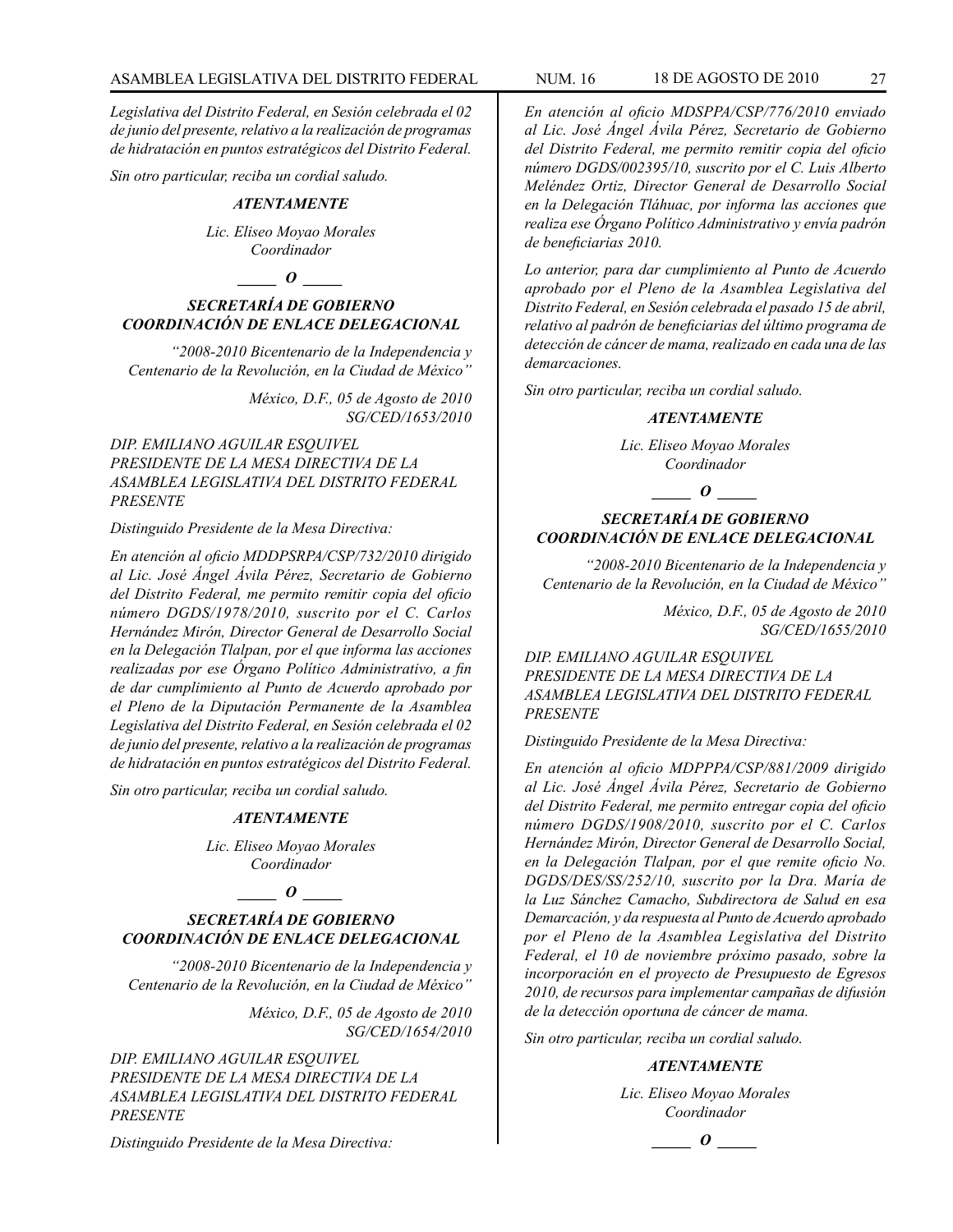## *SECRETARÍA DE GOBIERNO COORDINACIÓN DE ENLACE DELEGACIONAL*

*"2008-2010 Bicentenario de la Independencia y Centenario de la Revolución, en la Ciudad de México"*

> *México, D.F., 05 de Agosto de 2010 SG/CED/1656/2010*

*DIP. EMILIANO AGUILAR ESQUIVEL PRESIDENTE DE LA MESA DIRECTIVA DE LA ASAMBLEA LEGISLATIVA DEL DISTRITO FEDERAL PRESENTE*

#### *Distinguido Presidente de la Mesa Directiva:*

*En atención a los oficios MDPPPA/CSP/0824/2010, MDPPPA/CSP/0456/2010 y MDPPPA/CSP/947/2010, dirigidos al Lic. José Ángel Ávila Pérez, Secretario de Gobierno del Distrito Federal, me permito remitir copia del oficio número DGJG/04494/2010, suscrito por el Lic. Armando Estrada Carbajal, Director General Jurídico y de Gobierno en la Delegación Tlalpan, por el que informa las acciones realizadas por ese Órgano Político Administrativo para dar cumplimiento a los puntos de acuerdo aprobados por el Pleno de la Asamblea Legislativa del Distrito Federal que a continuación se detallan.* 

| <b>PUNTO DE ACUERDO</b>                                                                                                                                                                                                     | <b>APROBADO</b>         |
|-----------------------------------------------------------------------------------------------------------------------------------------------------------------------------------------------------------------------------|-------------------------|
| Coordinar con el Instituto de<br>Verificación Administrativa del<br>Distrito, Federal, visitas de verificación<br>a los estacionamientos públicos y a<br>los estacionamientos vinculados a<br>establecimientos mercantiles. | 10 marzo<br>2010        |
| Cumplimiento de los laudos y sentencias<br>laborales dictados en, contra de los<br>Organos Político Administrativos por<br>las autoridades encargadas de impartir<br>justicia laboral.                                      | 27 enero<br>2010        |
| Intensificar visitas de verificación en<br>establecimientos mercantiles a fin de<br>evitar prácticas como la prostitución,<br>lenocinio, trata de personas o explotación<br>sexual e infantil.                              | 12<br>noviembre<br>2009 |

*Sin otro particular, reciba un cordial saludo.*

## *ATENTAMENTE*

*Lic. Eliseo Moyao Morales Coordinador*

*\_\_\_\_\_ O \_\_\_\_\_*

## *SECRETARÍA DE GOBIERNO COORDINACIÓN DE ENLACE DELEGACIONAL*

*"2008-2010 Bicentenario de la Independencia y Centenario de la Revolución, en la Ciudad de México"*

> *México, D.F., 05 de Agosto de 2010 SG/CED/1659/2010*

*DIP. EMILIANO AGUILAR ESQUIVEL PRESIDENTE DE LA MESA DIRECTIVA DE LA ASAMBLEA LEGISLATIVA DEL DISTRITO FEDERAL PRESENTE*

*Distinguido Presidente de la Mesa Directiva:*

*En atención al oficio MDDPSRPA/CSP/1185/2010 dirigido al Lic. José Ángel Ávila Pérez, Secretario de Gobierno del Distrito Federal, me permito enviar copia del oficio DCRD/1027/10, suscrito por Jorge Frías Rivera, Director de Cultura, Recreación y Deporte en la Delegación Venustiano Carranza, por el que informa que procederán a realizar los estudios correspondientes, para dar cumplimiento al Punto de Acuerdo aprobado por el Pleno de la Diputación Permanente de la Asamblea Legislativa del Distrito Federal, en Sesión celebrada el 7 de julio del presente, relativo a la creación de circuitos de fines de semana con medidas de seguridad para fomento y uso seguro de la bicicleta.*

*Sin otro particular, reciba un cordial saludo.*

#### *ATENTAMENTE*

*Lic. Eliseo Moyao Morales Coordinador*

*\_\_\_\_\_ O \_\_\_\_\_*

## *SECRETARÍA DE GOBIERNO COORDINACIÓN DE ENLACE DELEGACIONAL*

*"2008-2010 Bicentenario de la Independencia y Centenario de la Revolución, en la Ciudad de México"*

> *México, D.F., 05 de Agosto de 2010 SG/CED/1660/2010*

*DIP. EMILIANO AGUILAR ESQUIVEL PRESIDENTE DE LA MESA DIRECTIVA DE LA ASAMBLEA LEGISLATIVA DEL DISTRITO FEDERAL PRESENTE*

*Distinguido Presidente de la Mesa Directiva:*

*En atención al oficio MDDPSRPA/CSP/1279/2010 dirigido al Lic. José Ángel Ávila Pérez, Secretario de Gobierno del Distrito Federal, me permito enviar copia del oficio DGODU/0991/2010, suscrito por Emilio Zúñiga García, Director General de Obras y Desarrollo Urbano en la Delegación Venustiano Carranza, por el que informa las acciones realizadas por ese Órgano Político Administrativo, a fin de dar cumplimiento al Punto de Acuerdo aprobado por el Pleno de la Diputación Permanente de la Asamblea Legislativa del Distrito Federal, en Sesión celebrada el 14 de julio del presente, relativo a la construcción de la preparatoria José Revueltas.*

*Sin otro particular, reciba un cordial saludo.*

## *ATENTAMENTE*

*Lic. Eliseo Moyao Morales Coordinador*

*\_\_\_\_\_ O \_\_\_\_\_*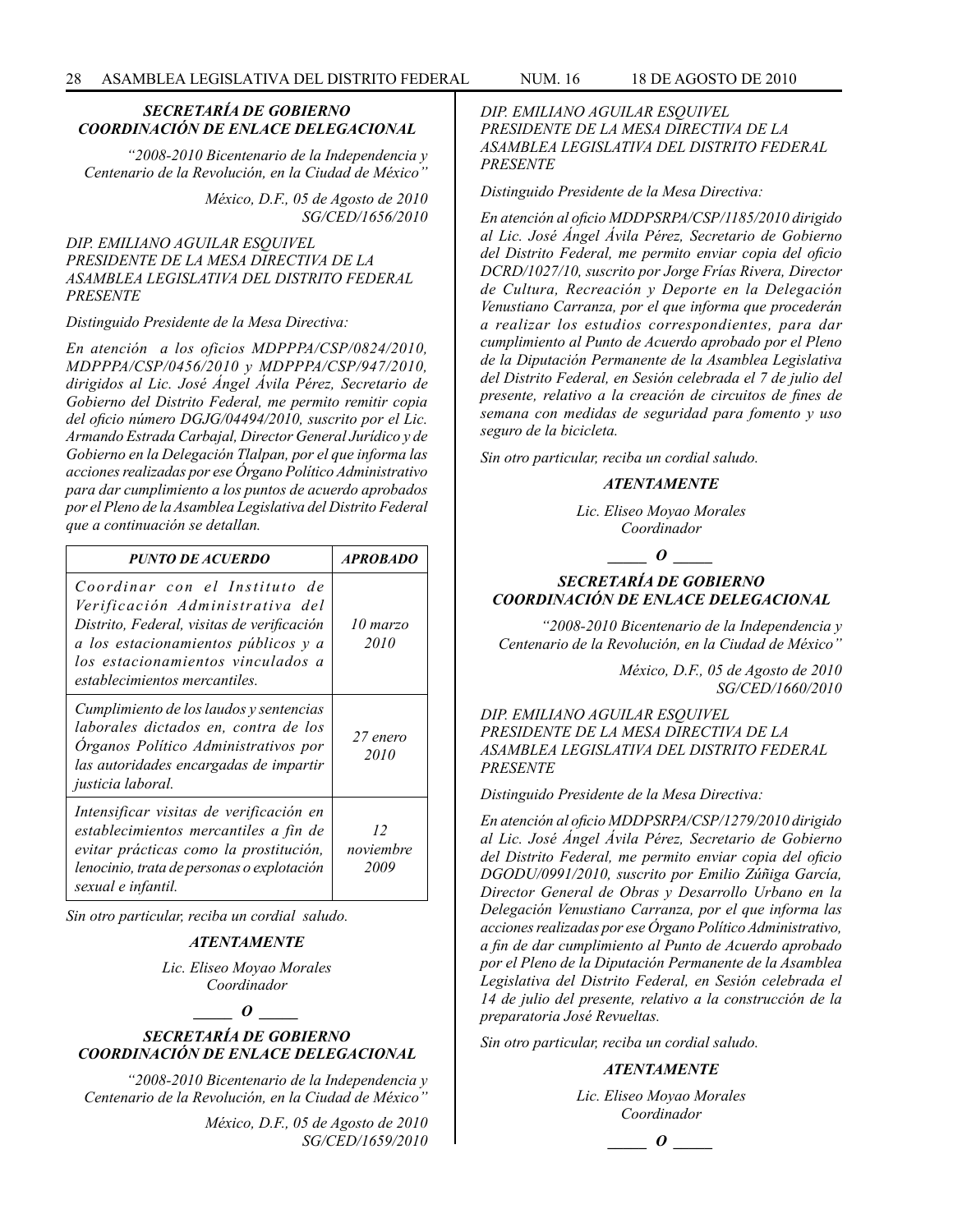## *SECRETARÍA DE GOBIERNO COORDINACIÓN DE ENLACE DELEGACIONAL*

*"2008-2010 Bicentenario de la Independencia y Centenario de la Revolución, en la Ciudad de México"*

> *México, D.F., 05 de Agosto de 2010 SG/CED/1661/2010*

*DIP. EMILIANO AGUILAR ESQUIVEL PRESIDENTE DE LA MESA DIRECTIVA DE LA ASAMBLEA LEGISLATIVA DEL DISTRITO FEDERAL PRESENTE*

#### *Distinguido Presidente de la Mesa Directiva:*

*En atención al oficio MDPPPA/CSP/882/2009 dirigido al Lic. José Ángel Ávila Pérez, Secretario de Gobierno del Distrito Federal, me permito entregar copia del oficio número DGDS/DPSE/482/10, suscrito por María del Carmen Zaragoza González, Directora de Promoción Social y Educativa en la Delegación Venustiano Carranza, por el que informa que el Programa Operativo Anual se elaboró en el mes de octubre próximo pasado, por lo que no fue posible incorporar al proyecto de presupuesto las campañas para la detección oportuna de cáncer de mama. Asimismo informa que en coordinación con Inmujer, llevarán a cabo mastografías durante el mes de octubre.*

*Lo anterior en referencia al Punto de Acuerdo aprobado por el Pleno de la Asamblea Legislativa del Distrito Federal, ello de noviembre próximo pasado, sobre la incorporación en el proyecto de Presupuesto de Egresos 2010, de recursos para implementar campañas de difusión de la detección oportuna de cáncer de mama.*

*Sin otro particular, reciba un cordial saludo.*

#### *ATENTAMENTE*

*Lic. Eliseo Moyao Morales Coordinador*

## *\_\_\_\_\_ O \_\_\_\_\_*

## *SECRETARÍA DE GOBIERNO COORDINACIÓN DE ENLACE DELEGACIONAL*

*"2008-2010 Bicentenario de la Independencia y Centenario de la Revolución, en la Ciudad de México"*

> *México, D.F., 05 de Agosto de 2010 SG/CED/1662/2010*

## *DIP. EMILIANO AGUILAR ESQUIVEL PRESIDENTE DE LA MESA DIRECTIVA DE LA ASAMBLEA LEGISLATIVA DEL DISTRITO FEDERAL PRESENTE*

*Distinguido Presidente de la Mesa Directiva:*

*En atención al oficio MDDPSRPA/CSP/1149/2010 dirigido al Lic. José Ángel Ávila Pérez, Secretario de Gobierno del Distrito Federal, me permito remitir copia del oficio DGODU/1008/2010, suscrito por Emilio Zúñiga García,* 

*Director General de Obras y Desarrollo Urbano en la Delegación Venustiano Carranza, por el que envía informe solicitado en el Punto de Acuerdo aprobado por el Pleno de la Diputación Permanente de la Asamblea Legislativa del Distrito Federal, en Sesión celebrada el 07 de julio del presente, relativo al avance físico de los Proyectos Delegacionales Etiquetados contenidos en el Anexo 4 del Decreto del Presupuesto de Egresos del Distrito Federal para el Ejercicio Fiscal 2010.*

*Sin otro particular, reciba un cordial saludo,*

## *ATENTAMENTE*

*Lic. Eliseo Moyao Morales Coordinador*

*\_\_\_\_\_ O \_\_\_\_\_*

## *SECRETARÍA DE GOBIERNO SUBSECRETARÍA DE ENLACE LEGISLATIVO UNIDAD DE ENLACE LEGISLATIVO*

*"2010, Año de la Patria, Bicentenario del Inicio de la Independencia, y Centenario del Inicio del a Revolución"*

> *Oficio No. SE/UEL/311/2476/10 México, D.F., a 11 de Agosto de 2010*

#### *SECRETARIOS DE LA HONORABLE ASAMBLEA LEGISLATIVA DEL DISTRITO FEDERAL PRESENTES*

*En respuesta al atento oficio MDDPSRPA/CSP/1411/2010 signado por el Diputado Emiliano Aguilar Esquivel, Presidente de la Mesa Directiva de la Diputación Permanente de ese Cuerpo Colegiado, me permito remitir para los fines procedentes, copia del similar número 0845 suscrito por el Dr. Álvaro Castro Estrada, Subsecretario del Trabajo de la Secretaría del Trabajo y Previsión Social, mediante el cual responde el Punto de Acuerdo relativo a Luz y Fuerza del Centro.*

*Sin otro particular, reciban un cordial saludo.*

#### *ATENTAMENTE*

*Lic. Rafael Murguía Garcés Director General Adjunto de Proceso Legislativo*

**EL C. PRESIDENTE.** Esta Presidencia hace de su conocimiento que los puntos enlistados en los numerales 8, 15 y 28 del Orden del Día han sido retirados.

Para presentar una Proposición con Punto de Acuerdo a través de la cual se exhorta a la Secretaría de Educación Pública federal y su homóloga del Distrito Federal para que de manera urgente acuerden e instrumenten un Programa inmediato para abatir la deserción escolar de los estudiantes de Secundaria, se concede el uso de la Tribuna al Diputado José Arturo López Cándido, a nombre propio y de los Diputados Juan Pablo Pérez Mejía y Ana Estela Aguirre y Juárez, del Grupo Parlamentario del Partido del Trabajo.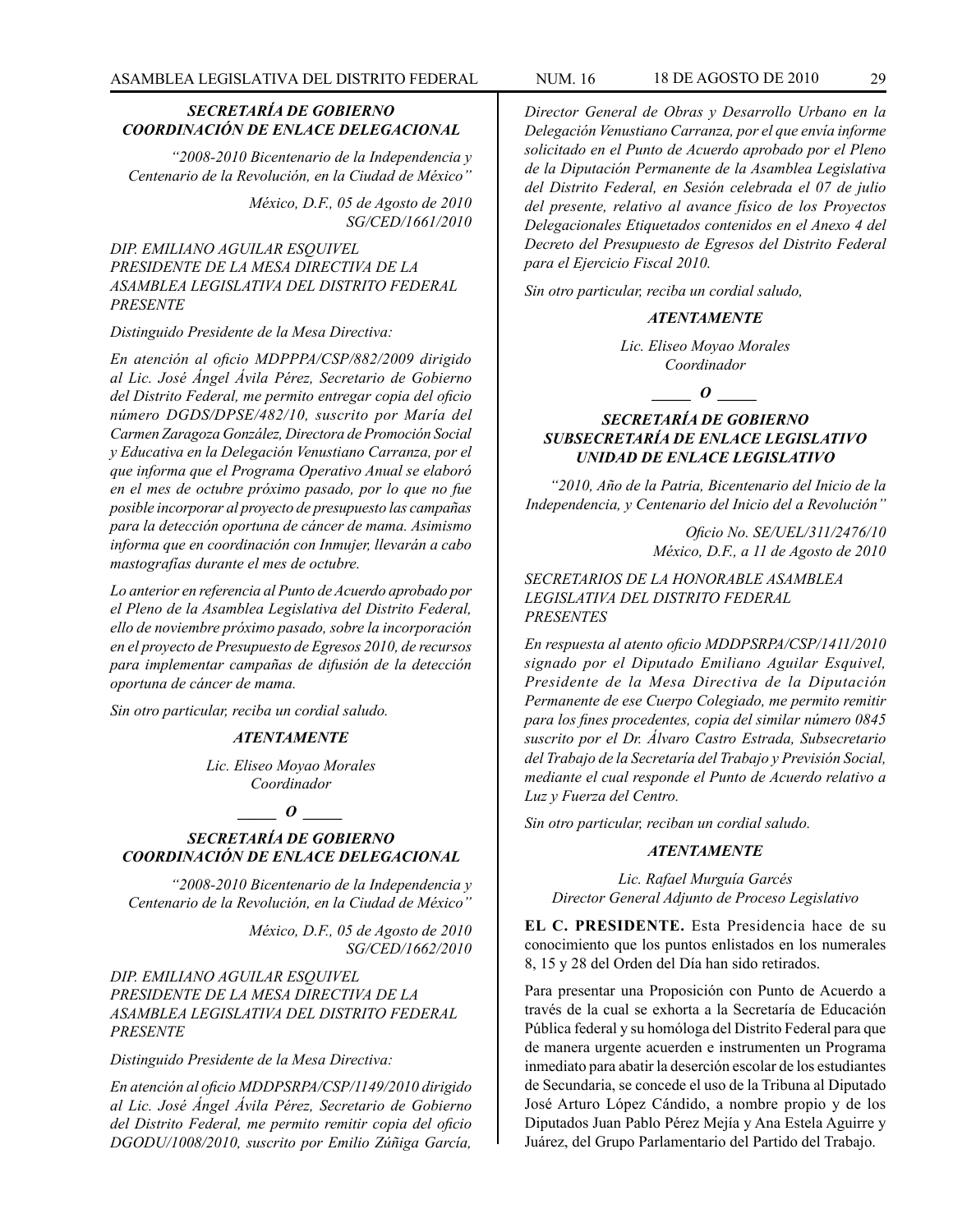## **EL C. DIPUTADO JOSÉ ARTURO LÓPEZ CÁNDIDO.** Gracias, señor Presidente.

*PROPOSICIÓN CON PUNTO DE ACUERDO, DE URGENTE Y OBVIA RESOLUCIÓN A TRAVÉS DEL CUAL SE EXHORTA A LA SECRETARÍA DE EDUCACIÓN PÚBLICA FEDERAL Y SU HOMÓLOGA DEL DISTRITO FEDERAL, PARA QUE DE MANERA URGENTE ACUERDEN E INSTRUMENTEN UN PROGRAMA INMEDIATO PARA ABATIR LA DESERCIÓN ESCOLAR DE LOS ESTUDIANTES DE SECUNDARIA.*

*Los que suscriben Diputados José Arturo López Cándido, Juan Pablo Pérez Mejía y Ana Estela Aguirre y Juárez, integrantes del Grupo Parlamentario del Partido del Trabajo, de la V Legislatura de la Asamblea Legislativa del Distrito Federal, y con fundamento en lo dispuesto por los Artículos 122, base primera, fracción V, de la Constitución Política de los Estados Unidos Mexicanos; 36 y 42 del Estatuto de Gobierno del Distrito Federal; 17, 46 y 58 de la Ley Orgánica de la Asamblea Legislativa del Distrito Federal, 93 y 132 del Reglamento para el Gobierno Interior de la Asamblea Legislativa del Distrito Federal, sometemos a la consideración del Pleno de esta Soberanía la Proposición con Punto de Acuerdo, de urgente y obvia resolución a través del cual se exhorta a la Secretaría de Educación Pública Federal y su homóloga del Distrito Federal, para que de manera urgente acuerden e instrumenten un programa inmediato para abatir la deserción escolar de los estudiantes de secundaria.*

*Al tenor de los siguientes:*

#### *CONSIDERANDOS*

*1. El índice de deserción escolar es un indicador social de amplio espectro que mide más allá de los abandonos de los estudiantes de sus centros escolares; en realidad es un índice descriptor de un sistema de gobierno que está apoyado en sus subsistemas, como es el caso de la educación, trabajo y economía. Cuando un sistema, como el mexicano y el estatal, crean un índice, una constante, es viable definir que ese índice es una política de gobierno que está produciendo actitudes sociales que son respuesta a esa variable. Por lo tanto no se puede decir que a nivel federal y estatal el sistema y sus subsistemas estén fallando, sino que responden con claridad a procesos de gobernabilidad, a propósitos con inscripciones ideológicas.*

*2. Durante un foro de educación llamado "Recursos para combatir el ausentismo escolar en adolescentes", Wendy Arrieta especialista en impacto educativo de la Organización de las Naciones Unidas para la Ciencia, la Educación y la Cultura (Unesco), aseguró que "La Ciudad de México presenta un alto índice de deserción escolar a nivel secundaría, que la ubica 2% arriba de la media nacional y en tercer lugar en todo el país. La tasa de deserción en el DF es de 8.8%, mientras que a nivel nacional es de 6.8%, en promedio. Mencionó las causas: integración* 

*temprana al mercado laboral, situaciones familiares, rechazo de instituciones a nivel medio superior, falta de motivación, reprobación escolar y el nuevo fenómeno donde los adolescentes ni estudian ni trabajan".*

*Ahí se enfatizó que en el Distrito Federal, las principales Delegaciones en las que se presenta un alto índice de deserción escolar a nivel secundaria son Iztapalapa, Cuauhtémoc y Miguel Hidalgo, mientras que el mayor índice de reprobación lo tienen las demarcaciones Magdalena Contreras, Cuauhtémoc y Tlalpan. En tanto, Milpa Alta, Xochimilco y Benito Juárez son las que tienen un mayor índice de aprobación a este nivel. Asimismo, en una entrevista el secretario de Educación capitalino, Mario Delgado Carrillo, aseguró que aunque la educación básica es un derecho de todos los mexicanos "el gobierno debe trabajar para que efectivamente se cumpla". El funcionario se comprometió a lograr que todos los jóvenes tengan educación de calidad y promover que permanezcan el mayor número de años en la escuela.*

*3. La Asamblea Legislativa del Distrito Federal ha suscrito una serie de acuerdos a favor de los derechos humanos de los capitalinos y éste índice de deserción capitalina es un claro atentado contra el derecho a la educación. Ante esta problemática urge introducir desde el gobierno local medidas perentorias que inhiban este nocivo proceso de abandono escolar.*

*Por lo expuesto, someto a consideración de esta Honorable Asamblea Legislativa del Distrito Federal, la siguiente:*

## *PROPOSICIÓN CON PUNTO DE ACUERDO*

*ÚNICO. La Asamblea Legislativa del Distrito Federal exhorta a la Secretaría de Educación Pública Federal y su homóloga del Distrito Federal, para que de manera urgente acuerden e instrumenten un programa inmediato para abatir la deserción escolar de los estudiantes de secundaria.*

#### *ATENTAMENTE*

*Dip. José Arturo López, Dip. Juan Pablo Pérez Mejía y Dip. Ana Estela Aguirre y Juárez*

Es cuanto, señor Presidente.

**EL C. PRESIDENTE.** Gracias señor Diputado.

Con fundamento en lo dispuesto por los Artículos 50 fracción IV y V de la Ley Orgánica de la Asamblea Legislativa del Distrito Federal, 28 y 132 del Reglamento para su Gobierno Interior, se turna para su análisis y dictamen a la Comisión de Educación.

Para presentar una Proposición con Punto de Acuerdo para exhortar respetuosamente a la Secretaría de Desarrollo Urbano y Vivienda, la Dirección General del Patrimonio Inmobiliario y a los 16 Órganos Políticos Administrativos, todos del Distrito Federal, a efecto de establecer una coordinación eficaz y objetiva con el propósito de intercambiar información referente a qué empresas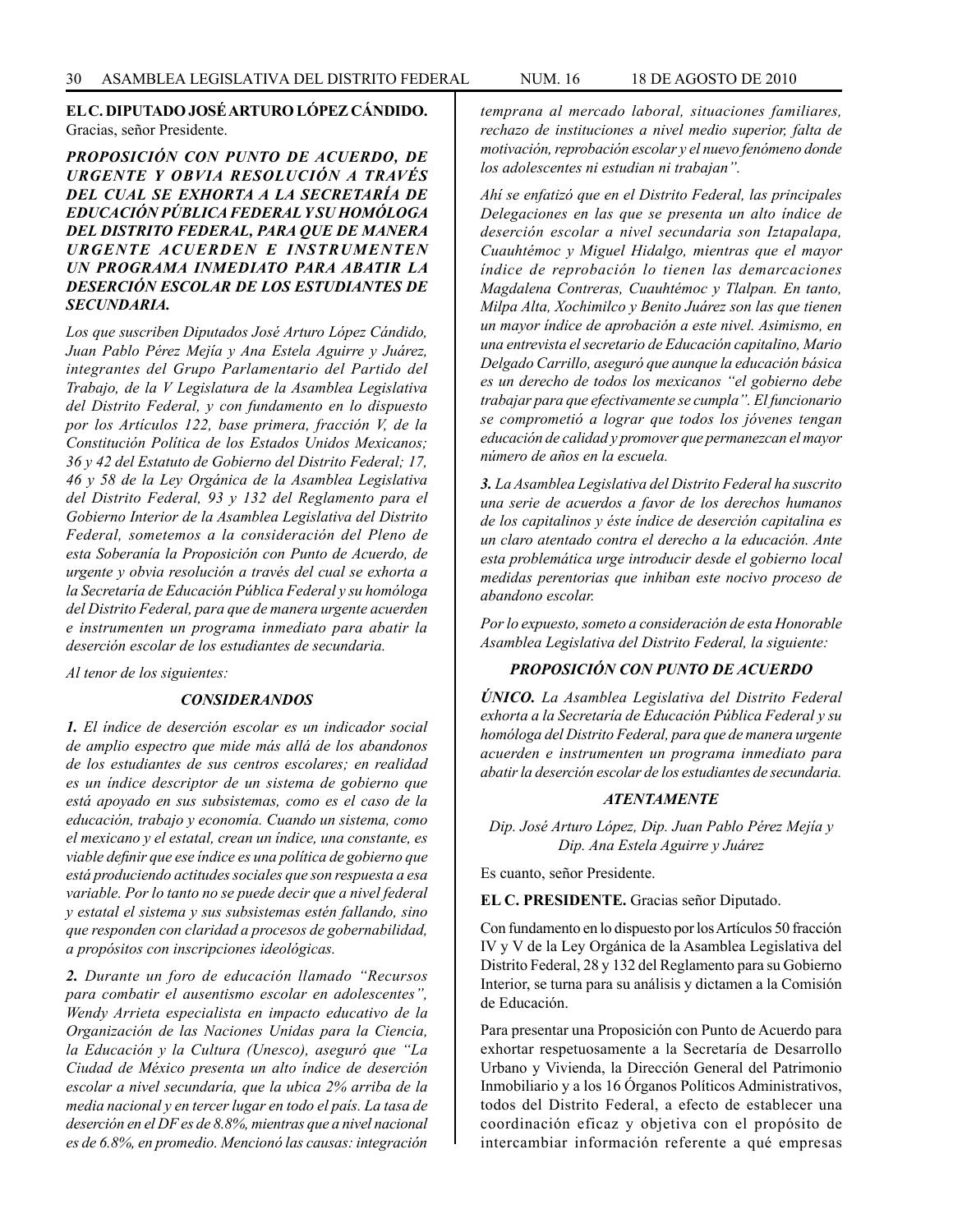telefónicas cuentan con la autorización para funcionar por parte de la Secretaría de Desarrollo Urbano y Vivienda, permisos administrativos temporales, revocables, emitidos por la Dirección General de Patrimonio Inmobiliario, número de casetas instaladas en la vía pública, su ubicación y a qué empresa telefónica pertenecen; elaborar por parte de las Delegaciones Políticas requerimientos a empresas telefónicas que cuenten con los permisos normativos a efecto de que realicen los pagos estipulados en el Código Fiscal del Distrito Federal, retirar el retiro de todas aquellas casetas telefónicas que se encuentran instaladas de manera ilegal y cuántas empresas telefónicas han promovido algún tipo de amparo ante la autoridad competente, se concede el uso de la Tribuna a la Diputada Lizbeth Eugenia Rosas Montero, del Grupo Parlamentario del Partido de la Revolución Democrática.

**LA C. DIPUTADA LIZBETH EUGENIA ROSAS MONTERO.** Muchas gracias, con su venia Presidente.

*PROPOSICIÓN CON PUNTO DE ACUERDO PARA EXHORTAR RESPETUOSAMENTE A LA SECRETARÍA DE DESARROLLO URBANO Y VIVIENDA, LA DIRECCIÓN GENERAL DE PATRIMONIO INMOBILIARIO Y A LOS DIECISÉIS ÓRGANOS POLÍTICOS ADMINISTRATIVOS, TODOS DEL DISTRITO FEDERAL A EFECTO DE ESTABLECER UNA COORDINACIÓN EFICAZ Y OBJETIVA, CON EL PROPÓSITO DE INTERCAMBIAR INFORMACIÓN REFERENTE A QUE EMPRESAS TELEFÓNICAS CUENTAN AUTORIZACIÓN PARA FUNCIONAR POR PARTE DE LA SECRETARÍA DE DESARROLLO URBANO Y VIVIENDA, PERMISOS ADMINISTRATIVOS TEMPORALES REVOCABLES EMITIDOS POR LA DIRECCIÓN GENERAL DE PATRIMONIO INMOBILIARIO, NÚMERO DE CASETAS INSTALADAS EN LA VÍA PÚBLICA, SU UBICACIÓN Y A QUE EMPRESA TELEFÓNICA PERTENECEN, ELABORAR POR PARTE DE LAS DELEGACIONES POLÍTICAS, REQUERIMIENTOS A EMPRESAS TELEFÓNICAS QUE CUENTEN LOS PERMISOS NORMATIVOS A EFECTO DE QUE REALICEN LOS PAGOS ESTIPULADOS EN EL CÓDIGO FISCAL DEL DISTRITO FEDERAL, EFECTUAR EL RETIRO DE TODAS AQUELLAS CASETAS TELEFÓNICAS QUE NO SE ENCUENTREN INSTALADAS DE MANERA LEGAL Y CUANTAS EMPRESAS TELEFÓNICAS, HAN PROMOVIDO ALGÚN TIPO DE AMPARO ANTE LA AUTORIDAD COMPETENTE.*

*Las Diputadas Claudia Elena Águila Torres y Lizbeth Rosas Montero, integrantes del Grupo Parlamentario del Partido de la Revolución Democrática en esta V Legislatura con fundamento en lo dispuesto por los Artículos 122, Apartado C, BASE PRIMERA, fracción V, inciso o) de la Constitución Política de los Estados Unidos Mexicanos: los Artículos, 42 fracción XXX del Estatuto de Gobierno del Distrito Federal; los Artículos 10 fracción XXI; 17 fracción VI de la Ley Orgánica de la Asamblea Legislativa del Distrito*  *someto a la consideración de esta Asamblea Legislativa, la siguiente "Proposición con Punto de Acuerdo para exhortar respetuosamente a la Secretaría de Desarrollo Urbano y Vivienda, la Dirección General de Patrimonio Inmobiliario y a los Dieciséis Órganos Políticos Administrativos, todos del Distrito Federal a efecto de establecer una coordinación eficaz y objetiva, con el propósito de intercambiar información referente a que empresas telefónicas cuentan autorización para funcionar por parte de la Secretaría de Desarrollo Urbano y Vivienda, permisos administrativos temporales revocables emitidos por la Dirección General de Patrimonio Inmobiliario, número de casetas instaladas en la via pública, su ubicación y a que empresa telefónica pertenecen, elaborar por parte de las Delegaciones Políticas, requerimientos a empresas telefónicas que cuenten los permisos normativos a efecto de que realicen los pagos estipulados en el Código Fiscal del Distrito Federal, efectuar el retiro de todas aquellas casetas telefónicas que no se encuentren instaladas de manera legal y cuantas empresas telefónicas, han promovido algún tipo de amparo ante la autoridad competente" de acuerdo con la siguiente:*

#### *EXPOSICIÓN DE MOTIVOS*

*Existen empresas telefónicas que lucran en la vía pública del Distrito Federal, con la instalación desmedida de cientos de cabinas telefónicas en calles y avenidas de todas las Delegaciones Políticas, sin los permisos y autorizaciones correspondientes de las autoridades competentes en la materia.*

*A pesar de que la legislación del Distrito Federal, establece que las empresas telefónicas deben de contar con el permiso de la Secretaría de Comunicaciones y Transportes para establecerse, operar y explotar la telefonía pública; así como también deben comprobar que tienen el dictamen técnico expedido por la Secretaría de Desarrollo Urbano y Vivienda para su emplazamiento, el Permiso Administrativo Temporal Revocable otorgado por la Dirección General de Patrimonio Inmobiliario e ingresar petición para darlas de alta ante la autoridades delegacionales efectuando pago semestral de \$792.00, por cada caseta telefónica.*

*Aunque desde el año 2007, el Pleno de la Asamblea Legislativa del Distrito Federal, aprobó un Punto de Acuerdo que presentó al Partido de la Revolución Democrática, donde se exhortó a los 16 Jefes Delegacionales que informaran sobre las casetas telefónicas instaladas en su territorio y establecer procedimientos administrativos eficientes para su instalación, en realidad seguimos viendo la proliferación de casetas y cabinas telefónicas en la modalidad de prepago con tarjeta y monedas, ya que la instalación de las mismas es visiblemente desordenada y parece no cumplir con una planeación bajo un esquema de diseño e imagen urbana, mucho menos con principios de consideración y respeto para una movilidad peatonal.*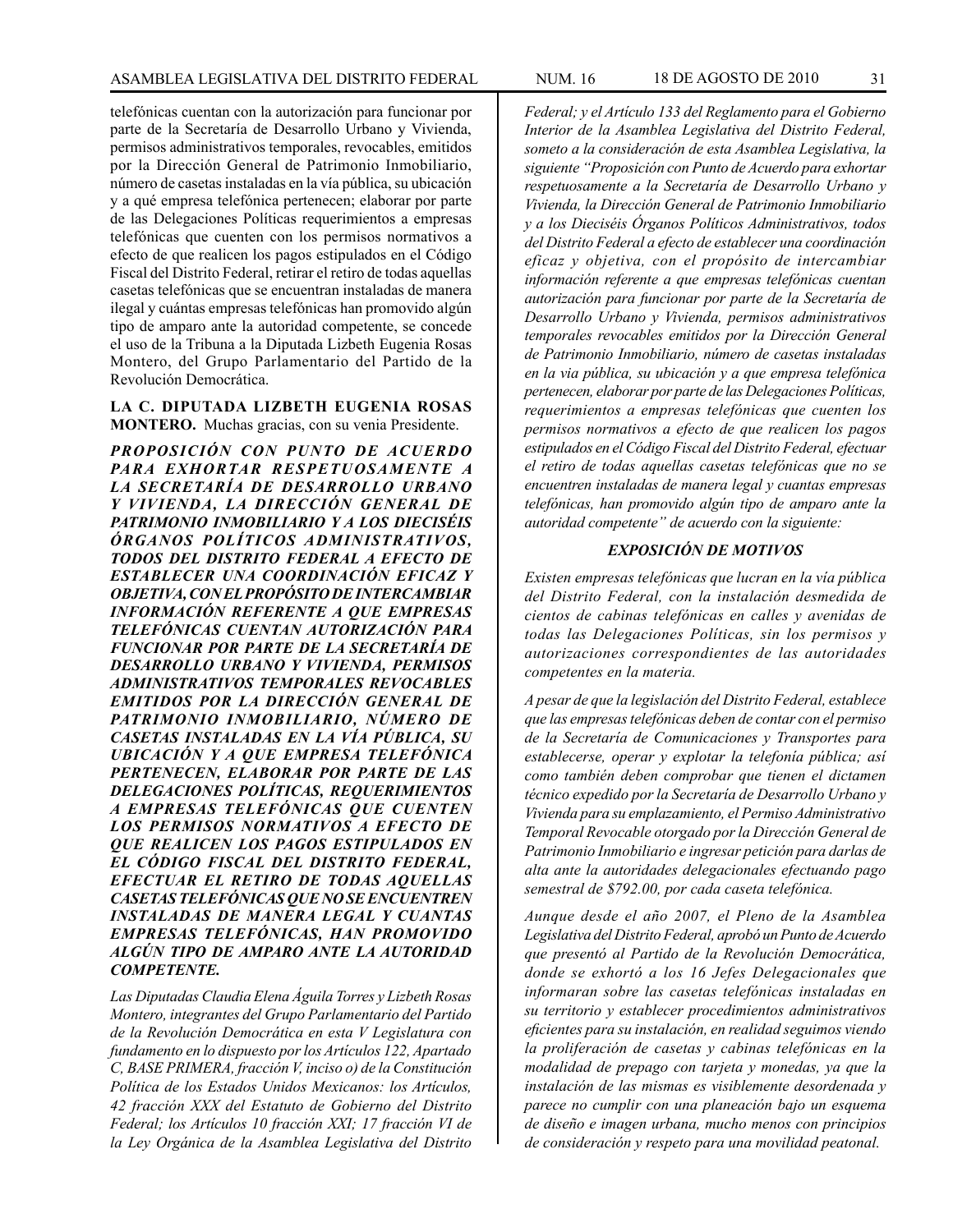*Si bien es cierto el crecimiento desproporcionado de las cabinas telefónicas, esto se debe a la falta de control de la Secretaría de Desarrollo Urbano y Vivienda, encargada de revisar el emplazamiento de estas, situación que ha sido aprovechada por las empresas telefónicas para ampliar su negocio en todo el territorio del Distrito Federal.*

*En este sentido, las autoridades delegacionales, están perdiendo la recaudación de millones de pesos, por el concepto de aprovechamiento por la utilización de bienes de uso, tal y como se señala en el Artículo 307 del Código Fiscal del Distrito Federal, y de no estar haciendo eficazmente la aplicación de la normatividad aplicable, se esta dañando considerablemente al erario público, es necesario que las autoridades involucradas en el otorgamiento de permisos de las casetas telefónicas, establezcan mecanismos de control a fin de cotejar la información que las empresas proporcionan como es la verificación de su ubicación, cotejar sus pagos de acuerdo al padrón proporcionado, juicios de amparo interpuestos, es importante señalar que ante la ausencia de sanciones, las empresa telefónicas gozan de esta impunidad.*

*Esto mismo sucede con Telmex, quien tiene el mayor número de cabinas no sólo en el territorio delegacional sino en toda la capital del país, quien tiene un adeudo considerable con las autoridades de la Ciudad, se tiene conocimiento que Teléfonos de México ha interpuesto diversos amparos que les fueron negados, sin embargo no se sabe que estado jurídico guardan.*

*Teléfonos de México argumenta que cuentan con el permiso de la Secretaría de Comunicaciones y Transportes para establecerse, operar y explotar la telefonía pública y que por ende son dueños de las líneas telefónicas, no obstante esto no les quita la responsabilidad de cumplir con el pago de Uso y Aprovechamiento de la Vía Pública, como se establece en el Código Fiscal del Distrito Federal.*

*Teléfonos de México tendría que estar bajo las mismas condiciones que cualquier otra empresa, pero estas casetas están instaladas desde que era una empresa del Estado, con base en lo anteriormente expuesto, someto a consideración de esta Honorable Asamblea Legislativa del Distrito Federal, V Legislatura, la siguiente, "Proposición con Punto de Acuerdo para exhortar respetuosamente a la Secretaría de Desarrollo Urbano y Vivienda, la Dirección General de Patrimonio Inmobiliario y a los Dieciséis Órganos Políticos Administrativos, todos del Distrito Federal a efecto de establecer una coordinación eficaz y objetiva, con el propósito de intercambiar información referente a que empresas telefónicas cuentan autorización para funcionar por parte de la Secretaría de Desarrollo Urbano y Vivienda, permisos administrativos temporales revocables emitidos por la Dirección General de Patrimonio Inmobiliario, número de casetas instaladas en la via pública, su ubicación y a que empresa telefónica pertenecen, elaborar por parte de las Delegaciones Políticas, requerimientos a empresas telefónicas que cuenten los permisos normativos a efecto de*  *que realicen los pagos estipulados en el Código Fiscal del Distrito Federal, efectuar el retiro de todas aquellas casetas telefónicas que no se encuentren instaladas de manera legal y cuantas empresas telefónicas, han promovido algún tipo de amparo ante la autoridad competente".*

*Dado en el Pleno de la Asamblea Legislativa del Distrito Federal a los 18 días del mes de Agosto del dos mil diez.*

#### *ATENTAMENTE*

*Dip. Lizbeth Eugenia Rosas Montero y Dip. José Arturo López Cándido*

Es cuanto, Diputado Presidente.

**EL C. PRESIDENTE DIPUTADO CARLOS ALBERTO FLORES GUTIÉRREZ.** En términos de lo dispuesto por el Artículo 133 del Reglamento para el Gobierno Interior de la Asamblea Legislativa del Distrito Federal, consulte la Secretaría a la Diputación Permanente en votación económica si la propuesta presentada por la Diputada Lizbeth Eugenia Rosas Montero, se considera de urgente y obvia resolución.

**EL C. DIPUTADO JOSÉ ARTURO LÓPEZ CÁNDIDO (Desde su curul)**. Presidente.

**EL C. PRESIDENTE.** ¿Sí, Diputado?

**EL C. DIPUTADO JOSÉ ARTURO LÓPEZ CÁNDIDO (Desde su curul)**. Gracias. Yo nada más quisiera adherirme al Punto de Acuerdo de la compañera Diputada.

Nos parece muy importante porque en cuanto a la cuestión de las vías peatonales que están obstruidas por este tipo de casetas, y nosotros subimos un Punto de Acuerdo en ese sentido y me parece que es complementaria a esta propuesta, yo por eso me quiero adherir.

**EL C. PRESIDENTE.** Si la Diputada está de acuerdo, puede suscribirlo y si quiere señalar en Tribuna algo al respecto, después procederemos a la discusión del mismo.

Continúe, Secretario.

**EL C. SECRETARIO.** Por instrucciones de la Presidencia y en votación económica, se consulta a la Diputación Permanente si la propuesta de referencia se considera de urgente y obvia resolución.

Los que estén por la afirmativa, sírvanse manifestarlo levantando la mano.

Los que estén por la negativa, sírvanse manifestarlo levantando la mano.

Se considera de urgente y obvia resolución, Diputado Presidente.

**EL C. PRESIDENTE.** Gracias, Diputado. Está a discusión la propuesta. ¿Existen oradores en contra?

Proceda la Secretaría a preguntar a la Diputación Permanente en votación económica si es de aprobarse la propuesta a discusión.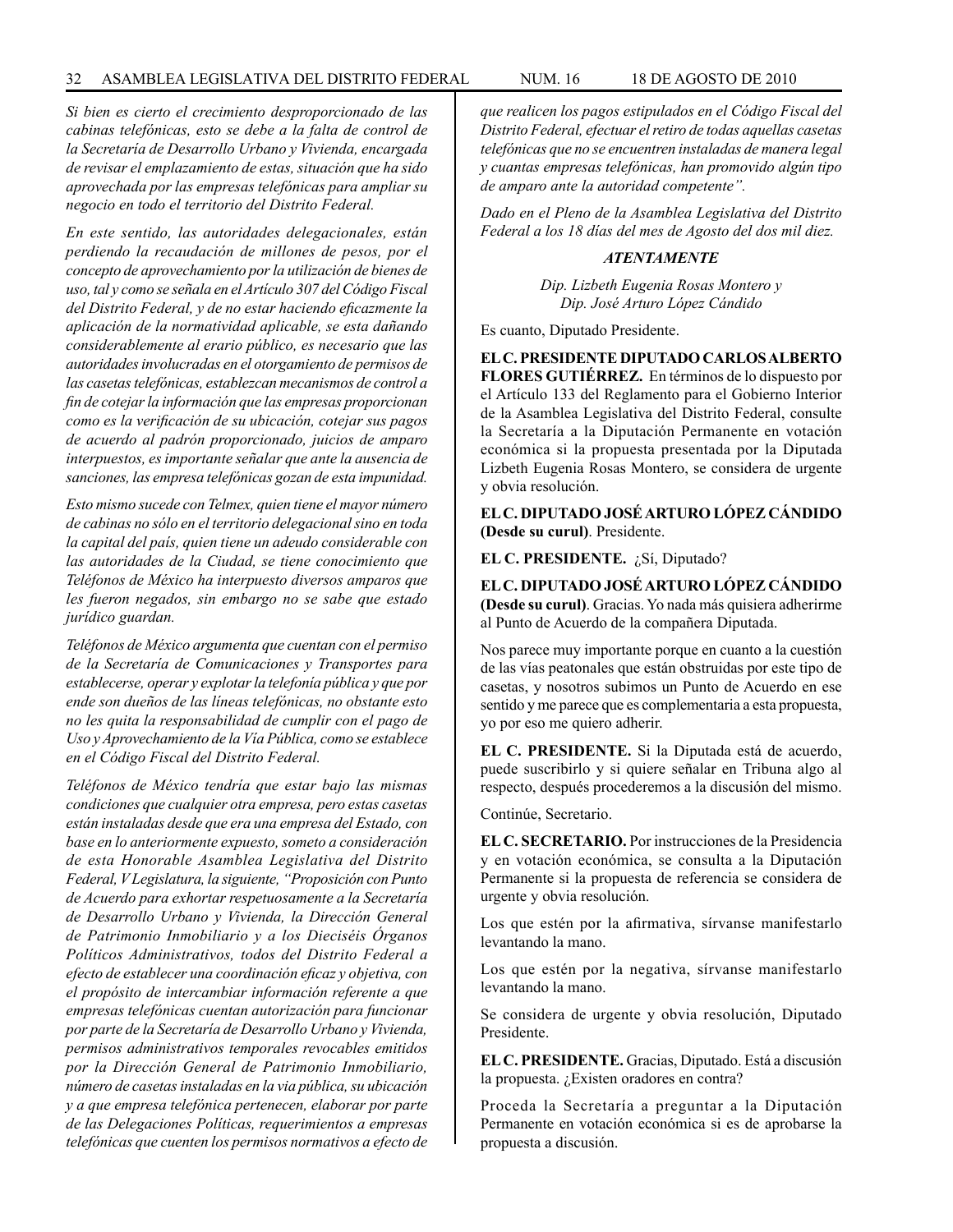**EL C. SECRETARIO.** Por instrucciones de la Presidencia y en votación económica se pregunta a la Diputación Permanente si está a favor o en contra de la propuesta sometida a su consideración.

Los que estén por la afirmativa, sírvanse manifestarlo levantando la mano.

Los que estén por la negativa, sírvanse manifestarlo levantando la mano.

Aprobada la propuesta, Diputado Presidente.

**EL C. PRESIDENTE.** Remítase a las autoridades correspondientes para los efectos legales a que haya lugar.

Esta Presidencia informa que se recibió una Proposición con Punto de Acuerdo del Diputado Rafael Calderón Jiménez, del Grupo Parlamentario del Partido Acción Nacional, por el que se solicita al Secretario de Desarrollo Urbano y Vivienda del Distrito Federal, el Arquitecto Felipe Leal Fernández, la información sobre las especificaciones técnicas y de operación, así como copia de los permisos, autorizaciones y dictámenes que han sido entregados para la construcción de un edifico plurifamiliar en el predio ubicado en la Calle de Edgar Alan Poe número 362 Colonia Polanco, Delegación Miguel Hidalgo.

Con fundamento en lo dispuesto por los Artículos 50 fracciones IV y V de la Ley Orgánica de la Asamblea Legislativa del Distrito Federal, 28, 29 y 132 del Reglamento para su Gobierno Interior, se turna para su análisis y dictamen a la Comisión de Desarrollo e Infraestructura Urbana.

*PROPOSICIÓN CON PUNTO DE ACUERDO POR LA QUE SE SOLICITA AL SECRETARIO DE DESARROLLO URBANO Y VIVIENDA DEL DISTRITO FEDERAL, EL ARQUITECTO FELIPE LEAL FERNÁNDEZ, LA INFORMACIÓN SOBRE LAS ESPECIFICACIONES TÉCNICAS Y DE OPERACIÓN, ASÍ COMO COPIA DE*  LOS PERMISOS, AUTORIZACIONES Y *DICTÁMENES QUE HAN SIDO ENTREGADOS PARA LA CONSTRUCCIÓN DE UN EDIFICIO PLURIFAMILIAR EN EL PREDIO UBICADO EN LA CALLE DE EDGAR ALLAN POE #362 COLONIA POLANCO, DELEGACIÓN MIGUEL HIDALGO.*

*El suscrito, Diputado Rafael Calderón Jiménez, integrante del Grupo Parlamentario del Partido Acción Nacional, con fundamento en lo dispuesto por los Artículos 17, fracción VI de la Ley Orgánica y 132 del Reglamento para el Gobierno Interior de la Asamblea Legislativa del Distrito Federal, someto a consideración de esta Honorable Asamblea Legislativa la presente Proposición con Punto de Acuerdo por la que se solicita al Secretario de Desarrollo Urbano y Vivienda del Distrito Federal, el Arquitecto Felipe Leal Fernández, la información sobre las especificaciones técnicas y de operación, así como copia de los permisos, autorizaciones y dictámenes que han sido entregados para la construcción de un edificio plurifamiliar en el predio ubicado en la Calle de Edgar Allan Poe #362 Colonia Polanco, Delegación Miguel Hidalgo. Al tenor de los siguientes:*

*1. En días anteriores vecinos de la Colonia Polanco ubicada en la Delegación Miguel Hidalgo han externado su preocupación y descontento ante la construcción de un edificio plurifamiliar de 9,950.00 m2, con 152 departamentos en 19 niveles y 174 cajones de estacionamiento en 5,000 m2, con 0% de área libre de constricción ubicado en la calle de Edgar Allan Poe número 362.*

*ANTECEDENTES*

*2. El predio ubicado en Edgar Allan Poe número 362, esquina Ejercito Nacional, tercera sección de Polanco, presenta al frente por ambos lados la propaganda de un edificio de 117 departamentos de 65 m2, 117 cajones de estacionamiento y la foto de una maqueta con una altura de 18 pisos que equivalen aproximadamente a 54 metros de altura.*

*3. En el predio de un solo piso de Edgar Allan Poe número 362, funciono por varios años el restaurante Wings, a finales del 2009 la construcción fue demolida, actualmente exhibe en la fachada; Licencia tipo C, No. RMH-C-13-09, vigencia 11- septiembre-2009 a 22-septiembre-2012.*

*4. De acuerdo al Programa Parcial de Polanco vigente, el predio en mención tiene una zonificación, por el lado de la calle de Edgar Allan Poe el uso de suelo es habitacional vivienda mayor a 150m2 altura máxima 9 metros, por el lado de Ejercito Nacional el uso de suelo es, habitacional plurifamiliar, superficie mínima por departamento 150m2 y/o oficinas o comercio en planta baja, altura máxima 18 metros.*

*Fundan el presente Punto de Acuerdo los siguientes:*

#### *CONSIDERANDOS*

*PRIMERO. Que de acuerdo al Reglamento de Construcción Federativa del Departamento del Distrito Federal en su Artículo 27. La Administración hará constar en los permisos, licencias de construcción especial, autorizaciones, constancias de alineamiento, número oficial y certificados que expida, las restricciones para la construcción o para el uso de suelo de los bienes inmuebles, ya sea en forma general, en los conjuntos que indica la Ley y en lugares o en predios específicos que establecen los Programas General, Delegacionales y/o Parciales que correspondan. Los propietarios o poseedores de los inmuebles, tanto públicos como privados, deben respetar las restricciones establecidas.*

*SEGUNDO. De acuerdo a lo establecido en la Ley Orgánica de la Administración Pública del Distrito Federal, en su Titulo Segundo, capitulo II, Artículo 24 fracción X, que dentro de las competencias de la Secretaría de Desarrollo Urbano se encuentra la de proponer y vigilar el cumplimiento de las normas y criterios que regulan la tramitación de permisos, autorizaciones y licencias previstas en la Ley de Desarrollo Urbano de Distrito Federal, así como aquellos relativos al uso de suelo.*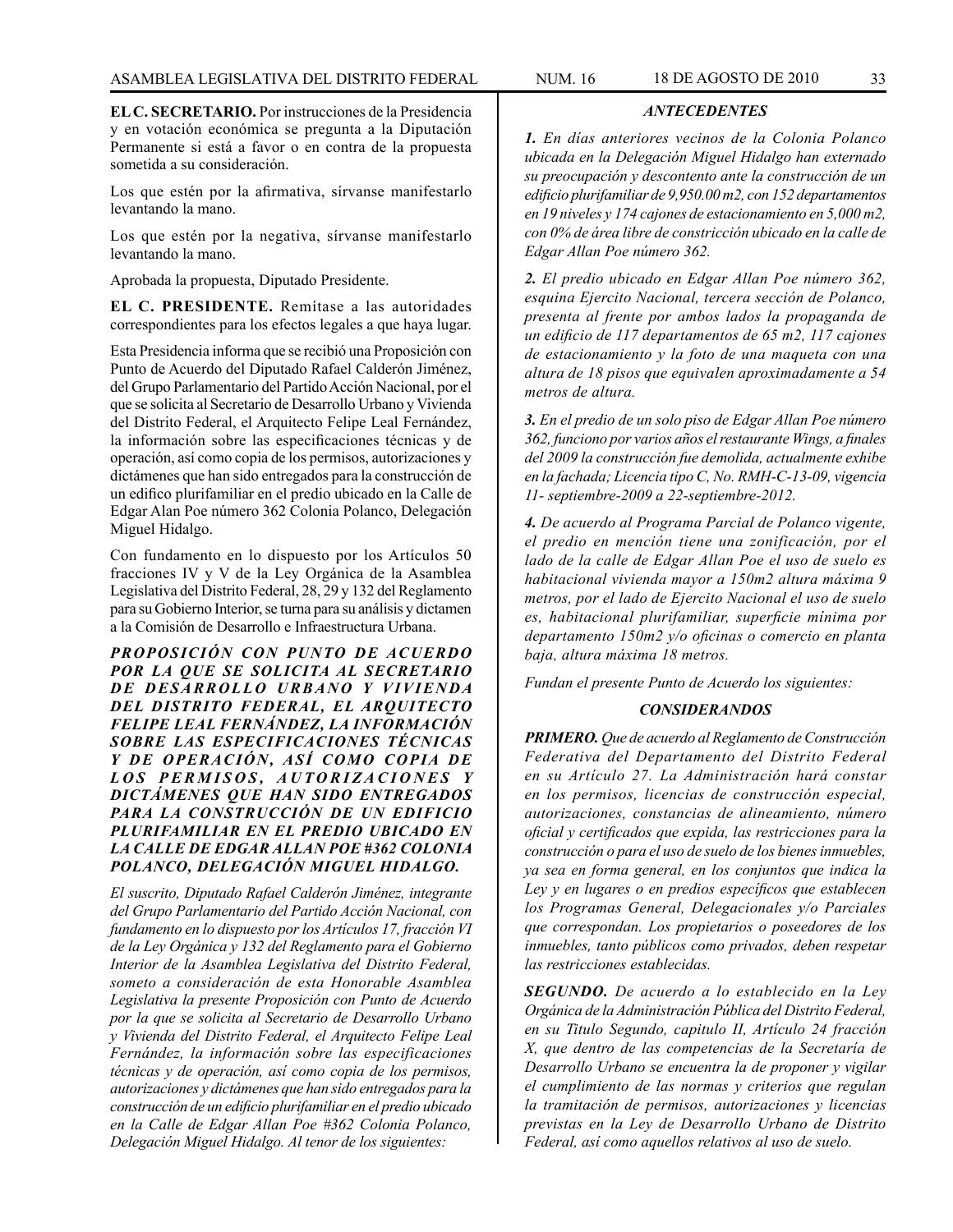*TERCERO. De acuerdo a lo establecido en la Ley Orgánica de la Administración Pública del Distrito Federal, en su Titulo Segundo, Capitulo II, Artículo 24 fracción XIX es competencia de la Secretaría de Desarrollo Urbano revisar y determinar los estudios de impacto urbano y tomando como base los dictámenes de impacto ambiental que emita la Secretaría del Medio Ambiente, expedir y revocar en su caso, las licencias de uso de suelo, cuando se trate de obras de impacto urbano y ambiental.*

*CUARTO. Que el pretender construir un edificio de aproximadamente 54 metros de altura, cuando solo se permiten 18 metros, es una violación al programa parcial de Polanco y al Reglamento de Construcciones del Distrito Federal.*

*QUINTO. Que de acuerdo a la superficie de los departamentos, la nomenclatura y el número oficial de la licencia el cual es Edgar Allan Poe #362, la altura debe ser de 9 metros y los departamentos deben de tener una superficie mínima de 150 m2 y de acuerdo al reglamento de construcciones del Distrito Federal tienen que contar con 2 cajones de estacionamiento por departamento.*

*SEXTO. Que de conformidad con el Artículo 50, fracción IX del Reglamento Interior de la Administración Pública del Distrito Federal, corresponde a la Secretaría de Desarrollo Urbano y Vivienda a través de su Dirección General de Administración Urbana; revisar y emitir dictamen sobre el uso del suelo en las asignaciones y desincorporaciones de inmuebles en el Distrito Federal, con la participación de la Dirección General de Desarrollo Urbano. Por lo anteriormente expuesto, sometemos a la consideración de esta Asamblea Legislativa del Distrito Federal, el siguiente:*

#### *PUNTO DE ACUERDO*

*ÚNICO: Se solicita al Secretario de Desarrollo Urbano y Vivienda del Distrito Federal, el Arquitecto Felipe Leal Fernández, la información sobre las especificaciones técnicas y de operación, así como copia de los permisos, autorizaciones y dictámenes que han sido entregados para la construcción de un edificio plurifamiliar en el predio ubicado en la Calle de Edgar Allan Poe #362 Colonia Polanco, Delegación Miguel Hidalgo.*

#### *ATENTAMENTE*

#### *Dip. Rafael Calderón Jiménez*

**EL C. PRESIDENTE.** Para presentar una Proposición con Punto de Acuerdo para exhortar al Director General del Sistema de Aguas de la Ciudad de México, ingeniero Ramón Aguirre Díaz, a fin de que se realice la previsión presupuestaria para el 2011 y de ejecución de obra necesaria para atender la problemática de inundaciones y encharcamientos que se presentan año con año en los Pueblos de San Miguel Amantla, San Juan Tlihuaca, Santa Lucía y las Colonias Petrolera y Providencia, de la Demarcación Azcapotzalco, se concede el uso de la Tribuna al Diputado Carlo Fabián Pizano Salinas, a nombre el Diputado Jorge Palacios Arroyo, del Grupo Parlamentario del Partido Acción Nacional. Adelante.

**EL C. DIPUTADO CARLO FABIÁN PIZANO SALINAS.** Con su venia, Diputado Presidente.

*PROPOSICIÓN CON PUNTO DE ACUERDO PARA EXHORTAR AL DIRECTOR GENERAL DEL SISTEMA DE AGUAS DE LA CIUDAD DE MÉXICO INGENIERO RAMÓN AGUIRRE DÍAZ A FIN DE QUE SE REALICE LA PREVISIÓN PRESUPUESTARIA PARA EL 2011 Y DE EJECUCIÓN DE OBRA PÚBLICA NECESARIA PARA ATENDER LA PROBLEMÁTICA DE INUNDACIONES Y ENCHARCAMIENTOS QUE SE PRESENTA AÑO CON AÑO EN LOS PUEBLOS DE SAN MIGUEL AMANTLA, SAN JUAN TLIHUACA, SANTA LUCÍA Y LAS COLONIAS PETROLERA Y PROVIDENCIA DE LA DEMARCACIÓN DE AZCAPOTZALCO.*

*El suscrito, Diputado Jorge Palacios Arroyo de la Asamblea Legislativa del Distrito Federal, V Legislatura, integrante del Grupo Parlamentario del Partido Acción Nacional, con fundamento en lo dispuesto por los Artículos 11, 17, fracción VI, 18 fracción VII de la Ley Orgánica; 93, 98 y 133 del Reglamento para el Gobierno Interior, ambos de la Asamblea Legislativa del Distrito Federal, someto a la consideración del Pleno de esta Diputación Permanente de la Asamblea Legislativa, de urgente y obvia Resolución, la siguiente: Proposición con Punto de Acuerdo para exhortar al Director General del Sistema de Aguas de la Ciudad de México Ingeniero Ramón Aguirre Díaz a fin de que se realice la previsión presupuestaria para el 2011 y de ejecución de obra pública necesaria para atender la problemática de inundaciones y encharcamientos que se presenta año con año en los Pueblos de San Miguel Amantla, San Juan Tlihuaca, Santa Lucía y las Colonias Petrolera y Providencia de la Demarcación de Azcapotzalco, al tenor de los siguientes:*

#### *ANTECEDENTES*

*1. En las últimas precipitaciones pluviales que se han registrado en la Delegación Azcapotzalco en el transcurso del presente año, los principales pueblos y colonias afectadas por inundaciones y encharcamientos son: Pueblo de San Miguel Amantla, Pueblo de San Juan Tlihuaca, Pueblo de Santa Lucía y en las Colonias Petrolera y Providencia.*

*2. La sobrepoblación, la basura, las invasiones a zonas de reserva ecológica y la Sobreexplotación de mantos freáticos han colocado al sistema de drenaje del valle de México en una situación de obsolescencia; estos son múltiples problemas que enfrentan los 12 mil 343 kilómetros de drenaje que dejan a la zona metropolitana en un riesgo permanente de inundaciones provocadas por fuertes lluvias.*

*Las grandes cantidades de basura en los registros y la falta de desazolve de las alcantarillas, contribuye a que el sistema de drenaje no tenga un flujo continuo ocasionando taponamiento en las tuberías y al presentarse las lluvias con una precipitación moderada, se originan inundaciones.*

*3. De acuerdo al Programa Delegacional de Desarrollo Urbano en Azcapotzalco en el apartado 1.2.13 Riesgos y Vulnerabilidad, los problemas más frecuentes que*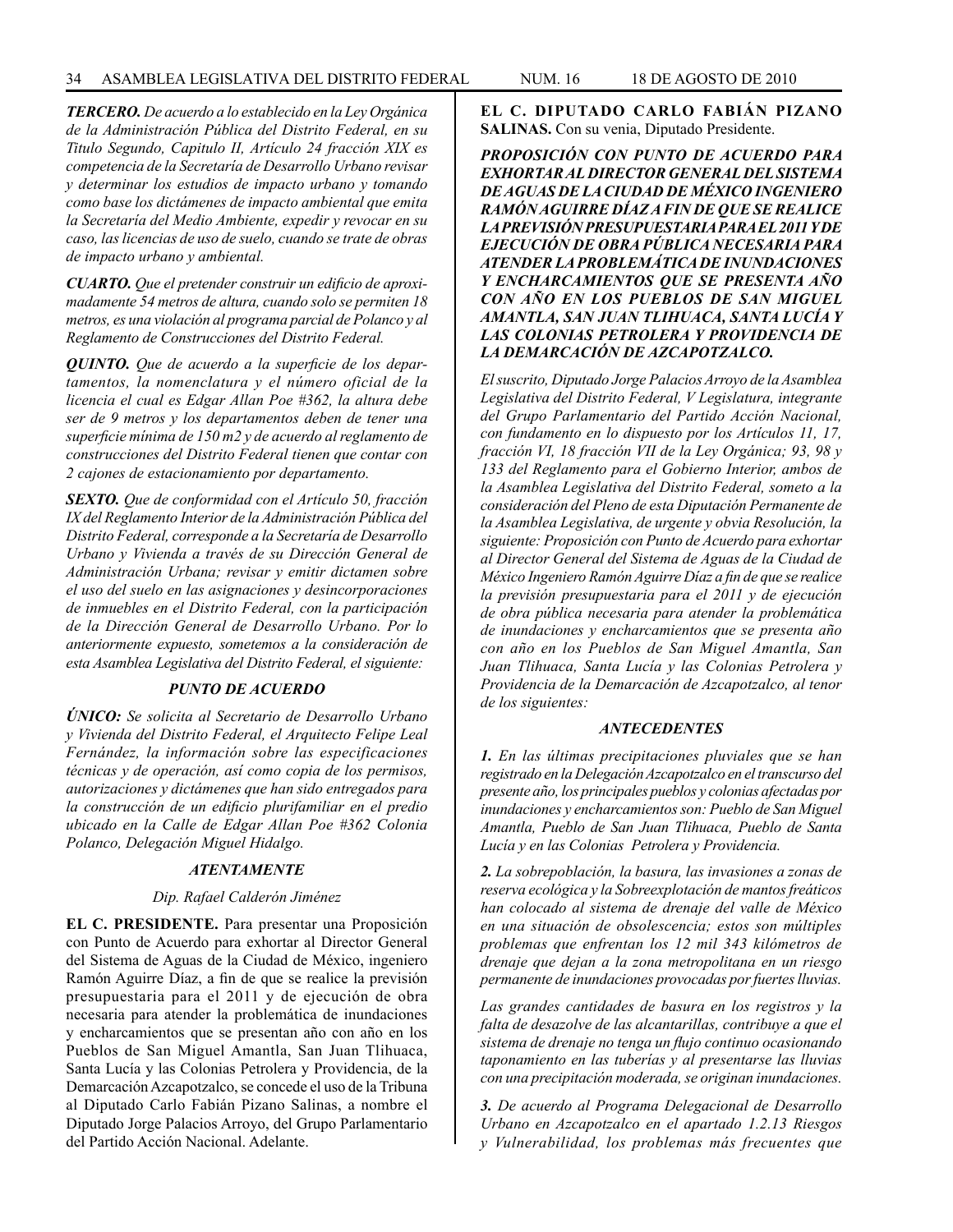## ASAMBLEA LEGISLATIVA DEL DISTRITO FEDERAL NUM. 16 18 DE AGOSTO DE 2010 35

*presenta la Delegación son encharcamientos a lo largo de la Avenida Tezozomoc y en los Pueblos de San Miguel Amantla, Santa Lucia, San Juan Tlihuaca y la Colonia Petrolera, ocasionando un caos vial en las principales calles y avenidas de dichos pueblos.*

*Las vialidades con mayor afectación por inundaciones y encharcamientos de los pueblos y colonia antes mencionada son:*

*- Pueblo de San Miguel Amantla: Av. Tezozomoc (dirección Sur) en el tramo comprendido entre las calle de Nextengo y Privada de Norte 147.*

*- Calle de Tianguis, en el tramo comprendido entre Zoyacal y Acaltepec.*

*- Pueblo de Santa Lucía: Av. Tezozomoc (dirección Norte) en el tramo comprendido entre las calles de Nextengo y Camino a Santa Lucia.*

*- Pueblo de San Juan Tlihuaca: En las calles de General Francisco Murguía, General Maclovio Herrera y General Francisco Sarabia entre las calles de Manuel Salazar y General Gertrudis Sánchez.*

*- Colonia Providencia: En las calles de General Lucio Blanco entre Calzada las Armas y Manuel Salazar.*

*- Colonia Petrolera: En las calles de Concepción entre Agua Dulce y Miguel Lerdo de Tejada.*

#### *CONSIDERANDOS*

*PRIMERO. Que los Diputados a esta Asamblea tienen el derecho de representar los intereses de los Ciudadanos, promover y gestionar la solución de los problemas y las necesidades colectivas ante las autoridades competentes.*

*SEGUNDO. La Ley de Aguas del Distrito Federal en su Artículo 8 hace mención de que El Sistema de Aguas contará con un Consejo Directivo, así como con la estructura administrativa que requiera la atención adecuada de sus funciones y que le sea autorizada en los términos del Reglamento Interior de la Administración Pública de Distrito Federal.*

*TERCERO. El Artículo 11 de la Ley de Aguas del Distrito Federal hace referencia en sus fracciones I, II, que son atribuciones del Consejo Directivo, las de aprobar los planes de labores, las previsiones de ingresos, presupuestos e informe de actividades; aprobar los reportes de ingresos y del ejercicio presupuestal del Sistema de Aguas que le presente la o el Director General, quien deberá remitirla al Jefe de Gobierno a través de la Secretaría del Medio Ambiente, en los términos establecidos en las Leyes aplicables.*

*CUARTO. El Artículo 13 fracción I de la Ley de Aguas del Distrito Federal, faculta a la o el Director General para administrar los recursos financieros asignados al órgano en el presupuesto de egresos.*

*QUINTO. la Ley de Aguas en su Artículo 15 fracción XVIII, alude a que corresponde al Sistema de Aguas el proyectar, ejecutar y supervisar las obras hidráulicas necesarias así como controlar las inundaciones, los hundimientos y movimientos de suelo cuando su origen sea hidráulico.*

*SEXTO. La Secretaría del Medio Ambiente del Distrito Federal, conforme a esta Ley de Aguas del Distrito Federal en su Artículo 104 fracción I, en coordinación con los Gobiernos Federales, Estatales y Municipales conurbados al Distrito Federal tiene la facultad de construir y operar las obras para el control de avenidas y protección contra inundaciones de centros urbanos, poblacionales y áreas productivas.*

*Por lo anteriormente expuesto, fundado y motivado, sometemos a consideración del Pleno de esta Diputación permanente de la Asamblea Legislativa del Distrito Federal el siguiente:*

#### *PUNTO DE ACUERDO*

*ÚNICO. Proposición con Punto de Acuerdo para exhortar al Director General del Sistema de Aguas de la Ciudad de México Ingeniero Ramón Aguirre Díaz a fin de que se realice la previsión presupuestaria para el 2011 y de ejecución de obra pública necesaria para atender la problemática de inundaciones y encharcamientos que se presenta año con año en los Pueblos de San Miguel Amantla, San Juan Tlihuaca, Santa Lucía y las Colonias Petrolera y Providencia de la Demarcación de Azcapotzalco.*

*Recinto Legislativo, Agosto 18, 2010.*

#### *ATENTAMENTE*

*Dip. Jorge Palacios Arroyo y Dip. Carlo Fabián Pizano Salinas*

Es cuanto, Diputado Presidente.

**EL C. PRESIDENTE.** En términos de lo dispuesto por el Artículo 133 del Reglamento para el Gobierno Interior de la Asamblea Legislativa del Distrito Federal, consulte la Secretaría a la Diputación Permanente, en votación económica, si la propuesta presentada por el Diputado Carlo Fabián Pizano Salinas se considera de urgente y obvia resolución.

**EL C. SECRETARIO.** Por instrucciones de la Presidencia y en votación económica se consulta a la Diputación Permanente si la propuesta de referencia se considera de urgente y obvia resolución.

Los que estén por la afirmativa, sírvanse manifestarlo levantando la mano.

Los que estén por la negativa, sírvanse manifestarlo levantando la mano.

Se considera de urgente y obvia resolución, Diputado Presidente.

**EL C. PRESIDENTE.** Está a discusión la propuesta. ¿Existen oradores en contra?

Proceda la Secretaría a preguntar a la Diputación Permanente en votación económica si es de aprobarse la propuesta a discusión.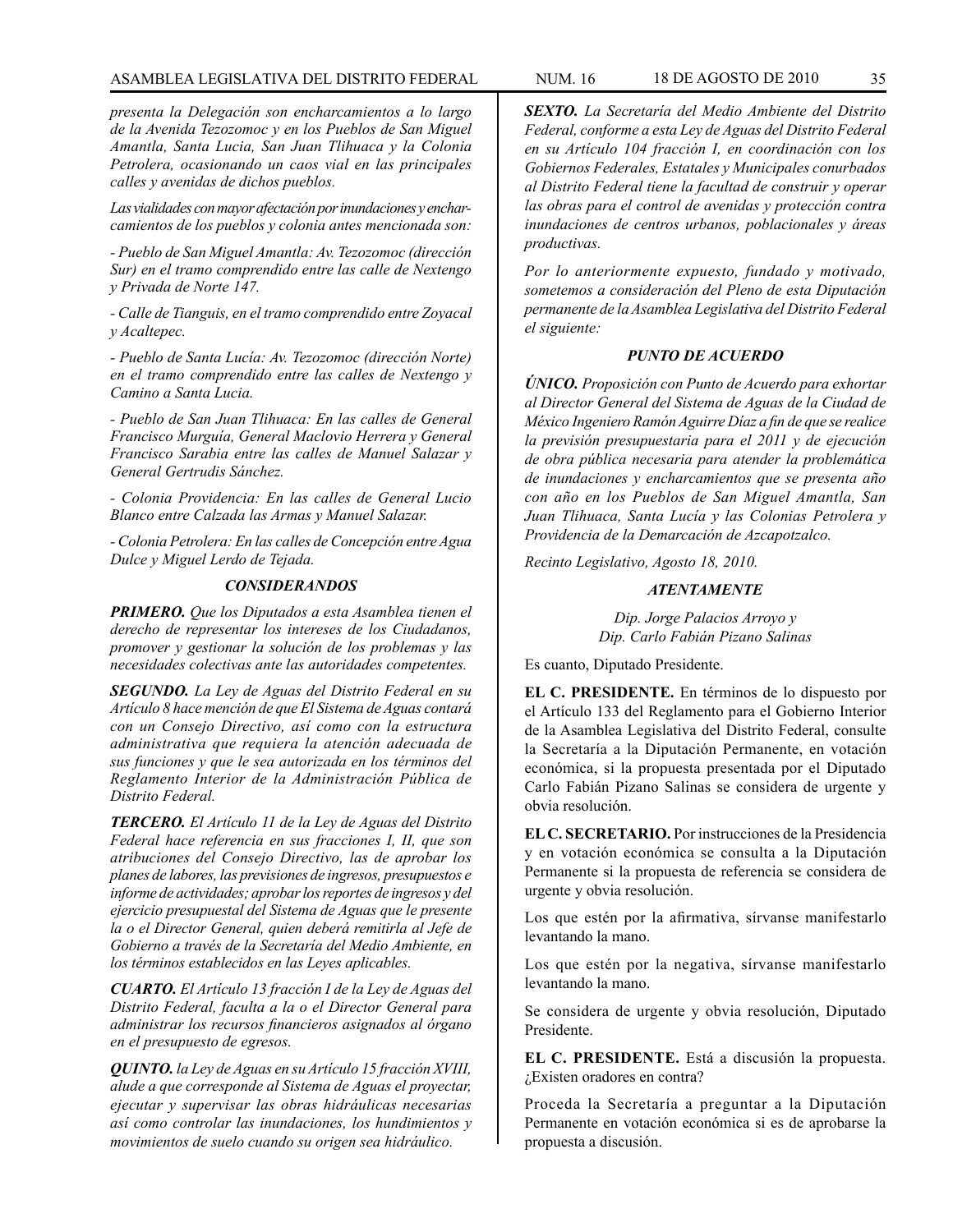*ANTECEDENTES*

**EL C. SECRETARIO.** Por instrucciones de la Presidencia y en votación económica se pregunta a la Diputación Permanente si está a favor o en contra de la propuesta sometida a su consideración.

Los que estén por la afirmativa, sírvanse manifestarlo levantando la mano.

Los que estén por la negativa, sírvanse manifestarlo levantando la mano.

Aprobada la propuesta, Diputado Presidente.

**EL C. PRESIDENTE.** Remítase a las autoridades correspondientes para los efectos legales a que haya lugar.

Para presentar una Proposición con Punto de Acuerdo para exhortar a la Licenicada Martha Delgado Peralta, Secretaria de Medio Ambiente del Distrito Federal y a la Procuradora Ambiental del Distrito Federal, Maestra Diana Ponce Nava Treviño, a fin de que proporcionen a esta Asamblea el estudio de impacto ambiental del proyecto de construcción del Centro Comercial El Rosario en la demarcación Azcapotzalco, se concede el uso de la Tribuna al Diputado Carlo Fabián Pizano Salinas, en nombre del Diputado Jorge Palacios Arroyo, del Grupo Parlamentario del Partido Acción Nacional.

## **EL C. DIPUTADO CARLO FABIÁN PIZANO SALINAS.** Con su venia, Diputado Presidente.

*PROPOSICIÓN CON PUNTO DE ACUERDO PARA EXHORTAR A LA LIC. MARTHA DELGADO PERALTA, SECRETARIA DEL MEDIO AMBIENTE DEL DISTRITO FEDERAL Y A LA PROCURADORA AMBIENTAL DEL DISTRITO FEDERAL, MAESTRA DIANA PONCE NAVA TREVIÑO, A FIN DE QUE PROPORCIONEN A ESTA H. ASAMBLEA EL ESTUDIO DE IMPACTO AMBIENTAL, DEL PROYECTO DE CONSTRUCCIÓN DEL CENTRO COMERCIAL EL ROSARIO, EN LA DEMARCACIÓN DE AZCAPOTZALCO.*

*El suscrito, Diputado Jorge Palacios Arroyo de la Asamblea Legislativa del Distrito Federal, V Legislatura, integrante del Grupo Parlamentario del Partido Acción Nacional, con fundamento en lo dispuesto por los Artículos 11, 17 fracción VI, 18 fracción VII de la Ley Orgánica; 93, 98 y 132 del Reglamento para el Gobierno Interior, ambos de la Asamblea Legislativa del Distrito Federal, someto a consideración de esta Diputación Permanente de la Asamblea Legislativa, para que sea turnado a la comisión correspondiente, la presente: Proposición con Punto de Acuerdo para exhortar a la Lic. Martha Delgado Peralta, Secretaria del Medio Ambiente del Distrito Federal y a la Procuradora Ambiental del Distrito Federal, Maestra Diana Ponce Nava Treviño, a fin de que proporcionen a esta H. Asamblea el estudio de impacto ambiental, del Proyecto de Construcción del Centro Comercial El Rosario, en la Demarcación de Azcapotzalco, al tenor de los siguientes:*

*1. En fechas pasadas, vecinos de la Colonia El Rosario de la Delegación Azcapotzalco, han manifestado ante los medios de comunicación, denuncias en contra de la tala de árboles de más de 100 años de antigüedad de la especie "eucalipto" que se realizó en el predio Número 1025 en la avenida El Rosario, en la Colonia del mismo nombre, en la Delegación Azcapotzalco, para facilitar la construcción del Nuevo Centro Comercial en dicha demarcación.*

*Contrario a lo anteriormente señalado, el Titular de la Delegación en Azcapotzalco, Enrique Vargas Anaya, asegura que si bien es cierto que se han retirado dichos árboles es por que estos estaban infectados de plagas o representan un riesgo potencial para la Ciudadanía ya que podrían caer y causar algún daño, siendo esto hasta el momento incierto, ya que se desconoce algún estudio que avale dichas declaraciones.*

*2. Se sabe que el "muerdago" es una planta parásita que forma tallos, hojas, flores y semillas, y depende por completo del agua y las sales minerales de la planta sobre la que crece para formarse, por lo que suele ser un parásito mortal de los árboles en especial del eucalipto y es propagado principalmente por aves, las cuales transportan los frutos con las semillas de un árbol a otro. Sin embargo, hasta el momento el Jefe Delegacional no ha reportado el grado de infección que tenían los árboles, así como, si ya se había aplicado algún tipo de tratamiento anteriormente para combatir al "muerdago".*

*3. Se sabe que la construcción del nuevo centro comercial que se realizará en el predio número 1025 en la avenida El Rosario en la Colonia del mismo nombre, en la Delegación Azcapotzalco, fue registrada con los siguientes datos:*

*MANIFESTACIÓN DE CONSTRUCCIÓN TIPO "C" NÚMERO DE REGISTRO RAZC-0014-10 FECHA DE RECEPCIÓN 28 MAYO 2010. FECHA DE VENCIMIENTO 28 MAYO 2013. USO DE OBRA CENTRO COMERCIAL Y los Responsables de la Obra son: Director Responsable de obra. Ing. Arq. Rubén Bernal Maceda DRO 0433 Corresponsable en Seguridad Estructural. Ing. Carlos Alfredo Tapia Castro C/SE 0144 Corresponsable en Instalaciones. Ing. Mec. Elect. J. León Gustavo Fandiño Gómez C/I 0009 Corresponsable en Diseño Urbano y Arquitectura. Ing. Arq. Rubén Bernal Maceda C/DU y a 0256*

*Por otro lado es una construcción ubicada al norte de la Delegación, que sin duda alguna beneficiara a unos 300,000 habitantes y a la comunidad en general, pero de igual manera, es importante evaluar la afectación ambiental por lo que a partir de esto se definen cuáles son las medidas de mitigación que se va a realizar para compensar de cierta manera la tala desmesurada de árboles en esta zona.*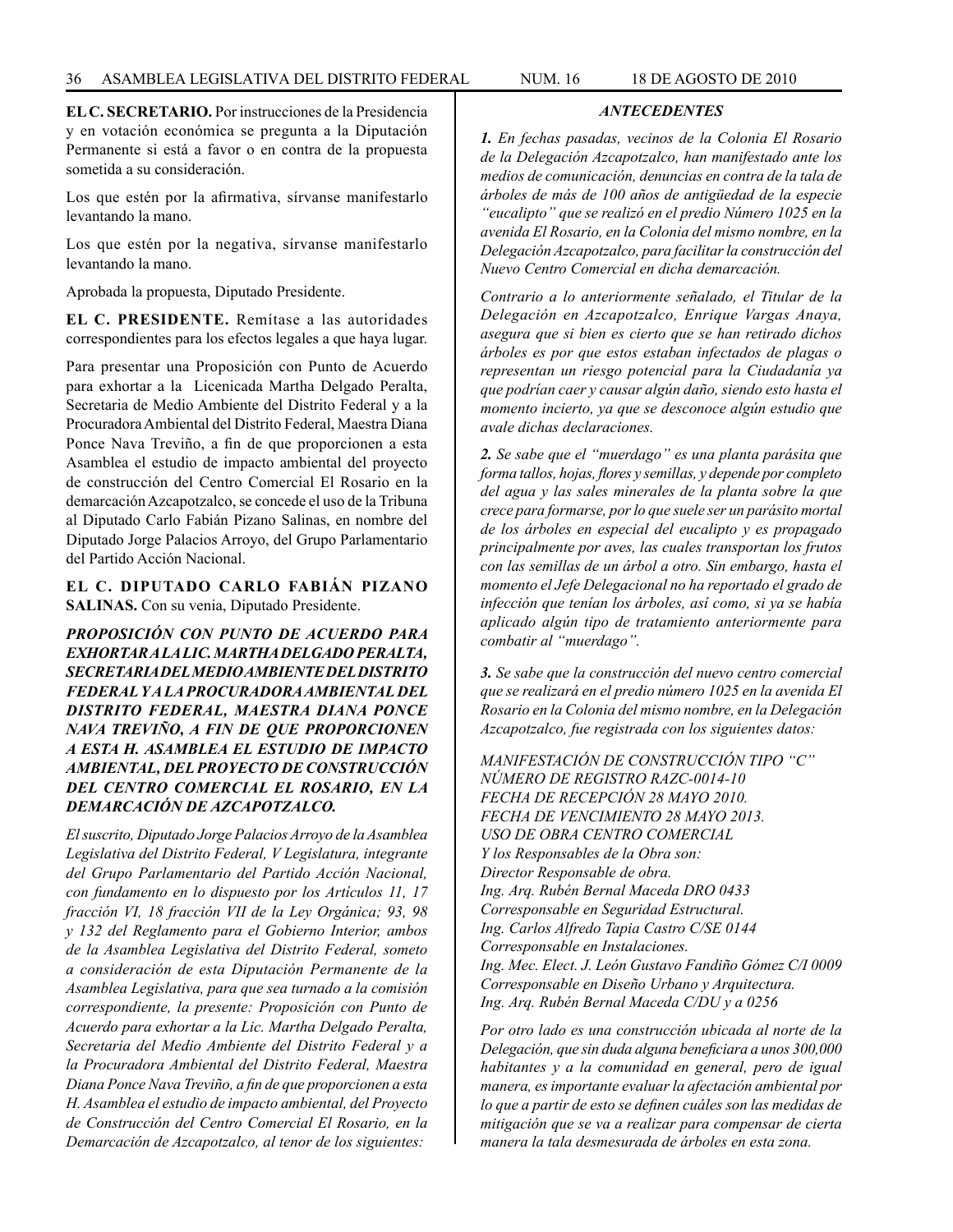#### *CONSIDERANDOS*

*PRIMERO. Que los Diputados a esta Asamblea tienen el derecho de representar los intereses de los Ciudadanos, promover y gestionar la solución de los problemas y las necesidades colectivas ante las autoridades competentes.* 

*SEGUNDO. Que se considera de utilidad pública el establecimiento, protección, preservación, restauración, mejoramiento y vigilancia de las áreas verdes, áreas de valor ambiental, áreas naturales protegidas de competencia del Distrito Federal, las zonas de restauración general del suelo de conservación y suelo ecológica y en urbano para la preservación de los ecosistemas y elementos naturales, de acuerdo al Artículo 3 fracción II de la Ley Ambiental del Distrito Federal.*

*TERCERO. De acuerdo al Artículo 9 fracción V, de la Ley Ambiental del Distrito Federal, corresponde a la Secretaría del Medio Ambiente del Distrito Federal, además de las facultades que le confiere la Ley Orgánica de la Administración Pública del Distrito Federal, evaluar el ejercicio de las manifestaciones de las siguientes atribuciones: impacto ambiental de su competencia, y en su caso, autorizar condicionadamente o negar la realización de proyectos, obras y actividades.*

*CUARTO. De acuerdo a la Ley Orgánica de la Administración Pública del Distrito Federal en su Artículo 26 fracción XI, a la Secretaría del Medio Ambiente corresponde la formulación, ejecución y evaluación de la política del Distrito Federal en materia ambiental y de recursos naturales. Específicamente cuenta con las siguientes atribuciones: evaluar y, en su caso, autorizar las manifestaciones de impacto ambiental y estudios de riesgo en términos de lo que establece la Ley Ambiental del Distrito Federal.*

*QUINTO. La Ley Ambiental del Distrito Federal en su Artículo 11 menciona que se establecerá la Procuraduría Ambiental y del Ordenamiento Territorial del Distrito Federal, para la protección, defensa y restauración del medio ambiente y del desarrollo urbano; así como para instaurar mecanismos, instancias y procedimientos administrativos que procuren el cumplimiento de tales fines, en los términos de las disposiciones de la presente Ley y de la Ley de Desarrollo Urbano del Distrito Federal.*

*SEXTO. Que es facultad de la Procuraduría Ambiental y del Ordenamiento Territorial del Distrito Federal el ejercicio de las siguientes atribuciones: conocer e investigar sobre actos, hechos u omisiones que puedan ser constitutivos de violaciones, incumplimiento o falta de aplicación de las disposiciones jurídicas en materia ambiental y del ordenamiento territorial, así como realizar visitas para el reconocimiento de hechos u omisiones planteados en las denuncias que reciba o en las investigaciones de oficio que realice, de conformidad con la Ley Orgánica de la Procuraduría Ambiental y del Ordenamiento Territorial del Distrito Federal.*

*Por lo anteriormente expuesto, fundado y motivado, sometemos a consideración del Pleno de esta Diputación permanente de la Asamblea Legislativa del Distrito Federal el siguiente:*

#### *PUNTO DE ACUERDO*

*PRIMERO. Proposición con Punto de Acuerdo para exhortar a la Lic. Martha Delgado Peralta, Secretaria del Medio Ambiente del Distrito Federal y a la Procuradora Ambiental del Distrito Federal, Maestra Diana Ponce Nava Treviño, a fin de que proporcionen a esta H. Asamblea el estudio de impacto ambiental, del Proyecto de Construcción del Centro Comercial El Rosario, en la Demarcación de Azcapotzalco.*

*SEGUNDO. Informar cuales son las medidas de mitigación que se propusieron para la realización de este proyecto.*

*Recinto Legislativo, Agosto 18, 2010.*

#### *ATENTAMENTE*

*Dip. Jorge Palacios Arroyo y Dip. Carlo Fabián Pizano Salinas*

Es cuanto, Diputado Presidente.

**EL C. PRESIDENTE.** Con fundamento en lo dispuesto por los Artículos 50 fracciones IV y V de la Ley Orgánica de la Asamblea Legislativa del Distrito Federal, 28 y 132 del Reglamento para su Gobierno Interior, se turna para su análisis y dictamen a la Comisión de Preservación del Medio Ambiente y Protección Ecológica.

Para presentar una Proposición con Punto de Acuerdo para que esta Asamblea Legislativa exhorte al titular del Ejecutivo Federal, Licenciado Felipe Calderón Hinojosa, así como al Secretario del Trabajo y Previsión Social, Licenciado Javier Lozano Alarcón, para que en el ámbito de sus atribuciones implementen las acciones contundentes con la intención de revertir los efectos de la crisis económica que ha lanzado al desempleo a más de dos millones y medio de mexicanos y 12.8 están subsistiendo en la economía informal, a fin de reactivar la economía y generar los empleos reales que hacen falta, se concede el uso de la Tribuna a la Diputada Lizbeth Rosas Montero a nombre propio y de la Diputada Claudia Elena Águila Torres, del Grupo Parlamentario del Partido de la Revolución Democrática.

**LA C. DIPUTADA LIZBETH EUGENIA ROSAS MONTERO.** Con su venia, Diputado Presidente.

*PROPOSICIÓN CON PUNTO DE ACUERDO PARA QUE ESTA H. ASAMBLEA LEGISLATIVA EXHORTE AL TITULAR DEL EJECUTIVO FEDERAL LIC. FELIPE CALDERÓN HINOJOSA, ASÍ COMO AL SECRETARIO DEL TRABAJO Y PREVISIÓN SOCIAL LIC. JAVIER LOZANO ALARCÓN, PARA QUE EN EL ÁMBITO DE SUS ATRIBUCIONES IMPLEMENTEN LAS ACCIONES CONTUNDENTES CON LA INTENCIÓN DE REVERTIR LOS EFECTOS DE LA CRISIS ECONÓMICA QUE HA LANZADO AL DESEMPLEO A MÁS DE DOS MILLONES Y MEDIO DE MEXICANOS Y 12.8 MILLONES ESTÁN SUBSISTIENDO EN LA ECONOMÍA INFORMAL, A FIN DE REACTIVAR LA ECONOMÍA Y GENERAR LOS EMPLEOS REALES QUE HACEN FALTA.*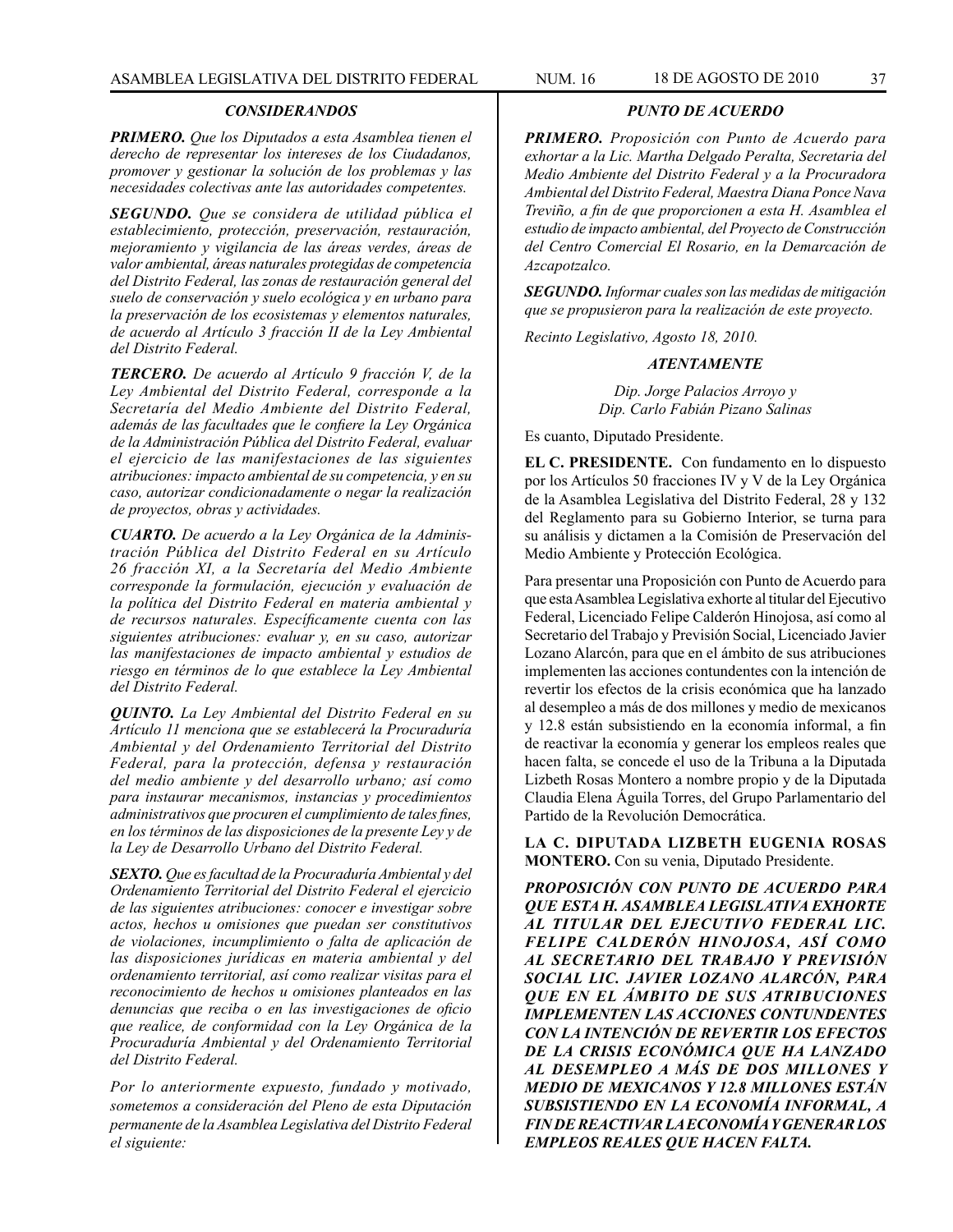*Las Diputadas suscritas Lizbeth Eugenia Rosas Montero y Torres, integrantes del Grupo Parlamentario del Partido de la Revolución Democrática en esta V Legislatura, con fundamento en lo dispuesto por los Artículos 122, Apartado C, Base Primera, fracción V, inciso e) de la Constitución Política de los Estados Unidos Mexicanos; los Artículos 36, 42 fracción IX, 46 fracción I, del Estatuto de Gobierno del Distrito Federal; los Artículos 10 fracción I, II, 17 Fracción IV y VI, 88 fracción I de la Ley Orgánica de la Asamblea Legislativa del Distrito Federal y los Artículos 85 fracción I, y 133 del Reglamento para el Gobierno Interior de la Asamblea Legislativa del Distrito Federal, sometemos a la consideración de esta Asamblea Legislativa, la siguiente Proposición con Punto de Acuerdo para que esta H. Asamblea Legislativa exhorte al Titular del Ejecutivo Federal Lic. Felipe Calderón Hinojosa, así como al Secretario del Trabajo y Previsión Social Lic. Javier Lozano Alarcón, para que en el ámbito de sus atribuciones implementen las acciones contundentes con la intención de revertir los efectos de la crisis económica que ha lanzado al desempleo a más de dos millones y medio de mexicanos y 12.8 millones están subsistiendo en la economía informal, a fin de reactivar la economía y generar los empleos reales que hacen falta; de acuerdo con la siguiente:*

### *EXPOSICIÓN DE MOTIVOS*

*Según el Artículo 123 de la Constitución Política de los Estados Unidos Mexicanos toda persona tiene derecho al trabajo digno y socialmente útil; al efecto, se promoverán la creación de empleos y la organización social de trabajo, conforme a la Ley.*

*La Ley Federal del Trabajo en su Artículo 3° manifiesta que el trabajo es un derecho y un deber sociales. No es Artículo de comercio, exige respeto para las libertades y dignidad de quien lo presta y debe efectuarse en condiciones que aseguren la vida, la salud y un nivel económico decoroso para el trabajador y su familia.*

*La existencia de una relación laboral es la condición necesaria para la aplicación de las Leyes del Trabajo y Seguridad Social destinadas a los empleados. Es, además, el punto de referencia clave para determinar la naturaleza y alcance de los derechos y obligaciones de los empleadores respecto de sus trabajadores.*

*En México la situación del empleo es precaria, según datos del Instituto Nacional de Geografía y Estadística el desempleo registrado en el año 2000 se ubico en 1.9%, pasando a el 3.9% en julio de 2006; aún cuando el entonces titular del Ejecutivo Federal Vicente Fox Quezada prometiera hacer crecer la economía en un 7%, así como generar un millón 300 mil empleos anuales.*

*actualmente la tasa de desempleo en el país se ubica en 5.3 por ciento de la población económicamente activa debido en parte a la crisis económica por la que seguimos atravesando, pero en mayor medida por la falta de políticas* 

*públicas asertivas por parte del actual titular del Ejecutivo Federal Felipe Calderón Hinojosa quien se autonombrara el "presidente del empleo", y que paradójicamente mediante un decreto llevo al desempleo a más de 42 mil trabajadores de la compañía Luz y Fuerza del Centro en el mes de octubre de 2009.*

*Las medidas implementadas por el Gobierno Federal, más que favorecer la creación de empleos, han sido un obstáculo para estos al aumentar los impuestos al salario, al consumo, a los combustibles, la energía eléctrica y demás tarifas públicas.*

*Las dependencias federales han culpado del incremento de la desocupación a la crisis mundial, e incluso en días pasados hablaron de una supuesta recuperación económica, según la Secretaría de Hacienda, se crearon 559 mil 070 empleos en lo que va del año, y con estos mencionan, se han recuperado los empleos perdidos durante la crisis económica global de finales de 2008.* 

*Sin embargo el aparente maquillaje de las cifras se ha cardo y ha dejado al descubierto la cruda realidad del desempleo, los datos del INEGI son preocupantes, en México 2.5 millones de personas están desempleadas a la mitad del presente año se contabilizaron 563 mil 329 desocupados más de los que había antes de la crisis, casi los mismos que el gobierno de Felipe Calderón asegura se han creado en el sector formal durante el primer semestre del año 2010.*

*Las cifras del desempleo están por encima del crecimiento económico con una tasa de 5.3 por ciento y los empleos creados durante el último año no han sido suficientes para cubrir el crecimiento de la Población y tampoco han sido de calidad y peor aún el empleo generado sigue concentrándose en los estratos salariales más bajos.*

*Por lo que hace al empleo informal la población actualmente ocupada en ese sector asciende a 12.8 millones de personas, es decir 28.8 por ciento de la Población Económicamente Activa, ante la falta de un empleo formal la gente se ha visto obligada a Ingresar a un mercado caracterizado por la inseguridad laboral, los bajos niveles salariales y el incumplimiento de derechos fundamentales, como el acceso a la seguridad social y la jubilación.*

### *CONSIDERANDOS*

*1. Debido al incremento del desempleo por el que atraviesa el país es urgente rediseñar una estrategia que recupere el mercado laboral en base a un reconocimiento de la realidad económica, por la que se atraviesa, así como el reorientar el presupuesto público para la generación de empleos de calidad, así como darle al sector empresarial las condiciones para su crecimiento y expansión, sin perjuicio de la clase trabajadora.*

*2. Para un mejor desempeño de la política laboral es prioritario dejar de depender del ensanchamiento del trabajo informal, así como de las remesas provenientes*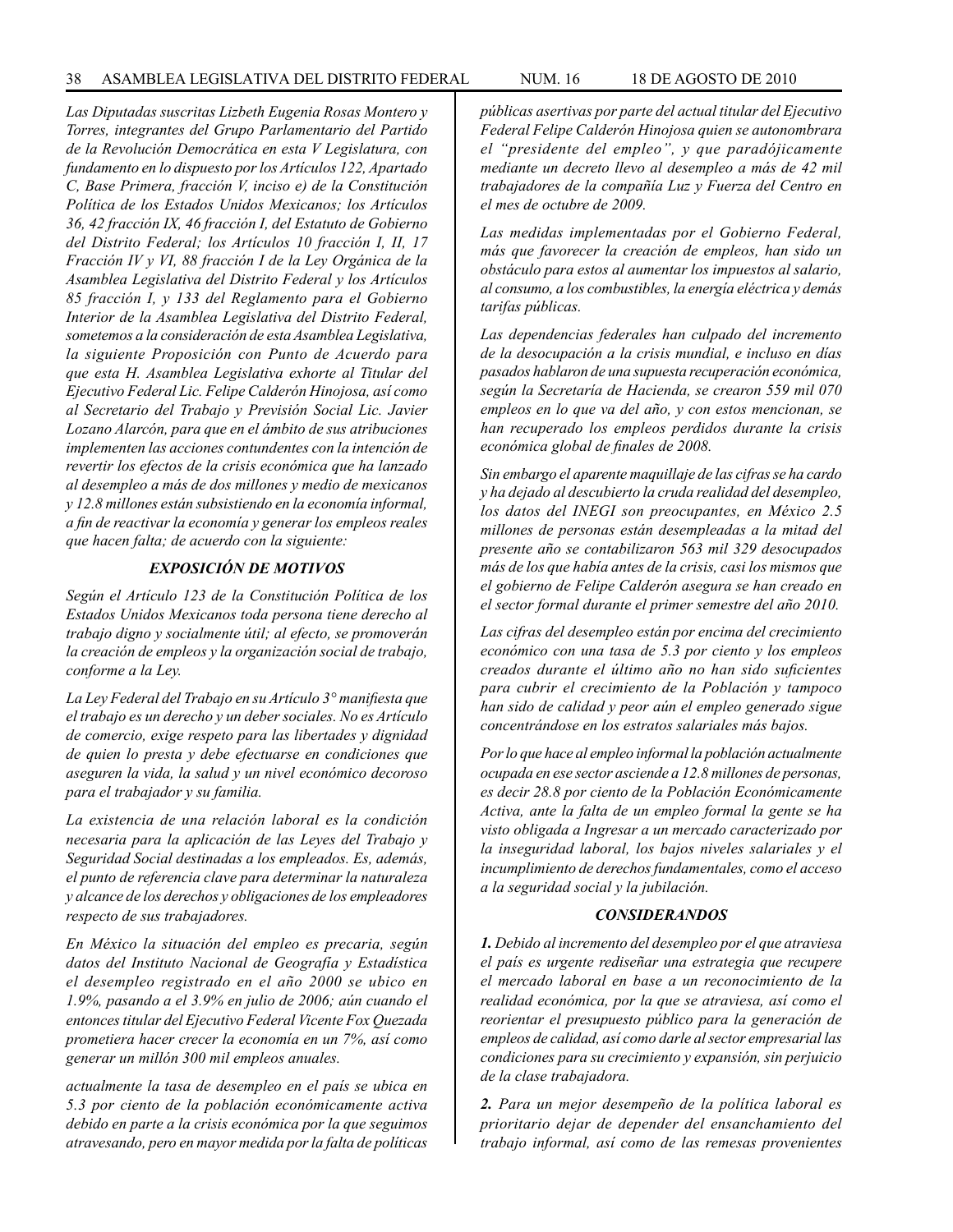*del extranjero, y aprovechar la riqueza petrolera no para construir una refinería, sino para construir las necesarias que hagan posible el que se detone la economía para generar mejores condiciones en beneficio de los mexicanos.*

*Con base en lo anteriormente expuesto, sometemos a consideración de esta Honorable Asamblea Legislativa del Distrito Federal, V Legislatura, la siguiente:*

## *PROPOSICIÓN CON PUNTO DE ACUERDO*

*Se solicita a esta H. Asamblea Legislativa exhorte al Titular del Ejecutivo Federal Lic. Felipe Calderón Hinojosa, así como al Secretario del Trabajo y Previsión Social Lic. Javier Lozano Alarcón, para que en el ámbito de sus atribuciones implementen las acciones contundentes con la intención de revertir los efectos de la crisis económica que ha lanzado al desempleo a más de dos millones y medio de mexicanos y 12.8 millones están subsistiendo en la economía informal, a fin de reactivar la economía y generar los empleos reales que hacen falta.*

*Dado en el Pleno de la Asamblea Legislativa del Distrito Federal a los 18 días del mes de Agosto del dos mil diez.*

# *ATENTAMENTE*

*Dip. Claudia Elena Águila Torres y Dip. Lizbeth Eugenia Rosas Montero*

Es cuanto, Diputado Presidente.

**EL C. PRESIDENTE.** En términos de lo dispuesto por el Artículo 133 del Reglamento para el Gobierno Interior de la Asamblea Legislativa del Distrito Federal, consulte la Secretaría a la Diputación Permanente en votación económica si la propuesta presentada por la Diputada Lizbeth Rosas Montero se considera de urgente y obvia resolución.

**EL C. SECRETARIO.** Por instrucciones de la Presidencia y en votación económica se consulta a la Diputación Permanente si la propuesta de referencia se considera de urgente y obvia resolución.

Los que estén por la afirmativa, sírvanse manifestarlo levantando la mano.

Los que estén por la negativa, sírvanse manifestarlo levantando la mano.

Se considera de urgente y obvia resolución, Diputado Presidente.

**EL C. PRESIDENTE.** Está a discusión la propuesta. ¿Existen oradores en contra?

Diputado Federico Manzo, tiene el uso de la palabra para hablar en contra.

**EL C. DIPUTADO FEDERICO MANZO SARQUIS.** Con la venia de la Presidencia.

Resulta claro la solicitud que hace la promovente en el sentido de establecer políticas públicas que mejoren la situación económica y sobre todo la situación del empleo en el país para abatir precisamente estos 12.8 millones de personas que subsisten en la economía informal.

Sin embargo yo creo que esta cuestión debe de ser un asunto de corresponsabilidad, es decir que no únicamente sea el Ejecutivo Federal involucrado en plantear políticas públicas de recuperación y fomento al empleo, sino que también incluso el Jefe de Gobierno del Distrito Federal pudiera implementar este tipo de medidas para abatir este rezago en materia económica y laboral que aqueja a nuestro país y en particular a nuestra Ciudad, donde el índice de desempleo afecta directamente a cerca del 8.2 por ciento de la población y que en la medida en que crece o disminuye el empleo en el país, es también en la medida en que proporcionalmente en esta Ciudad aumenta o disminuye.

La responsabilidad no es únicamente del Ejecutivo Federal, también me parece que el Jefe de Gobierno necesita plantear nuevas formas de reactivar a la economía en la Ciudad, nuevas formas de reinversión. Sabemos que actualmente uno de los esquemas para reactivar la economía es la inversión en infraestructura, también sabemos que los grandes proyectos en vialidades que actualmente tiene esta Ciudad también promueven el empleo, empleos temporales que también son de mucha utilidad, pero empleos temporales que en algún momento se tendrán qué acabar.

Sin embargo a lo largo, a largo plazo no tenemos un plan de recuperación económica en la Ciudad, un plan serio de recuperación que nos garantice a los capitalinos que podamos superar esta barrera del desempleo y con ello coadyuvar a superar los índices de desempleo a nivel nacional.

Es por ello que exhorto también a la promovente para poder modificar, para ver la posibilidad de que modifique el Punto de Acuerdo y que este exhorto no sea únicamente al titular del Ejecutivo Federal sino también al titular del Ejecutivo Local, el Licenciado Marcelo Ebrard Casaubon y a su homólogo el Secretario del Trabajo, Benito Mirón Lince, para que también hagan caso de este exhorto que esta Asamblea les hace.

Sin más que agregar, Diputado Presidente, es cuanto.

**EL C. PRESIDENTE.** Gracias Diputado. ¿Existe algún orador en pro?

Proceda la Secretaría a preguntar a la Diputación Permanente en votación económica si es de aprobarse la propuesta a discusión.

**EL C. SECRETARIO.** Por instrucciones de la Presidencia y en votación económica se pregunta a la Diputación Permanente si está a favor o en contra de la propuesta sometida a su consideración.

Los que estén por la afirmativa, sírvanse manifestarlo levantando la mano.

Los que estén por la negativa, sírvanse manifestarlo levantando la mano.

No aprobada la propuesta, Diputado Presidente.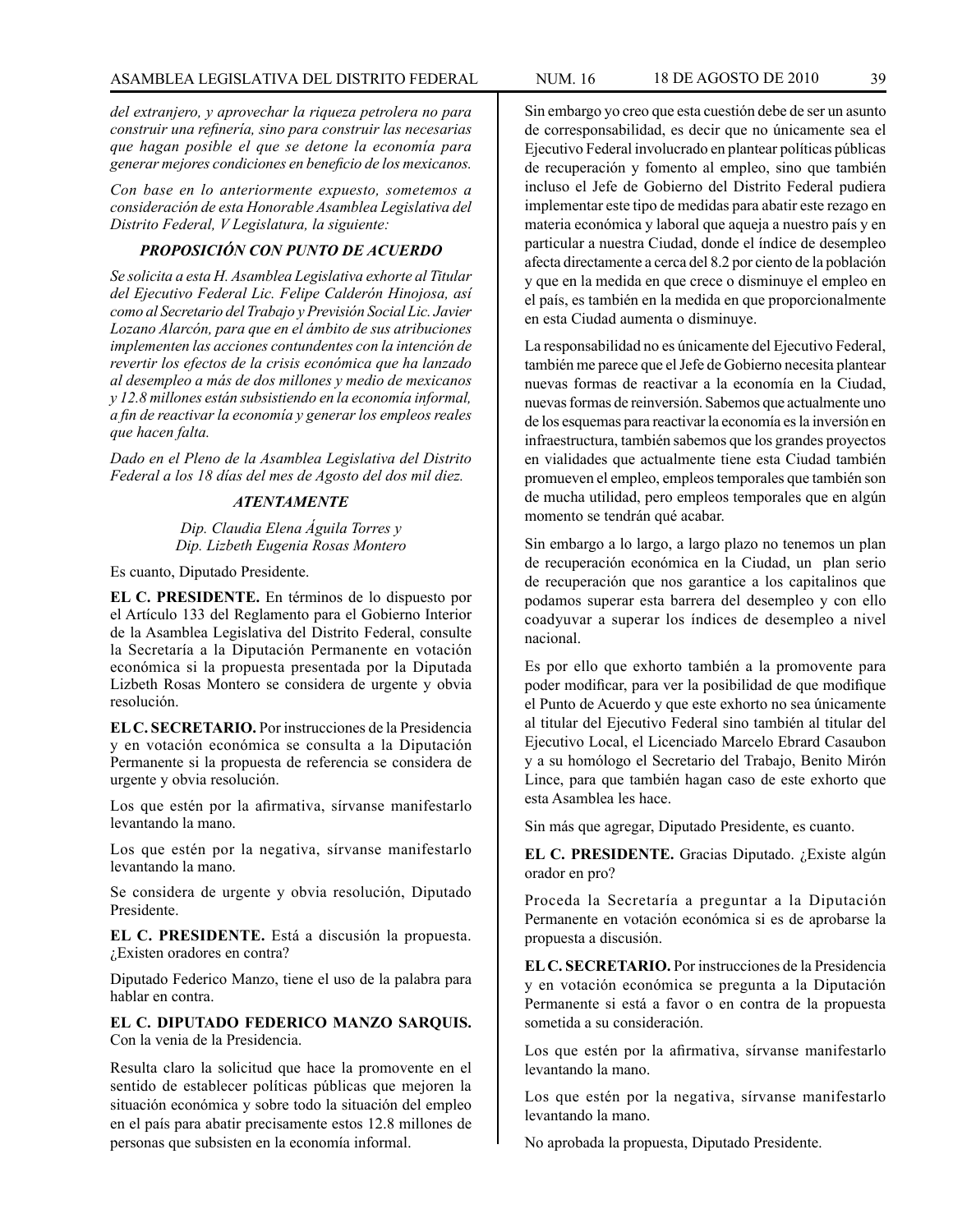**EL C. PRESIDENTE.** En consecuencia, se desecha la propuesta.

Hágase del conocimiento de la Diputada promovente.

Para presentar una Proposición con Punto de Acuerdo por el que se solicita a la Comisión de Gobierno de la Asamblea Legislativa del Distrito Federal, V Legislatura, a que en el marco de sus facultades y atribuciones instruya la impresión urgente de más Leyes de participación Ciudadana y gestione una reunión y mesa de trabajo con el Secretario de Finanzas del Distrito Federal y la Comisión de Participación Ciudadana, a fin de que se analice la petición de ampliación líquida, que el Instituto Electoral del Distrito Federal solicita para cumplir con la Ley de Participación Ciudadana del Distrito Federal, se concede el uso de la Tribuna a la Diputada Lizbeth Rosas Montero, del Grupo Parlamentario del Partido de la Revolución Democrática.

## **LA C. DIPUTADA LIZBETH EUGENIA ROSAS MONTERO.** Con su venia, Diputado Presidente.

*PROPOSICIÓN CON PUNTO DE ACUERDO DE OBVIA Y URGENTE RESOLUCIÓN POR LA QUE SE SOLICITA LA COMISIÓN DE GOBIERNO DE LA ASAMBLEA LEGISLATIVA DEL DISTRITO FEDERAL, V LEGISLATURA, A QUE EN EL MARCO DE SUS FACULTADES Y ATRIBUCIONES, INSTRUYA LA IMPRESIÓN URGENTE DE MÁS LEYES DE PARTICIPACIÓN CIUDADANA Y GESTIONE UNA REUNIÓN Y MESA DE TRABAJO CON EL SECRETARIO DE FINANZAS DEL GOBIERNO DEL DISTRITO FEDERAL Y LA COMISIÓN DE PARTICIPACIÓN CIUDADANA, A FIN DE QUE SE ANALICE LA PETICIÓN DE AMPLIACIÓN LÍQUIDA QUE EL INSTITUTO ELECTORAL DEL DISTRITO FEDERAL SOLICITA PARA CUMPLIR CON LA LEY DE PARTICIPACIÓN CIUDADANA DEL DISTRITO FEDERAL.*

*La que suscribe Diputada Local, integrante del Grupo Parlamentario del Partido de la Revolución Democrática, de la V Legislatura de la Asamblea Legislativa del Distrito Federal, y con fundamento en lo dispuesto en el Artículo 11, 17 fracción VI, 18 fracción VII de la Ley Orgánica, 93, 98 y 133 del Reglamento para el Gobierno Interior, ambos de la Asamblea Legislativa del Distrito Federal, someto a la consideración de la Diputación permanente, con carácter de urgente y obvia resolución, la siguiente proposición con Punto de Acuerdo por la que se solicita a la comisión de Gobierno de la Asamblea Legislativa del Distrito Federal, V Legislatura a que en el marco de sus atribuciones y facultades instruya la impresión de más Leyes de Participación Ciudadana y Gestione una Reunión y mesa de trabajo, con el Secretario de Finanzas del Gobierno del Distrito Federal y la Comisión de Participación Ciudadana a fin de que se analice la petición de ampliación presupuestal que el Instituto Electoral del Distrito Federal solicita para cumplir con la Ley de Participación Ciudadana del Distrito Federal.*

*El pasado 27 de mayo de 2010, se publicó en la Gaceta Oficial del Distrito Federal, el Decreto que reforma la Ley de Participación Ciudadana del Distrito Federal de manera sustancial.*

*Que tal ordenamiento, que dicho sea de paso, se aprobó por unanimidad en esta Soberanía, se establece la fecha de la elección de Órganos de Representación Ciudadana, denominados Comités Ciudadanos y Consejos de los Pueblos. Tal fecha es el próximo domingo 24 de octubre de 2010.*

*En esta Ley se establece un Título Tercero, referente a las autoridades, entre las que se encuentra esta Soberanía y el Jefe de Gobierno del Distrito Federal.*

*En el Artículo 15 del mismo ordenamiento se establece que:*

*Las autoridades del Distrito Federal, en su ámbito de competencia, están obligadas a garantizar el respeto de los derechos previstos en esta Ley para los habitantes, los Ciudadanos y los vecinos del Distrito Federal, las autoridades están obligadas a promover entre los servidores públicos cursos de formación y sensibilización para dar a conocer los instrumentos de participación Ciudadana y los órganos de representación Ciudadana; la cooperación y acercamiento con la Ciudadanía y la cultura de la participación Ciudadana en general, como un espacio cívico de convivencia social y de una mejor gobernanza, las autoridades promoverán entre los habitantes, Ciudadanos y vecinos del Distrito Federal, a través de campañas informativas y formativas, programas de: formación para la Ciudadanía, mejoramiento de la calidad de vida, representación y promoción de los intereses generales, sectoriales y comunitarios promoción y desarrollo de los principios de la participación Ciudadana, fomento a las organizaciones Ciudadanas, instrumentos de participación Ciudadana y órganos de representación Ciudadana.*

*Aunado a lo anterior y en total concordancia, en el Artículo décimo transitorio de la Ley se establece que:*

*Las autoridades a que hace referencia el Artículo 14 fracciones I a la IV, emprenderán en un plazo de 90 días posteriores a la entrada en vigor de las presentes reformas y con la coordinación del Instituto Electoral una campaña masiva de educación, capacitación, difusión V fomento de las presentes reformas legales. En el caso de la capacitación de los Comités Ciudadanos a que se refiere el Artículo 16 de esta Ley, el Instituto Electoral deberá implementarla inmediatamente después de que éstos entren en funciones, Toda vez que estamos en víspera de que se cumplan los términos legales establecidos y que se tiene, como autoridad, una responsabilidad explicita en la materia de difusión y promoción de la Ley en comento.*

*Así mismo y considerando que es el Instituto Electoral del Distrito Federal, quien debe coordinar dichas acciones y toda vez que se tiene conocimiento, ha solicitado una ampliación presupuestal líquida para cumplir con lo que mandata la Ley multicitada, que no rebasa el 10% de su*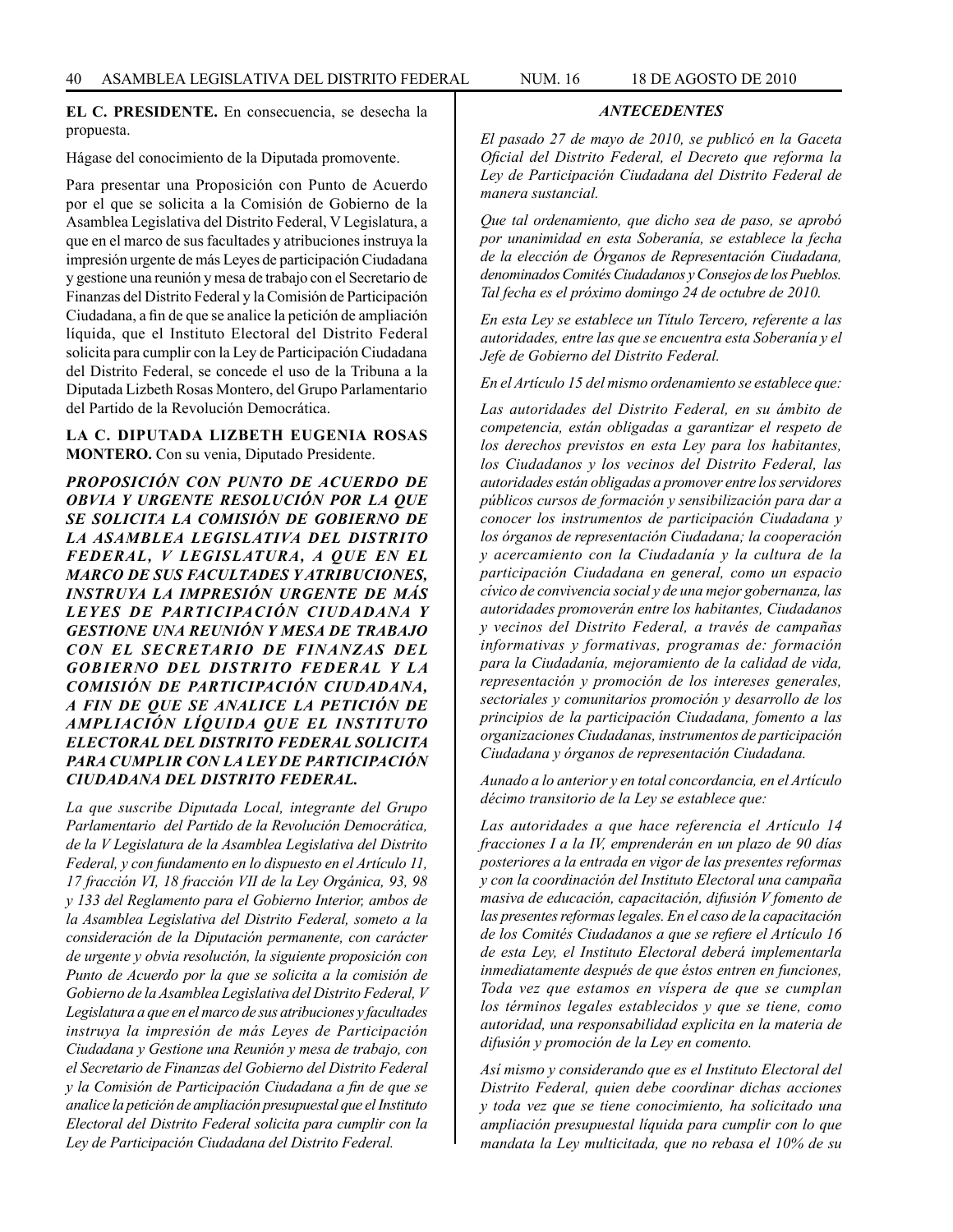*presupuesto autorizado, lo que conlleva una aplicación directa por parte de la Secretaría de Finanzas del Gobierno del Distrito Federal, sin necesidad de modificación y/o autorización de esta Soberanía; es del interés de la Comisión de Participación Ciudadana, en Pleno ejercicio del equilibrio de poderes en esta Ciudad, conocer a detalle dicha solicitud y conocer en qué términos se presupuesta dicha campaña de difusión masiva en particular y toda la ampliación presupuestal en general. Del mismo modo y considerando, que la Comisión de Gobierno de esta Soberanía es el órgano de representación y comunicación institucional con el resto de los entes locales y federales, se fundamenta el presente Punto de Acuerdo en las atribuciones y facultades que otorgan los diversos ordenamientos a esta Comisión de Gobierno.*

*Por lo anteriormente expuesto y con base en el Artículo 133 del Reglamento para el Gobierno Interior de la Asamblea Legislativa del Distrito Federal, someto a consideración de la Diputación Permanente como de urgente y obvia resolución el siguiente:*

## *PUNTO DE ACUERDO*

*PRIMERO. Se Solicita a la Comisión de Gobierno de la Asamblea Legislativa del Distrito Federal, V Legislatura, a que en el marco de sus facultades y atribuciones instruya a quien corresponda la impresión urgente del número suficiente de Leyes de Participación Ciudadana del Distrito Federal, a fin de hacer frente a la responsabilidad legal y explicita de difundir esta reforma de manera masiva en las colonias y pueblos del Distrito Federal.*

*SEGUNDO. Se Solicita a la Comisión de Gobierno de la Asamblea Legislativa del Distrito Federal, V Legislatura, a que en el marco de sus facultades y atribuciones, gestione a la brevedad posible una reunión y mesa de trabajo con el Secretario de Finanzas del Gobierno del Distrito Federal y la comisión de Participación Ciudadana de esta Soberanía, con la finalidad*

*de que el Secretario informe y se analice la petición de ampliación líquida que el Instituto Electoral del Distrito Federal solicita para cumplir con la Ley de Participación Ciudadana del Distrito Federal.*

### *ATENTAMENTE*

#### *Dip. Lizbeth Eugenia Rosas Montero.*

Es cuanto, Diputado Presidente.

**EL C. PRESIDENTE.** En términos de lo dispuesto por el Artículo 133 del Reglamento para el Gobierno Interior de la Asamblea Legislativa del Distrito Federal, consulte la Secretaría a la Diputación Permanente, en votación económica, si la propuesta presentada por la Diputada Lizbeth Rosas Montero Salinas se considera de urgente y obvia resolución.

**EL C. SECRETARIO.** Por instrucciones de la Presidencia y en votación económica se consulta a la Diputación Permanente si la propuesta de referencia se considera de urgente y obvia resolución.

Los que estén por la afirmativa, sírvanse manifestarlo levantando la mano.

Los que estén por la negativa, sírvanse manifestarlo levantando la mano.

Se considera de urgente y obvia resolución, Diputado Presidente.

**EL C. PRESIDENTE.** Está a discusión la propuesta. ¿Existen oradores en contra?

Diputado Carlo Pizano, tiene el uso de la palabra para hablar en contra.

**EL C. DIPUTADO CARLO FABIÁN PIZANO SALINAS.** Yo comparto la necesidad de que si se requiere analizar si se requiere más presupuesto pues que se convoque en términos del punto segundo del Punto de Acuerdo, pero una vez más a mí me parece que tenemos como Asamblea Legislativa que reflexionar si el exceso de puntos de acuerdo con que se trabaja en esta Asamblea disminuye la efectividad de los mismos, y me refiero a lo siguiente.

El punto uno de este Punto de Acuerdo habla de solicitar que se impriman suficiente número de Leyes de Participación Ciudadana. Me parece que un punto de esa naturaleza se resuelve pues mandando un oficio a la Presidenta de la Comisión de Gobierno y que lo valore y no hacemos esto de un debate, utilizar un instrumento político para un tema de recursos y administrativo, lo más sencillo.

Yo lo que le propongo a la Diputada promovente es que eliminemos el punto número 1 del Punto de Acuerdo, porque es un asunto que puede resolverse no necesariamente volviendo esto un asunto político, creo que es un asunto de recursos y creo que con un oficio se resuelve y dejemos como punto único el tema de la mesa de trabajo respectiva para ver la finalidad de darle recursos al Instituto Electoral, que sí es una decisión de mucha mayor importancia.

### **LA C. DIPUTADA LIZBETH EUGENIA ROSAS MONTERO (Desde su curul).** Presidente.

**EL C. PRESIDENTE.** Permítame, Diputado Pizano.

¿Con qué objeto, Diputada Lizbeth?

**LA C. DIPUTADA LIZBETH EUGENIA ROSAS MONTERO (Desde su curul).** Sí, Diputado Carlo Pizano, nada más para aclararle que las solicitudes correspondientes ya se hicieron y no hubo respuesta.

**EL C. PRESIDENTE.** Diputada, está prohibido el diálogo entre Diputados, la comunicación es a través de la Presidencia de la Mesa Directiva.

Continúe, Diputado Carlo Pizano.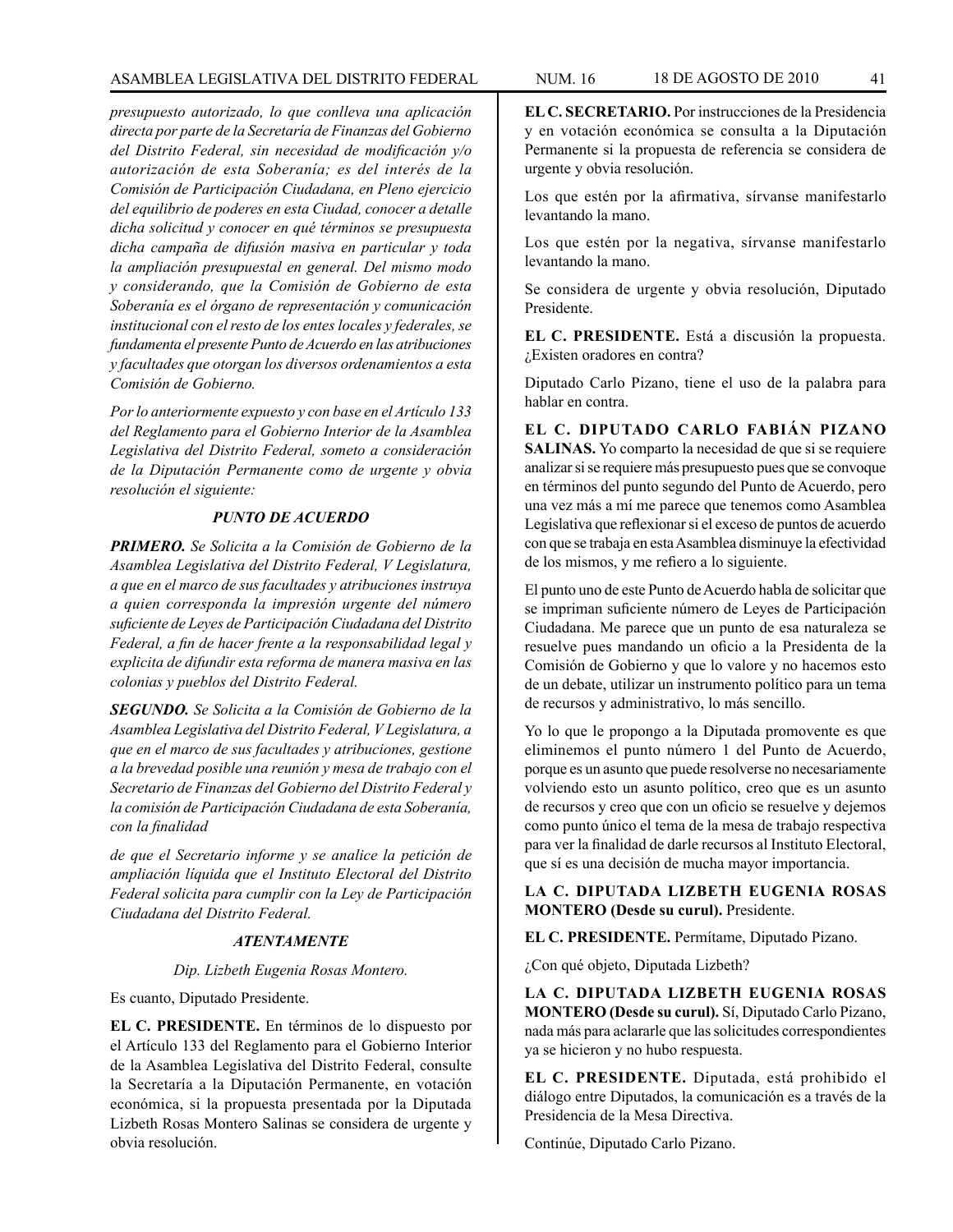**EL C. DIPUTADO CARLO FABIÁN PIZANO SALINAS.** Simplemente, creo que hay maneras de darle nivel a los puntos de acuerdo y que dejemos los puntos de acuerdo simplemente para asuntos de trascendencia política y que los temas administrativos los veamos en su instancia administrativa.

Es cuanto, Diputado Presidente.

**EL C. PRESIDENTE.** ¿Algún Diputado desea participar en pro?

Proceda la Secretaría a preguntar a la Diputación Permanente, en votación económica, si es de aprobarse la propuesta a discusión.

**EL C. SECRETARIO.** Por instrucciones de la Presidencia y en votación económica, se pregunta a la Diputación Permanente si está a favor o en contra de la propuesta sometida a su consideración.

Los que estén por la afirmativa, sírvanse manifestarlo levantando la mano.

Los que estén por la negativa, sírvanse manifestarlo levantando la mano.

Aprobada la propuesta, Diputado Presidente.

**EL C. PRESIDENTE.** Remítase a las autoridades correspondientes para los efectos legales a que haya lugar.

Para presentar una Proposición con Punto de Acuerdo para exhortar respetuosamente al Jefe de Gobierno del Distrito Federal, Licenciado Marcelo Ebrard Casaubon para que se publique en la Gaceta Oficial del Distrito Federal el Decreto por el que se expide la Ley de Publicidad Exterior del Distrito Federal, se concede el uso de la Tribuna a la Diputada Lizbeth Rosas Montero, del Grupo Parlamentario del Partido de la Revolución Democrática.

### **LA C. DIPUTADA LIZBETH EUGENIA ROSAS MONTERO.** Con su venia, Diputado Presidente.

Subo este Punto de Acuerdo como de urgente y obvia resolución a nombre del Diputado Guillermo Sánchez Torres, del Diputado Leonel Luna y de la de la voz.

# *PROPOSICIÓN CON PUNTO DE ACUERDO, PARA EXHORTAR RESPETUOSAMENTE AL JEFE DE GOBIERNO DEL DISTRITO FEDERAL, LIC. MARCELO EBRARD CASAUBON, PARA QUE SE PUBLIQUE EN LA GACETA OFICIAL DEL DISTRITO FEDERAL, EL DECRETO POR EL QUE SE EXPIDE LA LEY DE PUBLICIDAD EXTERIOR DEL DISTRITO FEDERAL.*

*La suscrita Diputada Lizbeth Eugenia Rosas Montero, integrante del Grupo Parlamentario del Partido de la Revolución Democrática en esta V Legislatura, con fundamento en los Artículos 122, apartado C. BASE PRIMERA, fracción V, inciso j) de la Constitución Política*  *de los Estados Unidos Mexicanos, los Artículos 36 y 42 fracción XIV del Estatuto de Gobierno del Distrito Federal, en los Artículos 10 fracción I, II y 17 fracción VI, de la Ley Orgánica de la Asamblea Legislativa del Distrito Federal; y el Artículo 133 del Reglamento para el Gobierno Interior de la Asamblea Legislativa del Distrito Federal; someto a consideración de esta Asamblea la siguiente "Proposición con Punto de Acuerdo, para exhortar respetuosamente al Jefe de Gobierno del Distrito Federal, Lic. Marcelo Ebrard Casaubon, para que se publique en la Gaceta Oficial del Distrito Federal, el Decreto por el que se expide la Ley de Publicidad Exterior del Distrito Federal", al tenor de los siguientes:*

### *ANTECEDENTES*

*1. Con fecha del 25 de marzo del 2010, fue presentada en Sesión Ordinaria, ante el Pleno de esta Asamblea, la Iniciativa de Ley de Publicidad Exterior del Distrito Federal, la cual fue turnada a la Comisión de Desarrollo e Infraestructura Urbana mediante oficio número MDSPPA/ CSP/283/2010, suscrito por la Diputada Ana Estela Aguirre y Juárez. Presidenta de la Mesa Directiva, correspondiente al mes de marzo del Primer Año de Ejercicio de la V Legislatura, del Segundo Periodo Ordinario de Sesiones de la Asamblea Legislativa del Distrito Federal.* 

*2. El 27 de mayo de 2010, la Comisión de Desarrollo e Infraestructura Urbana, previa convocatoria, citó a una mesa de trabajo al Secretario de Protección Civil y al Secretario de Desarrollo Urbano y Vivienda, para tratar la problemática de la publicidad exterior, en la cual se destacó la necesidad de regular de inmediato en esta materia por los riesgos que representa para la población la situación actual de muchos espectaculares instalados sin las medidas de seguridad requeridas.*

*3. Se realizaron diversas reuniones con funcionarlos de la Secretaría de Desarrollo Urbano y Vivienda y con Diputados integrantes de esta Legislatura, así como dos foros con especialistas en la materia y publicistas, para integrar sus opiniones y propuestas en el Dictamen de la Iniciativa de Ley.*

*4. El Pleno de esta Asamblea dictaminó y aprobó la Iniciativa de Ley de Publicidad Exterior del Distrito Federal, en su Sesión celebrada el 30 de junio de 2010.*

*5. Mediante oficio número SPESPA/CSP/035/2010, del 30 de junio de este año, la Presidencia de la Mesa Directiva del Segundo Periodo de Sesiones Extraordinarias del Primer Año de Ejercicio, remitió al Lic. Marcelo Luis Ebrard Casaubon, Jefe de Gobierno del Distrito Federal, el Decreto por el que se expide la Ley de Publicidad Exterior del Distrito Federal, para su promulgación y publicación en la Gaceta Oficial del Distrito Federal, sin que a la fecha se haya efectuado dicha publicación.*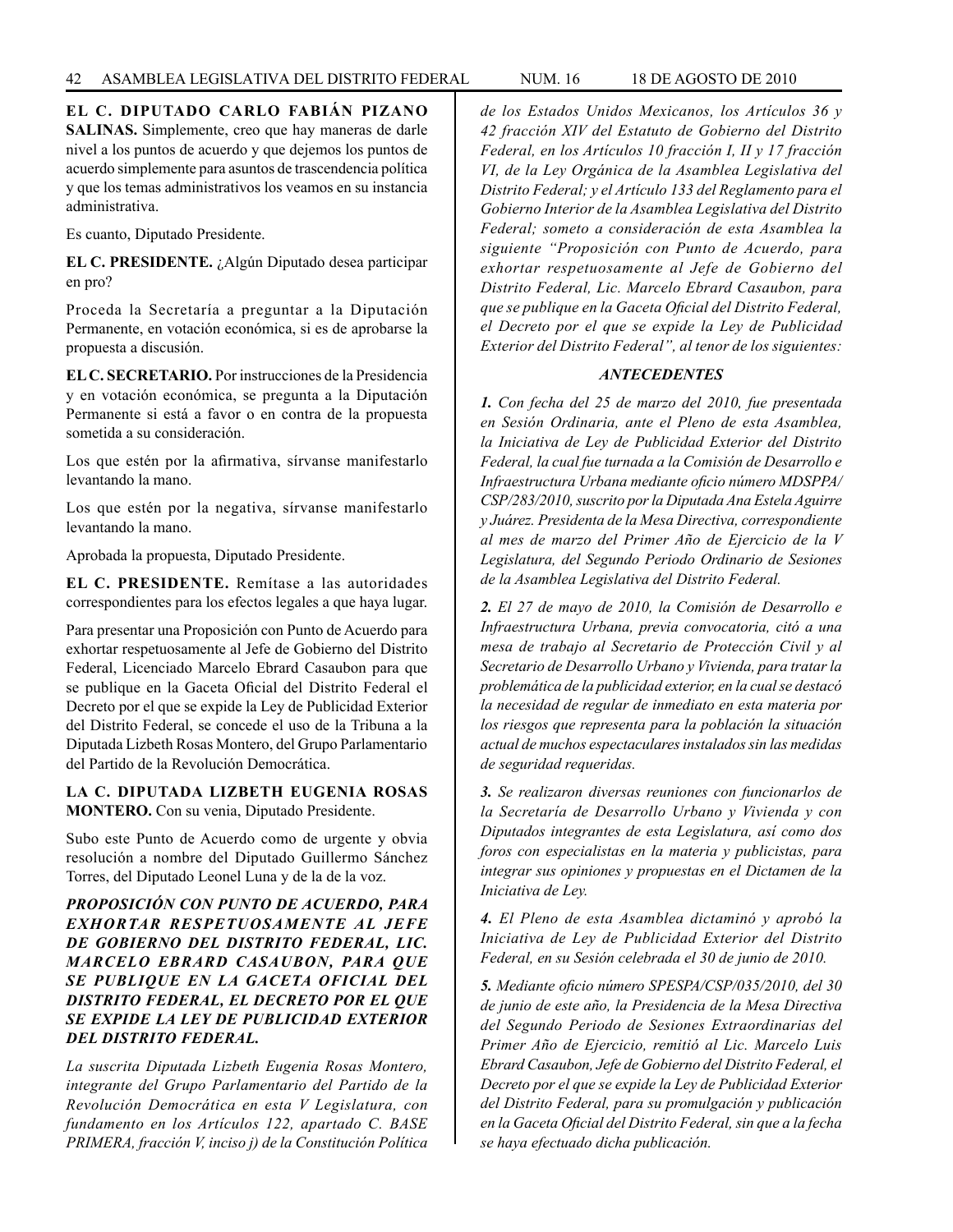#### *CONSIDERANDOS*

*PRIMERO. Que conforme a lo dispuesto en el Artículo 122 Base segunda fracción II, inciso b) de la "CONSTITUCIÓN POLÍTICA DE LOS ESTADO UNIDOS MEXICANOS", el Jefe de Gobierno tiene la facultad y obligación, para promulgar, publicar y ejecutar las Leyes que expida la Asamblea Legislativa;* 

*SEGUNDO. Que en términos de lo dispuesto en los Artículos 48, 49 y 67 del "ESTATUTO DE GOBIERNO DEL DISTRITO FEDERAL", la Asamblea Legislativa remitió al Jefe de Gobierno, el decreto por el que se expide la Ley de Publicidad Exterior del Distrito Federal, para su debida publicación en la Gaceta Oficial del Distrito Federal;*

*TERCERO. Que desde los años noventa la Ciudad de México ha enfrentado de manera recurrente la multiplicación de anuncios publicitarios, por lo que a la fecha se ha convertido en un asunto de interés público por que ante esta multiplicación sin control de los lugares donde se ponen los anuncios y sus dimensiones, hoy representan un riesgo para la seguridad y calidad de vida de la población;*

*CUARTO. Que el problema de la publicidad exterior en la Ciudad de México, también conlleva riesgos materiales y humanos. En época de lluvias y viento, como la actual, tos anuncios de publicidad instalados en azoteas representan un riesgo para la vida y el patrimonio de quienes habitan el inmueble en donde se encuentran instalados, así como de quienes transitan por las vías públicas aledañas;*

*QUINTO. Que como representantes populares, no debemos tolerar la saturación y desarticulación del paisaje urbano, uno de los pocos bienes de los que puede disfrutar gratuitamente toda persona y el decreto de Ley, pretende regular de una manera efectiva esta materia, para coadyuvar a tener una Ciudad más sustentable, para el disfrute de las personas que hoy la habitan y de las generaciones futuras;*

*Por lo anteriormente expuesto y fundado, y considerando que ha transcurrido mas de un mas desde que se remitió el decreto de Ley de Publicidad Exterior del Distrito Federal, al Jefe de Gobierno, someto a consideración del Pleno de esta Diputación Permanente la siguiente:*

## *PROPOSICIÓN CON PUNTO DE ACUERDO*

*ÚNICO. "Se exhorta respetuosamente al Jefe de Gobierno del Distrito Federal, Lic. Marcelo Ebrard Casaubon, para que se publique en la Gaceta Oficial del Distrito Federal, el decreto por el que se expide la Ley de Publicidad Exterior del Distrito Federal".*

## *ATENTAMENTE*

*Dip. Leonel Luna Estrada, Dip. Guillermo Sánchez Torres y Dip. Lizbeth Eugenia Rosas Montero*

Es cuanto, Diputado Presidente.

**EL C. PRESIDENTE.** En términos de lo dispuesto por el Artículo 133 del Reglamento para el Gobierno Interior de la Asamblea Legislativa del Distrito Federal, consulte la Secretaría a la Diputación Permanente en votación económica si la propuesta presentada por la Diputada Lizbeth Rosas Montero se considera de urgente y obvia resolución.

**EL C. SECRETARIO.** Por instrucciones de la Presidencia y en votación económica se consulta a la Diputación Permanente si la propuesta de referencia se considera de urgente y obvia resolución.

Los que estén por la afirmativa, sírvanse manifestarlo levantando la mano.

Los que estén por la negativa, sírvanse manifestarlo levantando la mano.

Se considera de urgente y obvia resolución, Diputado Presidente.

**EL C. PRESIDENTE.** Está a discusión la propuesta. ¿Existen oradores en contra?

Proceda la Secretaría a preguntar a la Diputación Permanente en votación económica si es de aprobarse la propuesta a discusión.

**EL C. SECRETARIO.** Por instrucciones de la Presidencia y en votación económica, se pregunta a la Diputación Permanente si está a favor o en contra de la propuesta sometida a su consideración.

Los que estén por la afirmativa, sírvanse manifestarlo levantando la mano.

Los que estén por la negativa, sírvanse manifestarlo levantando la mano.

Aprobada la propuesta, Diputado Presidente.

**EL C. PRESIDENTE.** Remítase a las autoridades correspondientes para los efectos legales a que haya lugar.

Para presentar una Proposición con Punto de Acuerdo por el que se solicita al Jefe Delegacional en Gustavo A. Madero, Ingeniero Víctor Hugo Lobo Román, un informe pormenorizado de cómo se está ejerciendo el Presupuesto de Egresos en su ejercicio fiscal 2010, específicamente en los Proyectos Delegacionales etiquetados por esta Soberanía en esa demarcación, se concede el uso de la Tribuna a la Diputada Lizbeth Eugenia Rosas Montero, del Grupo Parlamentario del Partido de la Revolución Democrática.

**LA C. DIPUTADA EUGENIA LIZBETH ROSAS MONTERO.** Con su venia, Diputado Presidente.

*PROPOSICIÓN CON PUNTO DE ACUERDO POR EL QUE SE SOLICITA AL JEFE DELEGACIONAL EN GUSTAVO A. MADERO, ING. VÍCTOR HUGO LOBO ROMÁN, UN INFORME PORMENORIZADO DE CÓMO SE ESTA EJERCIENDO EL PRESUPUESTO DE EGRESOS EN SU EJERCICIO FISCAL 2010, ESPECÍFICAMENTE LOS PROYECTOS DELEGACIONALES ETIQUETADOS POR ESTA SOBERANÍA EN ESA DEMARCACIÓN.*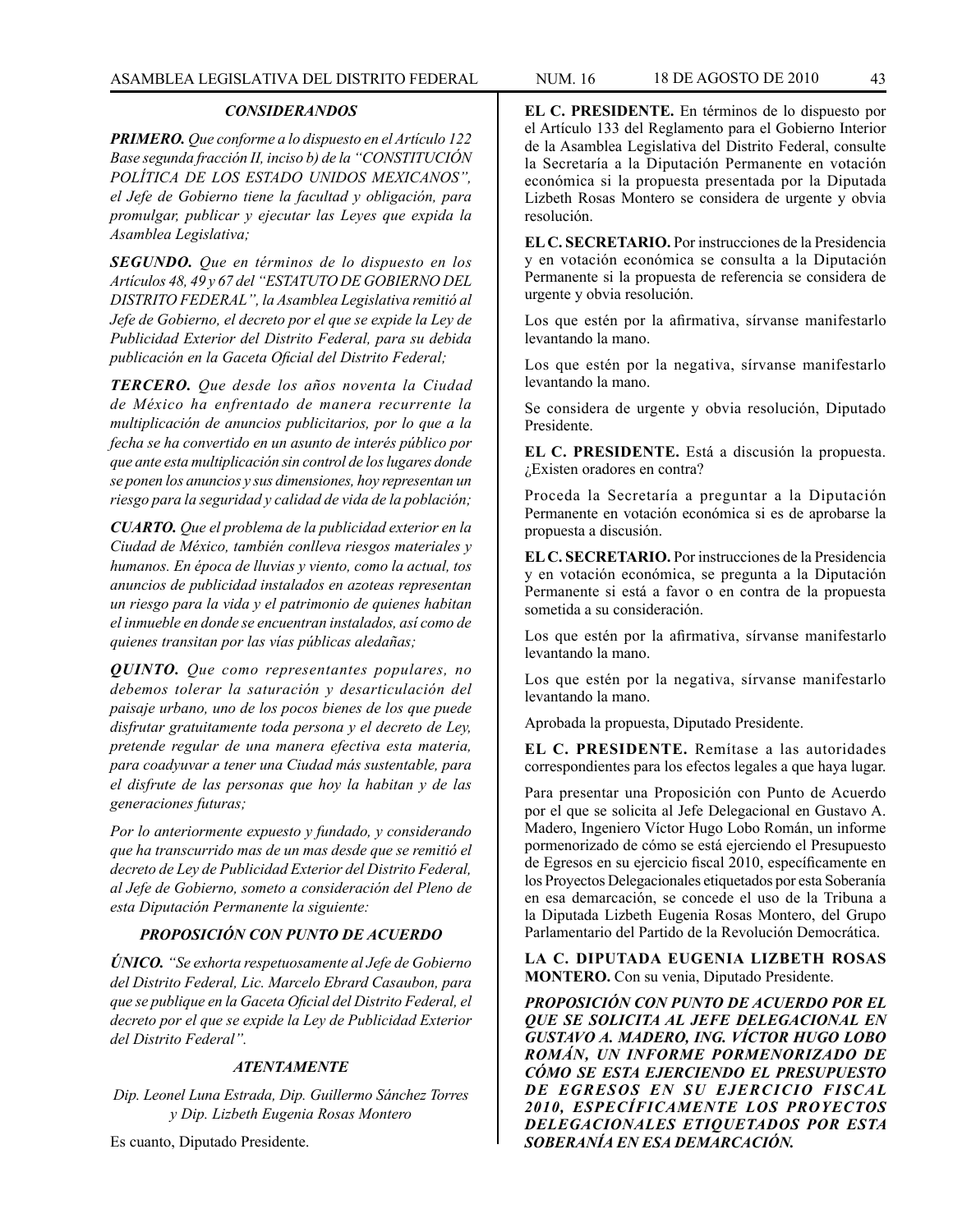*La que suscribe, Diputada Local, integrante del Grupo Parlamentario del Partido de la Revolución Democrática de la V Legislatura de la Asamblea Legislativa del Distrito Federal, y con fundamento en lo dispuesto en el Artículo 11, 17 fracción VI, 18 fracción VII de la Ley Orgánica, 93, 98 y 133 del Reglamento para el Gobierno Interior, ambos de la Asamblea Legislativa del Distrito Federal, someto a la consideración de esta Diputación Permanente, con carácter de urgente y obvia resolución, la siguiente Proposición con Punto de Acuerdo por el que se solicita al Jefe Delegacional en Gustavo A. Madero Ing. Víctor Hugo Lobo Román, un informe pormenorizado de cómo se esta ejerciendo el presupuesto de egresos en su ejercicio fiscal 2010, específicamente los Proyectos Delegacionales Etiquetados por esta Soberanía en esa demarcación, al tenor de los siguientes:*

#### *ANTECEDENTES*

*El 12 de noviembre del año próximo pasado, acudí a la mesa de trabajo convocada por la presidencia de la comisión de Presupuesto y cuanta publica, en dicha reunión solicita a todos los Diputados de los diferentes grupos parlamentarios, se tomara en cuenta a la Delegación Gustavo A. Madero para la realización de obras estratégicas.*

*Asimismo el 3 de diciembre del año 2009, presente ante el Pleno de esta Soberanía un Punto de Acuerdo mismo que fue aprobada y turnado a la comisión de Presupuesto y Cuenta Publica de la Asamblea Legislativa del Distrito Federal a fin de que se etiquetara en el Decreto de Presupuesto de Egresos para el Ejercicio Fiscal 2010, presupuesto suficiente para obras estratégicas en esta Delegación.*

*De igual manera el 10 de Diciembre del año próximo pasado presente otro Punto de Acuerdo en donde exhorte a la Comisión de Presupuesto y Cuenta Pública de la Asamblea Legislativa del Distrito Federal a fin de que etiquetaran en el Decreto de Presupuesto de Egresos para el Ejercicio Fiscal 2010, presupuesto suficiente para los proyectos denominados: Ampliación del eje 4 norte Euzkaro por la cantidad de 95.5 millones de pesos, Puente vehicular 100 Metros Montevideo por la cantidad de 55 millones de pesos, Ampliación línea 5 del STC Metro por la cantidad de 4 millones de pesos, Construcción del Hospital Cuautepec por la cantidad de 170 millones de pesos y el Centro de Atención de Adultos Mayores Aragón por la cantidad de 12 millones de pesos a realizarse en la Delegación Gustavo A. Madero. Mismo que fue aprobado en el Pleno de esta Asamblea y turnado a la comisión de Presupuesto y Cuenta Publica.*

*En diciembre del 2009 esta Soberanía aprobó el paquete fiscal y económico 2010, en el cual se incluye el Decreto de Presupuesto de Egresos del Distrito Federal para el Ejercicio Fiscal 2010.*

*El presente Decreto entró en vigor el primero de enero del presente año, y en su Artículo décimo tercero transitorio establece que: "En el presupuesto de las Delegaciones están considerados 1,500 millones de pesos, que serán destinados a los proyectos y actividades que se relacionan en el Anexo 4, los cuales se identifican con el destino del gasto 64."*

*En el anexo 4 y en el apartado de la Delegación Gustavo A. Madero, se tienen destinados 174,000,000 millones de pesos para:*

*- Ampliación Eje 4 Norte Euzkaro.*

*- Instalación de Juegos infantiles e instalaciones de piso de hule vulcanizado en las 16 plazas de San Juan de Aragón.*

*- Construcción de puente peatonal en Av. 602 y Av. 661.*

*- Comedor infantil en la Primaria "Luis Enrique Erro".*

*- Compra de computadoras y mobiliario en la escuela Primaria "Carlos Bahuer".*

*- Compra de mobiliario para la Escuela Primaria "Tonatzin".*

*- Mantenimiento parque Av. 412 esq. Av. Central bajo el puente de la Av. 412*

*- U.H. Villa de Aragón.*

*- Desazolve del Vaso regulador el Arbolillo, Colonia Zona Escolar.*

*- Adquisición del predio para la Construcción de la Casa de Cultura en la Colonia San Felipa de Jesús Norte.*

*- Remodelación del Centro Aquiles Serdán, colonia Casas Alemán.*

*- Centro de Arte, Cultura y Administración (Zona 3 calle Estado de Sinaloa No. 165 colonia Providencia.*

*- Desazolve del Río san Javier y Río Maximalaco en Cuahutepec.*

*Por lo anteriormente señalado, someto a consideración de esta Soberanía para que el Jefe Delegacional en Gustavo A. Madero Ing. Víctor Hugo Lobo Román, rinda un informe pormenorizado de cómo se esta ejerciendo el presupuesto de egresos en su ejercicio fiscal 2010, específicamente los Proyectos Delegacionales Etiquetados por esta Soberanía en esa demarcación, al tenor del siguiente:*

## *PUNTO DE ACUERDO*

*PRIMERO. Se requiere al Jefe Delegacional en Gustavo A. Madero Ing. Víctor Hugo Lobo Román, y a los 15 jefes Delegaciones restantes informe pormenorizado de cómo se esta ejerciendo el presupuesto de egresos en su ejercicio fiscal 2010, específicamente los Proyectos Delegacionales Etiquetados por esta Soberanía para esas demarcaciones, en donde se especifique:*

*1. El estado de las obras y el avance que tienen.*

*2. Que indique fecha probable de inicio de obra y periodo de ejecución de los trabajos.*

*3. Que informe los motivos por los cuales no han iniciado los trabajos.*

*4. Dichos informes tendrán que ser entregado a la Comisión de Administración Publica Local de esta Honorable Asamblea Legislativa 15 días posteriores a la recepción del mismo.*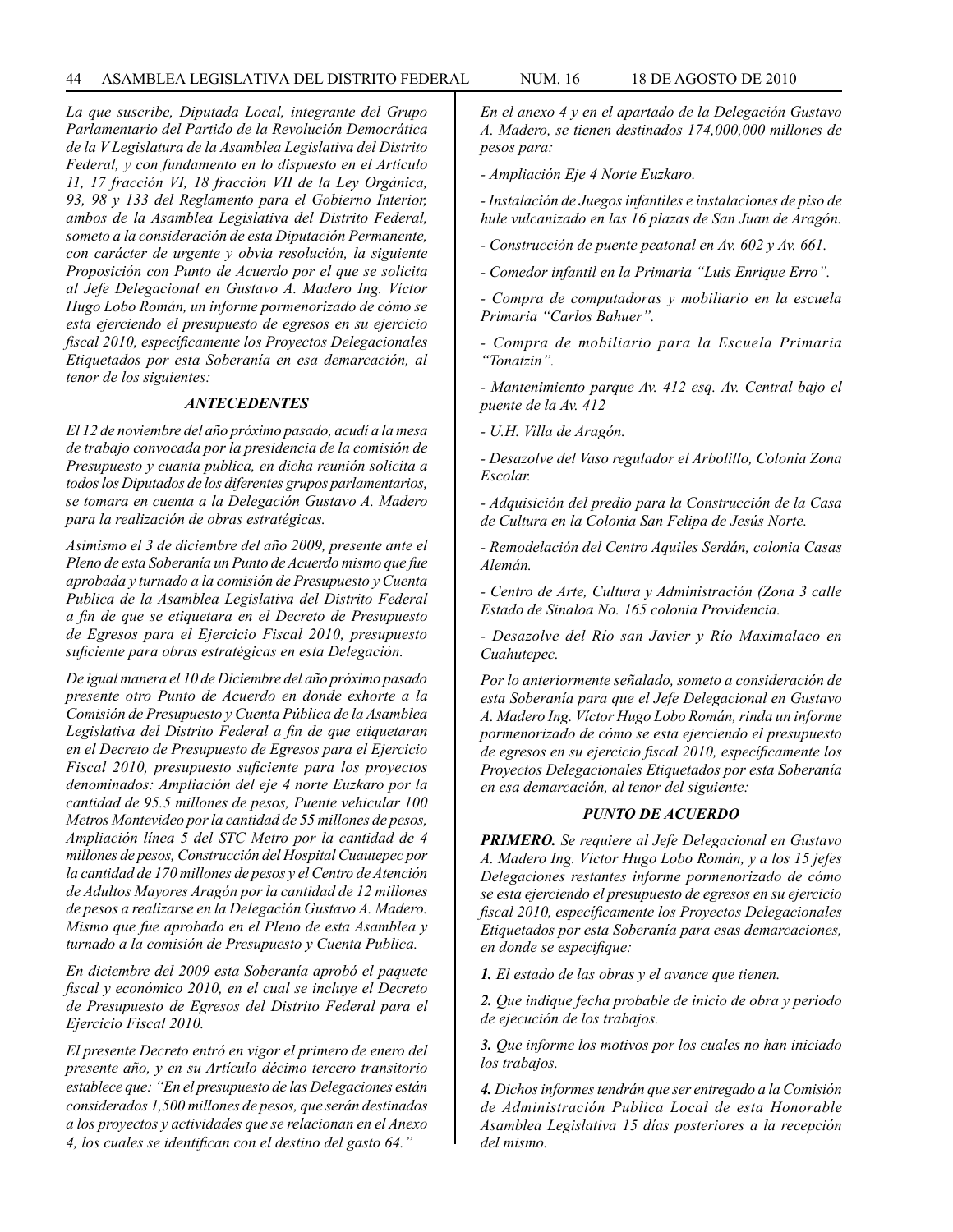*SEGUNDO. Se solicita al Secretario de Finanzas del Gobierno del Distrito Federal, rinda un informe la asignación y aplicación de dichos recursos etiquetados.*

*TERCERO. Se cita a los 16 Jefes Delegacionales, a una mesa de trabajo para evaluar el avance del ejercicio de los recursos.* 

*Asamblea Legislativa del Distrito Federal, a 18 de Agosto de 2010.*

#### *ATENTAMENTE*

### *Dip. Lizbeth Eugenia Rosas Montero*

Es cuanto, Diputado Presidente.

**EL C. PRESIDENTE.** En términos de lo dispuesto por el Artículo 133 del Reglamento para el Gobierno Interior de la Asamblea Legislativa del Distrito Federal, consulte la Secretaría a la Diputación Permanente si la propuesta presentada por la Diputada Lizbeth Eugenia Rosas Montero se considera de urgente y obvia resolución.

**EL C. SECRETARIO.** Por instrucciones de la Presidencia y en votación económica se consulta a la Diputación Permanente si la propuesta de referencia se considera de urgente y obvia resolución.

Los que estén por la afirmativa, sírvanse manifestarlo levantando la mano.

Los que estén por la negativa, sírvanse manifestarlo levantando la mano.

Se considera de urgente y obvia resolución, Diputada Presidente.

**EL C. PRESIDENTE.** Está a discusión la propuesta. ¿Existen oradores en contra?

**EL C. DIPUTADO LEONEL LUNA ESTRADA (Desde su curul).** Presidente.

**EL C. PRESIDENTE.** Diputado Leonel Luna.

**EL C. DIPUTADO LEONEL LUNA ESTRADA (Desde su curul).** Para una adición al texto, una ampliación al texto, señor Presidente, si acepta la Diputada Lizbeth Rosas.

**EL C. PRESIDENTE.** Plantee la adición en Tribuna, si desea hacerlo.

**EL C. DIPUTADO LEONEL LUNA ESTRADA.** Con su permiso, Diputado Presidente.

Solamente para proponer una adición al texto y al Punto de Acuerdo, en el sentido de que si bien es cierto en la discusión del presupuesto y aprobación del presupuesto hubo una serie de propuestas de etiquetación de recursos para obras, para proyectos y programas en las 16 Demarcaciones, en los 16 Gobiernos Delegacionales, que pronto también habrá que revisar no solamente el cumplimiento por parte de los Jefes Delegacionales de estos recursos etiquetados, sino también la agilidad en los trámites en la propia Secretaría de Finanzas.

Entendemos que puede haber dos asuntos que pueden de pronto detener o no permitir que estos recursos se apliquen como fueron presentados y aprobados en esta Asamblea, uno es bueno la disposición de los propios Jefes Delegacionales y por otro lado la tramitología que se lleva a cabo también en la Secretaría de Finanzas.

Por tal razón propondríamos que el exhorto fuera a los 16 Jefes Delegacionales y asimismo proponer una reunión de trabajo de los titulares de los 16 Gobiernos Delegacionales y el Secretario de Finanzas para revisar el grado de avance que tienen estos recursos en cuanto a su aplicación en obra, programas y proyectos.

**EL C. PRESIDENTE.** Diputada Lizbeth.

**LA C. DIPUTADA LIZBETH EUGENIA ROSAS MONTERO (Desde su curul).** Acepto el agregado del Diputado Leonel Luna, siempre y cuando el exhorto sea en particular al Jefe Delegacional de Gustavo A. Madero, conforme viene en el documento.

**EL C. PRESIDENTE.** No entendería cómo podríamos hacer esa adición.

Toda vez que no veo que haya un acuerdo en las propuestas…

**LA C. DIPUTADA LIZBETH EUGENIA ROSAS MONTERO (Desde su curul).** Diputado Carlos, lo que pasa es que toda la argumentación del texto va en relación al tema de la Gustavo A. Madero…

**EL C. PRESIDENTE.** Sí. Entiendo perfectamente.

**LA C. DIPUTADA LIZBETH EUGENIA ROSAS MONTERO (Desde su curul).** Que se respete íntegra esa parte en el documento.

**EL C. PRESIDENTE.** ¿O sea cambiaría sus resolutivos?

**LA C. DIPUTADA LIZBETH EUGENIA ROSAS MONTERO (Desde su curul)**. Únicamente cambiaría el resolutivo, por eso sería en particular. Ahorita yo le hago la propuesta de texto.

**EL C. PRESIDENTE.** Decretamos un receso de 3 minutos para recibir el texto exacto de cómo quedaría la propuesta.

A las 12:36 Horas.

#### **(***Receso)*

A las 12:42 horas.

**EL C. PRESIDENTE.** Se concede el uso de la Tribuna a la Diputada Lizbeth Rosas Montero, para hablar en pro del Punto de Acuerdo.

**LA C. DIPUTADA LIZBETH EUGENIA ROSAS MONTERO.** Con su venia, Diputado Presidente.

Sería únicamente en la modificación del Punto de Acuerdo:

*PRIMERO. Se requiere al Jefe Delegacional en Gustavo A. Madero, Ingeniero Víctor Hugo Lobo Román, y a los 15 Jefes Delegacionales, rindan un informe pormenorizado de cómo se está ejerciendo el presupuesto de egresos en*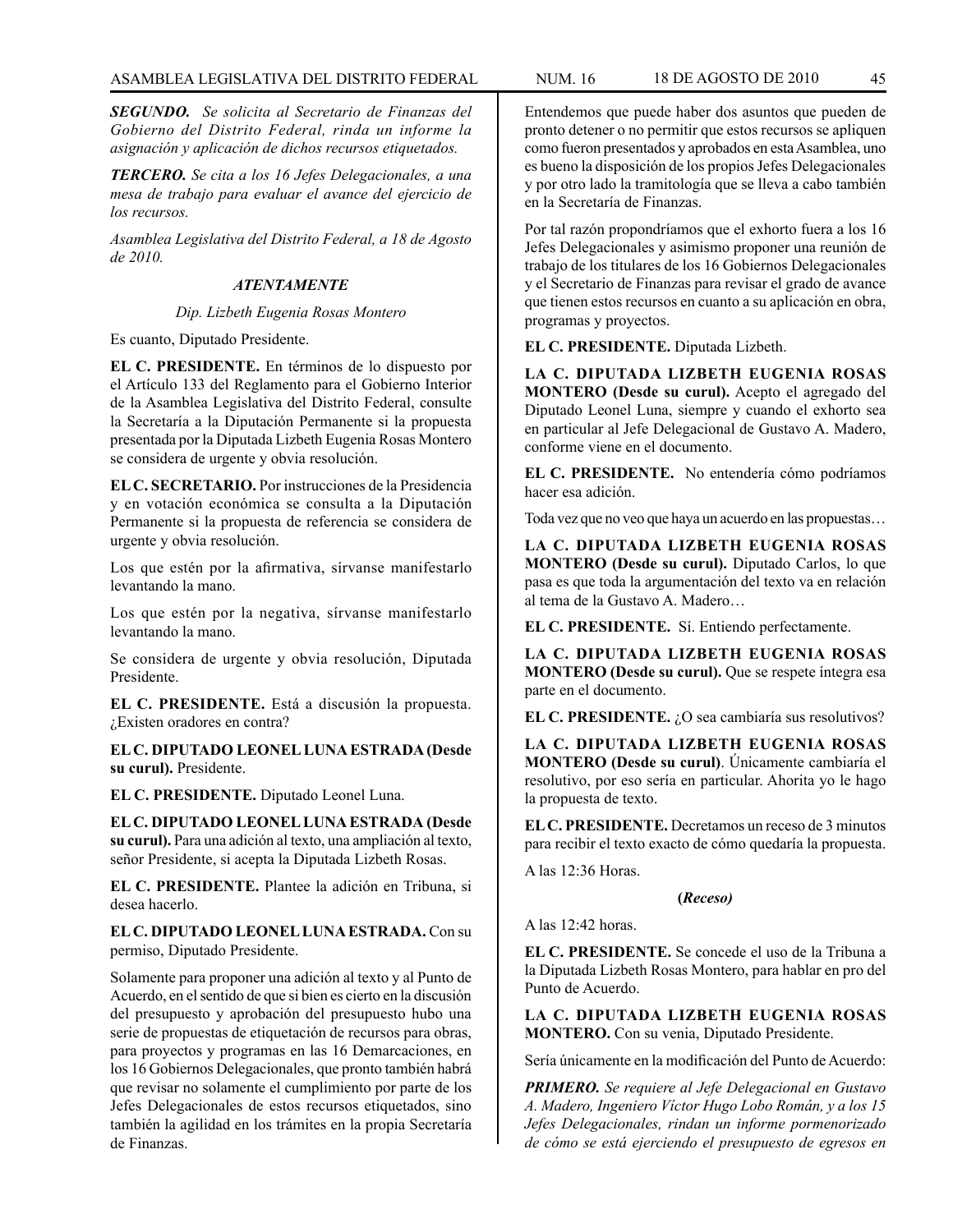### 46 ASAMBLEA LEGISLATIVA DEL DISTRITO FEDERAL NUM. 16 18 de AGOSTO de 2010

*su ejercicio fiscal 2010, específicamente los proyectos delegacionales etiquetados por esta Soberanía, para esas demarcaciones, en donde se especifique el estado de las obras y el avance que tienen fecha probable de inicio de obra y periodo de ejecución de los trabajos, que informe los motivos por los cuales no han iniciado los trabajos.*

*SEGUNDO. Se solicita al Secretario de Finanzas del Gobierno del Distrito Federal, informe la asignación y aplicación de dichos recursos.* 

*TERCERO. Se cita a los 16 Jefes Delegacionales para evaluar en una mesa de trabajo el avance en el ejercicio de estos recursos.* 

*CUARTO. Este informe tendrá qué ser entregado a la Comisión de Administración Pública Local, de esta Honorable Asamblea, en un término no mayor a 15 días hábiles.* 

**EL C. PRESIDENTE.** ¿Algún Diputado desea hablar en contra?

Diputado Fernando Cuéllar.

Diputado Pizano.

Tiene el uso de la palabra, Diputado Fernando Cuéllar, hasta por 10 minutos para hablar en contra.

## **EL C. DIPUTADO FERNANDO CUÉLLAR REYES.** Con su venia, Diputado Presidente.

Valoro el esfuerzo que se ha hecho, pero me parece insuficiente. Creo que de acuerdo con la propuesta que hizo el Diputado Leonel Luna, no corresponde, es imposible, o sea o se hace genérico para los 16 Jefes Delegacionales, no se puede ver en particular, y quiero dar algunos argumentos por qué.

El 7 de julio, la propia Diputada promovente, la Diputada Lizbeth Eugenia Rosas Montero, propuso un Punto de Acuerdo para solicitar un informe a los 16 Órganos Políticos sobre los recursos asignados en el Anexo 4, Proyectos Delegacionales, etiquetados del Decreto del Presupuesto de Egresos 2010.

Yo no comprendo, ojalá me pudiera explicar la Diputada, a qué se refiere ahora que se particulariza con una demarcación, toda vez que está en proceso, de acuerdo con los instrumentos que nos hemos dado los Diputados en esta Asamblea Legislativa, en este recurso de Punto de Acuerdo, cómo es posible que tengamos en proceso este informe y tengamos otra petición en lo particular.

Entonces yo sí pediría de parte de la promovente que nos explique esta circunstancia…

### **LA C. DIPUTADA LIZBETH EUGENIA ROSAS MONTERO (Desde su curul).** Presidente.

**EL C. PRESIDENTE.** Permítame, Diputado Fernando Cuéllar.

¿Con qué objeto, Diputada Lizbeth?

**LA C. DIPUTADA LIZBETH EUGENIA ROSAS MONTERO (Desde su curul).** Para solicitarle la palabra posterior a la participación del Diputado, para hechos, para aclaración de hechos.

**EL C. PRESIDENTE.** Puede hablar a favor, Diputada.

**LA C. DIPUTADA LIZBETH EUGENIA ROSAS MONTERO (Desde su curul)***.* A favor, a favor de mi documento.

**EL C. PRESIDENTE.** Gracias. Continúe, Diputado, Cuéllar.

**EL C. DIPUTADO FERNANDO CUÉLLAR REYES.**  Continúo puntualizando que se pueda explicar qué sentido tiene un tema como el que se presenta en este Punto de Acuerdo en lo particular cuando hay este antecedente de fecha 7 de julio, y además me parece que la propuesta que hace el Diputado Leonel es muy clara en el sentido de que más bien se genere un espacio institucional donde se pueda revisar con la Secretaría de Finanzas, eso tendría más sentido, que se pueda revisar con la Secretaría de Finanzas, que se pueda revisar con todos los órganos políticos, con todas las Delegaciones, que se pueda revisar cómo va el avance. Es necesario saber qué está pasando.

Porque a lo que nos podemos enfrentar al momento de revisar el presupuesto, es la circunstancia de que vamos a volver a entrar al tema de presupuesto y tenemos qué revisar cómo se va a plantear el presupuesto para 2011, y lo que estamos ahora es prejuzgando, así lo entiendo yo, en un sentido en donde deberíamos de esperar a que los Jefes Delegacionales informen, como aquí se planteó en ese Punto de Acuerdo de fecha 7 de julio, que se informe.

Entonces yo retomaría la propuesta del Diputado Leonel Luna, ojalá hubiese esta cordura, esa prudencia, esa consistencia legislativa, para que nuestra compañera Diputada pueda ubicar la responsabilidad que tenemos no de un asunto personal, como pudiera interpretarse, con un Delegado en particular.

Sería lamentable que empezáramos a ocupar este espacio para manejarnos en lo particular. Nosotros legislamos para toda la Cuidad y debemos de ser congruentes y consistentes.

Es cuanto, Diputado Presidente.

**EL C. PRESIDENTE.** Tiene el uso de la Tribuna para hablar en pro, la Diputada Lizbeth Rosas Montero.

**LA C. DIPUTADA LIZBETH EUGENIA ROSAS MONTERO.** Con su venia, Diputado Presidente.

Me parece una falta total de respeto que aquí se quiera venir a juzgar el hecho de que un Diputado pueda subir un Punto de Acuerdo para solicitar un informe, ahora resulta que no podemos solicitar informes.

Quiero recordarle al Diputado Cuéllar que aquí todos y cada uno de nosotros representamos un distrito electoral, somos Diputados de mayoría, servidora por el voto directo de la gente, y tenemos la responsabilidad de cumplir cabalmente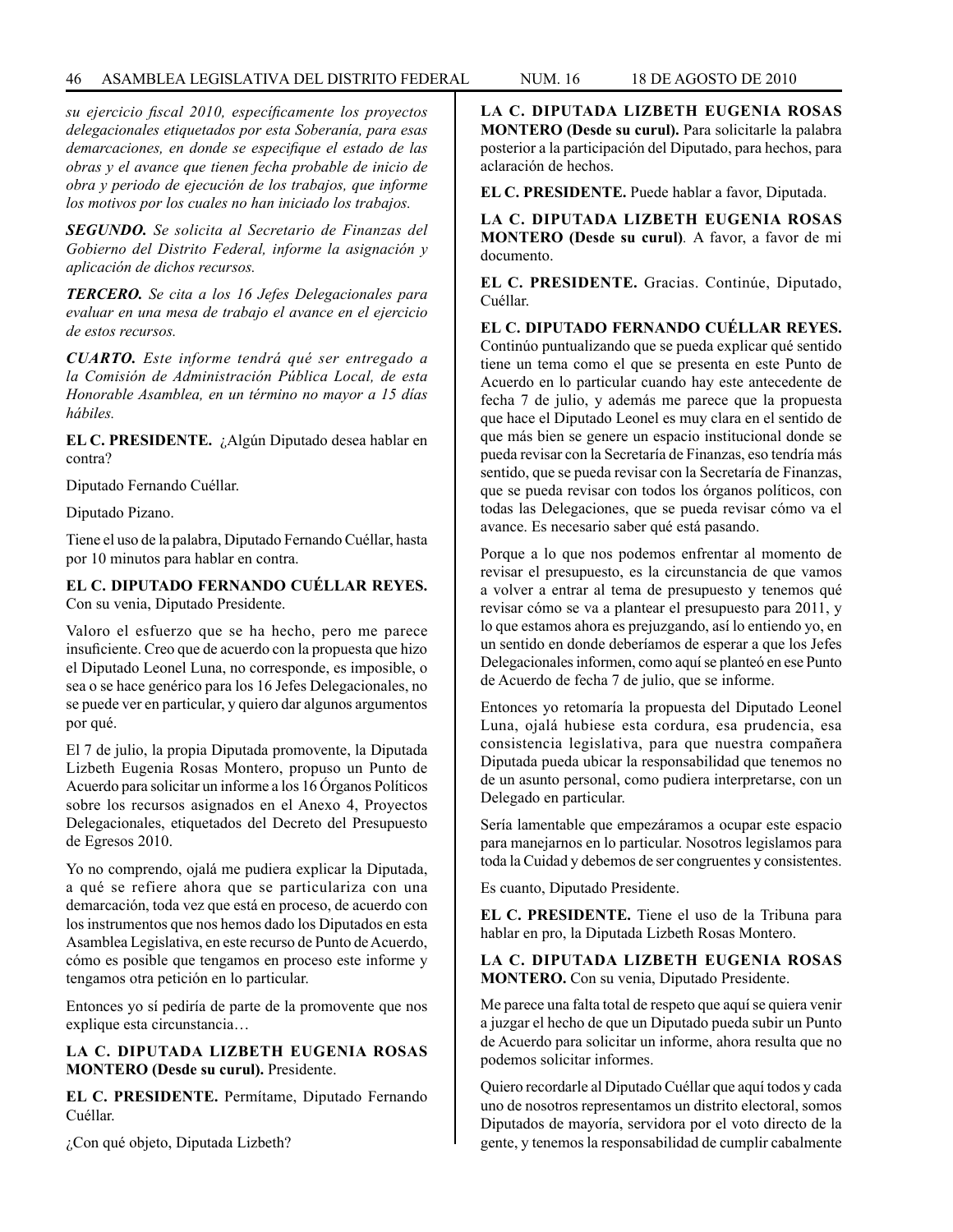con las solicitudes de los mismos, por lo cual aquí no hay asuntos de carácter personal, Diputado, y se lo aclaro ni capricho, sino cumplir con la demanda de la Ciudadanía, porque para eso votaron por nosotros y por eso estamos aquí.

El Punto de Acuerdo es precisamente, y yo lo subí hace algunos meses, como bien usted refirió, se le solicitó un informe desde julio. Ha pasado más de un mes.

Llevamos 8 meses de trabajo del ejercicio de los recursos públicos que fueron aprobados por esta Legislatura para proyectos específicos etiquetados, 8 meses, no estamos hablando ni de 1 mes ni de 3, 8 meses, en donde el tiempo para poder aplicar ese presupuesto también tiene sus tiempos y tiene sus formas, pero en algunos casos ni siquiera está contemplado y ni siquiera se están haciendo las obras.

Entonces la solicitud que les hace su servidora a mis compañeros Diputados que se encuentran presentes, es que finalmente es un asunto prioritario que nos ocupa a todos, que no es un tema exclusivo de la Delegación Gustavo A. Madero, pero que mi deber como Legisladora de Gustavo A. Madero sí es pedir porque se apliquen de manera correcta los recursos en mi Delegación. Sobre eso jamás voy a dar un paso atrás, siempre por la representación de los vecinos de mi Delegación, razón por la cual refrendo la propuesta que leí hace unos minutos.

Es cuanto, Diputado Presidente.

**EL C. PRESIDENTE.** Proceda la Secretaría a preguntar a la Diputación Permanente en votación económica si es de aprobarse la propuesta a discusión con la adición presentada por la Diputada Lizbeth Rosas.

**EL C. SECRETARIO.** Por instrucciones de la Presidencia y en votación económica se pregunta a la Diputación Permanente si está a favor o en contra de la propuesta sometida a su consideración con la adición que plantea el Diputado Leonel Luna.

Los que estén por la afirmativa, sírvanse manifestarlo levantando la mano.

**EL C. PRESIDENTE.** Permítame, Diputado. La adición final la presentó la Diputada Lizbeth Rosas aquí en Tribuna.

**EL C. SECRETARIO.** Es correcto, Diputado Presidente. Una disculpa. Con la modificación y corrección antes señalada se vuelve a preguntar a la Diputación Permanente si se está a favor o en contra de la propuesta antes mencionada. Los que estén por la afirmativa, sírvanse manifestarlo levantando la mano.

Los que estén por la negativa, sírvanse manifestarlo levantando la mano.

Aprobada la propuesta, Diputado Presidente.

**EL C. PRESIDENTE.** En consecuencia remítase a las autoridades correspondientes para los efectos legales a que haya lugar.

Para hablar sobre la Ley de Residuos Sólidos del Distrito Federal, se concede el uso de la Tribuna al Diputado Federico Manzo Sarquis, del Grupo Parlamentario del Partido Acción Nacional.

**EL C. DIPUTADO FEDERICO MANZO SARQUIS.** Con la venia de la Presidencia.

### *PROPOSICIÓN CON PUNTO DE ACUERDO POR EL QUE SE EXHORTA AL JEFE DE GOBIERNO DEL DISTRITO FEDERAL, CUMPLA CON LA LEY DE RESIDUOS SÓLIDOS DEL DISTRITO FEDERAL.*

*El suscrito, a nombre de la Diputada Mariana Gómez del Campo Gurza, Diputada a la Asamblea Legislativa del Distrito Federal, V Legislatura, e integrante del Grupo Parlamentario del Partido Acción Nacional, con fundamento en lo dispuesto por los Artículos 17 fracción VI de la Ley Orgánica, y 133 del Reglamento para el Gobierno Interior de la Asamblea Legislativa del Distrito Federal, someto a consideración de esta Diputación Permanente, con carácter de urgente y obvia resolución, la presente Proposición con Punto de Acuerdo por el que se exhorta al Jefe de Gobierno del Distrito Federal, cumpla con la Ley de Residuos Sólidos del Distrito Federal, al tenor de los siguientes antecedentes:*

#### *ANTECEDENTES*

*1. La Ley de Residuos Sólidos del Distrito Federal, tiene por objeto regular la gestión integral de los residuos sólidos considerados como no peligrosos, así como la prestación del servicio público de limpia de nuestra Ciudad, misma que se encuentra vigente desde el 22 de abril de 2003.*

*2. El 18 de Agosto de 2009, se publicó en la Gaceta Oficial del Distrito Federal, el decreto por el que se adicionan diversas disposiciones de la Ley de Residuos Sólidos del Distrito Federal.* 

*Ahora bien, como todos sabemos, el primer Artículo Transitorio del Decreto antes mencionado dispone que "entrará en vigor al día siguiente de su publicación en la Gaceta Oficial del Distrito Federal, es decir el 19 de Agosto de 2009.*

*Por otra parte, el segundo Artículo Transitorio dispone que "Las sanciones por la violación a disposiciones del presente decreto se aplicarán a los doce meses siguientes de su entrada en vigor", esto es, el 19 de Agosto de 2010.*

*3. Cabe destacar que tanto la Secretaría de Medio Ambiente como la de Desarrollo Económico, desde el pasado 19 de Agosto de 2009, debieron haber implementado un programa de apoyo a las empresas que producen bolsas y empaques de plástico, a fin de adecuar las tecnologías con que cuenta ese sector para atender al cumplimiento de las normas ambientales en la Ciudad de México.*

*4. Por otra parte, el Instituto de Ciencia y Tecnología de Distrito Federal, en colaboración con la comunidad científica, académica, el sector productivo, asociaciones civiles y organismos representativos ya deberían estar operando el programa de sustitución de plásticos.*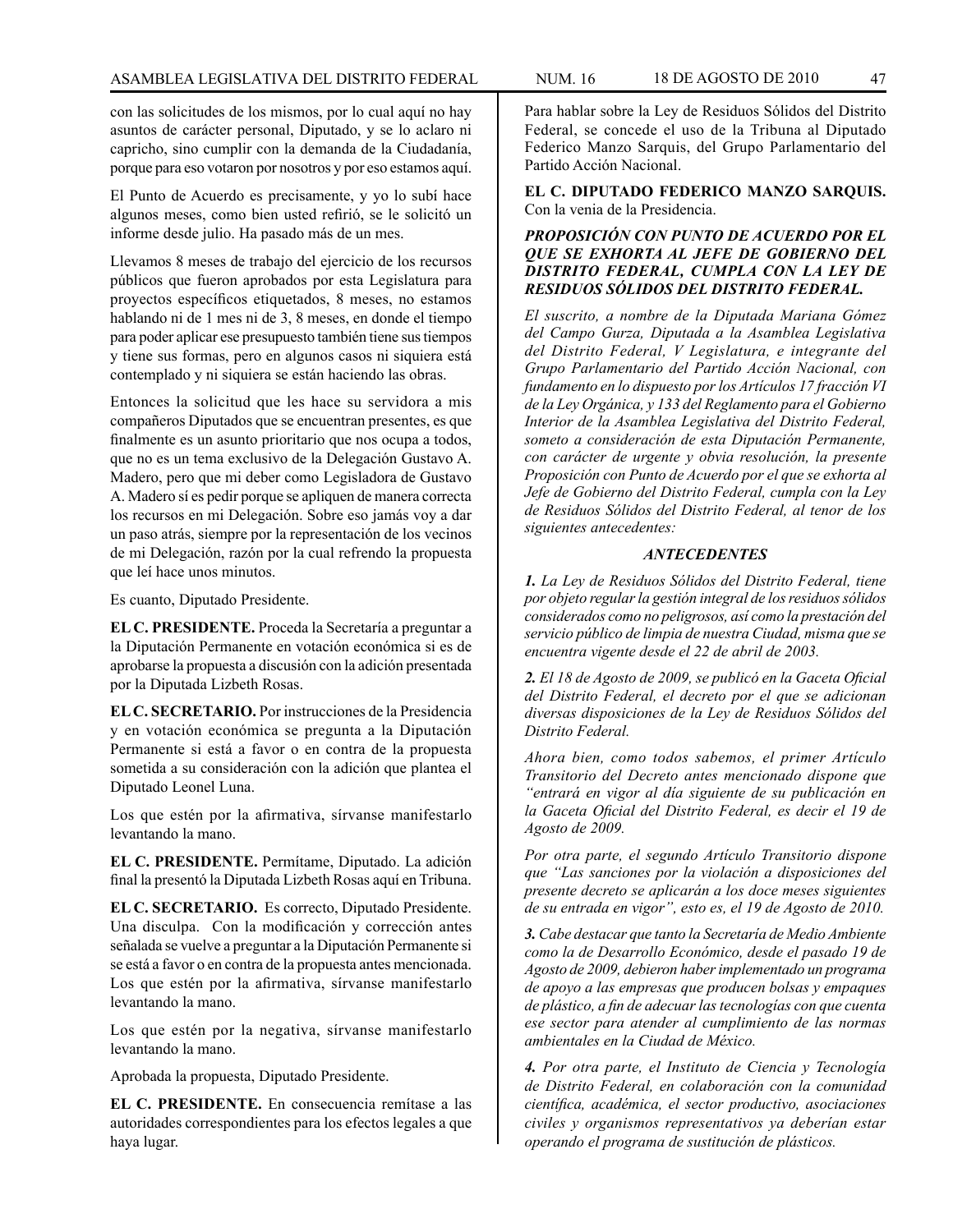*Además de lo anterior, desde el 17 de noviembre el Jefe Gobierno del Distrito Federal, debió emitir el Reglamento de la Ley y hacer las adecuaciones a reglamentos y acuerdos en materia ambiental que permitieran aplicar con eficiencia y eficacia la Ley de Residuos Sólidos del Distrito Federal.*

*5. Con fecha 4 de noviembre de 2009, se publicó el Proyecto del Programa de Gestión Integral de los Residuos Sólidos; éste fue sometido a consulta por la Secretaría del Medio Ambiente, señalando como plazo el 11 de noviembre de ese mismo año. Sin embargo, con fecha 19 de noviembre del año mencionado se publicó en la Gaceta Oficial del Distrito Federal la ampliación de prórroga de plazo de consulta, hasta el 30 de noviembre de 2009, sin que hasta el momento el Programa se haya publicado.*

*6. En recorridos realizados por Diputados de la fracción parlamentaria del Partido Acción Nacional, en diversos mercados de esta Ciudad, los locatarios de los mercados públicos desconocen la existencia de la entrada en vigor de las sanciones que se aplicarán a quienes contravengan la Ley de Residuos Sólidos del Distrito Federal.*

*Lo anterior, es de suma importancia ya que las sanciones que se aplicarán a quienes contravengan la Ley van desde los 57 mil pesos hasta 1 millón 149 mil 200 pesos.*

*7. A la fecha, el Jefe de Gobierno y las autoridades competentes en la materia debieron haber emprendido una intensa campaña de difusión del Decreto que Reforma diversas disposiciones de la Ley de Residuos Sólidos del Distrito Federal, a fin de dar a conocer a la Ciudadanía y los sectores Involucrados la información oportuna que les permita cumplir con lo dispuesto por la Ley mencionada, lo que hasta la fecha no ha ocurrido.*

#### *CONSIDERANDOS*

*PRIMERO. Que los Diputados a esta Asamblea tienen el derecho de representar los intereses de los Ciudadanos, promover y gestionar la solución de sus problemas y necesidades colectivas ante las autoridades competentes.*

*SEGUNDO. Que el Jefe de Gobierno, la Secretaría de Medio Ambiente y el Instituto de Ciencia y Tecnología del Distrito Federal, tienen la obligación de dar a conocer a la Ciudadanía y a las empresas que producen bolsas y empaques de plástico, las Leyes aplicables en materia de residuos sólidos. No haberlo hecho e imponer sanciones afecta garantías individuales.*

*TERCERO. Que la Ley de Residuos Sólidos del Distrito Federal, faculta al Gobierno del Distrito Federal para aprobar el Programa de Gestión Integral de los Residuos Sólidos, de conformidad con lo dispuesto en la Ley de Planeación de Desarrollo del Distrito Federal.*

*CUARTO. Que la Ley de Residuos Sólidos del Distrito Federal, faculta a la Secretaría de Medio Ambiente elaborar, difundir y aplicar un programa de sustitución de plásticos, con el fin de reducir el consumo de bolsas, envases,* 

*embalajes o empaques de plástico no biodegradable que se utilicen en establecimientos mercantiles y que se entreguen para contención, transporte y envase de mercancías.*

*QUINTO. Que a la fecha el Programa de Sustitución de plásticos que señala la Ley, y el Programa de Gestión Integral de los Residuos Sólidos que debió haberse publicado por la Secretaría de Medio Ambiente, no ha sido emitida.*

*SEXTO. Que dentro de las facultades del Jefe de Gobierno están las de promulgar y ejecutar las leyes, como la Ley de Residuos Sólidos, proveyendo en la esfera administrativa a su exacta observancia de esta, mediante la expedición de el Reglamento respectivo de la misma Ley, sin embargo a la fecha ha sido omiso en la expedición de dicha normatividad.*

*Por lo anteriormente expuesto, someto a la consideración de esta Asamblea Legislativa del Distrito Federal, el siguiente:*

### *PUNTO DE ACUERDO*

*PRIMERO. Se exhorta al Jefe de Gobierno del Distrito Federal, Lic. Marcelo Luis Ebrard Casaubon, cumpla con las obligaciones que le impone la Ley de Residuos Sólidos del Distrito Federal.*

*SEGUNDO. Se exhorta al Jefe de Gobierno del Distrito Federal a implementar una campaña de difusión de sustitución de residuos sólidos.*

*TERCERO. Se exhorta al Jefe de Gobierno del Distrito Federal, diseñe e implemente los programas: A) de apoyo correspondiente, dirigido a las empresas que producen bolsas y empaques de plástico, B) de sustitución de plásticos, y C) de gestión integral de residuos sólidos.*

*CUARTO. Se exhorta al Jefe de Gobierno del Distrito Federal, remita a esta Asamblea los siguientes programas, derivados de la aplicación de la Ley de Residuos Sólidos del Distrito Federal: A) Programa para la prestación de servicios de limpia, B) Programa de difusión en materia ambiental, C) Programa de capacitación periódica a trabajadores de limpia en sitios de disposición final, D) Programa para la utilización de materiales o subproductos provenientes de residuos sólidos, E) Programa para prevenir y responder a contingencias y emergencia ambientales.* 

*QUINTO. Se exhorta al Jefe de Gobierno del Distrito Federal, publicar a la brevedad el Reglamento de la Ley de Residuos Sólidos del Distrito Federal.*

*SEXTO. Publíquense los resolutivos del presente Punto de Acuerdo en tres diarios de mayor circulación en el Distrito Federal.*

*Recinto Legislativo a 18 de Agosto, 2010.*

#### *ATENTAMENTE*

*Dip. Federico Manzo Sarquis*

Es cuanto, Diputado Presidente.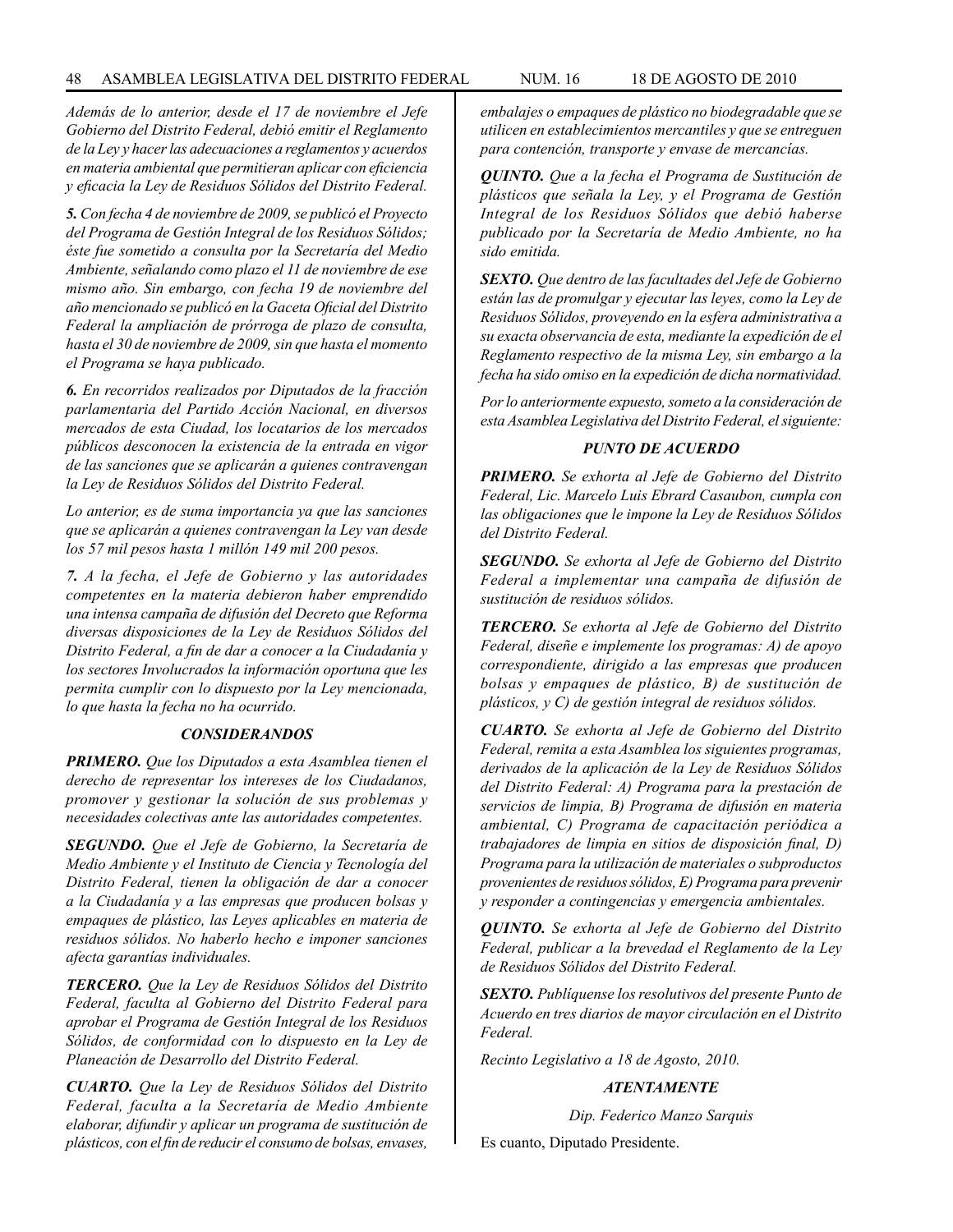**EL C. PRESIDENTE.** En términos de lo dispuesto por el Artículo 133 del Reglamento para el Gobierno Interior de la Asamblea Legislativa del Distrito Federal, consulte la Secretaría a la Diputación Permanente en votación económica si la propuesta presentada por el Diputado Federico Manzo Sarquis se considera de urgente y obvia resolución.

**EL C. SECRETARIO.** Por instrucciones de la Presidencia y en votación económica se consulta a la Diputación Permanente si la propuesta de referencia se considera de urgente y obvia resolución.

Los que estén por la afirmativa, sírvanse manifestarlo levantando la mano.

Los que estén por la negativa, sírvanse manifestarlo levantando la mano.

Se considera de urgente y obvia resolución, Diputado Presidente.

**EL C. PRESIDENTE.** Está a discusión la propuesta. ¿Existen oradores en contra?

Proceda la Secretaría a preguntar a al Diputación Permanente en votación económica si es de aprobarse la propuesta a discusión.

**EL C. SECRETARIO.** Por instrucciones de la Presidencia y en votación económica se pregunta a la Diputación Permanente si está a favor o en contra de la propuesta sometida a su consideración.

Los que estén por la afirmativa, sírvanse manifestarlo levantando al mano.

Los que estén por la negativa, sírvanse manifestarlo levantando la mano.

Aprobada la propuesta, Diputado Presidente.

**EL C. PRESIDENTE.** Remítase a las autoridades correspondientes para los efectos legales a que haya lugar.

Para presentar una Proposición con Punto de Acuerdo por el que se exhorta al Titular de la Administración Pública Local, Licenciado Marcelo Ebrard Casaubon y a la Secretaría de Salud del Distrito Federal, a expedir un reglamento que tenga por objeto regular la venta de solventes y demás materiales tóxicos en tlapalerías del Distrito Federal a menores de edad, para evitar así su uso equívoco, se concede el uso de la Tribuna al Diputado Federico Manzo Sarquis, a nombre del Diputado José Manuel Rendón Oberhauser, del Grupo Parlamentario del Partido Acción Nacional.

**EL C. DIPUTADO FEDERICO MANZO SARQUIS.** Con la venia de la Presidencia.

*PROPOSICIÓN CON PUNTO DE ACUERDO POR EL QUE SE EXHORTA AL TITULAR DE LA ADMINISTRACIÓN PÚBLICA LOCAL, EL LIC. MARCELO EBRARD CASAUBON, Y A LA* 

### *SECRETARÍA DE SALUD DEL DISTRITO FEDERAL, A EXPEDIR UN REGLAMENTO QUE TENGA POR OBJETO REGULAR LA VENTA DE SOLVENTES Y DEMÁS MATERIAL TÓXICO EN TLAPALERÍAS DEL DISTRITO FEDERAL A MENORES DE EDAD, PARA EVITAR ASÍ SU USO EQUÍVOCO.*

*El suscrito, Diputado de la Asamblea Legislativa del Distrito Federal, integrante del Grupo Parlamentario del Partido Acción Nacional, V Legislatura, con fundamento en los Artículos 13 fracción I y II, y 17 fracción VI de la Ley Orgánica de la Asamblea Legislativa del Distrito Federal, 93 y 133 del Reglamento para el Gobierno Interior de la Asamblea Legislativa del Distrito Federal, me permito someter a su consideración, el siguiente:*

#### *PUNTO DE ACUERDO*

*Por el que se exhorta al Titular de la Administración Pública Local, el Lic. Marcelo Ebrard Casaubon, y a la Secretaría de Salud del Distrito Federal, a expedir un Reglamento que tenga por objeto regular la venta de solventes y demás material tóxico en tlapalerías del Distrito Federal a menores de edad, para evitar así su uso equívoco al tenor de los siguientes:*

#### *ANTECEDENTES*

*El Distrito Federal vive hoy y desde el 2006 un importante crecimiento en el consumo de drogas sintéticas como solventes y demás material tóxico-industrial entre jóvenes y niños principalmente. Este incremento ha sido algo repentino e inesperado, pues a principios de la década, el consumo de sustancias industriales presentaba una disminución como no se presentaba en muchos años, según la Encuesta de Consumo de Drogas entre Estudiantes de la Secretaría de Eduación Pública.*

*El consumo de estas sustancias se presenta principalmente entre adolescentes de entre 14 y 16 años, pues perciben estas experiencias como un simple juego, sin poder llegar a visualizar el terrible daño que el consumo de estos productos industriales causarán a un muy corto plazo.*

*La razón por la que muchos adolescentes recurren a la ingesta de estas sustancias es muy clara, son drogas a las que tienen un muy fácil acceso y sin restricción alguna.*

*Los solventes han entrado a un contexto de comercialización impulsado por la mercadotecnia, entregado en recipientes estilizados, llamativos, con olores a coco, chocolate, demás frutas, entre otros.*

*Los solventes son una droga subestimada. Una encuesta arrojó que 11.3% de los estudiantes admitió haber fumado marihuana, mientras que diez por ciento acepta haber recurrido a inhalantes; esto significa que los solventes se han convertido en la segunda droga más consumida en este sector.*

*Pero eso no es todo, datos de los CIJ del Distrito Federal señalaron que para 2006, el consumo de marihuana e inhalantes estaba casi al parejo. Y también con las estadísticas de los infractores remitidos a Juzgados Cívicos*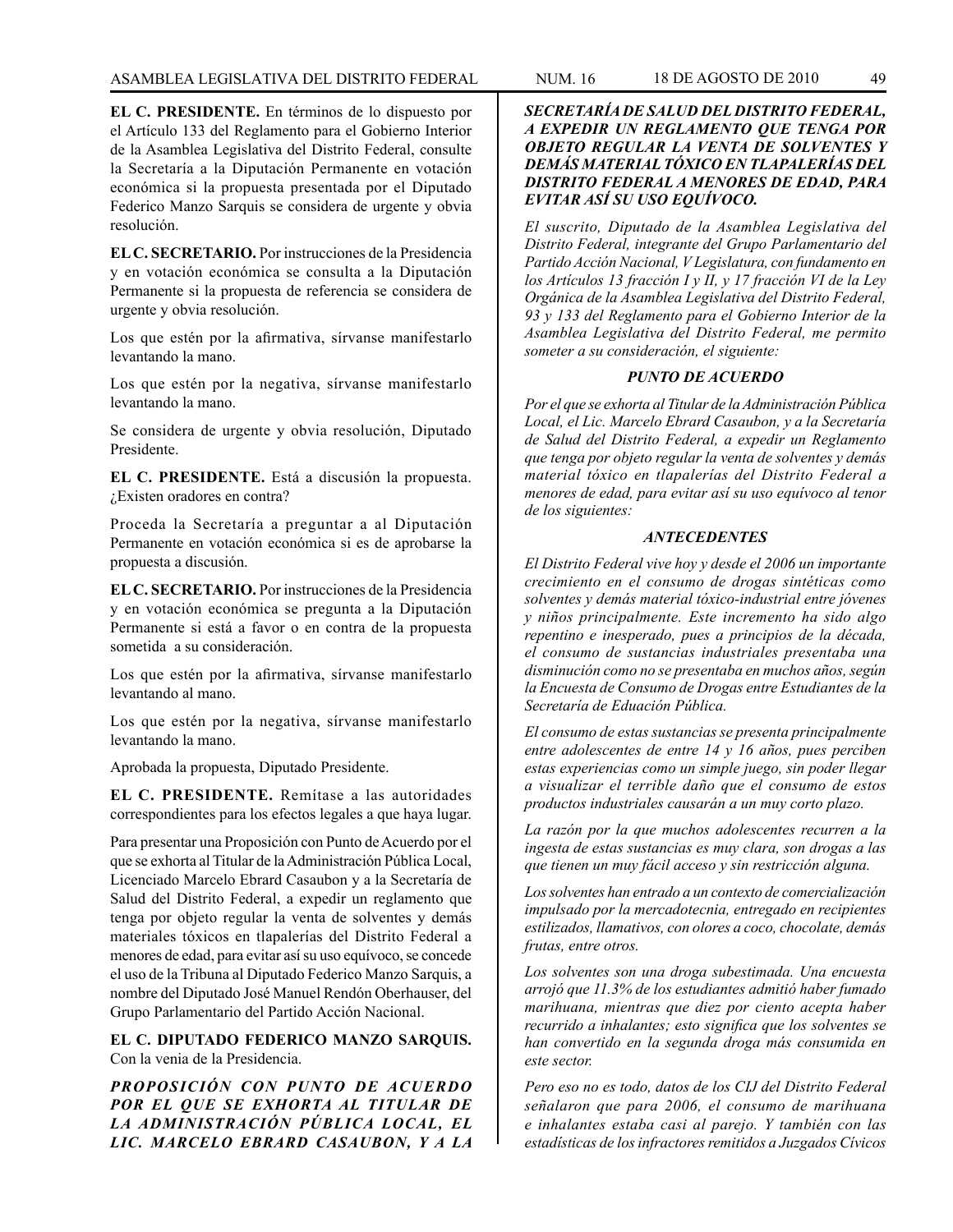### 50 ASAMBLEA LEGISLATIVA DEL DISTRITO FEDERAL NUM. 16 18 de AGOSTO de 2010

*de la Ciudad por inhalar solventes o ingerir alcohol en lugares públicos: mientras que en 2005 fueron remitidas 27 mil 183 personas, en 2008 fueron 31 mil 004, es decir, casi cuatro mil más, los riesgos a la salud que presentan estas drogas son muy graves. Basta con inhalar 15 minutos la sustancia para poder experimentar los efectos que esta produce en el cuerpo. Y todo por la módica cantidad de treinta pesos.*

*La solución para disminuir este problema no es muy complicada. Al reglamentar la venta de este tipo de materiales tóxicos a menores de edad, se ataca el "target" principal de los solventes: el mercado de los adolescentes.* 

*Con lo anteriormente fundado, sírvase la exposición de los siguientes:*

### *CONSIDERANDOS*

*PRIMERO. Que con fundamento en el Artículo 13 de la Ley Orgánica de la Asamblea Legislativa del Distrito Federal en su fracción primera, a ésta le corresponde atender las peticiones que formulen los habitantes del Distrito Federal, peticiones que se han ido incrementando y son realizadas por padres de familia, maestros, directores de Centros de Rehabilitación, y adictos.*

*SEGUNDO. Que por disposición Constitucional, el Jefe de Gobierno del Distrito Federal tendrá a su cargo el Ejecutivo y la Administración Pública Local.*

*TERCERO. Que en términos del Artículo vigésimo noveno de la Ley de Administración Pública del Distrito Federal, la Secretaría de Salud debe vigilar, coordinar, planear y formular los proyectos en materia de salud.*

*CUARTO. Que la drogadicción es un tema que debe atacarse de inmediato, según la competencia y atribuciones de los poderes del Distrito Federal.* 

*QUINTO. Que la salud de las y los jóvenes es un tema que constriñe a todos los habitantes del Distrito Federal, y cualquier hecho que vulnere a éstos, afecta directamente a toda la sociedad.*

*Por lo anteriormente expuesto y fundado, someto ante este H. Órgano Legislativo el siguiente:*

### *PUNTO DE ACUERDO*

*ÚNICO: Por el que se exhorta al Titular de la Administración Pública Local, el Lic. Marcelo Ebrard Casaubon, y a la Secretaría de Salud del Distrito Federal, a expedir un Reglamento que tenga por objeto regular la venta de solventes y demás material tóxico en tlapalerías del Distrito Federal a menores de edad, para evitar así su uso equívoco al tenor de los siguientes.*

*Dado en la Ciudad de México, Distrito Federal a los 18 días de Agosto del año 2010.*

### *ATENTAMENTE*

*Dip. Federico Manzo Sarquis*

Es cuanto, Diputado Presidente.

**EL C. PRESIDENTE.** En términos de lo dispuesto por el Artículo 133 del Reglamento para el Gobierno Interior de la Asamblea Legislativa del Distrito Federal, consulte la Secretaría a la Diputación Permanente en votación económica si la propuesta presentada por el Diputado Federico Manzo Sarquis, se considera de urgente y obvia resolución.

**EL C. SECRETARIO.** Por instrucciones de la Presidencia y en votación económica se consulta a la Diputación Permanente si la propuesta de referencia se considera de urgente y obvia resolución.

Los que estén por la afirmativa, sírvanse manifestarlo levantando la mano.

Los que estén por la negativa, sírvanse manifestarlo levantando la mano.

Se considera de urgente y obvia resolución, Diputado Presidente.

**EL C. PRESIDENTE.** Está a discusión la propuesta. ¿Existen oradores en contra?

Proceda la Secretaría a preguntar a la Diputación Permanente en votación económica si es de aprobarse la propuesta a discusión.

**EL C. SECRETARIO.** Por instrucciones de la Presidencia y en votación económica se pregunta a la Diputación Permanente si está a favor o en contra de la propuesta sometida a su consideración.

Los que estén por la afirmativa, sírvanse manifestarlo levantando la mano.

Los que estén por la negativa, sírvanse manifestarlo levantando la mano.

Aprobada la propuesta, Diputado Presidente.

**EL C. PRESIDENTE.** Remítase a las autoridades correspondientes para los efectos legales a que haya lugar.

Para presentar una Proposición con Punto de Acuerdo a través del cual esta Asamblea Legislativa del Distrito Federal exhorta al Gobierno del Distrito Federal y a la Secretaría de Seguridad Pública, a realizar operativos permanentes para desterrar definitivamente a los grupos de golpeadores y de los llamados "Coyotes" de los alrededores de la Junta de Conciliación y Arbitraje del Distrito Federal y renunciar a su tolerancia, se concede el uso de la Tribuna al Diputado José Arturo López Cándido, del Grupo Parlamentario del Partido del Trabajo.

## **EL C. DIPUTADO JOSÉ ARTURO LÓPEZ CÁNDIDO**. Gracias, señor Presidente.

*PROPOSICIÓN CON PUNTO DE ACUERDO DE URGENTE Y OBVIA RESOLUCIÓN A TRAVÉS DEL CUAL ESTA ASAMBLEA LEGISLATIVA DEL DISTRITO FEDERAL EXHORTA AL GOBIERNO DEL DISTRITO FEDERAL Y A LA SECRETARÍA DE SEGURIDAD PÚBLICA, A REALIZAR OPERATIVOS PERMANENTES*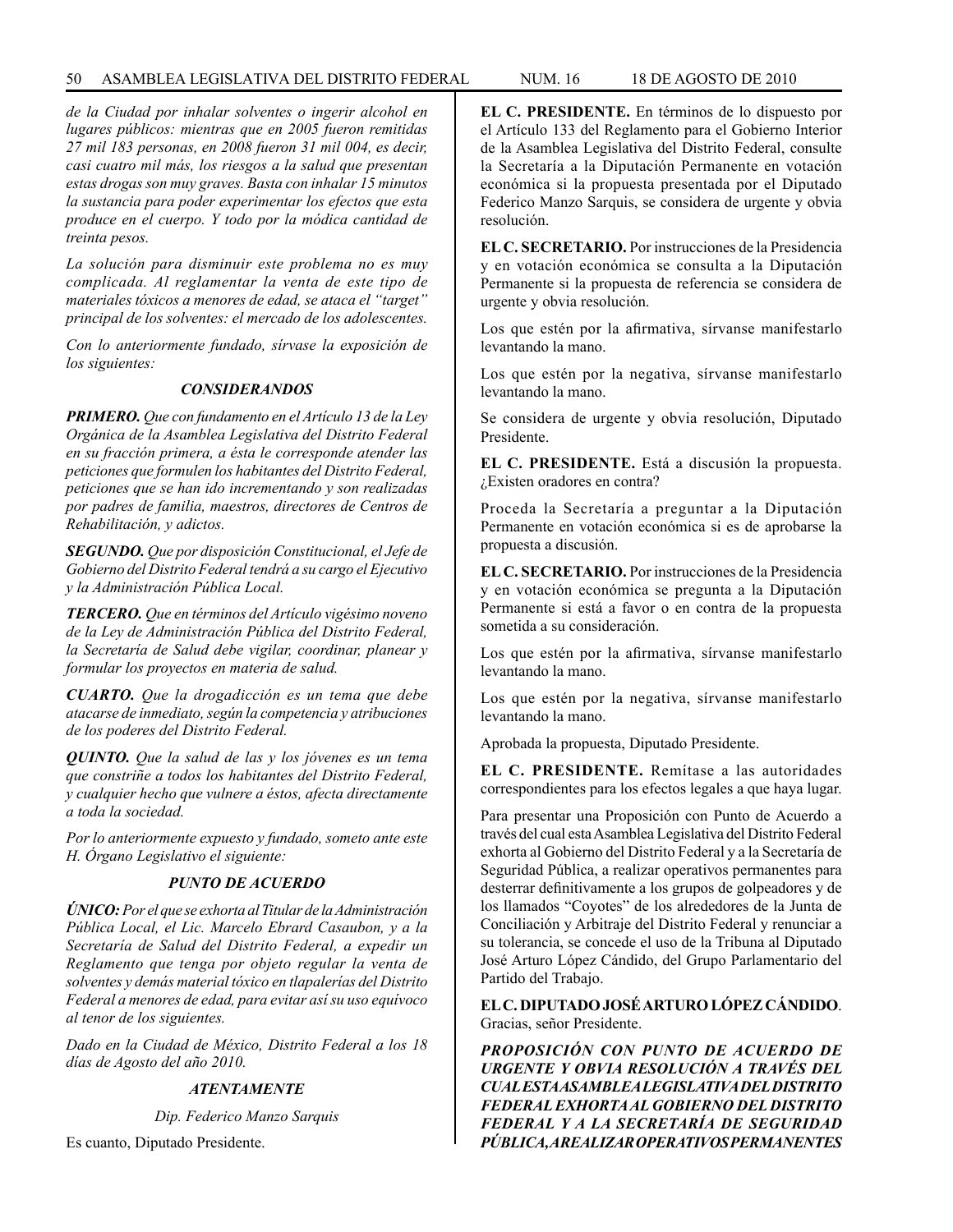## *PARA DESTERRAR DEFINITIVAMENTE A LOS GRUPOS DE GOLPEADORES Y DE LOS LLAMADOS "COYOTES" DE LOS ALREDEDORES DE LA JUNTA DE CONCILIACIÓN Y ARBITRAJE DEL DISTRITO FEDERAL Y RENUNCIAR A SU TOLERANCIA.*

*En nuestra calidad de Diputados locales de la V Legislatura de la Asamblea Legislativa del Distrito Federal, integrantes del Grupo Parlamentario del Partido del Trabajo, con fundamento en lo dispuesto por los Artículos 17 fracción VI de la Ley Orgánica de la Asamblea Legislativa del Distrito Federal, 93 y 133 del Reglamento para el Gobierno Interior de la Asamblea Legislativa del Distrito Federal, sometemos a la consideración del Pleno de esta Soberanía la Proposición con Punto de Acuerdo de urgente y obvia resolución a través del cual esta Asamblea Legislativa del Distrito Federal exhorta al Gobierno del Distrito Federal y a la Secretaría de Seguridad Pública, a realizar operativos permanentes para desterrar definitivamente a los grupos de golpeadores y de los llamados "Coyotes" de los alrededores de la Junta de Conciliación y Arbitraje del Distrito Federal y renunciar a su tolerancia, al tenor de los siguientes:*

#### *CONSIDERANDOS*

*1. En diversas difusiones periodísticas se informó que las personas que requieren acudir a interponer una demanda por un conflicto laboral en la Junta de Conciliación y Arbitraje del Distrito Federal pueden ser víctimas de extorsiones, amenazas o agresiones por parte de 12 bandas de golpeadores detectadas en los alrededores de dicha institución.*

*En entrevistas, el titular del órgano, Ramón Montaño Cuadra, advirtió que estos grupos son contratados para amedrentar a los demandantes, por lo que se ha solicitado ayuda a la Procuraduría General de Justicia del Distrito Federal (PGJDF) y a la Secretaría de Seguridad Pública Local (SSP-DF) para evitar que estas mafias sigan operando, La colocación de cámaras en las instalaciones de la Junta local han permitido identificar a las bandas e incluso se ha detectado que algunos de sus integrantes portan armas. En el primer semestre de 2010, indicaron cifras de la Junta local, se desarticularon dos bandas integradas por al menos 35 golpeadores. Los supuestos delincuentes fueron remitidos al Ministerio Público luego de que amenazaran y agredieran físicamente a trabajadores, demandantes y abogados, Sin embargo, Montaña Cuadra, reconoció que estas bandas cambian constantemente a sus integrantes y declaró: "Hemos estado coadyuvando en las investigaciones que ha llevado la Procuraduría, desde luego ellos son los que están haciendo todas estas acciones. Son muy fuertes las mafias que interactúan en la Junta", enfatizó, Por ejemplo: En julio pasado, un líder sindical fue víctima de un intento de secuestro por varías sujetos armados con rifles AK-47, quienes fueron contratados por otro sindicato luego de que ambas organizaciones tuvieran diferencias en torno a la propiedad de un terreno.*

*Asimismo otro de los problemas que enfrenta la Junta local son los "coyotes", quienes se hacen pasar por Abogados y ofrecen sus servicios afuera del inmueble ubicado en las calles Doctor Río de la Loza y Avenida Fray Servando, en la Colonia Doctores. De acuerdo con quejas que ha recibido la Junta Local, los llamados "coyotes" amenazan a los usuarios, por lo que el personal de seguridad impide que la gente permanezca en la escalinata principal y cuenta con módulos de asesoría gratuita en la entrada. Los llamados "coyotes" prefieren esperar en las estaciones del Metro cercanas o las instalaciones de la Procuraduría Federal de Defensa del Trabajo (Profedet) porque en la entrada y alrededores del edificio de la dependencia hay cámaras. "Algunos piden 500 o un poco más según sea el caso, pero ellos tienen años merodeando por aquí y entre la gente que acude a denunciar", señaló Mario Rojas, Abogado entrevistado a la salida de la Junta de Conciliación y Arbitraje del Distrito Federal.*

*2. Las entidades capitalinas, como la arriba citada, sufren un deterioro institucional continuo dado que diversos grupos de poder, que son los que instalan grupos de choque o de presión, intervienen con violencia para impedir que los conflictos se diriman con violencia y no con el recurso legal pertinente. Esto inhibe un desarrollo institucional y propicia que los poderes informales decidan las rutas de solución que la Junta Local debe de resolver. Es necesario desterrar esta adherencia ilegal y delictuosa de los alrededores de este órgano para sanear la institucionalidad. Las cámaras y los monitoreos del gobierno tienen totalmente detectados los movimientos y las identidades de los integrantes de estas bandas y están dadas las condiciones para un retiro permanente de estos delincuentes tolerados.*

*Por lo expuesto, someto a consideración de esta Honorable Asamblea Legislativa del Distrito Federal, la siguiente:*

### *PROPOSICIÓN CON PUNTO DE ACUERDO*

*La Asamblea Legislativa del Distrito Federal exhorta al Gobierno del Distrito Federal y a la Secretaría de Seguridad Pública, a realizar operativos permanentes para desterrar definitivamente a los grupos de golpeadores y de los llamados "Coyotes" de los alrededores de la Junta de Conciliación y Arbitraje del Distrito Federal y renunciar a su tolerancia*

#### *ATENTAMENTE*

*Dip. José Arturo López Cándido*

Muchas gracias, señor Presidente.

**EL C. PRESIDENTE.** En términos de lo dispuesto por el Artículo 133 del Reglamento para el Gobierno Interior de la Asamblea Legislativa del Distrito Federal, consulte la Secretaría a la Diputación Permanente en votación económica si la propuesta presentada por el Diputado José Arturo López Cándido se considera de urgente y obvia resolución.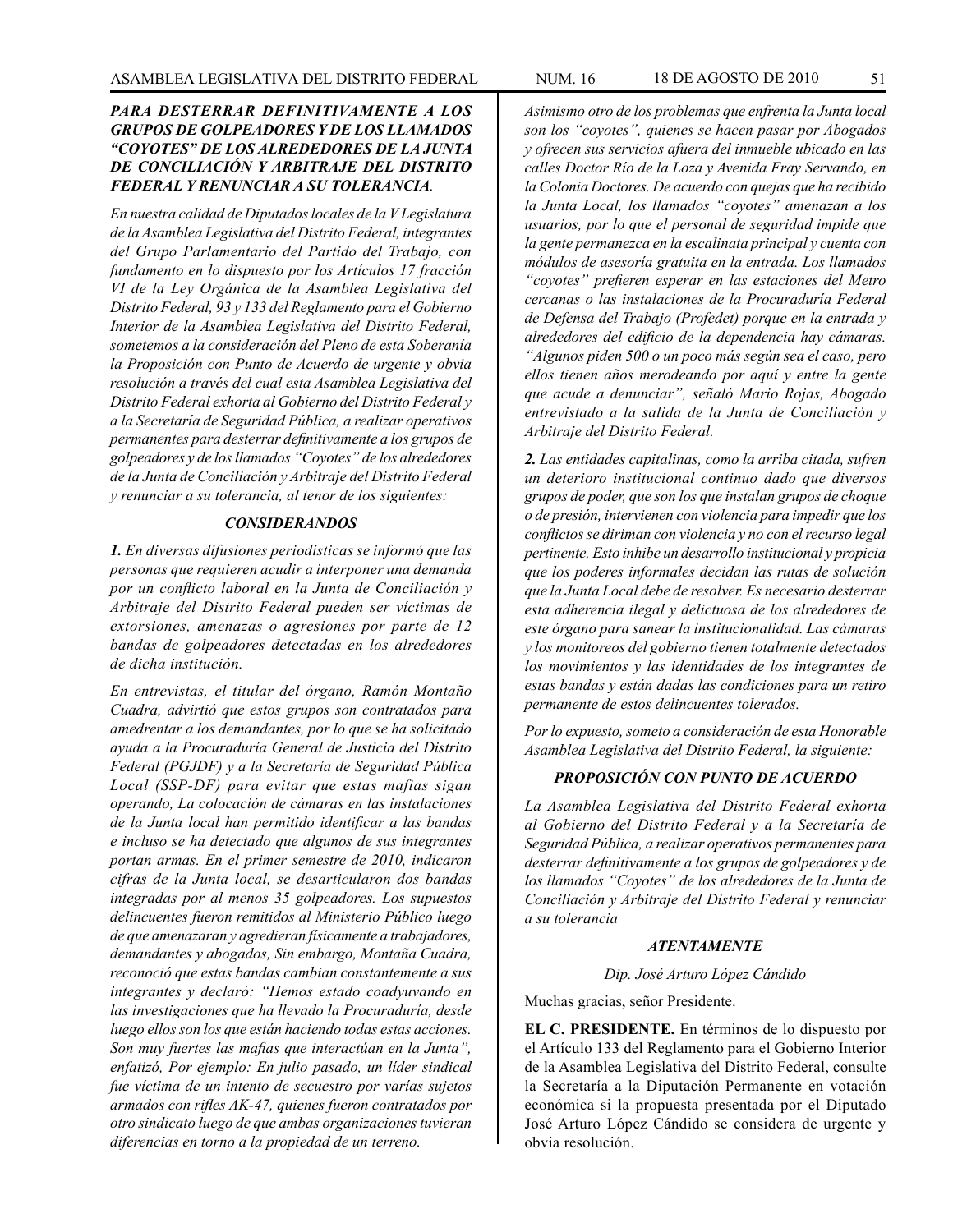**EL C. SECRETARIO.** Por instrucciones de la Presidencia y en votación económica se consulta a la Diputación Permanente si la propuesta de referencia se considera de urgente y obvia resolución.

Los que estén por la afirmativa, sírvanse manifestarlo levantando la mano.

Los que estén por la negativa, sírvanse manifestarlo levantando la mano.

Se considera de urgente y obvia resolución, Diputado Presidente.

**EL C. PRESIDENTE.** Está a discusión la propuesta. ¿Existen oradores en contra?

Proceda la Secretaría a preguntar a la Diputación Permanente, en votación económica, si es de aprobarse la propuesta a discusión.

**EL C. SECRETARIO.** Por instrucciones de la Presidencia y en votación económica se pregunta a la Diputación Permanente si está a favor o en contra de la propuesta sometida a su consideración.

Los que estén por la afirmativa, sírvanse manifestarlo levantando la mano.

Los que estén por la negativa sírvanse manifestarlo levantando la mano.

Aprobada la propuesta, Diputado Presidente.

**EL C. PRESIDENTE.** Remítase a las autoridades correspondientes para los efectos legales a que haya lugar.

Para presentar una Proposición con Punto de Acuerdo por el que se exhorta al H. Congreso de la Unión para que en uso de sus atribuciones y facultades analice la viabilidad de no gravar con impuestos a las pensiones de los jubilados, ya que representa una agresión económica más contra la población más vulnerable y dañada por las políticas del mercado, los pensionados, se concede el uso de la Tribuna al Diputado José Arturo López Cándido, Grupo Parlamentario del Partido del Trabajo.

**EL C. DIPUTADO JOSÉ ARTURO LÓPEZ CÁNDIDO.**  Gracias, señor Presidente.

*PROPOSICIÓN CON PUNTO DE ACUERDO DE URGENTE Y OBVIA RESOLUCIÓN EN DONDE SE EXHORTA AL H. CONGRESO DE LA UNIÓN, PARA QUE EN USO DE SUS ATRIBUCIONES Y FACULTADES ANALICE LA VIABILIDAD DE NO GRAVAR CON IMPUESTOS LAS PENSIONES DE LOS JUBILADOS, YA QUE REPRESENTA UNA AGRESIÓN ECONÓMICA MÁS, CONTRA LA POBLACIÓN MÁS VULNERABLE Y DAÑADA POR LAS POLÍTICAS DEL MERCADO, LOS PENSIONADOS.* 

*Las que suscriben, Diputados José Arturo López Cándido, Ana Estela Aguirre y Juárez y Juan Pablo Pérez Mejía, en nuestra calidad de Diputados Locales a la V Legislatura de la Asamblea Legislativa del Distrito Federal, integrantes del Grupo Parlamentario del Partido del Trabajo, con* 

*fundamento en lo dispuesto por los Artículos 17 fracción VI de la Ley Orgánica de la Asamblea Legislativa del Distrito Federal, 93 y 133 del Reglamento para el Gobierno Interior de la Asamblea Legislativa del Distrito Federal, sometemos a la consideración del Pleno de esta Soberanía la Proposición con Punto de Acuerdo de urgente y obvia resolución en donde se exhorta al H. Congreso de la Unión, para que en uso de sus atribuciones y facultades analice la viabilidad de no gravar con impuestos las pensiones de los jubilados, ya que representa una agresión económica más, contra la población más vulnerable y dañada por las políticas del mercado, los pensionados. Al tenor de las siguientes:*

## *ANTECEDENTES Y CONSIDERACIONES*

*1. El jueves 29 de julio del 2004 se difundió una nota que suscribía "Aconseja Banco Mundial al Gobierno de México cobrar impuestos sobre las pensiones, pues sostiene que la mayor parte de los beneficiarios del IMSS y el ISSSTE no son pobres". Tal aseveración es una descripción de la calidad moral del Banco Mundial y sus adherencias ideológicas.*

*2. A partir de febrero del presente, se empezó a cobrar Impuesto Sobre la Renta a las pensiones del IMSS y del ISSTE superiores a nueve salarios mínimos, es decir, mayores a 517 pesos. El presidente de la Comisión Laboral de la Confederación Patronal de la República Mexicana (Coparmex), Javier Moreno Padilla, explicó que el IMSS y el ISSSTE están ya gravando las pensiones que exceden nueve salarios mínimos, están haciendo una similitud con las pensiones de las empresas particulares y consideró que con esta medida se está afectando a un sector muy vulnerable de la población, como lo es la gente de la tercera edad, la doble tributación.* 

*3. La desigualdad social es un fenómeno social construido a base de una organización legal que permite concentrar en pocas familias una riqueza exorbitante. Este modelo de mercado se sustenta en esa estructura de políticas económicas que distribuye asimétricamente la generación de riqueza. Para el modelo económico de mercado vigente en México, no hay tope: además de privilegiar con exenciones fiscales a los grupos de poder económico, el sistema permite las elusiones de impuestos y triangulaciones oscuras y existe una oculta trasgresión financiera a través de fideicomisos; aún más, para solventar sus crisis recurrentes se inventan nuevas modalidades de extracción como el poner en la bolsa de valores a las AFORES, generar impuestos sobre el consumo y, ahora, gravar con impuestos a los pensionados. El sistema de mercado, instalado, a modo de espíritu en las finanzas públicas federales, ha superado todos los limites de moralidad y ética y está atentando desde hace décadas contra la sobrevivencia y la estabilidad de los grupos sociales más vulnerables de la sociedad que son, obviamente, los más numerosos. Los impuestos a las pensiones de jubilados son una muestra más de la descomposición moral del sistema ya que esta medida daña a las víctimas del sistema: los trabajadores asalariados.*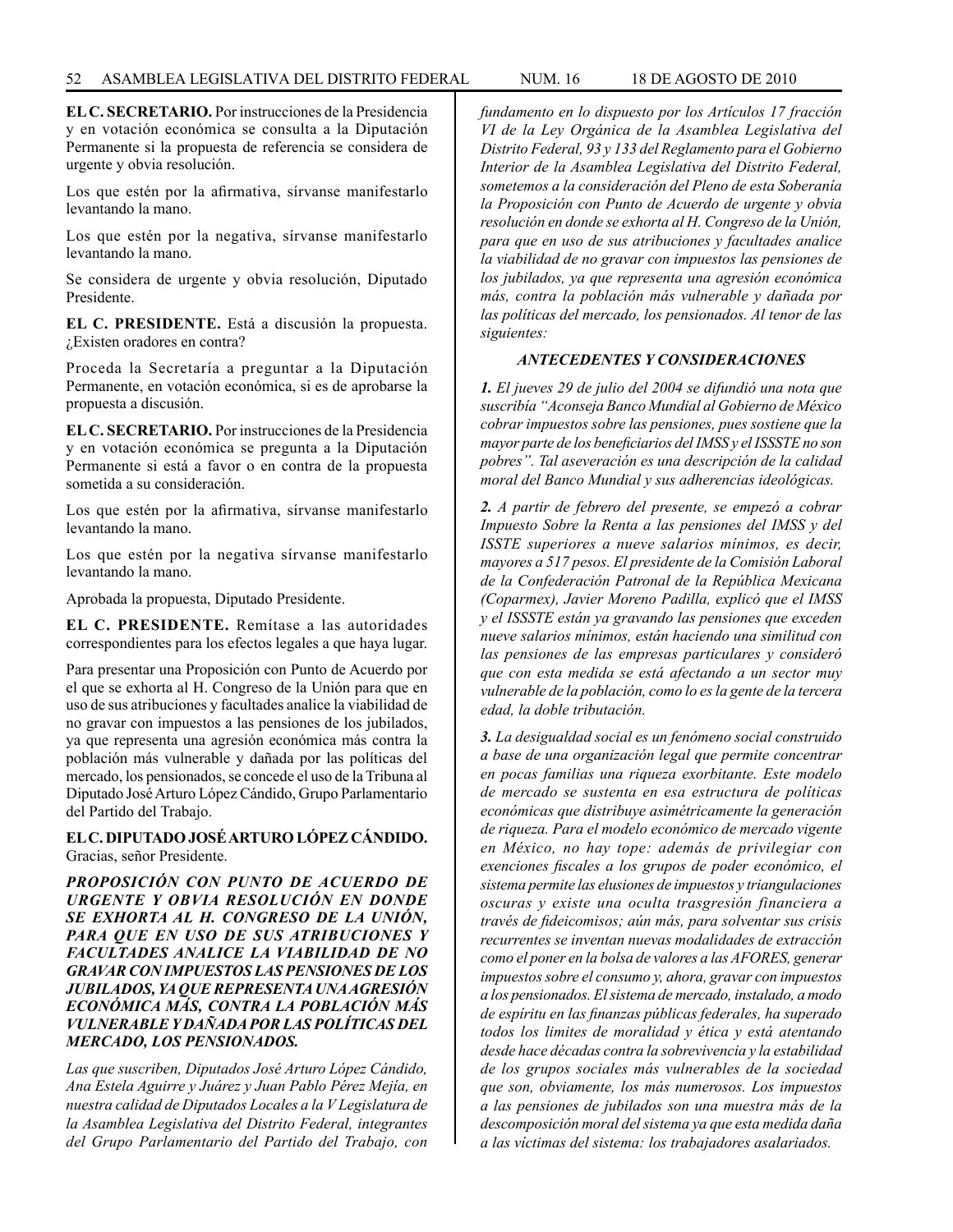*Por lo anteriormente expuesto se somete a la consideración de este pleno, el siguiente Punto de Acuerdo de Urgente y Obvia resolución:*

*ÚNICO: Esta Asamblea Legislativa exhorta al H. Congreso de la Unión, para que en uso de sus atribuciones y facultades analice la viabilidad de no gravar con impuestos las pensiones de los jubilados, ya que representa una agresión económica más, contra la población más vulnerable y dañada por las políticas del mercado, los pensionados.*

# *ATENTAMENTE*

## *Dip. José Arturo López Cándido*

Gracias señor Presidente.

**EL C. PRESIDENTE.** En los términos de lo dispuesto por el Artículo 133 del Reglamento para el Gobierno Interior de la Asamblea Legislativa del Distrito Federal, consulte la Secretaría a la Diputación Permanente en votación económica si la propuesta presentada por el Diputado José Arturo López Cándido se considera de urgente y obvia resolución.

**EL C. SECRETARIO.** Por instrucciones de la Presidencia y en votación económica se consulta a la Diputación Permanente si la propuesta de referencia se considera de urgente y obvia resolución.

Los que estén por la afirmativa, sírvanse manifestarlo levantando la mano.

Los que estén por la negativa, sírvanse manifestarlo levantando la mano.

Se considera de urgente y obvia resolución, Diputado Presidente.

**EL C. PRESIDENTE.** Está a discusión la propuesta. ¿Existen oradores en contra?

Proceda la Secretaría a preguntar a la Diputación Permanente en votación económica si es de aprobarse la propuesta a discusión.

**EL C. SECRETARIO.** Por instrucciones de la Presidencia y en votación económica se pregunta a la Diputación Permanente si está a favor o en contra de la propuesta sometida a su consideración.

Los que estén por la afirmativa, sírvanse manifestarlo levantando la mano.

Los que estén por la negativa, sírvanse manifestarlo levantando la mano.

Aprobada la propuesta, Diputado Presidente.

**EL C. PRESIDENTE.** Remítase a las autoridades correspondientes para los efectos legales a que haya lugar.

Para presentar una Proposición con Punto de Acuerdo a través del cual la Asamblea Legislativa del Distrito Federal exhorta a la Comisión del Distrito Federal de la Cámara de Diputados a ejercer sus facultades legislativas para conminar al Senado de la República a dictaminar pronto y positivamente la Iniciativa de Reforma Política del Distrito Federal, para dotar a los habitantes de la Ciudad de México de Derechos Políticos plenos a favor de un proceso democrático y a unirse a las voces que demandan justicia política para la Capital, se concede el uso de la Tribuna al Diputado José Arturo López Cándido, del Grupo Parlamentario del Partido del Trabajo.

**EL C. DIPUTADO JOSÉ ARTURO LÓPEZ CÁNDIDO.** Gracias, señor Presidente.

*PROPOSICIÓN CON PUNTO DE ACUERDO A TRAVÉS DEL CUAL LA ASAMBLEA LEGISLATIVA DEL DISTRITO FEDERAL EXHORTA A LA COMISIÓN DEL DISTRITO FEDERAL DE LA H. CÁMARA DE DIPUTADOS A EJERCER SUS FACULTADES LEGISLATIVAS PARA CONMINAR AL H. SENADO DE LA REPÚBLICA A DICTAMINAR PRONTA Y POSITIVAMENTE LA PROPUESTA DE REFORMA POLÍTICA DEL DISTRITO FEDERAL PARA DOTAR A LOS HABITANTES DE LA CIUDAD DE MÉXICO DE DERECHOS POLÍTICOS PLENOS A FAVOR DE UN PROCESO DEMOCRÁTICO Y A UNIRSE A LAS VOCES QUE DEMANDAN JUSTICIA POLÍTICA PARA LA CAPITAL.*

*En nuestra calidad de Diputados Locales de la V Legislatura de la Asamblea Legislativa del Distrito Federal, integrantes del Grupo Parlamentario del Partido del Trabajo, con fundamento en lo dispuesto por los Artículos 17 fracción VI de la Ley Orgánica de la Asamblea Legislativa del Distrito Federal, 93 y 133 del Reglamento para el Gobierno Interior de la Asamblea Legislativa del Distrito Federal, sometemos a la consideración del Pleno de esta Soberanía la Proposición con Punto de Acuerdo de urgente y obvia resolución a través del cual la Asamblea Legislativa del Distrito Federal exhorta a la Comisión del Distrito Federal de la H. Cámara de Diputados a ejercer sus facultades legislativas para conminar al H. Senado de la República a dictaminar pronta y positivamente la Propuesta de Reforma Política del Distrito Federal para dotar a los habitantes de la Ciudad de México de derechos políticos plenos a favor de un proceso democrático y a unirse a las voces que demandan justicia política para la Capital, al tenor de los siguientes:*

#### *CONSIDERANDOS*

*1. El día miércoles 11 del presente, la Presidenta de la Asamblea Legislativa del Distrito Federal, Alejandra Barrales, junto con los Coordinadores de los Grupos Parlamentarios en la Comisión de Gobierno entregaron a la Junta de Coordinación Política del Senado la Propuesta de Reforma Política para el Distrito Federal.*

*2. Este documento es producto de un trabajo histórico de varias generaciones de capitalinos, políticos, organizaciones, grupos, pensadores y académicos que se*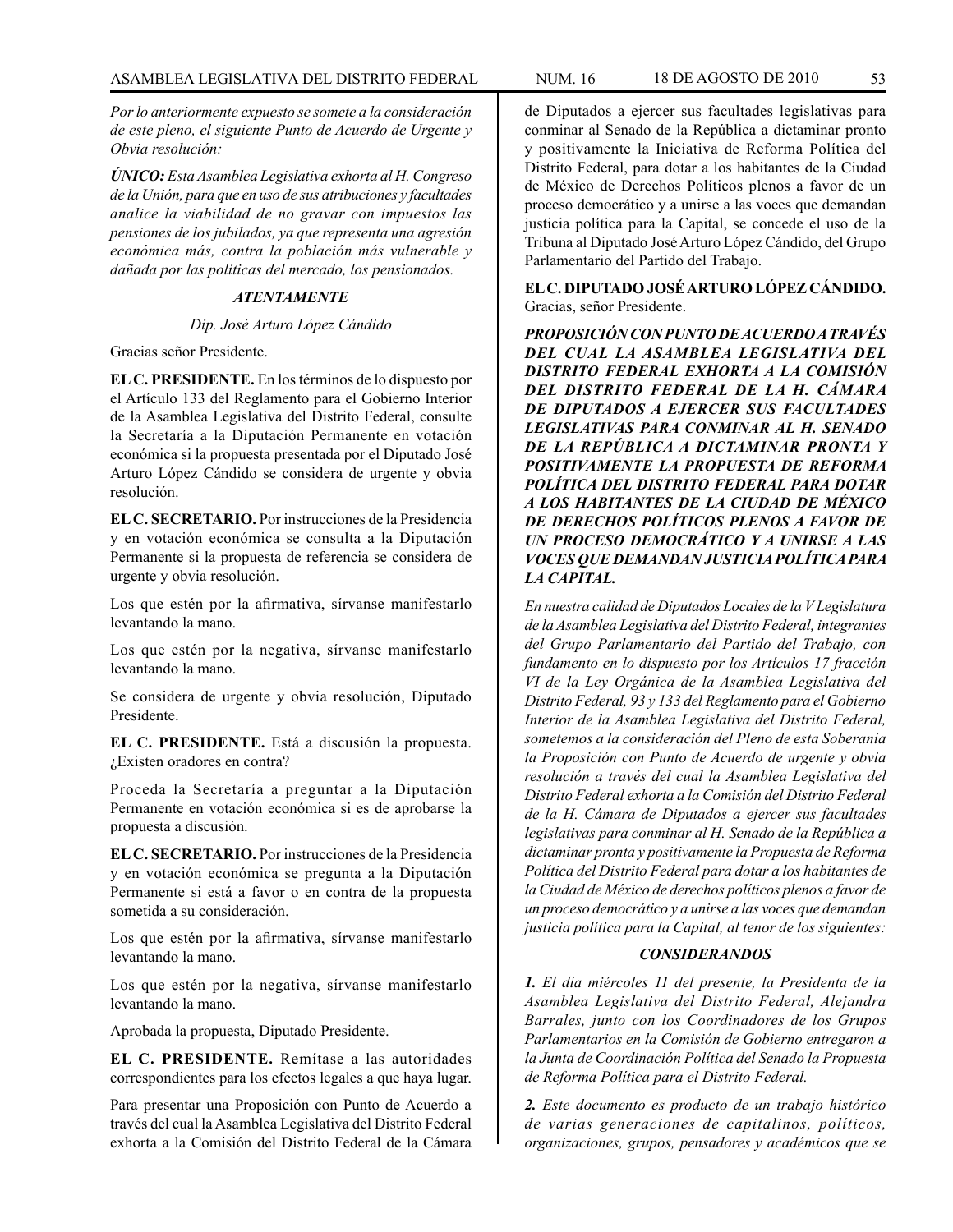*han interesado vivamente en la continuidad del proceso democrático, dolosamente obstaculizado en la Ciudad de México. Esta actitud de negar a los capitalinos de derechos políticos que goza cualquier Ciudadano de la República Mexicana, excluidos los habitantes del Distrito Federal, resulta ya un acto de delito político que ha generado daños y perjuicios y retrasos importantes en la maduración democrática de la propia federación al no propiciar los equilibrios políticos de Soberanía y autonomía.*

*3. Es absolutamente necesario que todas las instancias de organización política y de gobierno; los representantes populares y todos aquellos que tienen la responsabilidad por velar por los intereses de millones de habitantes de la Ciudad de México, así como quienes asumieron compromisos de representación bajo la protesta de cumplir las demandas de la Nación, se unan en una sola voz para demandar la materialización de la reforma política del Distrito Federal.*

*Por lo expuesto, someto a consideración de esta Honorable Asamblea Legislativa del Distrito Federal, la siguiente:*

# *PROPOSICIÓN CON PUNTO DE ACUERDO*

*ÚNICO. la Asamblea Legislativa del Distrito Federal exhorta a la Comisión del Distrito Federal de la H. Cámara de Diputados a ejercer sus facultades legislativas para conminar al H. Senado de la República a dictaminar pronta y positivamente la Propuesta de Reforma Política del Distrito Federal para dotar a los habitantes de la Ciudad de México de derechos políticos plenos a favor de un proceso democrático y a unirse a las voces que demandan justicia política para la Capital.*

#### *ATENTAMENTE*

#### *Dip. José Arturo López Cándido*

Es todo, señor Presidente.

**EL C. PRESIDENTE.** En términos de lo dispuesto por el Artículo 133 del Reglamento para el Gobierno Interior de la Asamblea Legislativa del Distrito Federal, consulte la Secretaría a la Diputación Permanente en votación económica si la propuesta presentada por el Diputado José Arturo López Cándido se considera de urgente y obvia resolución.

**EL C. SECRETARIO.** Por instrucciones de la Presidencia y en votación económica se consulta a la Diputación Permanente si la propuesta de referencia se considera de urgente y obvia resolución.

Los que estén por la afirmativa, sírvanse manifestarlo levantando la mano.

Los que estén por la negativa, sírvanse manifestarlo levantando la mano.

Se considera de urgente y obvia resolución, Diputado Presidente.

**EL C. PRESIDENTE.** Está a discusión la propuesta. ¿Existen oradores en contra?

Diputado Pizano.

**EL C. DIPUTADO CARLO FABIÁN PIZANO SALINAS.** Es una propuesta al promovente. Es que en el Punto de Acuerdo usted señala que se exhorta al Senado para que dictamine la Iniciativa de Reforma Política, y hasta mi entender lo que se le entregó al Senado no fue una Iniciativa, simplemente fue una propuesta, porque como viene de una mesa política, la mesa política no tiene una capacidad de presentar una Iniciativa, lo que se le pide en dado caso al Senado es que algún legislador la transforme en Iniciativa y la presente.

Entonces la propuesta que yo le sugiero para modificar el Punto de Acuerdo es que en vez de utilizar la palabra *Iniciativa*, se use la palabra *propuesta*, porque esto es lo que realmente se presentó.

Ese sería mi comentario, Diputado Presidente.

**EL C. PRESIDENTE.** ¿Diputado López Cándido, acepta la modificación?

¿Algún otro Diputado en pro?

Proceda la Secretaría a preguntar a la Diputación Permanente en votación económica si es de aprobarse la propuesta a discusión, con la modificación aceptada por el Diputado López Cándido.

**EL C. SECRETARIO.** Por instrucciones de la Presidencia y en votación económica se pregunta a la Diputación Permanente si está a favor o en contra de la propuesta sometida a su consideración con la modificación que plantea el Diputado Carlo Pizano.

Los que estén por la afirmativa, sírvanse manifestarlo levantando la mano.

Los que estén por la negativa, sírvanse manifestarlo levantando la mano.

Aprobada la propuesta, Diputado Presidente.

**EL C. PRESIDENTE.** Remítase a las autoridades correspondientes para los efectos legales a que haya lugar.

Para presentar una Proposición con Punto de Acuerdo por el que se exhorta al Gobierno del Distrito Federal, en particular a la Secretaría de Desarrollo Urbano del Distrito Federal, para que en coordinación con la Delegación Magdalena Contreras inicien la revisión y formulación del Programa Delegacional de Desarrollo Urbano de la citada demarcación, se concede el uso de la Tribuna al Diputado Fernando Cuéllar Reyes, en nombre propio y del Diputado Héctor Guijosa Mora, del Grupo Parlamentario del Partido de la Revolución Democrática.

**EL C. DIPUTADO FERNANDO CUÉLLAR REYES.** Con su venia Diputado Presidente.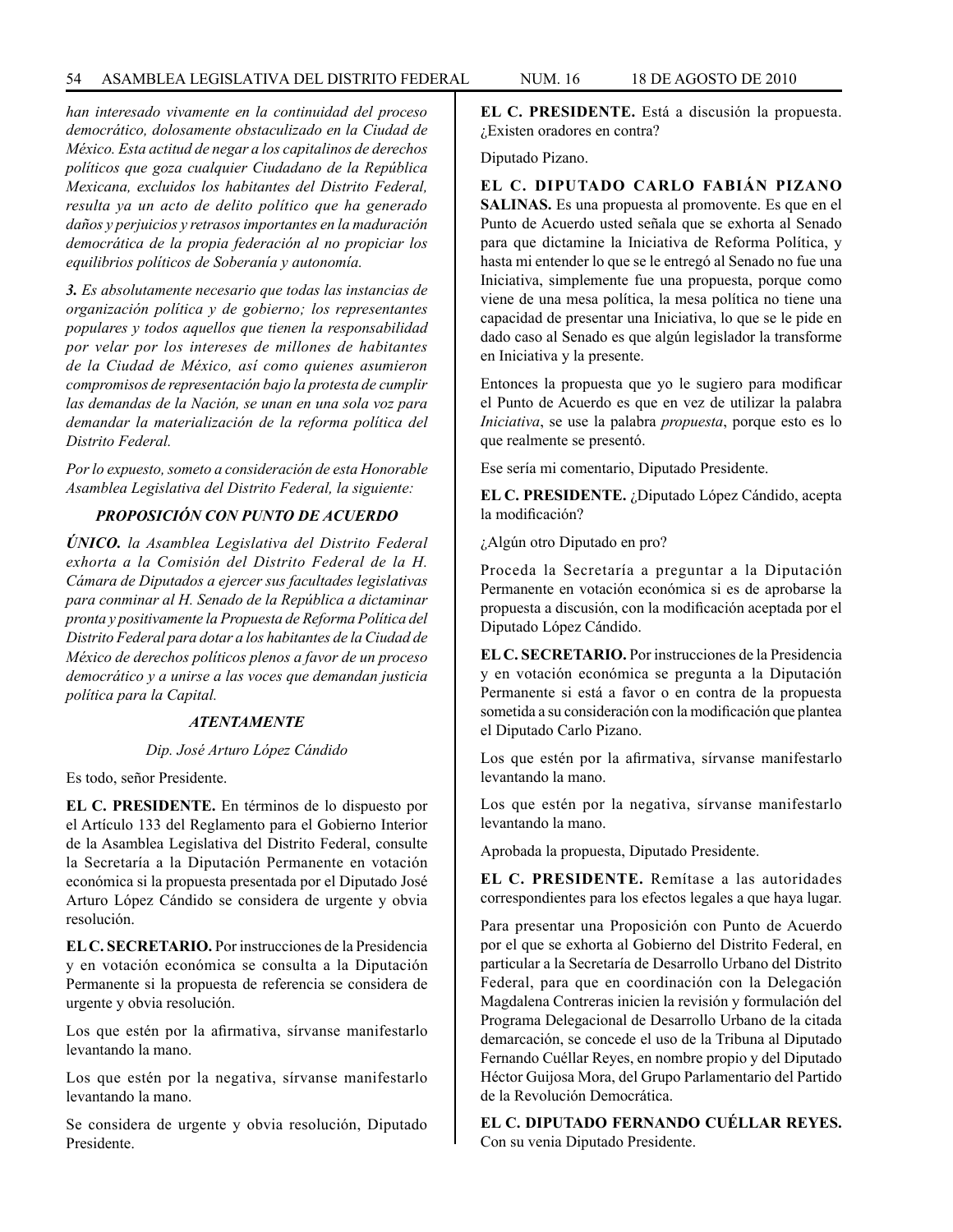*PROPOSICIÓN CON PUNTO DE ACUERDO, LA ASAMBLEA LEGISLATIVA DEL DISTRITO FEDERAL EXHORTA AL GOBIERNO DEL DISTRITO FEDERAL, EN PARTICULAR, A LA SECRETARÍA DE DESARROLLO URBANO DEL DISTRITO FEDERAL PARA QUE EN COORDINACIÓN CON LA DELEGACIÓN LA MAGDALENA CONTRERAS INICIEN LA REVISIÓN Y FORMULACIÓN DEL PROGRAMA DELEGACIONAL DE DESARROLLO URBANO DE LA CITADA DEMARCACIÓN.*

*Los suscritos, Diputados Héctor Guijosa Mora y Fernando Cuéllar Reyes, integrantes del Grupo Parlamentaria del Partido de la Revolución Democrática (PRD) de esta H. Asamblea Legislativa del Distrito Federal, V Legislatura, con fundamento en lo dispuesto por los Artículos 122, Apartado C, Base Primera, Fracción V, Incisos j), k) y o), de la Constitución Política de los Estados Unidos Mexicanos; 42, Fracciones XIV, XV y XXX, del Estatuto de Gobierno del Distrito Federal; 1, 7, 10, Fracción I, II, III, IV, VI, VII, XIX, XX, XXI, XXIX, XXX, XXXI y XXXV, 11, 12, 13, 17, 18, 19, 59, 60, Fracción 11, 61, 62, Fracción XXXI, 63, 64, 67 y 68, de la Ley Orgánica de la Asamblea Legislativa del Distrito Federal; 1, 2, 3, 28, 29, 30, 31, 32, 33, 34, 35, 36, 37, 38, 39, 40, 41, 48 y 133 del Reglamento para el Gobierno Interior de la Asamblea Legislativa del Distrito Federal; 1, 2, 3, 4, 5, 6, 7, 8, 9, 10, 11, 12, 13, 14, 15, 16, 17, 18, 28, 29, 30, 31, 32, 33, 34, 35, 36, 37, 38, 39, 40, 41, 42, 43, 44, 45, 46, 47, 48, 49, 50, 51, 52, 53, 54, 55, 56, 57, 58, 59, 60, 61, 62, 63 y 67 del Reglamento Interior de las Comisiones de la Asamblea Legislativa del Distrito Federal; y 2, 3, 6, 9, 10, 11, 16, 19, 25 y 29 de la Ley de Desarrollo Urbano del Distrito Federal someto respetuosamente a la consideración del Pleno de esta Soberanía, la siguiente proposición con Punto de Acuerdo de urgente y obvia resolución: La Asamblea Legislativa del Distrito Federal exhorta al Gobierno del Distrito Federal, en particular, a la Secretaría de Desarrollo Urbano del Distrito Federal para que en coordinación con la Delegación La Magdalena Contreras inicien la revisión y formulación del Programa Delegacional de Desarrollo Urbano de la citada Demarcación, al tenor de los siguientes:*

## *CONSIDERANDOS*

*I. Que la Organización Política y Administrativa del Distrito Federal atenderá como uno de los principios estratégicos la planeación y ordenamiento del desarrollo territorial, económico y social de la Ciudad, en el que se considere la óptica integral de la capital con las peculiaridades de cada una de las demarcaciones territoriales.*

*II. Que, la Delegación La Magdalena Contreras es un órgano político-administrativo con que cuenta la Administración Pública del Distrito Federal, siendo una de las 16 demarcaciones territoriales en que se divide el Distrito Federal.*

*III. Que, los programas delegacionales se definen como aquellos que establecen la planeación del desarrollo y el ordenamiento territorial de una Delegación del Distrito Federal.*

*IV. Que, con fecha primero de enero del 2005, el Jefe de Gobierno del Distrito Federal, publicó en la Gaceta Oficial del Distrito Federal el decreto que contiene el Programa Delegacional de Desarrollo Urbano para el Órgano Político-Administrativo La Magdalena Conteras vigente hasta la fecha.*

*V. Que, para la formulación y aprobación de los programas deberá existir una coordinación y participación entre diferentes autoridades de la Administración Pública del Distrito Federal: el Jefe de Gobierno, la Secretaría de Desarrollo Urbano y Vivienda, los Órganos Políticos Administrativos y la Asamblea Legislativa del Distrito Federal.*

*VI. Que, la demarcación La Magdalena Contreras cuenta con los pueblos de San Bernabé Ocotepec, La Magdalena Contreras, San Nicolás Totolapan, San Jerónimo Aculco y San Jerónimo Lídice, mismos que cuentan con tradiciones, usos y costumbres muy arraigadas.*

*VII. Que, el Programa Delegacional de Desarrollo Urbano de La Magdalena Contreras vigente, se establecieron polígonos de actuación como área de transición, encontrándose diversos asentamientos humanos con una antigüedad mínima de quince años aproximadamente, producto del desdoblamiento poblacional de los habitantes originales, en terrenos ubicados dentro de las comunidades de San Bernabé Ocotepec, La Magdalena Contreras y el Ejido de San Nicolás Totolapan, por lo que es necesario su incorporación para regularizar su situación jurídica y social.*

*VIII. Que, dentro de las Delegaciones que conforman esta Ciudad de México prolifera un desarrollo urbano dinámico, y el Órgano Político Administrativo La Magdalena Contreras, no es la excepción, misma que actualmente cuenta con diferentes comunidades, en donde se presenta una expansión natural de Su población y requieren espacios urbanas para la vivienda y el comercio, por lo que el Programa de Desarrollo Urbano, deberá contemplar áreas de actuación para atender el crecimiento poblacional, así como prever áreas de reservas para la vivienda de sus pobladores, es el caso de la comunidad de San Bernabé Ocotepec que en estricto respeto a la ley, normas y ordenamientos, solicita la integración de una zona urbana comunal.*

*IX. Que, dadas las condiciones existentes es necesario el establecimiento de nuevas políticas que generen un programa de actuación con referencia al uso de suelo al interior de los pueblos y colonias de la Delegación La Magdalena Contreras, con el objetivo de armonizar y equilibrar su desarrollo integral, sin afectar en lo más mínimo la conservación y rescate de las áreas naturalmente protegidas.*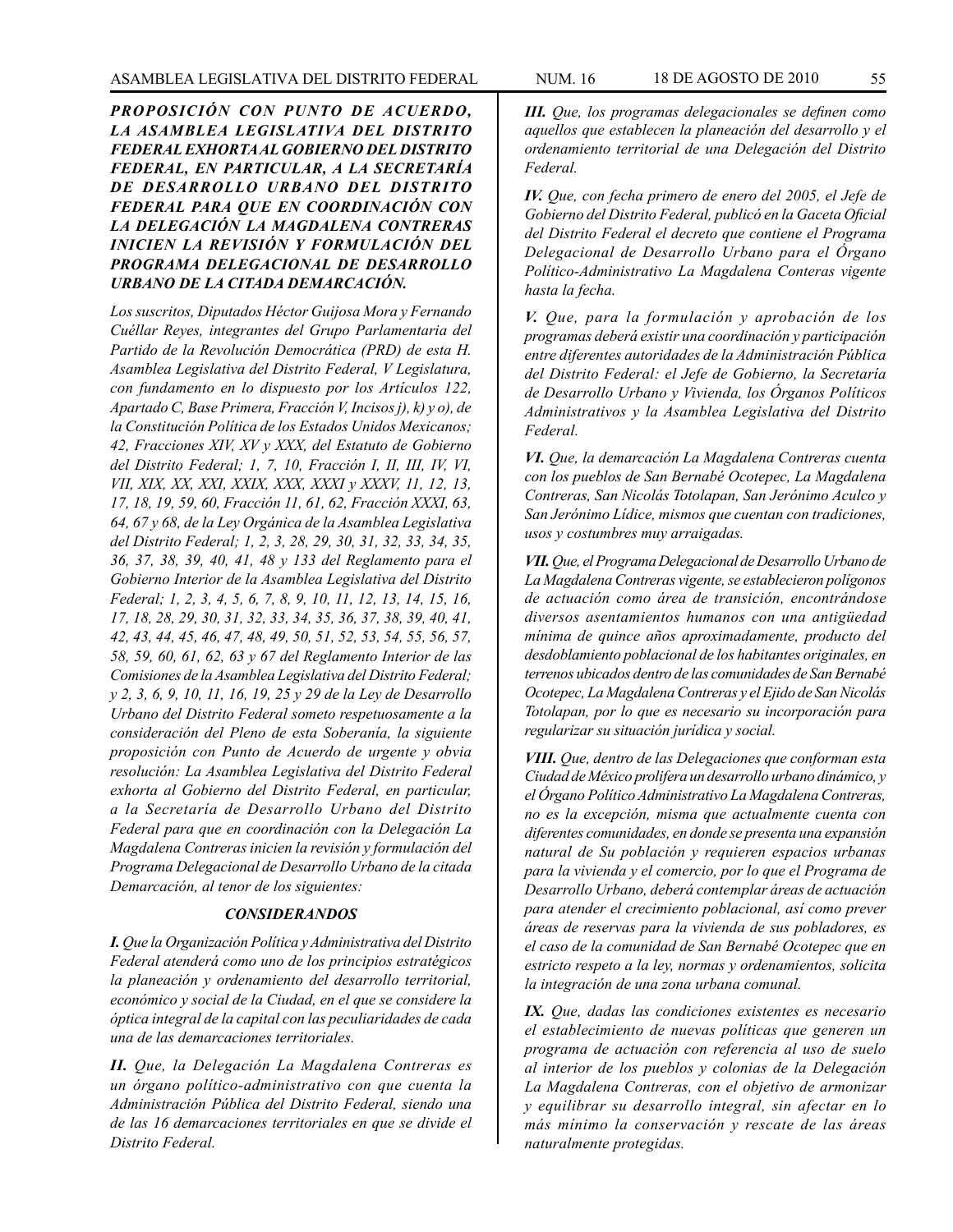*X. Que, en el interior del territorio de La Magdalena Contreras actualmente cuenta con una estructura urbana deficiente en donde la accesibilidad vial y peatonal se torna sumamente difícil.*

*XI. Que, la única salida vehicular de la Delegación, está conformada por el Boulevard Presidente Adolfo Ruiz Cortínez (Periférico), mediante la incorporación directa de las avenidas San Bernabé, San Jerónimo, Luis Cabrera y México, mostrando una alta sobresaturación lo que dificulta su accesibilidad.*

*XII. Que, es necesario la revisión del territorio de la Delegación en cuanto al uso de suelo, ya que con la apertura de ciertos establecimientos mercantiles se generan conflictos en el desarrollo integral de las comunidades, su operación establece competencia desleal a las actividades económicas de cientos de pequeños comerciantes oriundos de los pueblos y colonias de La Magdalena Contreras.*

*XIII. Que, últimamente han intentado y/o puesto en funcionamiento en diversas Delegaciones del Distrito Federal, incluyendo La Magdalena Contreras, los comercios denominados Bodega Express Aurrerá, afectando con ello directamente a los barrios tradicionales de los antiguos poblados o colonias, con usos comerciales y de servicios de baja intensidad.*

*XIV. Que, al Jefe de Gobierno le corresponde dirigir la planeación y ordenamiento del desarrollo urbano del Distrito Federal, así como formular los programas y sus modificaciones de desarrollo urbano y someterlos a la aprobación de la Asamblea Legislativa del Distrito Federal.*

*XV. Que, el Jefe de Gobierno se auxiliará en el ejercicio de sus atribuciones de diversas dependencias, entre otras, de la Secretaría de Desarrollo Urbano del Distrito Federal.*

*XVI. Que, la Secretaría de Desarrollo Urbano del Distrito Federal le corresponde el despacho de las materias relativas a la política en materia de planeación urbana, así como revisar, modificar, formular, coordinar, elaborar y evaluar el Programa General de Desarrollo Urbano del Distrito Federal; el Programa Delegacional de Desarrollo Urbano y los Programas Parciales de Desarrollo Urbano.*

*XVII. Que, la formulación de modificaciones a los programas podrá ser iniciada a solicitud de los Diputados de la Asamblea Legislativa del Distrito Federal, de conformidad con lo señalado en el Artículo 39 Inciso B fracción I de la Ley de Desarrollo Urbano y Vivienda.*

*XVIII. Que, la revisión y actualización del Programa Delegacional de Desarrollo Urbano de La Magdalena Contreras debe ser para beneficio y la elevación de vida de sus habitantes, y en general, de la población del Distrito Federal.*

*XIX. Que, dicha modificación al Programa Delegacional de Desarrollo Urbano de La Magdalena Contreras, debe integrar las políticas de atención a los asentamientos irregulares, de la Comunidad en La Magdalena Atlític y el Ejido de San Nicolás Totolapan.*

*XX. Que, es de suma importancia someter a consideración el Programa Delegacional de Desarrollo Urbano en La Magdalena Contreras, a la opinión pública de los diversos* 

*sectores sociales existentes en la demarcación, lo anterior para tener el acercamiento directo, información real y concreta, para que se formule sobre una base democrática en la que exista la participación de todos y cada uno de los involucrados.*

*XXI. Que, a la Secretaría de Finanzas del Gobierno del Distrito Federal, le corresponde de conformidad con lo dispuesto por el Artículo 30 de la Ley Orgánica de la Administración Pública del Distrito Federal, el despacho de las materias relativas a el desarrollo de las políticas de ingresos y administración tributaria, la programación, presupuestación y evaluación del gasto público del Distrito Federal, entre otras cosa.*

*XXII. Que, las Delegaciones del Distrito Federal, cuentan con la atribución de participar en la elaboración y modificación de los proyectos de Programas cuyo ámbito espacial de validez está comprendido dentro de la demarcación territorial que le corresponda.*

*XXIII. Que, durante el procedimiento de elaboración de los Programas Generales, Delegacionales y/o Parciales, los Órganos Políticos Administrativos trabajarán en coordinación con la Secretaría Desarrollo Urbano del Distrito Federal, llevando a cabo los talleres de Participación Ciudadana, estableciendo la congruencia entre los dichos programas, así como realizar observaciones que considere pertinentes, por lo que es procedente en su inclusión en los presupuestos operativos para la elaboración de los proyectos ejecutivos que contemplen las modificaciones que se han realizado en los hechos por la movilidad natural de la población en esta demarcación.*

*Por lo anteriormente expuesto, con fundamento en el Artículo 133 del Reglamento para el Gobierno Interior de la Asamblea Legislativa del Distrito Federal, someto a la consideración de esta Soberanía, la siguiente Proposición de Urgente y Obvia Resolución con el siguiente:*

#### *PUNTO DE ACUERDO*

*PRIMERO. La Asamblea Legislativa del Distrito Federal exhorta a la Secretaría de Desarrollo Urbano del Distrito Federal para que inicie la revisión y formule la modificación del Programa Delegacional de Desarrollo Urbano para la Delegación La Magdalena Contreras.*

*SEGUNDO. La Asamblea Legislativa del Distrito Federal exhorta a la Secretaría de Finanzas del Gobierno del Distrito Federal a que otorgue los suficientes recursos a la Delegación La Magdalena Contreras para que participe en la elaboración y modificación en el Programa Delegacional de Desarrollo Urbano.*

*TERCERO. La Asamblea Legislativa del Distrito Federal exhorta al Órgano Político de La Magdalena Contreras, para que realice todas las acciones necesarias para que de acuerdo a sus facultades participe en la elaboración y modificación del Programa Delegacional de Desarrollo Urbano.*

#### *ATENTAMENTE*

*Dip. Héctor Guijosa Mora. Dip. Fernando Cuéllar Reyes* Es cuanto, Diputado Presidente.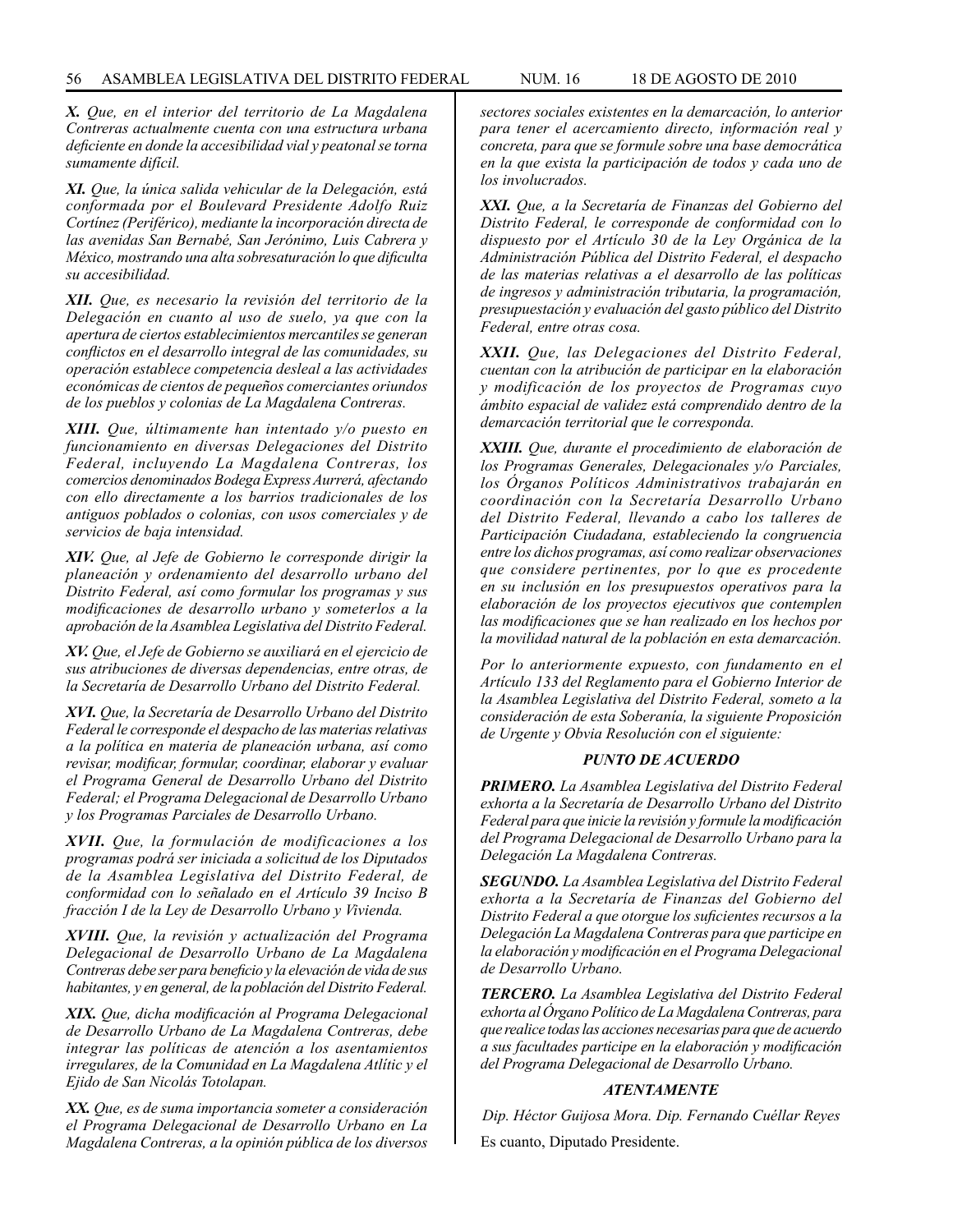**EL C. PRESIDENTE.** En términos de lo dispuesto por el Artículo 133 del Reglamento para el Gobierno Interior de la Asamblea Legislativa del Distrito Federal, consulte la Secretaría a la Diputación Permanente en votación económica si la propuesta presentada por el Diputado Fernando Cuéllar, se considera de urgente y obvia resolución.

**EL C. SECRETARIO.** Por instrucciones de la Presidencia y en votación económica se consulta a la Diputación Permanente si la propuesta de referencia se considera de urgente y obvia resolución.

Los que estén por la afirmativa, sírvanse manifestarlo levantando la mano.

Los que estén por la negativa, sírvanse manifestarlo levantando la mano.

Se considera de urgente y obvia resolución, Diputado Presidente.

**EL C. PRESIDENTE.** Está a discusión la propuesta. ¿Existen oradores en contra?

Proceda la Secretaría a preguntar a la Diputación Permanente en votación económica si es de aprobarse la propuesta a discusión.

**EL C. SECRETARIO.** Por instrucciones de la Presidencia y en votación económica se pregunta a la Diputación Permanente si está a favor o en contra de la propuesta sometida a su consideración.

Los que estén por la afirmativa, sírvanse manifestarlo levantando la mano.

Los que estén por la negativa, sírvanse manifestarlo levantando la mano.

Aprobada la propuesta, Diputado Presidente.

**EL C. PRESIDENTE.** Remítase a las autoridades correspondientes para los efectos legales a que haya lugar.

Para presentar una Proposición con Punto de Acuerdo por el que se exhorta respetuosamente al Senado de la República para que en el marco de estos festejos de juventud y como país sede del Encuentro Mundial de este sector, ratifique a la Convención de los Derechos de las y los Jóvenes, signada por nuestro país desde el año 2000, se concede el uso de la Tribuna a la Diputada Lizbeth Eugenia Rosas Montero a nombre propio y de la Diputada Aleida Alavez Ruiz, del Grupo Parlamentario del Partido de la Revolución Democrática.

**LA C. DIPUTADA LIZBETH EUGENIA ROSAS MONTERO.** Con su venia, Diputado Presidente.

*PROPOSICIÓN CON PUNTO DE ACUERDO EL CUAL SE EXHORTA, RESPETUOSAMENTE, AL SENADO DE LA REPÚBLICA PARA QUE EN EL MARCO DE ESTOS FESTEJOS DE JUVENTUD Y COMO PAÍS SEDE DEL ENCUENTRO MUNDIAL DE ESTE SECTOR, RATIFIQUE LA CONVENCIÓN DE LOS DERECHOS DE LAS Y LOS JÓVENES SIGNADA POR NUESTRO PAÍS DESDE EL AÑO 2000.*

*Los que suscribimos, Diputadas y Diputadas, de la Asamblea Legislativa del Distrito Federal, V Legislatura, con fundamento en lo establecido en los Artículos 10 y 17 de la Ley Orgánica y 133 del Reglamento para el Gobierno Interior, ambos de la Asamblea Legislativa del Distrito Federal, someto a la consideración de esta Comisión Permanente, como asunto de Urgente y obvia resolución, la siguiente Proposición con Punto de Acuerdo al tenor de las siguientes*

### *CONSIDERACIONES*

*El deterioro de las condiciones que dan sustento a los derechos civiles políticos económicos sociales, culturales y ambientales de las comunidades los barrios y sus habitantes. Donde adolescentes y jóvenes son el sector en el que menos hemos pensado a la hora de plantear políticas públicas, o etiquetar recursos y hacer Leyes que normen la reconstrucción del tejido social.*

*Es en esta Ciudad de México donde la violencia, la falta de empleo, el modelo educativo quebrado, el consumo y la falta de horizonte generan en las y los jóvenes la sensación de vivir en un gran archipiélago, donde los barcos van a la deriva y las sociedades se disputan los pocos entornos seguros, y en aras del estado de derecho someten la justicia como si fueran grandes islas que se hunden con las esperanzas de las comunidades y sus juventudes.*

*En los que las categorías sociológicas y antropológicas etiquetaron a jóvenes y dieron pauta a una mala lectura gubernamental basada en su estigmatización y criminalización, percibiéndolos como peligrosos, como motivo de la acción punitiva y violenta en aras de la legalidad.*

*Tiempo en que jóvenes en la Ciudad y en el país asumen el reto de confrontar esa realidad de manera legal o ilegal y encuentran un mundo adultocéntrico y esquizofrénico que solo dialoga y acuerda como mantener el contubernio, la corrupción que desmantela el estado y da lugar a los poderes fácticos.*

*Donde las juventudes son focos de atracción para convertirlos en la estrella del consumo, la distribución o la seguridad de los 22 delitos que controla la delincuencia organizada.*

*En este México ahogada por la confrontación y la ineptitud de los adultos para dialogar y transformar las instituciones del estado, donde las y los jóvenes se debaten entre la inclusión a los valores del mercado la explotación laboral los malos salarios, el aniquilamiento de la seguridad social o la disputa por construir un mundo alternativo que respete la naturaleza, impulsando la economía inclusiva y el buen vivir en armonía y comunidad.*

*Años de violencia que se tiñen de enojo, rabia y por ultimo indignación son despertadas por la violencia, en la masacre de jóvenes en Cd. Juárez, en la muerte de jóvenes militares*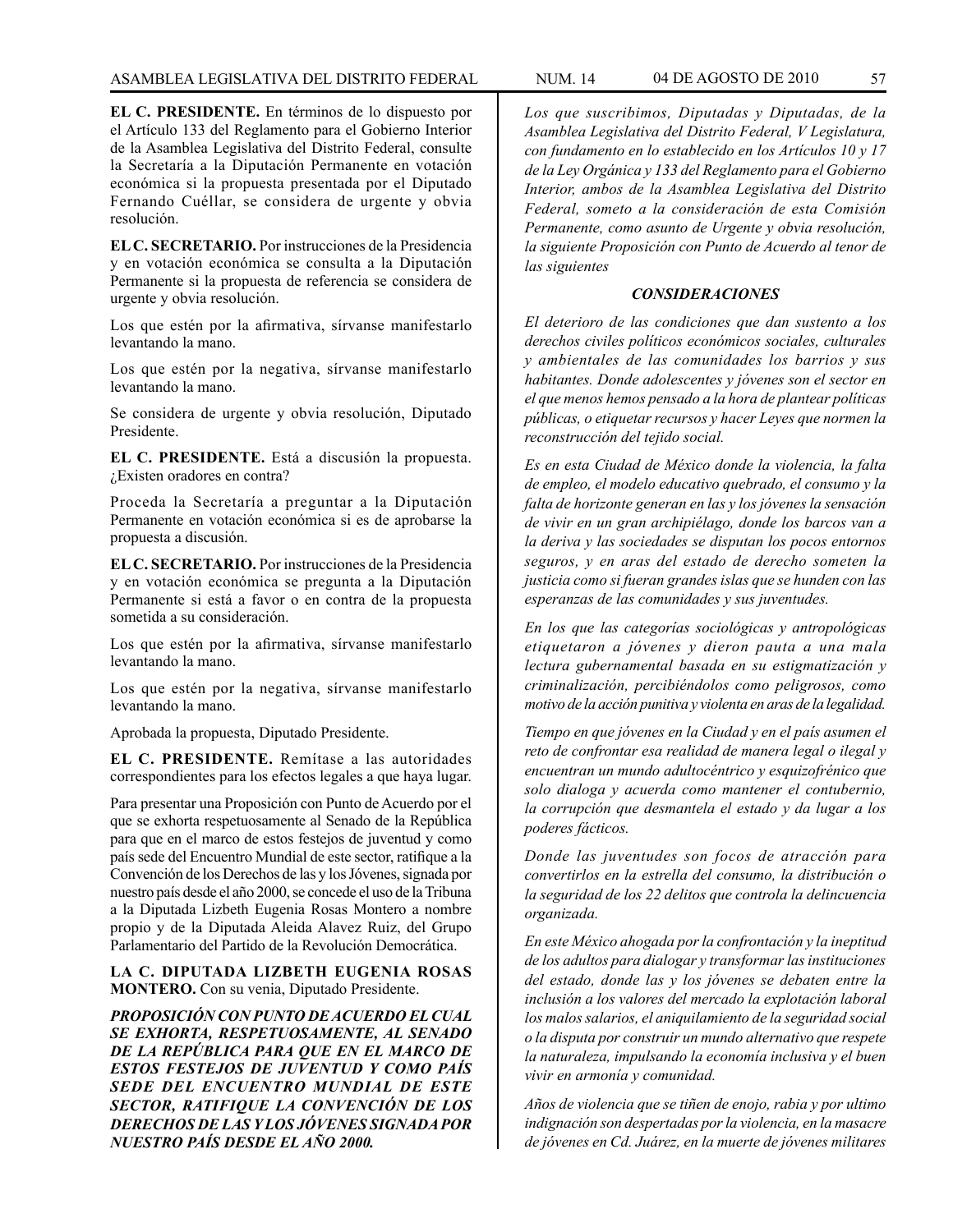*y jóvenes sicarios en la guerra contra el narcotráfico, en los mas de siete millones de jóvenes que no estudian y no trabajan porque el estado mexicano es incapaz de proporcionarle un horizonte que les de certeza económica, laboral, educativa, recreativa de manera saludable.*

*Han sido veinte años de señales esquizofrénicas invitan a la solidaridad como herramienta de confrontación, a la universalidad como mecanismo de negación del otro, a la individualidad como construcción Ciudadana, a la competencia como símbolo de éxito, a la ganancia como valor humano, a la legalidad sobre la justicia, a la tolerancia como reconocimiento de la otra, y al abuso en el aprovechamiento de los recursos naturales sobre el respeto de la madre tierra. Diez años donde se a construido el andamiaje que mantiene sin participación y sin colaboración en la vida del poder publico a la mayoría de las y los jóvenes, las y los jóvenes hoy se niegan a ser lideres y políticos, son actores sociales que nutren el actuar ético, y cuestiona el poder, están cansados de una mirada fragmentada, academicista y adultocentríca.*

Hay que reconocer su pluriculturalidad y *multirepresentatividad, estas hay que impulsarlas y cuidarlas del adultocentrismo y aprender de su dialogo intergeneracional e íntrageneracional. 2010 es celebrar el bicentenario a través del reconocimiento de las poblaciones juveniles como un actor fundamental para la transformación del país, apostemos por los pilares de la resiliencia individual y comunitaria que las y los jóvenes han desarrollado*

*Por lo anteriormente expuesto, sometemos a consideración de esta Comisión Permanente como asunto de urgente y obvia resolución la siguiente proposición con*

#### *PUNTO DE ACUERDO*

*ÚNICO. Se exhorta, respetuosamente, al Senado de la República para que en el marco de estos festejos de Juventud y como país sede del encuentro mundial de este sector, ratifique la Convención de los derechos de las y los jóvenes signada por nuestro país desde el año 2000.*

*Dado en el Recinto Legislativo a los dieciocho días del mes de Agosto de 2010,*

## *SUSCRIBEN*

#### *Dip. Lizbeth Eugenia Rosas Montero*

Es cuanto, Diputado Presidente.

**EL C. PRESIDENTE.** En los términos de lo dispuesto por el Artículo 133 del Reglamento para el Gobierno Interior de la Asamblea Legislativa del Distrito Federal, consulte la Secretaría a la Diputación Permanente en votación económica si la propuesta presentada por la Diputada Lizbeth Rosas se considera de urgente y obvia resolución.

**EL C. SECRETARIO.** Por instrucciones de la Presidencia y en votación económica se consulta a la Diputación Permanente si la propuesta de referencia se considera de urgente y obvia resolución.

Los que estén por la afirmativa, sírvanse manifestarlo levantando la mano.

Los que estén por la negativa, sírvanse manifestarlo levantando la mano.

Se considera de urgente y obvia resolución, Diputado Presidente.

**EL C. PRESIDENTE.** Está a discusión la propuesta. ¿Existen oradores en contra?

Proceda la Secretaría a preguntar a la Diputación Permanente en votación económica si es de aprobarse la propuesta a discusión.

**EL C. SECRETARIO.** Por instrucciones de la Presidencia y en votación económica se pregunta a la Diputación Permanente si está a favor o en contra de la propuesta sometida a su consideración.

Los que estén por la afirmativa, sírvanse manifestarlo levantando la mano.

Los que estén por la negativa, sírvanse manifestarlo levantando la mano.

Aprobada la propuesta, Diputado Presidente.

**EL C. PRESIDENTE.** Remítase a las autoridades correspondientes para los efectos legales a que haya lugar.

Para presentar una Proposición con Punto de Acuerdo por el que se propone otorgar la Medalla al Mérito Ciudadano que concede esta Asamblea Legislativa, al Ciudadano Doctor en derecho Juventino Víctor Castro y Castro, se concede el uso de la Tribuna a la Diputada Lizbeth Rosas Montero a nombre propio y de la Diputada Aleida Alavez Ruiz, del Grupo Parlamentario del Partido de la Revolución Democrática.

**LA C. DIPUTADA LIZBETH EUGENIA ROSAS MONTERO.** Con su venia, Diputado Presidente.

## *PROPOSICIÓN CON PUNTO DE ACUERDO POR EL QUE SE PROPONE OTORGAR LA MEDALLA AL MÉRITO CIUDADANO QUE CONCEDE ESTA ASAMBLEA LEGISLATIVA AL CIUDADANO DOCTOR EN DERECHO JUVENTINO VÍCTOR CASTRO Y CASTRO.*

*Los que suscribimos, Diputadas y Diputados, de la Asamblea Legislativa del Distrito Federal, V Legislatura, con fundamento en lo establecido en los Artículos 10 y 17 de la Ley Orgánica y 132 del Reglamento para el Gobierno Interior, ambos de la Asamblea Legislativa del Distrito Federal, sometemos a la consideración de esta Diputación Permanente, la siguiente Proposición con Punto de Acuerdo al tenor de las siguientes:*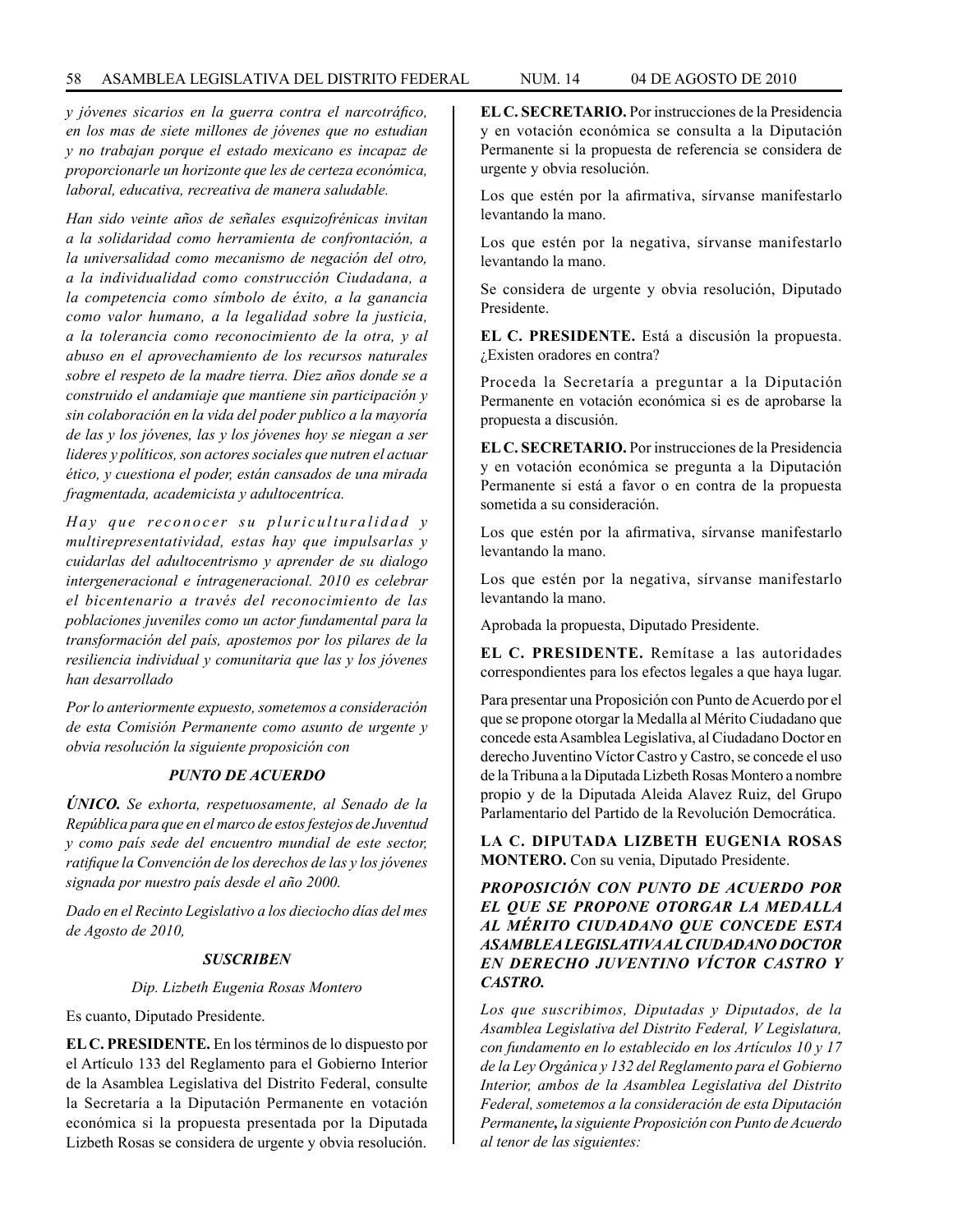### *CONSIDERACIONES*

*Juventino Víctor Castro y Castro, Licenciado en Derecho por la UNAM, donde también estudió Filosofía y Letras y su Doctorado, Ministro retirado de la Suprema Corte de Justicia de la Nación, ha destacado por su larga trayectoria en la Administración Pública con cargos a nivel federal y local en Instituciones como Suprema Corte de Justicia de la Nación, LoteríaNacional, Secretaría de Gobernación, Procuraduría General de la República, Procuraduría General de Justicia del Distrito Federal y Cámara de Diputados.*

*En sus actividades docentes podemos mencionar que fue Profesor de la Escuela Libre de Derecho de 1969 a 1995 en materia constitucional, fue titular de la cátedra de Derecho de Amparo y tutor de la división de posgrado de la facultad de derecho de la UNAM. Ha impartido las asignaturas de Garantías y Amparo y Derecho Constitucional.*

*Pertenece como miembro activo a la Organización Día del Abogado, Cambio de la Cultura en México, A.C., Asociación Nacional de Funciones Judiciales y a la Asociación Nacional de Doctores en Derecho.*

*Entre las publicaciones que ha realizado podemos citar La suplencia de la queja deficiente en el juicio de amparo, Hacia el amparo revolucionado, Garantías y amparo, El ministerio público en México, Ensayos constitucionales, El sistema del derecho de amparo, La suspensión del acto Reclamado en el amparo, La procuración de justicia: un imperativo constitucional, La mutación estructural del derecho en México, El Artículo 105 constitucional y Dos trancos en la vida constitucional de México.*

*Ha destacado también a nivel internacional siendo autor de numerosas intervenciones ante organismos de la ONU y la OEA, en procedimientos de cooperación judicial, extradición, juicios civiles y penales, todos bajo jurisdicción internacional.*

*En el año de 1982 actuó como Ministro Plenipotenciario en representación de nuestro país en la Ciudad de Madrid España, en la Conferencia de Ministros de Justicia de Iberoamérica, de España y Portugal, en donde firmó el Convenio Multilateral a nombre de los Estados Unidos Mexicanos.*

*En 1989 intervino en representación de la Procuraduría General de la República en el acuerdo entre los Estados Unidos Mexicanos y los Estados Unidos de América sobre cooperación para combatir el narcotráfico y la fármacodependencia.* 

*Intervino en 1991 para la preparación y firma del Modelo de convenio para combatir el lavado de dinero en Iberoamérica celebrado en Uruguay.*

*En 1998, fue Jefe de la Delegación del Poder Judicial de la Federación ante la II Conferencia de Justicia Constitucional de Iberoamérica, Portugal y España.*

*Actualmente es Presidente de la Comisión de Puntos Constitucionales en la LXI Legislatura de la Cámara de Diputados.*

*Es el principal impulsor de la Reforma que el pasado mes de febrero fue aprobada y por la cual se modificó el Artículo 40 Constitucional, incluyendo el término "Laico" a nuestra Constitución Política de los Estados Unidos Mexicanos, dando con ello continuidad a la trayectoria que un día se planteó el constituyente de 1857 y reafirmaron los de 1917.*

*Para el Doctor Juventino Castro y Castro un verdadero estado de derecho se fundamenta en que el estado entre sus principales características tenga el estado laico, así lo expresa también la Declaración Universal de la Laicicidad en el Siglo XXI, que se define como la armonización en diversas coyunturas sociohistóricas y políticas de tres principios:*

*1. Respeto a la libertad de conciencia en su práctica individual y colectiva.*

*2. Autonomía de lo político y de la sociedad civil frente a las normas religiosas y filosóficas particulares, y*

*3. No discriminación directa o Indirecta hacia los seres humanos.*

*Para este tenaz personaje, su principio es luchar por un país más justo y su motivación es conformar un nuevo y contemporáneo tipo de relación humana que mejore lo que hasta la fecha se ha logrado.*

*Por lo anterior expuesto formulamos la siguiente:*

# *PROPOSICIÓN CON PUNTO DE ACUERDO*

*ÚNICO. Se propone otorgar la Medalla al Mérito Ciudadano que concede esta Asamblea Legislativa al Ciudadano Doctor en Derecho Juventino Víctor Castro y Castro.*

*Dado en el Recinto Legislativo a los dieciocho días del mes de Agosto de 2010.*

#### *SUSCRIBEN*

#### *Dip. Lizbeth Eugenia Rosas Montero*

Muy amable.

**EL C. PRESIDENTE.** Con fundamento en lo dispuesto por los Artículos 50 fracciones IV y V de la Ley Orgánica de la Asamblea Legislativa del Distrito Federal, 28, 29 y 132 del Reglamento para su Gobierno Interior, se turna para su análisis y dictamen a la Comisión Especial para el otorgamiento de la Medalla al Mérito Ciudadano.

Para presentar una Proposición con Punto de Acuerdo relativo por el cual se solicita al Secretario de Protección Civil del Gobierno del Distrito Federal y al Jefe Delegacional en Cuauhtémoc implementen las medidas de protección necesarias para prevenir accidentes derivados de los cortos circuitos que puedan presentarse en los registros subterráneos del cableado eléctrico en el Centro Histórico, se concede el uso de la Tribuna al Diputado Carlo Fabián Pizano Salinas, a nombre propio y del Diputado Sergio Israel Eguren Cornejo, del Grupo Parlamentario del Partido Acción Nacional.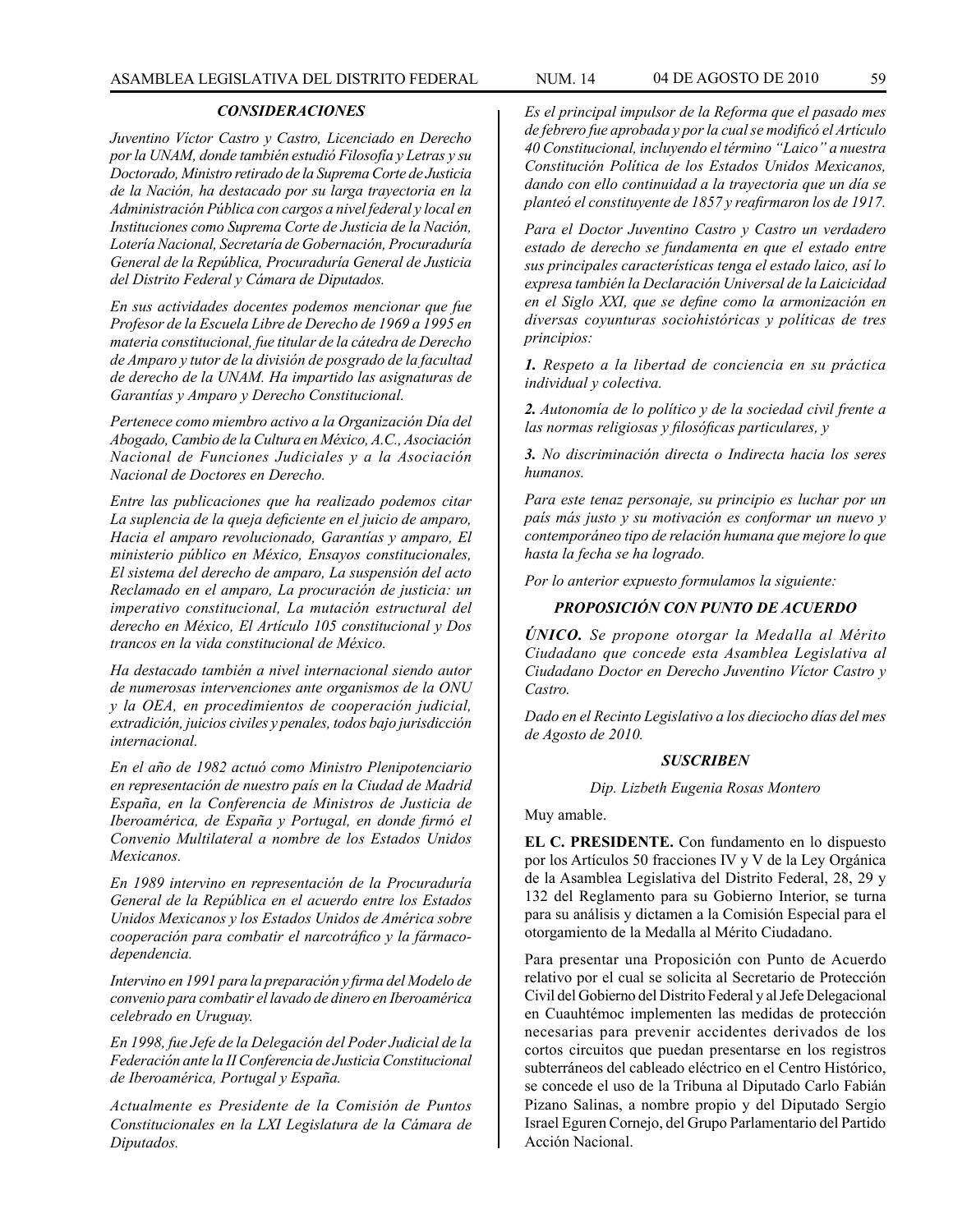## **EL C. DIPUTADO CARLO FABIÁN PIZANO SALINAS.** Con su venia, Diputado Presidente.

*PROPOSICIÓN CON PUNTO DE ACUERDO POR EL CUAL SE SOLICITA AL SECRETARIO DE PROTECCIÓN CIVIL DEL GOBIERNO DEL DISTRITO FEDERAL Y AL JEFE DELEGACIONAL*  EN CUAUHTÉMOC, IMPLEMENTEN LAS *MEDIDAS DE PROTECCIÓN NECESARIAS PARA PREVENIR ACCIDENTES DERIVADOS DE LOS CORTOS CIRCUITOS QUE PUEDAN PRESENTARSE EN LOS REGISTROS SUBTERRÁNEOS DE CABLEADO ELÉCTRICO EN EL CENTRO HISTÓRICO DE LA CIUDAD.*

*Los Diputados integrantes del Grupo Parlamentario del Partido Acción Nacional de esta Asamblea Legislativa del Distrito Federal, V Legislatura, con fundamento en los Artículos 17, fracción VI de la Ley Orgánica de la Asamblea Legislativa del Distrito Federal y 133 del Reglamento para el Gobierno Interior de la Asamblea Legislativa del Distrito Federal, y demás Artículos relativos, sometemos a consideración de esta Asamblea Legislativa la siguiente Proposición con Punto de Acuerdo, por la cual se solicita al Secretario de Protección Civil del Gobierno del Distrito Federal y al Jefe Delegacional en Cuauhtémoc, implementen las medidas de protección necesarias para prevenir accidentes, derivados de los cortos circuitos que puedan presentarse en los registros subterráneos de cableado eléctrico, en el Centro Histórico de la Ciudad, conforme a los siguientes:*

#### *ANTECEDENTES*

*En los últimos años se han registrado un sin número de explosiones así como cortos circuitos en mufas (registro subterráneo de cableado eléctrico) del centro histórico de la Ciudad. Al respecto el Secretario de Protección Civil del Distrito Federal, Miguel Elías Moreno Brizuela, ha declarado que el cableado en el centro histórico es muy viejo y en el presente año 104 mufas han tenido cortos circuitos, dejando como saldo dos personas lesionadas y varias personas presentaron serias crisis nerviosas, agregando que tan sólo en el año de dos mil nueve se tuvieron 66 cortocircuitos.*

*Del mismo modo en reciente declaración señaló que la forma de acabar con el problema es cambiando totalmente el sistema de cableado eléctrico, lo cual tardaría como un año, teniendo ello un costo total de mil 100 millones de pesos, puntualizando que dichos recursos son de índole federal, y que los trabajos ya comenzaron a realizarse como parte del mantenimiento y del programa de atención a emergencias que lleva a cabo la Comisión Federal de Electricidad para el recambio de todos los racks (bastidores para alojar equipo eléctrico), así como de los transformadores del Centro Histórico.*

#### *CONSIDERANDOS*

*Que de conformidad con las fracciones IV y V del Artículo 11 en de la Ley de Protección Civil para el Distrito Federal, la prevención es el medio más eficaz para alcanzar los objetivos de la protección civil, destacando que toda persona en la Ciudad tiene derecho a la salvaguarda y protección de su vida, sus bienes y su entorno, en consecuencia, es compromiso y responsabilidad del Estado, en sus diversos niveles, establecer con oportunidad, eficiencia y eficacia, un conjunto de medidas previsoras, correctivas y de auxilio, encaminadas al resguardo de dichos bienes y valores.*

*Que está planteada la necesidad de que las instancias gubernamentales, encargadas en específico de la protección civil, deban introducir en su gestión, la permanente implementación de acciones que favorezcan una adecuada Administración del Riesgo, frente a situaciones que puedan constituir amenazas, vulnerabilidad o riesgos para la integridad física de las personas o sus propiedades, así como garantizar el Pleno disfrute en el ejercicio de sus derechos y el cumplimiento de sus deberes.*

*Que no debemos olvidar que el Estado en su constante voluntad de proveer bienes y servicios, en muchas ocasiones se ha constituido por acción, omisión o negligencia de sus instituciones, en una causa determinante para la ocurrencia de accidentes, emergencias o desastres, que resultan muchas veces de actos permisivos en la realización de obras públicas como vías de comunicación, servicios públicos de agua, electricidad, gas, entre otros,*

*Que el Centro Histórico de la Ciudad de México se ubica en una zona geográfica con un alto índice de vulnerabilidad, en ella existe una enorme concentración de edificios históricos, oficinas privadas y gubernamentales, comercio de mayoreo y menudeo, en ella se desarrollan diversidad de actividades económicas y financieras así como de diferente índole, y se destaca que diariamente atrae aproximadamente un millón y medio de población flotante en un área de 9.1 krn2.*

*Que derivado de las consideraciones anteriores, es evidente que existe el riesgo latente que se presenten, durante el año en que se realizarán los trabajos de mantenimiento de las instalaciones eléctricas, un número Importante de cortos circuitos que posiblemente pongan en riesgo a la gran cantidad de personas que diariamente transitan por el Centro Histórico, sin contar que en los próximos días habrá un aumento en las precipitaciones pluviales (factor detonante en los cortos circuitos) así como en la población flotante debido a los festejos del bicentenario.*

*Que es importante que las autoridades de la Secretaría de Protección Civil del Distrito Federal y de la Delegación Cuauhtemoc, de forma coordinada con la Comisión Federal de Electricidad, realicen acciones conjuntas que permitan diagnosticar aquellas mufas en donde existe mayor riesgo de que ocurran cortos circuitos, y se implementen medidas preventivas de alertamiento o acordonamiento de las mismas, a efecto de que los transeúntes no corran riesgo alguno al transitar en dichas zonas.*

*Por lo que es de formularse la siguiente proposición:*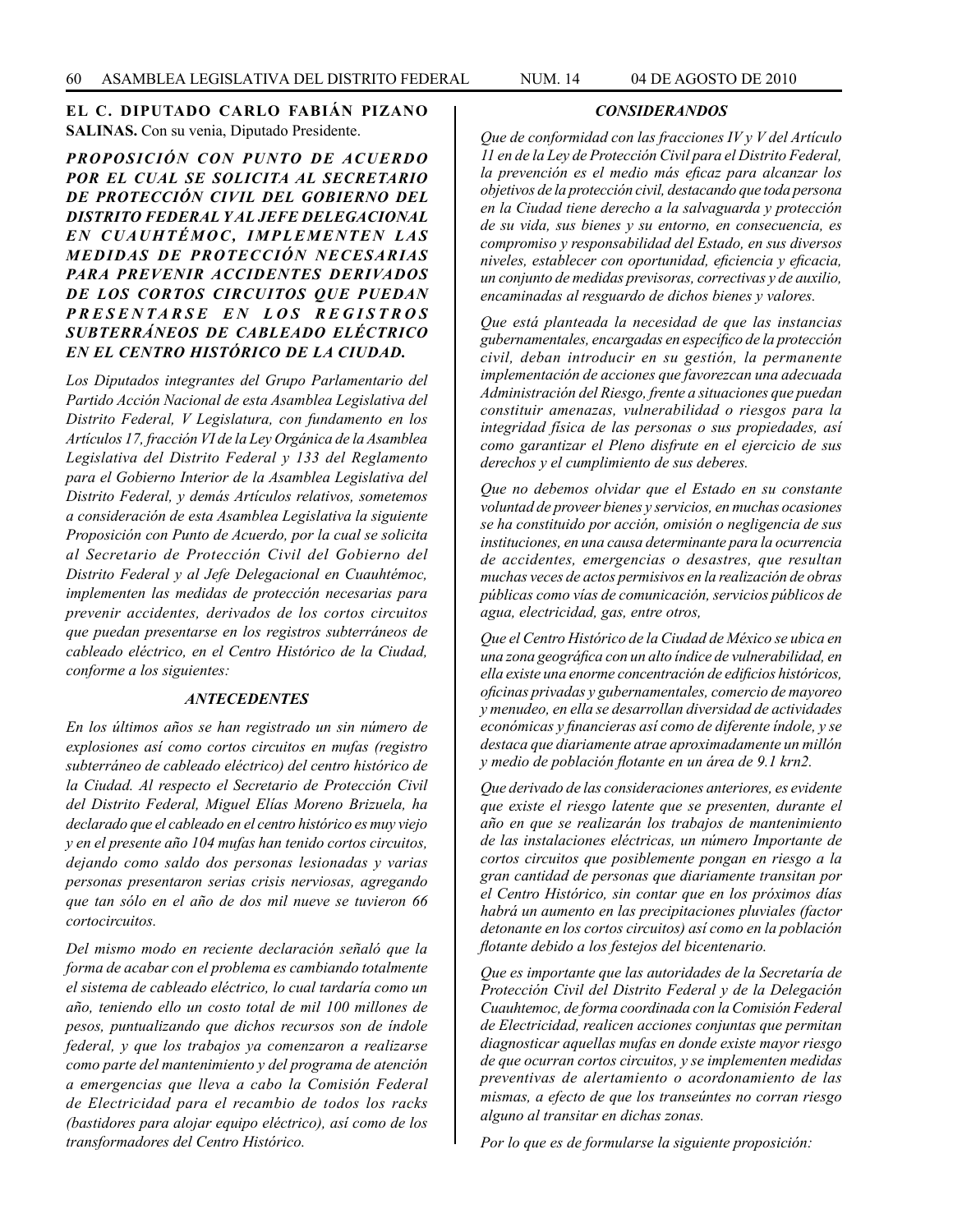### *PUNTO DE ACUERDO*

*ÚNICO. Proposición con Punto de Acuerdo, por la cual se solicita al Secretario de Protección Civil del Gobierno del Distrito Federal y al Jefe Delegacional en Cuauhtémoc, implementen las medidas de protección necesarias para prevenir accidentes, derivados de los cortos circuitos que puedan presentarse en los registros subterráneos de cableado eléctrico, en el Centro Histórico de la Ciudad.*

*Dado en la Asamblea Legislativa del Distrito Federal, a los dieciocho días del mes de Agosto de dos mil diez.*

## *SIGNAN LA PRESENTE PROPOSICIÓN CON PUNTO DE ACUERDO LOS DIPUTADOS INTEGRANTES DEL GRUPO PARLAMENTARIO DEL PARTIDO ACCIÓN NACIONAL*

*Dip. Sergio Israel Eguren Cornejo y Dip. Cario Fabián Pizano Salinas*

Es cuanto, Diputado Presidente.

**EL C. PRESIDENTE.** En términos de lo dispuesto por el Artículo 133 del Reglamento para el Gobierno Interior de la Asamblea Legislativa del Distrito Federal, consulte la Secretaría a la Diputación Permanente en votación económica si la propuesta presentada por el Diputado Carlo Pizano Salinas se considera de urgente y obvia resolución.

**EL C. SECRETARIO.** Por instrucciones de la Presidencia y en votación económica se consulta a la Diputación Permanente si la propuesta de referencia se considera de urgente y obvia resolución.

Los que estén por la afirmativa, sírvanse manifestarlo levantando la mano.

Los que estén por la negativa, sírvanse manifestarlo levantando la mano.

Se considera de urgente y obvia resolución, Diputado Presidente.

**EL C. PRESIDENTE.** Está a discusión la propuesta. ¿Existen oradores en contra?

Proceda la Secretaría a preguntar a la Diputación Permanente si es de aprobarse la propuesta a discusión.

**EL C. SECRETARIO.** Por instrucciones de la Presidencia y en votación económica se pregunta a la Diputación Permanente si está a favor o en contra de la propuesta sometida a su consideración.

Los que estén por la afirmativa, sírvanse manifestarlo levantando la mano.

Los que estén por la negativa, sírvanse manifestarlo levantando la mano.

Aprobada la propuesta, Diputado Presidente.

**EL C. PRESIDENTE.** Remítase a las autoridades correspondientes para los efectos legales a que haya lugar. Para presentar una Proposición con Punto de Acuerdo por el que se solicita al Gobierno del Distrito Federal que dentro del ámbito de sus facultades emita el Reglamento de la Ley de Protección a los Animales del Distrito Federal, se concede el uso de la Tribuna al Diputado Federico Manzo Sarquis, a nombre propio y de la Diputada Lía Limón García, del Grupo Parlamentario del Partido Acción Nacional.

**EL C. DIPUTADO FEDERICO MANZO SARQUIS.** Con la venia de la Presidencia.

*PROPOSICIÓN CON PUNTO DE ACUERDO POR EL QUE SE SOLICITA AL GOBIERNO DEL DISTRITO FEDERAL, QUE DENTRO DEL ÁMBITO DE SUS FACULTADES EMITA EL REGLAMENTO DE LA LEY DE PROTECCIÓN A LOS ANIMALES DEL DISTRITO FEDERAL.*

*La Diputada Lía Limón García integrante del Grupo Parlamentario del Partido Acción Nacional, con fundamento en lo dispuesto por los Artículos 17 fracción VI de la Ley Orgánica y 133 del Reglamento para el Gobierno Interior, ambos de la Asamblea Legislativa del Distrito Federal, someto a consideración de esta Honorable Diputación Permanente la siguiente Proposición con Punto de Acuerdo por el que se solicita al Gobierno del Distrito Federal, que dentro del ámbito de sus facultades emita el Reglamento de la Ley de Protección a los Animales del Distrito Federal, al tenor de los siguientes:*

#### *ANTECEDENTES*

*1. Con fecha 15 de Agosto de 2010, se ha difundido por diferentes medios de comunicación un presunto comunicado de vecinos de la Colonia Condesa en la Delegación Cuauhtémoc, en la que de manera anónima se pretende envenenar a perros que estén sueltos sin correa. Dicha reacción es motivada principalmente por la falta de higiene en la recolección de las heces fecales producidas por los perros que deambulan en los alrededores de dicho lugar, afectando en gran medida la salud de las personas.*

*2. Se estima que cada día en el Distrito Federal se producen 500 mil kilos de materia fecal canina, que al quedar al aire libre puede desintegrarse, esparcirse y ser respirada por los peatones, lo que provoca daños a la salud.*

*3. El Secretario de Salud, Armando Ahued Ortega, anunció que a partir del martes 17 de Agosto de este año iniciara la campaña "Sé un dueño responsable", para promover el cumplimiento de la Ley de Cultura Cívica que prohíbe pasear a las mascotas sin correa. Con dicha medida la Secretaría de Salud del Distrito Federal, busca evitar enfermedades respiratorias o digestivas provocadas por partículas fecales suspendidas en el aire, además de crear una cultura sobre la responsabilidad de tener mascotas, y controlar la sobrepoblación canina en el Distrito Federal, que es de aproximadamente 1.2 millones de perros. Esta campaña iniciará de manera simultánea en los 16 Órganos Políticos-Administrativos.*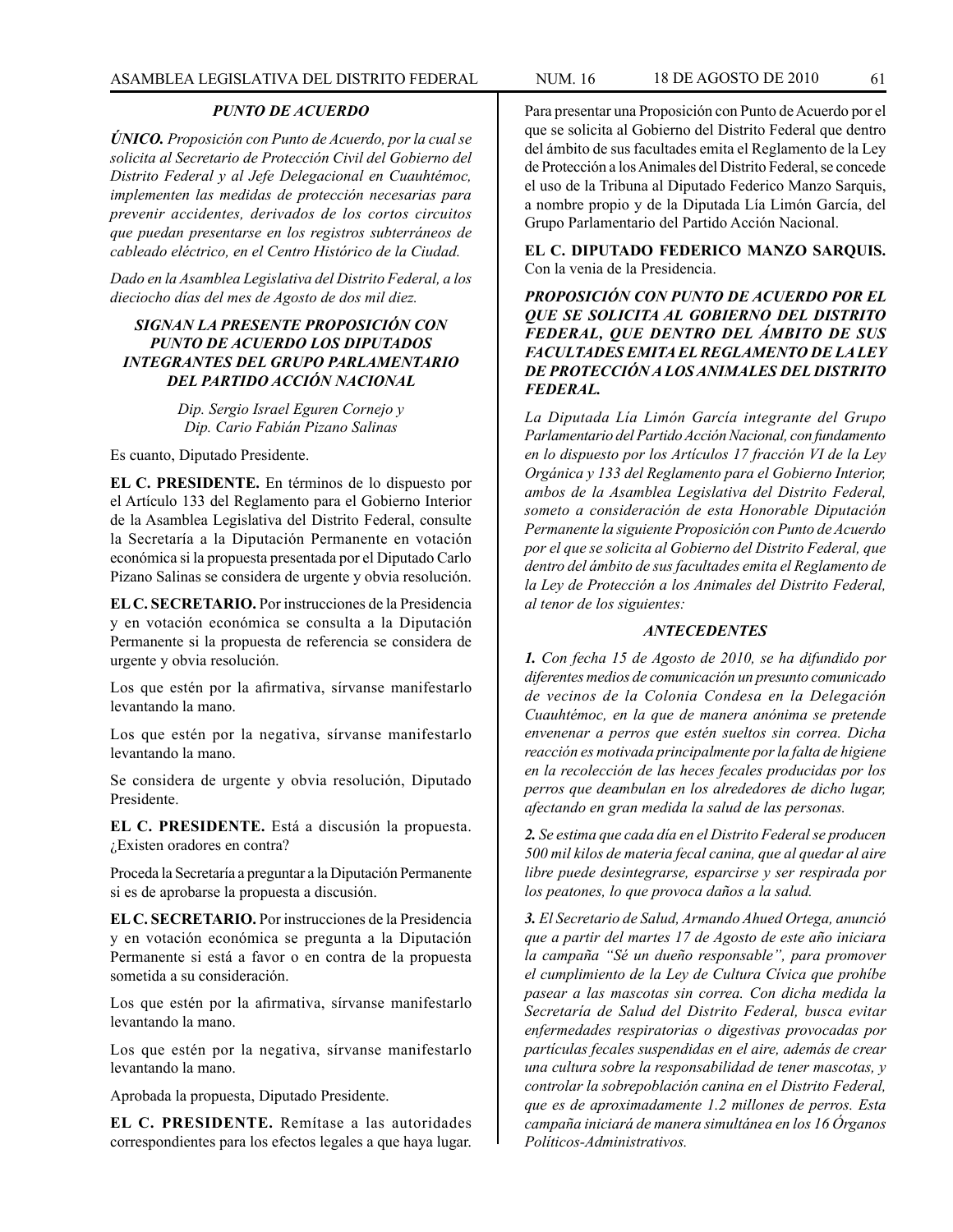#### *CONSIDERANDOS*

*PRIMERO. Que el tema de sobrepoblación de animales caninos es un problema que se ha agudizado en los últimos años en el Distrito Federal, sobre todo por la falta de higiene que debe observarse en los espacios públicos, ya que se afecta la salud de los capitalinos debido a la contaminación del aire provocado por las heces fecales;*

*SEGUNDO. Que no obstante que el Artículo 12 de la Ley de Cultura Cívica del Distrito Federal, infracciona hasta con 10 salarios mínimos a los poseedores de animales que no observen medidas de higiene necesarias tendientes a evitar hedores o plagas, esto no ha evitado o contrarrestado la contaminación producida por las heces fecales de perros y gatos principalmente en la Ciudad;*

*TERCERO. Que el hecho de que la normatividad vigente no vigile integralmente a los poseedores de perros que no se responsabilicen por recoger de las calles y lugares públicos las heces fecales de sus animales, no es razón suficiente para que como se ha anunciado se pretenda envenenar a perros, por ello es necesario que las autoridades instrumenten un plan integral que coadyuve a la sana convivencia, promoviendo por un lado, una cultura de respeto a los animales y al mismo tiempo el cuidado y la higiene en beneficio de salud pública de los capitalinos;*

*CUARTO. Que la Ley de Protección a los Animales del Distrito Federal, tiene por objeto proteger a los animales, en su bienestar, atención, manutención, alojamiento, desarrollo natural, salud y evitarles el maltrato y la deformación de sus características físicas; asegurando con ello la sanidad animal y la salud pública;*

*QUINTO. Que con las referidas Leyes, se pretende evitar por un lado que los poseedores de animales eviten contaminar el aire y con ello vulnerar la salud de los habitantes del Distrito Federal; y por otro, que los animales no sean maltratados o incluso se les provoque la muerte mediante cualquier forma;*

*SEXTO. Que la presunta reacción de los vecinos de la Colonia Condesa en contra de los perros por las heces fecales que dejan en la vía pública, es una cuestión de interés social, y un problema de la Ciudad en sus diferentes demarcaciones, por tanto las autoridades en sus respectivos ámbitos de competencias tienen el deber de atender la problemática en materia de salud;*

*SÉPTIMO. Que la Ley de Salud del Distrito Federal en su Artículo 24 establece que la Secretaría de Salud tiene atribuciones de conducir la política en materia de servicios médicos y de salubridad general y local; planear, organizar, ejecutar y evaluar los programas y las acciones de regulación sanitario; por ello le compete atender lo referente a la prevención de daños a la salud de los habitantes del Distrito Federal por causas insalubres;*

*OCTAVO. Que de conformidad con el Artículo 10 fracción II y III de la Ley de Protección a los Animales para el Distrito Federal, le corresponde a la Secretarla de Salud proceder al sacrificio de animales abandonados*  *en la vía pública y a las federales en coordinación con las autoridades Delegaciones canalizarlos a los centros de control animal o a las asociaciones protectoras legalmente constituidas y registradas, y*

*NOVENO. Que por lo anterior, es vital que la Secretaría de Finanzas destine una partida presupuestal suficiente a los órganos político administrativos con el objeto de que éstos en coordinación con la Secretaría de Salud, lleven acabo campañas de vacunación antirrábica, campañas sanitarias para el control y erradicación de enfermedades zoonóticas;*

*DÉCIMO. Que el Jefe de Gobierno como principal ejecutor de la normatividad de esta Ciudad, se encuentra obligado a emitir los reglamentos correspondientes para la eficiente aplicación de las normas, en este caso es necesario que emita el Reglamento de la Ley de Protección a los animales del Distrito.*

*Por lo anteriormente expuesto, sometemos a la consideración de esta Diputación Permanente, el siguiente:*

### *PUNTO DE ACUERDO*

*PRIMERO. Se solicita al Gobierno del Distrito Federal, que dentro del ámbito de sus facultades y de conformidad con el Artículo Tercero Transitorio del Decreto publicado el día 28 de Noviembre de 2008, de la Ley de Protección a los animales del Distrito Federal, emita el Reglamento correspondiente a dicha Ley.*

*SEGUNDO. Se solicita respetuosamente al titular de la Secretaría de Salud, Armando Ahued Ortega, remita un informe detallado respecto de la implementación del programa "Sé un dueño responsable", con el objeto de saber cuáles son las bases de su aplicación y sus objetivos a corto, mediano y largo plazo en la Ciudad de México.*

*TERCERO. Se exhorta a la Secretaría de Finanzas del Gobierno del Distrito Federal, a que destine una partida presupuestal suficiente a los Órganos Político Administrativos con el objeto de que éstos en coordinación con la Secretaría de Salud, lleven a cabo campañas de vacunación antirrábica, campañas sanitarias para el control y erradicación de enfermedades zoonóticas, así como desparasitación y de esterilización a efecto de evitar que la contaminación del aire por heces fecales de animales provoque daños en la salud de los habitantes del Distrito Federal.*

*CUARTO. Se solicita a la Secretaría de Salud para que en coordinación con la Delegación Cuauhtémoc, se realice un operativo especial en la zona para la captura de los perros abandonados y en situación de calle con el objeto de que sean trasladados a los respectivos sitios de control canino o en su caso a los albergues disponibles.*

### *ATENTAMENTE*

*Dip. Lía Limón García. Dip. Federico Manzo Sarquis. Dip. Cario Fabián Pizano Salinas. Dip. Carlos Alberto Flores Gutiérrez*

Es cuanto, Diputado Presidente.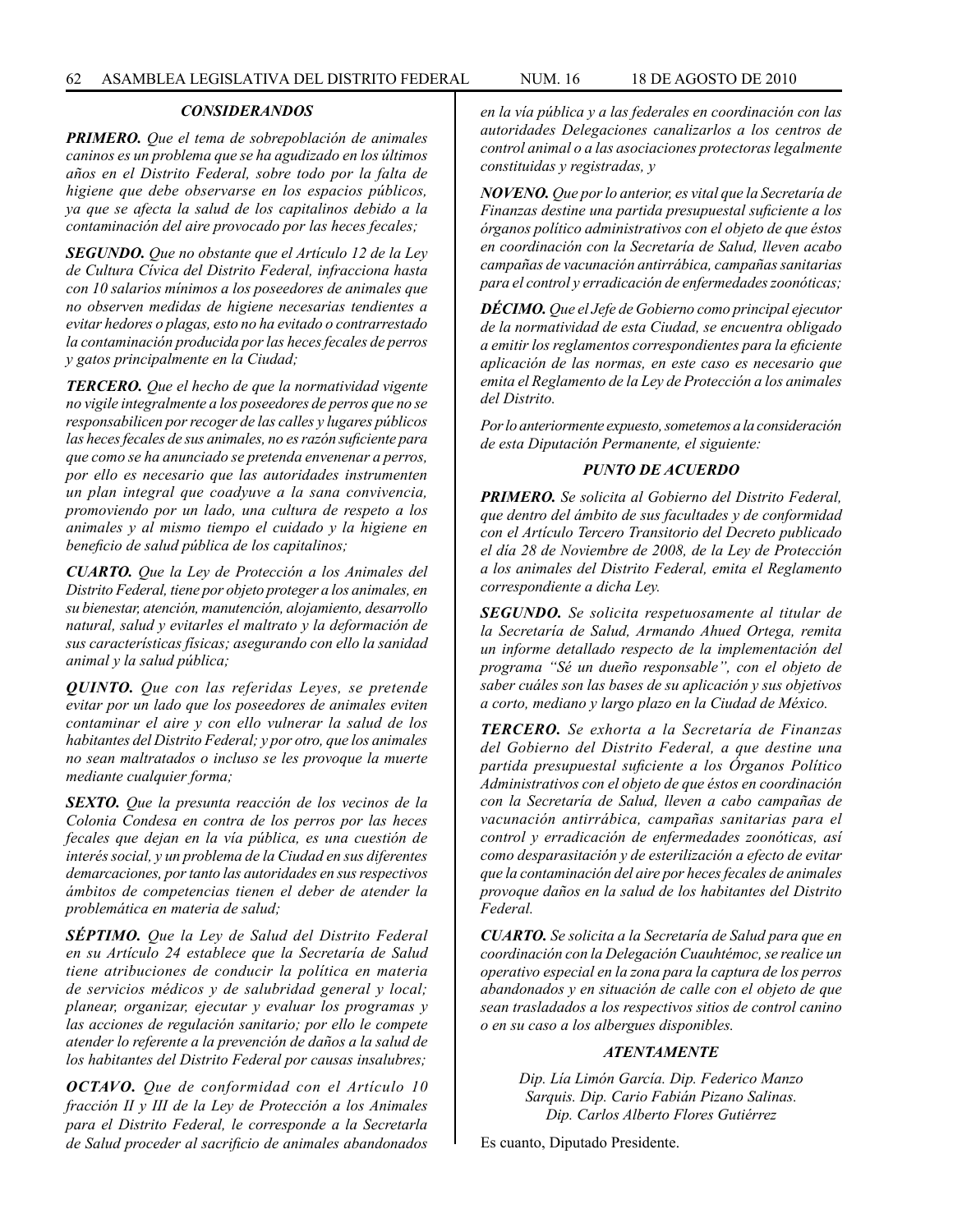**EL C. PRESIDENTE.** En términos de lo dispuesto por el Artículo 133 del Reglamento para el Gobierno Interior de la asamblea legislativa, consulte la Secretaría a la Diputación Permanente en votación económica si la propuesta presentada por el Diputado Federico Manzo, se considera de urgente y obvia resolución.

**EL C. SECRETARIO.** Por instrucciones de la Presidencia y en votación económica se consulta a la Diputación Permanente si la propuesta de referencia se considera de urgente y obvia resolución.

Los que estén por la afirmativa, sírvanse manifestarlo levantando la mano.

Los que estén por la negativa, sírvanse manifestarlo levantando la mano.

Se considera de urgente y obvia resolución, Diputado Presidente.

**EL C. PRESIDENTE.** Está a discusión la propuesta. ¿Existen oradores en contra?

Proceda la Secretaría a preguntar a la Diputación Permanente en votación económica si es de aprobarse la propuesta a discusión.

**EL C. SECRETARIO.** Por instrucciones de la Presidencia y en votación económica se pregunta a la Diputación Permanente si está a favor o en contra de la propuesta sometida a su consideración.

Los que estén por la afirmativa, sírvanse manifestarlo levantando la mano.

Los que estén por la negativa, sírvanse manifestarlo levantando la mano.

Aprobada la propuesta, Diputado Presidente.

**EL C. PRESIDENTE.** Remítase a las autoridades correspondientes para los efectos legales a que haya lugar.

Para presentar una Proposición con Punto de Acuerdo por el cual se hace un exhorto a la Secretaría de Gobernación, a fin de que realice las acciones pertinentes a fin de sancionar y hacer valer la Constitución Política de los Estados Unidos Mexicanos y la Ley de Asociaciones Religiosas y Culto Público para las diversas y recurrentes violaciones a dichos ordenamientos legales por parte de jerarcas de la iglesia católica, específicamente por violentar el Artículo 130 inciso e) de la Carta Magna, se concede el uso de la Tribuna al Diputado David Razú Aznar, del Grupo Parlamentario del Partido de la Revolución Democrática.

**EL C. DIPUTADO DAVID RAZÚ AZNAR.** Con su venia, Diputado Presidente.

*PROPOSICIÓN CON PUNTO DE ACUERDO POR MEDIO DEL CUAL SE HACE UN EXHORTO A LA SECRETARÍA DE GOBERNACIÓN PARA QUE REALICE LAS ACCIONES PERTINENTES A FIN DE SANCIONAR Y HACER VALER LA CONSTITUCIÓN* 

## *POLÍTICA DE LOS ESTADOS UNIDOS MEXICANOS ASÍ COMO LA LEY DE ASOCIACIONES RELIGIOSAS Y CULTO PÚBLICO Y DEMÁS ORDENAMIENTOS LEGALES POR LAS DIVERSAS Y RECURRENTES VIOLACIONES EN QUE HAN INCURRIDO DIVERSOS MINISTROS DE CULTO.*

*El suscrito Diputado, David Razú Aznar a nombre del Grupo Parlamentario del Partido de la Revolución Democrática en la Asamblea Legislativa del Distrito Federal, V Legislatura, con fundamento en lo dispuesto por los Artículos 17 fracción VI de la Ley Orgánica y 133 del Reglamento para el Gobierno Interior ambos de la Asamblea Legislativa del Distrito Federal, someto a consideración de esta Honorable Asamblea Legislativa, la siguiente Proposición con Punto de Acuerdo por medio del cual se hace un exhorto a la Secretaría de Gobernación para que realice las acciones pertinentes a fin de sancionar y hacer valer la Constitución Política de los Estados Unidos Mexicanos así como la Ley de Asociaciones Religiosas y Culto Público y demás ordenamientos legales por las diversas y recurrentes violaciones en que han incurrido diversos ministros de culto conforme a los siguiente:*

### *ANTECEDENTES*

*Con fecha 24 de noviembre de 2009 el Diputado David Razú Aznar presentó al Pleno de esta Asamblea Legislativa del Distrito Federal, la Iniciativa con Proyecto de Decreto por el que se Reforman y Adicionan Diversas Disposiciones del Código Civil para Distrito Federal y del Código de Procedimientos Civiles para el Distrito Federal, la cual fue suscrita en apoyo a su presentación por cuarenta y dos Diputadas y Diputados de esta Asamblea Legislativa.*

*Con la misma fecha, tal Iniciativa fue turnada para su análisis y dictamen a las Comisiones Unidas de Administración y Procuración de Justicia, de Derechos Humanos y de Equidad y Género.*

*El día 21 de diciembre de 2009, el dictamen correspondiente fue presentado y aprobado por el Pleno de la Asamblea Legislativa del Distrito Federal con 39 votos a favor y 20 en contra 0 abstenciones.*

*El día 29 de diciembre de 2009, fue publicado en la Gaceta Oficial del Distrito Federal, el Decreto por el cual se Reforma el Código Civil para el Distrito Federal y el Código de Procedimientos Civiles para el Distrito Federal a partir de las cuales se legalizó el matrimonio entre personas del mismo sexo en la Ciudad de México.*

*El 29 de diciembre de 2009, diversas Diputadas y Diputados integrantes del Grupo Parlamentario del Partido de la Revolución Democrática de esta Asamblea Legislativa presentamos ante el entonces Secretario de Gobernación Fernando Gómez Mont, un documento donde solicitamos se iniciara el procedimiento establecido en el Artículo 30 de la Ley de Asociaciones Religiosas y Culto Público a efecto de*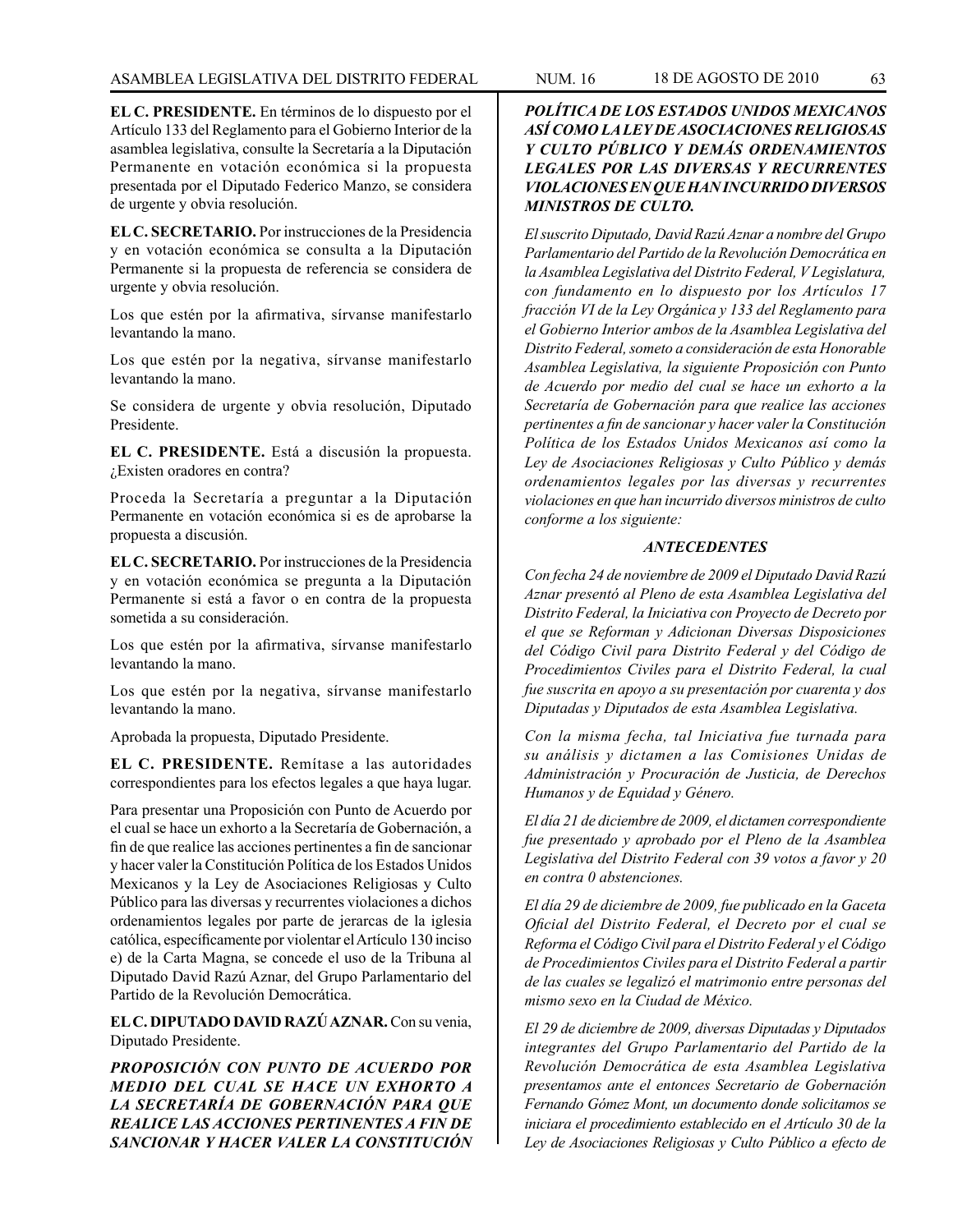*sancionar, a diversos ministros de culto por diversas conductas que los peticionarios consideramos violatorias de nuestro orden jurídico, en particular en lo referente al Artículo 130 Constitucional y su Ley Reglamentaria, tales como:*

*1. Diversos medios de comunicación reportaron una reunión pública con fines políticos sostenida entre ministros de culto el 23 de diciembre de 2009, donde reportan que dichos ministros "'constituyeron un frente para echar abajo la legislación que permite el matrimonio entre personas del mismo sexo", lo cual constituye sin duda una oposición a una de las Leyes de nuestro país.*

*2. Durante el acto dominical de culto de 27 de diciembre de 2009, el cardenal Norberto Rivera Carrera se pronunció en contra de las reformas al Código Civil y de Procedimientos Civiles del Distrito Federal que garantizan el derecho al matrimonio entre personas del mismo sexo aprobadas por este Órgano Legislativo.*

*3. En el mismo acto mencionado en el numeral anterior, la "Asociación de Voluntares" en voz de Guillermo Bustamante, extendió desde el púlpito en el templo de Catedral su apoyo a la oposición hecha por el cardenal Norberto Rivera Carrera en contra de una de las Leyes de nuestro país.*

*Hasta la fecha, ninguna de las o los Diputados peticionarios hemos recibido por parte de la Secretaría de Gobernación, comunicación alguna respecto del trámite que ésta se sirvió dar al mismo, lo cual consideramos constituye una violación al Artículo 8 de la Constitución Política de los Estados Unidos Mexicanos, el cual, de manera textual consagra lo siguiente:*

*"Artículo 8°. Los funcionarios y empleados públicos respetarán el ejercicio del derecho de petición, siempre que ésta se formule por escrito, de manera pacífica y respetuosa; pero en materia política sólo podrán hacer uso de ese derecho los Ciudadanos de la República.*

*A toda petición deberá recaer un acuerdo escrito de la autoridad a quien se haya dirigido, la cual tiene obligación de hacerlo conocer en breve término al peticionario."*

*En este sentido, es muy importante señalar que sí bien la libertad de expresión y de asociación son derechos garantizados por nuestro orden jurídico, el carácter laico de nuestra República establece, en el Artículo 130 de la Constitución, una prohibición expresa a los ministros de culto para asociarse políticamente o para realizar proselitismo a favor en o en contra de partido alguno. Esta prohibición no ha sido observada por diversos ministros de culto, quienes, como se refiere en la documentación anexa al presente exhorto, han permanentemente incurrido en diversas violaciones, en particular a partir de la permanente agresión a un partido político, el PRD, el cual en cumplimiento de su agenda programática ha impulsado, y seguirá impulsando, políticas públicas de inclusión, respeto a los derechos humanos y combate a la discriminación.*

*La permisividad e inacción de la autoridad competente para sancionar el Artículo 130 Constitucional, la Secretaría de Gobernación, ha contribuido que diversos Ministros de culto escalen las violaciones a este ordenamiento, haciendo franco proselitismo en contra de un partido político, poniendo en duda sin fundamento alguno la honorabilidad del máximo Tribunal de la República, la Suprema Corte de Justicia de la Nación así corno del Jefe de Gobierno del Distrito Federal y además, incurriendo también en violaciones al marco legal en lo que se refiere al combate a la discriminación, utilizando adjetivos peyorativos en contra de Ciudadanas y Ciudadanos con orientaciones sexuales distintas a la heterosexual.*

*Todas estas conductas, consideramos, representan un franco desafío al orden jurídico del Estado Mexicano y al carácter laico de la República que no puede ni debe ser admitido por la autoridad competente.*

*Por lo anteriormente expuesto y fundado someto a consideración del Pleno de la Diputación Permanente del primer año legislativo, del segundo periodo, de esta Asamblea Legislativa, el siguiente:*

#### *PUNTO DE ACUERDO*

*PRIMERO: Ante las recurrentes conductas que pueden constituir violaciones al Artículo 130 Constitucional, a la Ley de Asociaciones Religiosas y Culto Público y a la Ley Federal para Prevenir y Erradicar la Discriminación, esta Asamblea Legislativa exhorta a la autoridad competente, la Secretaría de Gobernación, para que inicie de inmediato los procedimientos conducentes para la sanción de dichos ordenamientos.*

*SEGUNDO: La Asamblea Legislativa del Distrito Federal se suma al voto de censura, hecho de manera unánime por las y los Ministros de la Suprema Corte de Justicia de la Nación el pasado 16 de Agosto de 2009, ante las infundadas declaraciones realizadas por Juan Sandoval Iñiguez.*

*TERCERO: Este Órgano de Gobierno manifiesta su total respaldo al Jefe de Gobierno del Distrito Federal, Marcelo Ebrard Casaubon, en su postura de dirimir el conflicto generado por las infundadas declaraciones de Juan Sandoval Iñiguez a través de los causes legales correspondientes.*

*Dado en el Recinto Legislativo a los dieciocho días del mes de Agosto del dos mil diez.*

#### *ATENTAMENTE*

*Dip. David Razú Aznar, Dip. María Natividad Patricia Razo Vázquez, Dip. Guillermo Sánchez Torres, Dip. Lizbeth Eugenia Rosas Montero, Dip. Héctor Guijosa Mora, Dip. Leonel Luna Estrada, Dip. José Arturo López Candido. Dip. Fernando Cuéllar Reyes.*

Es cuanto, Diputado Presidente.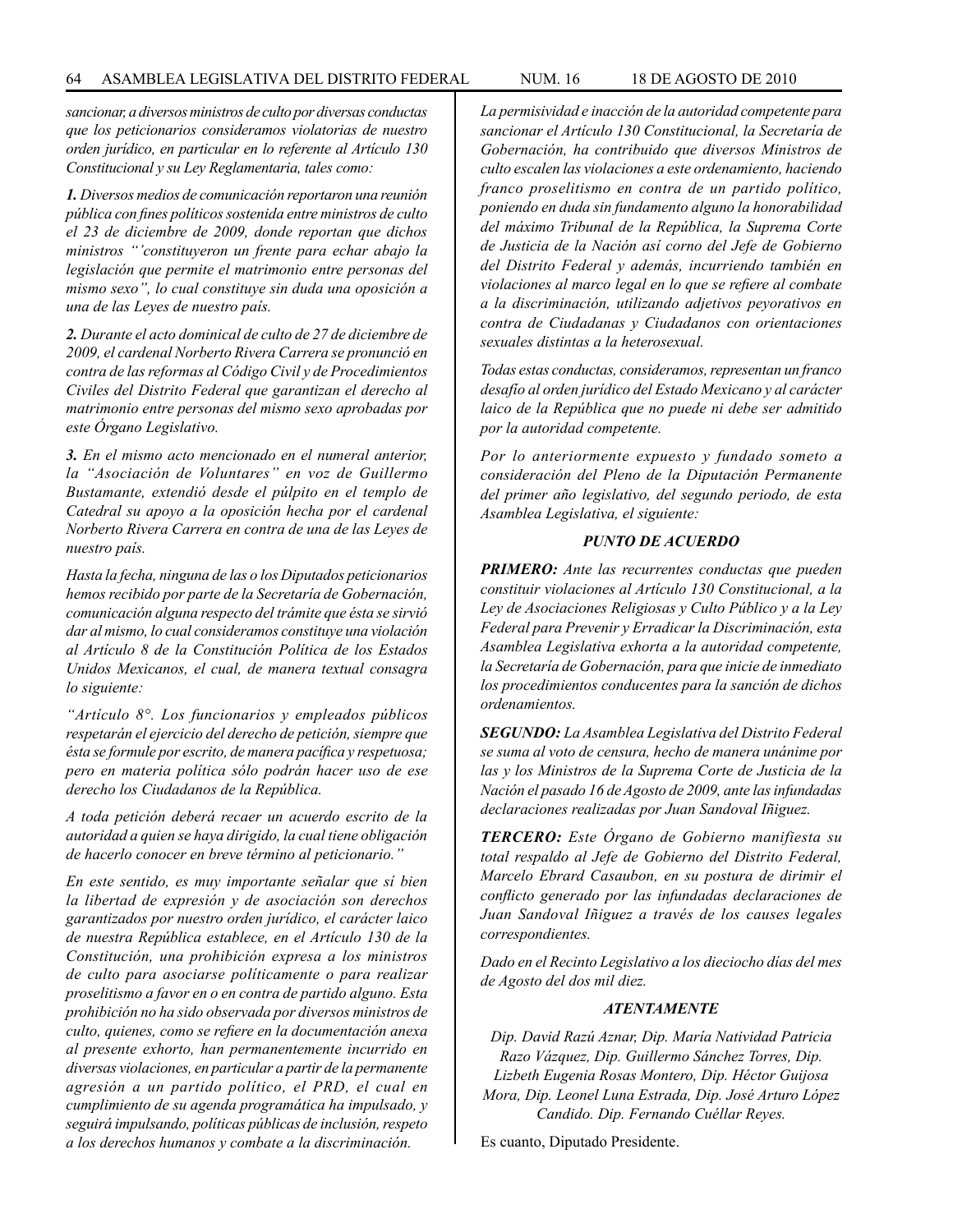**EL C. PRESIDENTE.** En los términos de lo dispuesto por el Artículo 133 del Reglamento para el Gobierno Interior de la Asamblea Legislativa del Distrito Federal, consulte la Secretaría a la Diputación Permanente en votación económica si la propuesta presentada por el Diputado David Razú se considera de urgente y obvia resolución.

**EL C. SECRETARIO.** Por instrucciones de la Presidencia y en votación económica se consulta a la Diputación Permanente si la propuesta de referencia se considera de urgente y obvia resolución.

Los que estén por la afirmativa, sírvanse manifestarlo levantando la mano.

Los que estén por la negativa, sírvanse manifestarlo levantando la mano.

Se considera de urgente y obvia resolución, Diputado Presidente.

**EL C. PRESIDENTE.** Está a discusión la propuesta. ¿Existen oradores en contra?

Proceda la Secretaría a preguntar a la Diputación Permanente en votación económica si es de aprobarse la propuesta a discusión.

**EL C. SECRETARIO.** Por instrucciones de la Presidencia y en votación económica se pregunta a la Diputación Permanente si está a favor o en contra de la propuesta sometida a su consideración.

Los que estén por la afirmativa, sírvanse manifestarlo levantando la mano.

Los que estén por la negativa, sírvanse manifestarlo levantando la mano.

Aprobada la propuesta, Diputado Presidente.

**EL C. PRESIDENTE.** Remítase a las autoridades correspondientes para los efectos legales a que haya lugar.

Para presentar una Proposición con Punto de Acuerdo por el que se convoca respetuosamente a la Comisión Nacional del Agua, al Sistema de Aguas de la Ciudad de México, a la Jefa Delegacional de Iztapalapa y a los académicos de la UAM a fin de integrar una mesa de trabajo para recibir información relativa al proyecto del Lago Xico, se concede el uso de la Tribuna al Diputado Fernando Cuéllar Reyes a nombre propio y de la Diputada Karen Quiroga Anguiano, del Grupo Parlamentario del Partido de la Revolución Democrática.

**EL C. DIPUTADO FERNANDO CUÉLLAR REYES.** Con su venia, Diputado Presidente.

*PROPOSICIÓN CON PUNTO DE ACUERDO PARA CONVOCAR RESPETUOSAMENTE A LA COMISIÓN NACIONAL DEL AGUA, AL SISTEMA DE AGUAS DE LA CIUDAD DE MÉXICO, A LA JEFA DELEGACIONAL DE IZTAPALAPA Y A LOS ACADÉMICOS DE LA* 

# *UNIVERSIDAD AUTÓNOMA METROPOLITANA, A FIN DE INTEGRAR UNA MESA DE TRABAJO CON LA COMISIÓN DE GESTIÓN INTEGRAL DEL AGUA, PARA RECIBIR INFORMACIÓN RELATIVA AL PROYECTO DEL LAGO XICO.*

*Los suscritos Diputados Karen Quiroga Anguiano y Víctor. Gabriel Varela López integrantes del Grupo Parlamentario del Partido de la Revolución Democrática en la Asamblea Legislativa del Distrito Federal, V Legislatura, con fundamento en lo dispuesto por los Artículos 17 fracción VI de la Ley Orgánica de la Asamblea Legislativa del Distrito Federal, y 133 del Reglamento para el Gobierno Interior de la Asamblea Legislativa del Distrito Federal, someto a la consideración de esta Diputación Permanente la presente Proposición con Punto de Acuerdo para convocar respetuosamente a la Comisión Nacional del Agua, al Sistema de Aguas de la Ciudad de México, a la Jefa Delegacional de Iztapalapa y a los Académicos de la Universidad Autónoma Metropolitana, a fin de integrar una Mesa de Trabajo con la Comisión de Gestión Integral del Agua, para recibir información relativa al Proyecto del Lago Xico.*

## *ANTECEDENTES*

*Durante décadas la Delegación Iztapalapa ha padecido desabasto de agua debido a diferentes factores como: los faltantes en el suministro acordado de 700 litros por segundo al tanque de almacenamiento y distribución la Caldera y 1800 litros por segundo al tanque del Cerro de la Estrella, que abastecen al 85% de la población total de la Demarcación; las perdidas por fugas de agua y a la falta de plantas potabilizadoras.*

*Los faltantes de agua en los tanques de almacenamiento y distribución propician que 68 colonias reciban el agua por tandeo, algunas la reciben por 4 horas y de uno a tres días por semana.*

*El Gobierno de la Ciudad y el de la Delegación han llevado a cabo diversas acciones y obras, a fin de solucionar el desabasto de agua como son: El programa de sustitución de líneas y sectorización para disminuir las pérdidas por fugas, la construcción de plantas potabilizadoras, pozos de absorción y el Programa de reparto gratuito de agua mediante el cual se distribuye en promedio más de 5 millones de litros diariamente.*

*En el año 2009 se incrementó en 500 litros por segundo el suministro con la construcción del acueducto Santa Catarina, el cual es abastecido por 10 pozos profundos de extracción.*

*A pesar de las obras y Programas citados, la problemática del agua de esta Delegación persiste, toda vez que el gasto recibido es insuficiente para cubrir las necesidades básicas de agua de casi dos millones de habitantes y su población flotante, afectando más a las colonias de la Sierra de Santa Catarina, Cerro de la Estrella y Peñón del Marques.*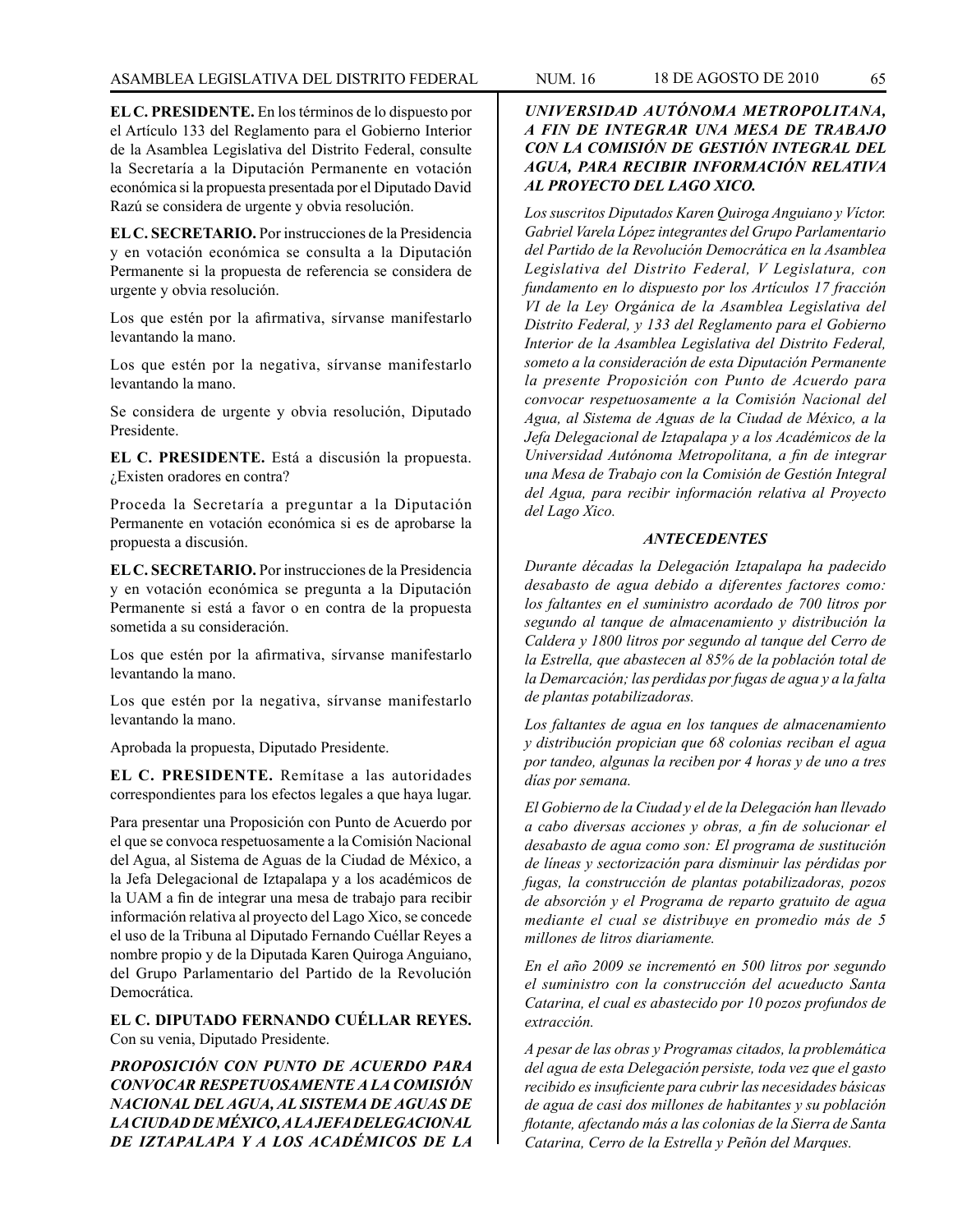*Por otra parte, para cubrir el desabasto de agua se ha tenido que perforar más pozos de extracción, lo que ha propiciado hundimientos generales y diferenciales, así como la aparición de grietas ocasionadas por la sobreexplotación de agua de los 78 pozos con que cuenta la Delegación.*

*Con propósito de aliviar la escasez de agua potable de las Delegaciones: Iztapalapa, Iztacalco, Tláhuac y Milpa Alta, así como de algunos municipios del oriente de la Ciudad de México como: Chalco y Valle de Chalco, académicos de la Universidad Autónoma Metropolitana y funcionarios de las citadas Delegaciones han propuesto el Proyecto del Lago Xico que se encuentra ubicado entre Tláhuac y Valle de Chalco, que consistiría básicamente en la delimitación del lago y su zona de manejo, separación de las aguas pluviales de las aguas negras y residuales, excavación o hundimiento provocado para darle mayor capacidad de almacenaje, construcción de muros de contención para evitar que se desborde y provoque inundaciones en las colonias aledañas, construcción de plantas potabilizadoras y tratadoras, entre otras.*

*Los académicos de la Universidad Autónoma Metropolitana, y la Comisión Nacional del Agua ya han hecho algunos estudios y han coincidido en que dicho proyecto es factible.*

*En este sentido, la Comisión Nacional del Agua ha hecho público que se destinaran 10 millones de pesos para iniciar los estudios básicos del proyecto Xico-Tláhuac. Asimismo, para ponerlo en marcha se estimó que serán necesarios 10 mil millones de pesos.*

*Con este proyecto se busca garantizar el abasto de agua en el suroriente del Valle de México, reducir la sobreexplotación de mantos acuíferos y detener los hundimientos con recargas al acuífero y evitar las inundaciones en la zona.*

#### *CONSIDERANDOS*

*PRIMERO. Que el Artículo 5 fracción I de la Ley de Aguas Nacionales señala que el Ejecutivo Federal promoverá la coordinación de acciones con los Gobiernos de los Estados y de los Municipios sin afectar sus facultades en la materia y en el ámbito de sus correspondientes atribuciones.*

*SEGUNDO. Que de conformidad con el Artículo 9 fracciones XIII y XXV de la Ley de Aguas Nacionales son atribuciones de la Comisión Nacional del Agua, fomentar y apoyar los servicios públicos urbanos y rurales de agua potable, alcantarillado, saneamiento, recirculación y reuso en el territorio nacional, para lo cual se coordinará en lo conducente con los Gobiernos de los estados, y a través de éstos, con los municipios. Celebrar convenios de coordinación con la Federación, el Distrito Federal, estados, y a través de éstos, con los municipios y sus respectivas administraciones públicas, así como de concertación con el sector social y privado, y favorecer, en el ámbito de su competencia, en forma sistemática y con medidas específicas, la descentralización de la gestión de los recursos hídricos en términos de Ley.*

*TERCERO. Que es facultad del Gobierno Federal la coordinación de acciones a través de la Comisión Nacional del Agua para proporcionar los servicios públicos de agua potable en el territorio nacional, como es caso del abasto de agua en Iztapalapa y la zona suroriente del Valle de México.*

*CUARTO. Que por la importancia que reviste el Proyecto del Lago Xico se requiere contar con mayor información, para colaborar en su realización.*

*Por lo anteriormente expuesto, someto a consideración de esta Honorable Asamblea Legislativa del Distrito Federal la siguiente Proposición con:*

### *PUNTO DE ACUERDO*

*ÚNICO. Se convoca respetuosamente a la Comisión Nacional del Agua, al Sistema de Aguas de la Ciudad de México, a la Jefa Delegacional de Iztapalapa y a los Académicos de la Universidad Autónoma Metropolitana, a fin de integrar una Mesa de Trabajo con la Comisión de Gestión Integral del Agua, para recibir información relativa al Proyecto del Lago Xico.*

*Recinto Legislativo, 17 de Agosto de 2010*

#### *SUSCRIBEN*

*Diputada Karen Quiroga Anguiano y Diputado Víctor Gabriel Varela López*

Es cuanto, Diputado Presidente.

**EL C. PRESIDENTE.** En términos de lo dispuesto por el Artículo 133 del Reglamento para el Gobierno Interior de la Asamblea Legislativa del Distrito Federal, consulte al Secretaría a la Diputación Permanente en votación económica si la propuesta presentada por el Diputado Fernando Cuéllar se considera de urgente y obvia resolución.

**EL C. SECRETARIO.** Por instrucciones de la Presidencia se consulta a la Diputación Permanente en votación económica si la propuesta de referencia se considera de urgente y obvia resolución.

Los que estén por la afirmativa, sírvanse manifestarlo levantando la mano.

Los que estén por la negativa, sírvanse manifestarlo levantando la mano.

Se considera de urgente y obvia resolución, Diputado Presidente.

**EL C. PRESIDENTE.** Está a discusión la propuesta. ¿Existen oradores en contra?

Proceda la Secretaría a preguntar a la Diputación Permanente en votación económica si es de aprobarse la propuesta a discusión.

**EL C. SECRETARIO.** Por instrucciones de la Presidencia y en votación económica se pregunta a la Diputación Permanente si está a favor o en contra de la propuesta sometida a su consideración.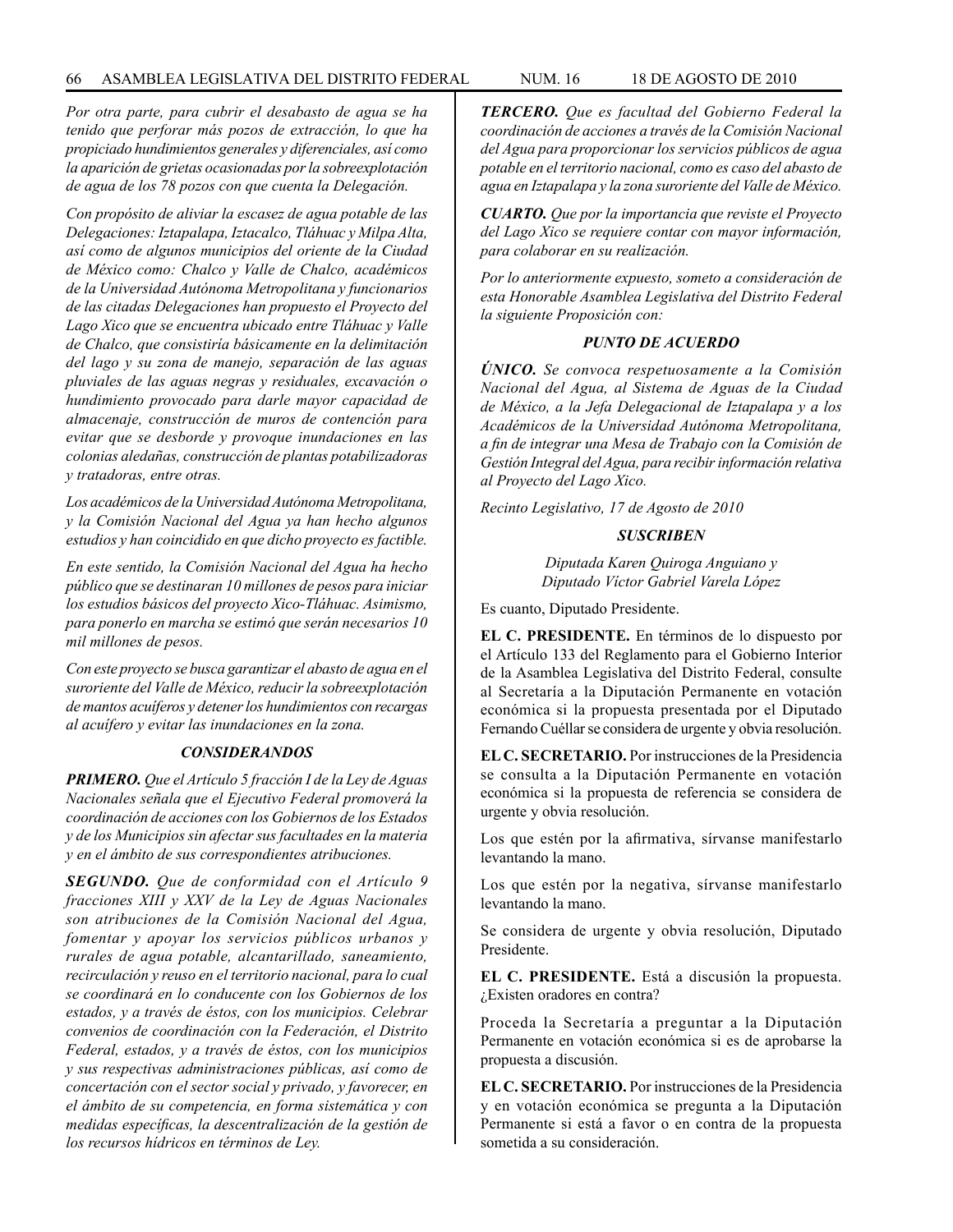Los que estén por la afirmativa, sírvanse manifestarlo levantando la mano.

Los que estén por la negativa.

Aprobada la propuesta, Diputado Presidente.

**EL C. PRESIDENTE.** Remítase a las autoridades correspondientes para los efectos legales a que haya lugar.

Esta Presidencia hace de su conocimiento que el punto enlistado en el numeral 32 del Orden del Día ha sido retirado.

Para presentar una Proposición con Punto de Acuerdo relativo a Programas y Proyectos de Parquímetros, se concede el uso de la Tribuna al Diputado Leonel Luna Estrada, del Grupo Parlamentario del Partido de la Revolución Democrática.

**EL C. DIPUTADO LEONEL LUNA ESTRADA.** Con su permiso, Diputado Presidente.

### *PROPOSICIÓN CON PUNTO DE ACUERDO RELATIVO A PROGRAMAS Y PROYECTOS DE PARQUÍMETROS.*

*El suscrito Diputado Leonel Luna Estrada integrante del Grupo Parlamentario del Partido de la Revolución Democrática, con fundamento en lo dispuesto por los Artículos 17 fracción VI de la Ley Orgánica y 133 del Reglamento para el Gobierno Interior ambos de la Asamblea Legislativa del Distrito Federal, someto a la consideración de este Órgano Legislativo la Proposición con Punto de Acuerdo al rubro citada, al tenor siguiente:* 

*La problemática relacionada con los estacionamientos y los parquímetros en la Ciudad de México es muy compleja, en virtud de que cada día vemos como se va incrementando el uso de vehículos particulares que circulan por la urbe, aun cuando por política del Gobierno del Distrito Federal se ha privilegiado y fomentado el uso del transporte masivo.*

*El uso de parquímetros ha permitido que se genere orden el aquellas partes de la vía publica que son empleadas para estacionar vehículos particulares, en virtud de que con estos dispositivos se ha impedido que en ciertas zonas se genere la presencia de los llamados "franeleros" que cobran por usar la vía publica, razón por la cual y atendiendo la importancia de la zona de San Ángel es que se considera imperativo realizar los estudios necesarios para también dotarla de parquímetros que impidan la problemática comentada y generen mayor orden en las vialidades circundantes.*

*De conformidad con el Artículo 94 del Reglamento Interior de la Administración Pública del Distrito Federal corresponde a la Dirección General de Planeación y Vialidad de la Secretaría de Transporte y Vialidad del Gobierno del Distrito Federal establecer las normas generales para que los Órganos Políticos Administrativos determinen la ubicación, construcción y funcionamiento de estacionamientos y parquímetros, así como vigilar el cumplimiento de dicha normatividad.*

*Por lo anteriormente expuesto y fundado someto a la consideración de este Honorable Pleno la presente proposición, para quedar como sigue:*

### *PUNTO DE ACUERDO*

*PRIMERO. La Asamblea Legislativa del Distrito Federal solicita a la Secretaría de Transporte y Vialidad del Gobierno del Distrito Federal un informe sobre los Programas y Proyectos relativos a Parquímetros con que cuenta.*

*SEGUNDO. Asimismo se le solicita llevar a cabo los estudios y acciones necesarias para la instalación de Parquímetros en la zona de San Ángel.*

### *ATENTAMENTE*

*Dip. Leonel Luna Estrada*

Es todo, Diputado Presidente.

**EL C. PRESIDENTE.** En términos de lo dispuesto por el Artículo 133 del Reglamento para el Gobierno Interior de la Asamblea Legislativa del Distrito Federal, consulte la Secretaría a la Diputación Permanente en votación económica si la propuesta presentada por el Diputado Leonel Luna se considera de urgente y obvia resolución.

**EL C. SECRETARIO.** Por instrucciones de la Presidencia y en votación económica se consulta a la Diputación Permanente si la propuesta de referencia se considera de urgente y obvia resolución.

Los que estén por la afirmativa, sírvanse manifestarlo levantando la mano.

Los que estén por la negativa.

Se considera de urgente y obvia resolución, Diputado Presidente.

**EL C. PRESIDENTE.** Está a discusión la propuesta. ¿Existen oradores en contra?

Proceda la Secretaría a preguntar a la Diputación Permanente en votación económica si es de aprobarse la propuesta a discusión.

**EL C. SECRETARIO.** Por instrucciones de la Presidencia y en votación económica, se pregunta a la Diputación Permanente si está a favor o en contra de la propuesta sometida a su consideración.

Los que estén por la afirmativa, sírvanse manifestarlo levantando la mano.

Los que estén por la negativa, sírvanse manifestarlo levantando la mano.

Aprobada la propuesta, Diputado Presidente.

**EL C. PRESIDENTE.** Remítase a las autoridades correspondientes para los efectos legales a que haya lugar.

Para presentar una Proposición con Punto de Acuerdo relativo al Río Magdalena y Río Mixcoac, se concede el uso de la Tribuna al Diputado Leonel Luna Estrada, del Grupo Parlamentario del Partido de la Revolución Democrática.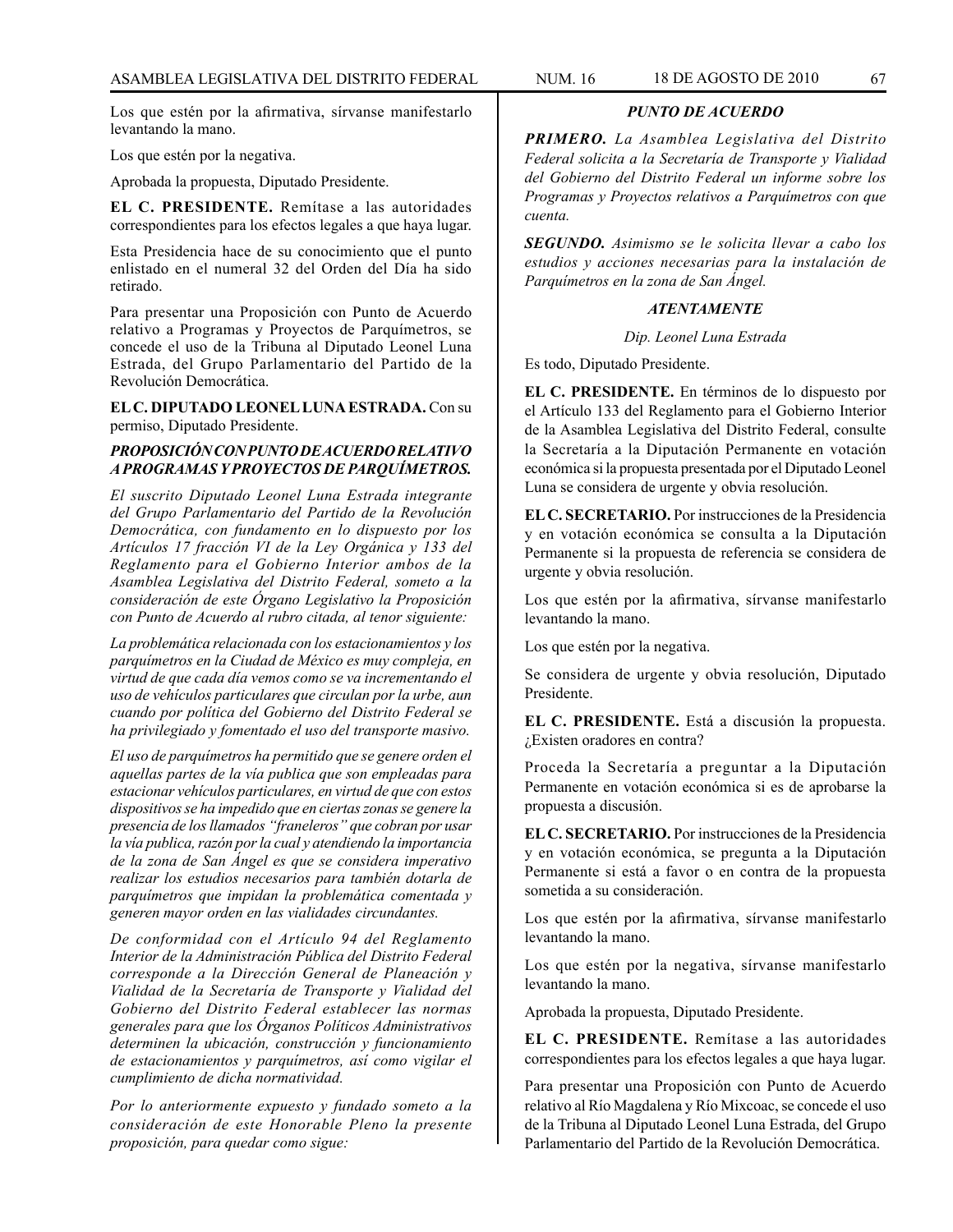**EL C. DIPUTADO LEONEL LUNA ESTRADA.** Con su permiso, Diputado Presidente.

## *PROPOSICIÓN CON PUNTO DE ACUERDO RELATIVO AL RÍO MAGDALENA Y RÍO MIXCOAC.*

*El suscrito Diputado Leonel Luna Estrada integrante del Grupo Parlamentario del Partido de la Revolución Democrática, con fundamento en lo dispuesto por los Artículos 17 fracción VI de la Ley Orgánica y 133 del Reglamento para el Gobierno Interior ambos de la Asamblea Legislativa del Distrito Federal, someto a la consideración de este Órgano Legislativo la Proposición con Punto de Acuerdo al rubro citada, al tenor siguiente:*

*Uno de los ríos más importantes en la Cd. De México es el Río Mixcoac, ubicado en la porción central de la Delegación Álvaro Obregón, tiene una longitud de 7 km y una superficie de 37 km2; con una densidad aproximada de 2.5 km de cauce por km2. Nace en los límites con el Estado de México, en las laderas del Cerro de San Miguel; limita al oeste con la Cuenca del Río Borracho (afluente del Río Hondo) y la Barranca de Becerra; al este con las barrancas de Guadalupe y Tarango.*

*Corre hacia el norte hasta casi llegar al convento del Desierto de los Leones, donde tuerce al noreste. Está alimentado por varios manantiales y su afluente principal es la Barranca del Muerto. En Xoco se une al Río Magdalena para formar el Río Churubusco. Sobre este río se construyó la Presa y la Primera Represa Mixcoac.*

*Por su parte el Río Magdalena es uno de los ríos más importantes de la Ciudad, ya que corre a lo largo de cuatro Delegaciones del Distrito Federal (sobretodo por la Magdalena Contreras), catorce colonias y cinco núcleos agrarios; de ahí también su gran importancia socioeconómica.*

*Tiene aproximadamente 20 kilómetros de longitud, se localiza al sur poniente del Distrito Federal y es el escurrimiento con mejor estado de conservación de la entidad, su flujo es permanente y alcanza un promedio de 1 m3/s con picos, en temporada de lluvias, de hasta 20m3/s, sin embargo, solamente una la parte del caudal se aprovecha y el resto se desperdicia en el sistema de drenaje capitalino. Lo anterior impacta, entre otros aspectos, a la Delegación Magdalena Contreras, que teniendo la posibilidad de autoabastecerse no lo logra y debe utilizar agua proveniente del Río Lerma y Cutzamala.*

*Gran parte de su cuenca está localizada en zona de reserva ecológica, pero una amplia superficie de la misma se encuentra en proceso de avanzada deforestación y degradación ambiental. La zona es frecuentemente invadida y la mancha urbana amenaza con extenderse sobre la misma. Si bien las aguas río arriba se encuentran limpias, presenta severa contaminación en sus partes media y baja, debido a numerosas e indebidas descargas de aguas residuales y depósitos de basura a lo largo de su cauce.*

*Las múltiples e intensas presiones sobre la cuenca y el cauce del Río Magdalena, comprometen su sobrevivencia. De ahí la necesidad de actuar de manera pronta e integral para lograr su plena rehabilitación, que es todavía posible.*

*El Gobierno del Distrito Federal a través de la Secretaría de Medio Ambiente ha puesto en marcha un Programa de rescate de éste Río, por lo que sabiendo lo importante que es este proyecto, resulta imperativo conocer el estado que guarda el programa de rescate del Río Magdalena, así como conocer sí para el Río Mixcoac se cuenta o se tiene proyectado algún programa a corto plazo dada también su enorme importancia.* 

*Por lo anteriormente expuesto, someto a la consideración del Pleno de la Diputación Permanente de esta V Legislatura, la presente Proposición con Punto de Acuerdo, con carácter de urgente y obvia resolución para quedar como sigue:*

### *PUNTO DE ACUERDO*

*PRIMERO: La Asamblea Legislativa solicita a la Secretaría de Medio Ambiente informe si es que esa Dependencia cuenta con algún Programa o Proyecto a Corto Plazo para el Rescate del Río Mixcoac.*

*SEGUNDO: Así mismo, se solicita también a dicha Secretaría envíe a esta Soberanía un informe sobre los avances del Programa de Rescate del Río Magdalena.*

## *ATENTAMENTE*

#### *Dip. Leonel Luna Estrada*

Es cuanto, Diputado Presidente.

**EL C. PRESIDENTE.** En términos de lo dispuesto por el Artículo 133 del Reglamento para el Gobierno Interior de la Asamblea Legislativa del Distrito Federal, consulte la Secretaría a la Diputación Permanente en votación económica si la propuesta presentada por el Diputado Leonel Luna se considera de urgente y obvia resolución.

**EL C. SECRETARIO.** Por instrucciones de la Presidencia y en votación económica se consulta a la Diputación Permanente si la propuesta de referencia se considera de urgente y obvia resolución.

Los que estén por la afirmativa, sírvanse manifestarlo levantando la mano.

Los que estén por la negativa.

Se considera de urgente y obvia resolución, Diputado Presidente.

**EL C. PRESIDENTE.** Está a discusión la propuesta. ¿Existen oradores en contra?

Proceda la Secretaría a preguntar a la Diputación Permanente, en votación económica, si es de aprobarse la propuesta a discusión.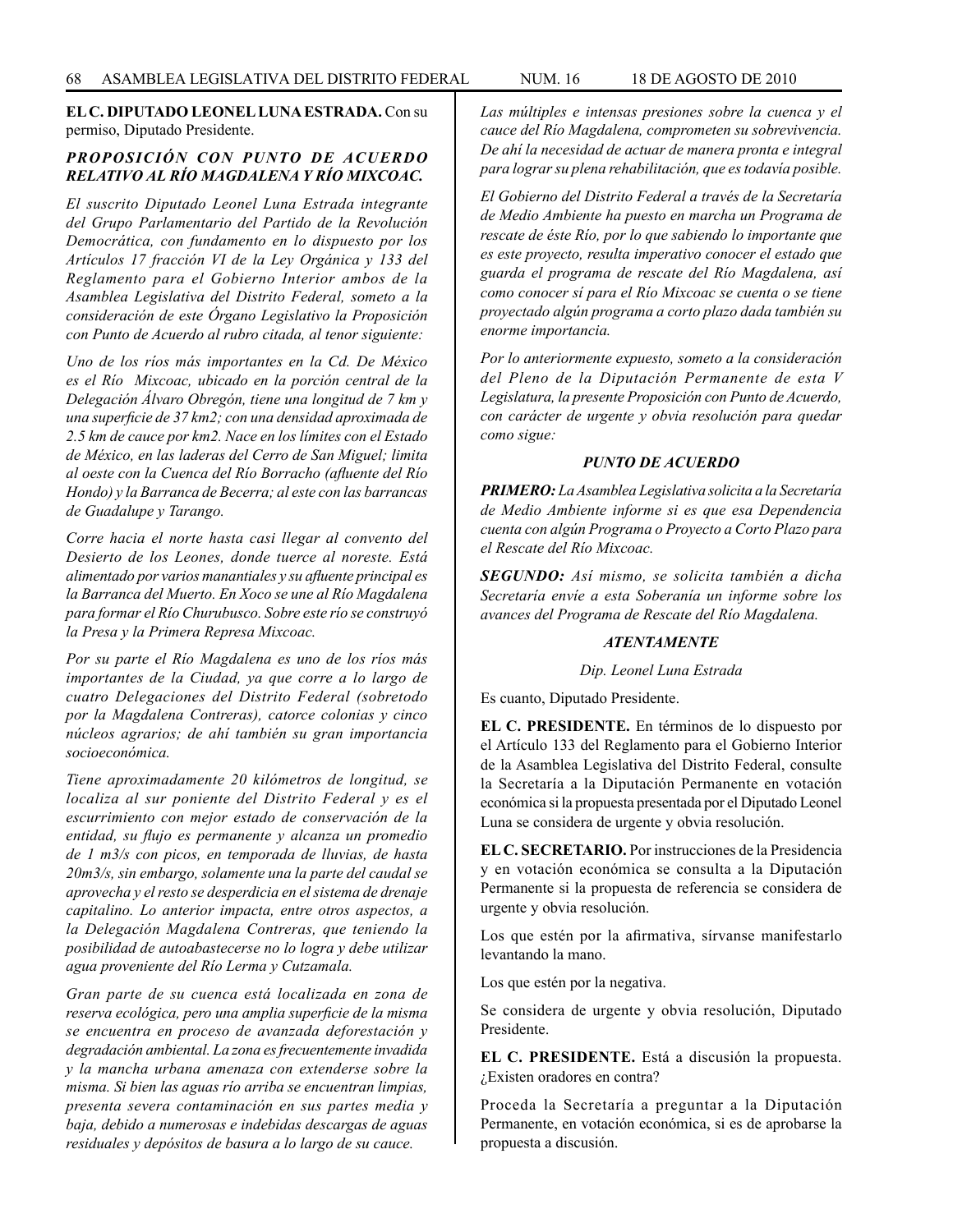**EL C. SECRETARIO.** Por instrucciones de la Presidencia y en votación económica se pregunta a la Diputación Permanente si está a favor o en contra de la propuesta sometida a su consideración.

Los que estén por la afirmativa, sírvanse manifestarlo levantando la mano.

Los que estén por la negativa.

Aprobada la propuesta, Diputado Presidente.

**EL C. PRESIDENTE.** Remítase a las autoridades correspondientes para los efectos legales a que haya lugar.

Para presentar una Proposición con Punto de Acuerdo relativo a la aplicación de la Ley de Cultura Cívica para el Distrito Federal, se concede el uso de la Tribuna al Diputado Leonel Luna Estrada, del Grupo Parlamentario del Partido de la Revolución Democrática.

**EL C. DIPUTADO LEONEL LUNA ESTRADA.** Con su permiso, Diputado Presidente.

## *PROPOSICIÓN CON PUNTO DE ACUERDO RELATIVO A LA APLICACIÓN DE LA LEY DE CULTURA CÍVICA PARA EL DISTRITO FEDERAL.*

*El suscrito Diputado Leonel Luna Estrada integrante del Grupo Parlamentario del Partido de la Revolución Democrática, con fundamento en lo dispuesto por los Artículos 17 fracción VI de lo Ley Orgánica y 133 del Reglamento para el Gobierno Interior ambos de lo Asamblea Legislativa del Distrito Federal, someto o la consideración de este Órgano Legislativo lo Proposición con Punto de Acuerdo al rubro citada, al tenor siguiente:*

*En días recientes se ha generado una gran polémica derivada de la distribución de un mensaje entre los vecinos de la Colonia Condesa, el cual supuestamente un grupo de ellos amenazan con colocar veneno en albóndigas para acabar con la fauna "nociva", es decir para "exterminar" a los perros que andan sin correa en los parques de dicha colonia.*

*Lo anterior resulta por demás preocupante, en virtud de que no se puede concebir que nuestra sociedad, supuestamente civilizada pretenda llevar a cabo este tipo de acciones para abatir un problema y mucho menos se puede permitir o alentar que este tipo de conductas se cometan pues, esto trae consigo repercusiones de índole legal.*

*Lo correcta aplicación de la Ley, por parte de las autoridades responsables, permitirá armonizar a los Ciudadanos con el entorno, permitiendo que los que se sienten afectados por la falta de cuidado de los dueños de mascotas que transitan en los parques y avenidas puedan acudir a las instancias competentes para dar solución y que aquellos que incumplen la norma sean sancionados.*

*Por lo anteriormente expuesto, someto a la consideración del Pleno de la Diputación Permanente de esta V Legislatura, la presente:*

## *PROPOSICIÓN CON PUNTO DE ACUERDO*

*PRIMERO. La Asamblea Legislativa del Distrito Federal solicita a la Consejería Jurídica, a la Secretaría de Seguridad Pública ambas del Distrito Federal y a la Jefatura Delegacional en Cuauhtemoc, que en el respectivo ámbito de sus atribuciones lleven a cabo la aplicación de la Ley de Cultura Cívica para el Distrito Federal en dicha demarcación y principalmente en la Colonia Condesa.*

*SEGUNDO. Asimismo se solicita a cada una de dichas Dependencias un informe respecto de las acciones que se están llevando a cabo para atender la problemática relacionada con el posible envenenamiento de animales en parques y calles de la colonia condesa, en cumplimiento de la Ley de Cultura Cívica para el Distrito Federal.*

#### *ATENTAMENTE*

*Dip. Leonel Luna Estrada*

Es cuanto, Diputado Presidente.

**EL C. PRESIDENTE.** En términos de lo dispuesto por el Artículo 133 del Reglamento para el Gobierno Interior de la Asamblea Legislativa del Distrito Federal, consulte la Secretaría a la Diputación Permanente, en votación económica si la propuesta presentada por el Diputado Leonel Luna se considera de urgente y obvia resolución.

**EL C. SECRETARIO.** Por instrucciones de la Presidencia y en votación económica se consulta a la Diputación Permanente si la propuesta de referencia se considera de urgente y obvia resolución.

Los que estén por la afirmativa, sírvanse manifestarlo levantando la mano.

Los que estén por la negativa.

Se considera de urgente y obvia resolución, Diputado Presidente.

**EL C. PRESIDENTE.** Está a discusión la propuesta. ¿Existen oradores en contra?

Proceda la Secretaría a preguntar a la Diputación Permanente en votación económica si es de aprobarse la propuesta a discusión.

**EL C. SECRETARIO.** Por instrucciones de la Presidencia y en votación económica, se pregunta a la Diputación Permanente si está a favor o en contra de la propuesta sometida a su consideración.

Los que estén por la afirmativa, sírvanse manifestarlo levantando la mano.

Los que estén por la negativa, sírvanse manifestarlo levantando la mano.

Aprobada la propuesta, Diputado Presidente.

**EL C. PRESIDENTE.** Remítase a las autoridades correspondientes para los efectos legales a que haya lugar.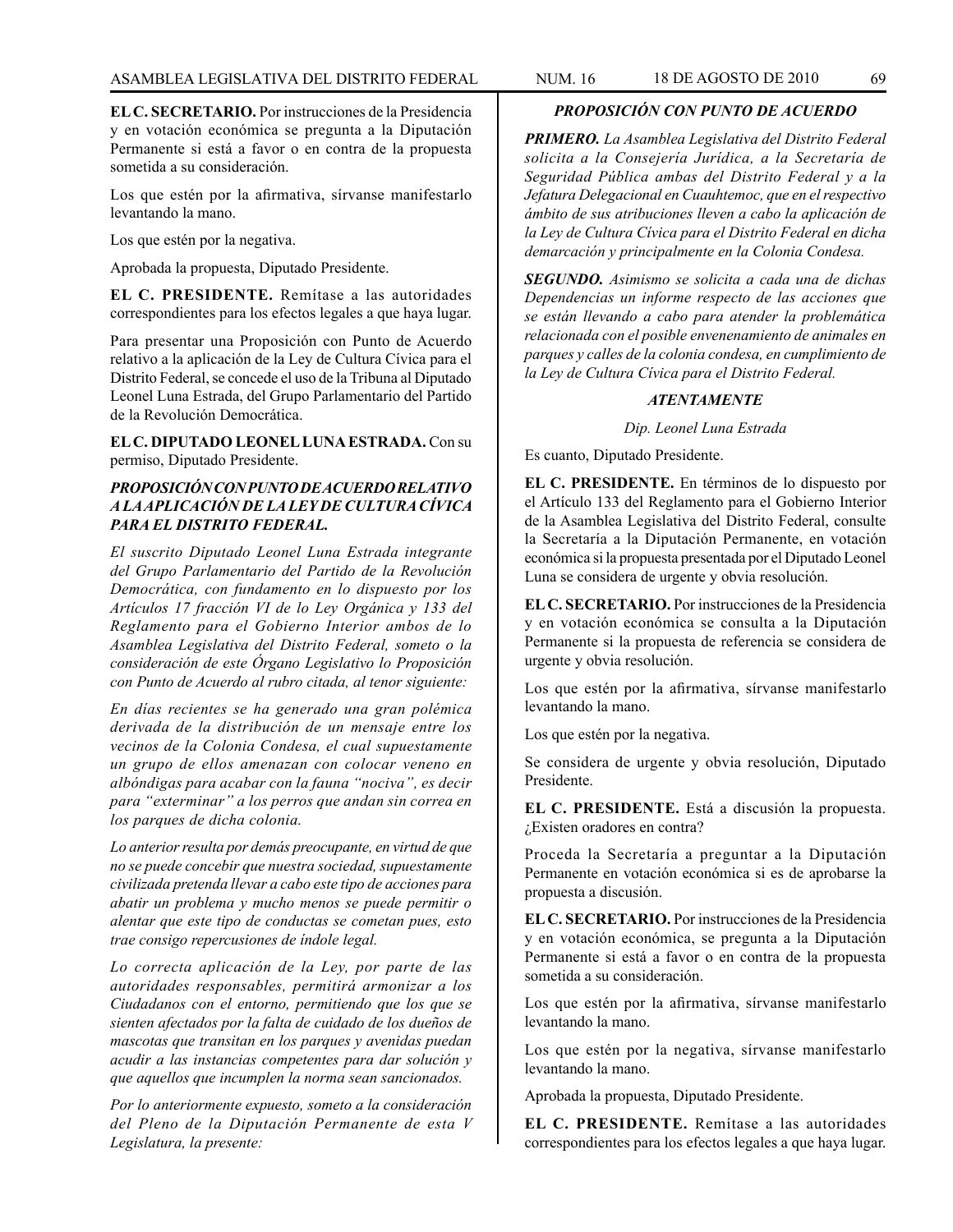Para presentar una Proposición con Punto de Acuerdo relativo a las barrancas ubicadas en la Delegación Álvaro Obregón, Cuajimalpa y Magdalena Contreras, se concede el uso de la Tribuna al Diputado Leonel Luna, del Grupo Parlamentario del Partido de la Revolución Democrática.

**EL C. DIPUTADO LEONEL LUNA ESTRADA.** Con su permiso, Diputado Presidente.

## *PROPOSICIÓN CON PUNTO DE ACUERDO RELATIVO A LAS BARRANCAS UBICADAS EN LAS DELEGACIONES ÁLVARO OBREGÓN, CUAJIMALPA Y MAGDALENA CONTRERAS.*

*El suscrito Diputado Leonel Luna Estrada integrante del Grupo Parlamentario del Partido de la Revolución Democrática, con fundamento en lo dispuesto por los Artículos 17 fracción VI de la Ley Orgánica y 133 del Reglamento para el Gobierno Interior ambos de la Asamblea Legislativa del Distrito Federal, someto a la consideración de este Órgano Legislativo la Proposición con Punto de Acuerdo al rubro citada, al tenor siguiente:*

*Las barrancas cumplen con una función importante, por el tipo y la cantidad de especies vegetales y animales que integran, funcionan como corredores biológicos para la dispersión de especies, además de captar el agua de lluvia para recargar el acuífero, del cual se extrae aproximadamente, el 70% del agua suministrada y un alto potencial forestal.*

*La Delegación Álvaro Obregón sobresale en la Ciudad de México, por ser la que cuenta con el mayor número de barrancas con 16, compartiendo algunas con la Delegación Cuajimalpa que por sí sola tiene 14, mientras que la Delegación Magdalena Contreras cuenta con nueve.*

*La ocupación y aprovechamiento de las barrancas en el Distrito Federal, representa un problema importante para la población que concentra, ya que éstas reúnen elementos naturales importantes que aportan diversos servicios ambientales a la Ciudad de México.*

*Actualmente diversas barrancas se encuentran afectadas y existen situaciones de riesgo para la población que las ocupa, además de deteriorar la calidad de vida de los habitantes de la Ciudad de México.*

*Es importante mencionar que las barrancas enfrentan procesos de deforestación, erosión, contaminación, relleno y disminución de especies endémicas principalmente, convirtiéndose en basureros y focos de infección. Estas modificaciones han propiciado la ocurrencia de accidentes, debido a que al generarse fuertes corrientes de agua en época de lluvias, reconocen su cauce natural, llevándose cualquier obstáculo que encuentran a su paso principalmente de origen artificial como son las construcciones.*

*Por lo anteriormente expuesto, someto a la consideración de este Honorable pleno, la presente Proposición con Punto de Acuerdo, para quedar como sigue:*

*PUNTO DE ACUERDO*

*ÚNICO. La Asamblea Legislativa del Distrito Federal, V Legislatura solicita a la Secretaria de Medio Ambiente del Gobierno del Distrito Federal, Lic. Martha Delgado Peralta un informe de los Proyectos y Programas para el Rescate de Barrancas en las Delegaciones Álvaro Obregón, Cuajimalpa y Magdalena Contreras.*

# *ATENTAMENTE*

*Dip. Leonel Estrada Luna*

Es cuanto, Diputado Presidente.

**EL C. PRESIDENTE.** En los términos de lo dispuesto por el Artículo 133 del Reglamento pregunte la Secretaría si la propuesta presentada por el Diputado Leonel Luna se considera de urgente y obvia resolución.

**EL C. SECRETARIO.** Por instrucciones de la Presidencia y en votación económica, se consulta a la Diputación Permanente si la propuesta de referencia se considera de urgente y obvia resolución.

Los que estén por la afirmativa, sírvanse manifestarlo levantando la mano.

Los que estén por la negativa.

Se considera de urgente y obvia resolución, Diputado Presidente.

**EL C. PRESIDENTE.** Está a discusión la propuesta. ¿Existen oradores en contra?

Proceda la Secretaría a preguntar a la Diputación Permanente en votación económica si es de aprobarse la propuesta a discusión.

**EL C. SECRETARIO.** Por instrucciones de la Presidencia y en votación económica se pregunta a la Diputación Permanente si está a favor o en contra de la propuesta sometida a su consideración.

Los que estén por la afirmativa, sírvanse manifestarlo levantando la mano.

Los que estén por la negativa.

Aprobada la propuesta, Diputado Presidente.

**EL C. PRESIDENTE.** Remítase a las autoridades correspondientes para los efectos legales a que haya lugar.

Para presentar una Proposición con Punto de Acuerdo por medio del cual se solicita al Contralor General del Distrito Federal que en el marco de sus atribuciones instruya la apertura de una Ventanilla Especial para la recepción de atención y seguimiento de quejas y denuncias relacionadas con las intervenciones de servidores públicos en los procesos de elección de comités Ciudadanos, se concede el uso de la Tribuna al Diputado Leonel Luna, del Grupo Parlamentario del Partido de la Revolución Democrática.

**EL C. DIPUTADO LEONEL LUNA ESTRADA.** Con su permiso, Diputado Presidente.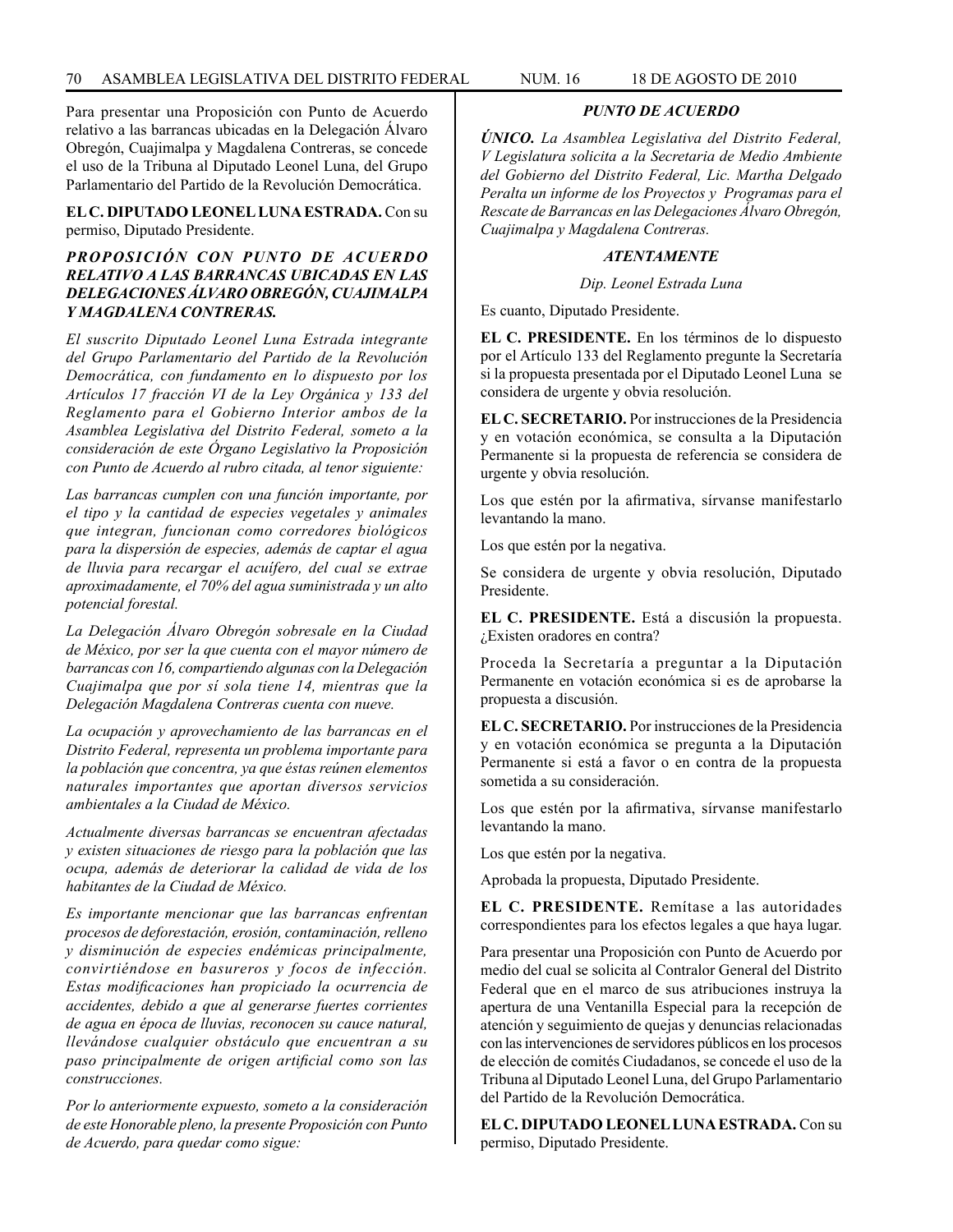### *PROPOSICIÓN CON PUNTO DE ACUERDO POR MEDIO DEL CUAL SE SOLICITA AL C. CONTRALOR GENERAL DEL DISTRITO FEDERAL, QUE EN EL MARCO DE SUS ATRIBUCIONES, INSTRUYA LA APERTURA DE UNA VENTANILLA ESPECIAL PARA LA RECEPCIÓN, ATENCIÓN Y SEGUIMIENTO DE QUEJAS Y DENUNCIAS RELACIONADAS CON LA INTERVENCIÓN DE SERVIDORES PÚBLICOS EN EL PROCESO DE ELECCIÓN DE COMITÉS CIUDADANOS.*

*El suscrito Diputado Leonel Luna Estrada, integrante del Grupo Parlamentaria del Partido de la Revolución Democrática, con fundamento en lo dispuesto en los Artículos 17 fracción VI de la Ley Orgánica y 133 del Reglamento para el Gobierno Interior ambos de la Asamblea Legislativa del Distrito Federal, someto a la consideración de este Honorable Pleno la proposición con Punto de Acuerdo al rubro citada, al tenor siguiente:*

*El próximo 24 de octubre, de acuerdo con lo establecido en la Ley de Participación Ciudadana que recientemente se discutió en esta Honorable Asamblea, se realizarán las elecciones de los Comités Ciudadanos que funcionarán por 3 años en la Ciudad de México.*

*Con esta elección, se fortalecen los espacios de participación Ciudadana en el Distrito Federal y sobre todo, se da un paso importante para que la vida de estos órganos recupere su regularidad y plena vigencia, como instancias no sólo de representación y participación directa, sino incluso con facultades para elaborar y proponer programas de desarrollo comunitario y coadyuvar con las autoridades locales en su ejecución.*

*Es por ello que resulta preocupante la intervención de servidores públicos, tanto de los gobiernos delegacionales como secretarías del gobierno central, que excediendo el marco legal que norma su actuación y la existencia de un impedimento a su intervención en el proceso, de acuerdo con lo establecido en el Artículo 118 párrafos segundo y tercero de la Ley de Participación Ciudadana del Distrito Federal, han sido denunciados interviniendo directamente en la integración de planillas y en la organización de vecinos para participar en dicha elección.*

*En tal sentido, y reconociendo el carácter Ciudadano como el mayor de los valores de este proceso, se propone que esta H. Asamblea se pronuncie en el tenor siguiente:*

## *PUNTO DE ACUERDO*

*ÚNICO. Se solicita al C. Contralor General del Distrito Federal, que en el marco de sus atribuciones instruya la apertura de una Ventanilla Especial para la Recepción Atención y Seguimiento de Quejas y Denuncias relacionadas con la intervención de Servidores Públicos en el Proceso de Elección de Comités Ciudadanos.*

### *ATENTAMENTE*

*Dip. Leonel Luna Estrada*

Es cuanto, Diputado Presidente.

**EL C. PRESIDENTE DIPUTADO FERNANDO CUÉLLAR REYES.** Gracias, Diputado. En términos de lo dispuesto por el Artículo 133 del Reglamento para el Gobierno Interior de la Asamblea Legislativa del Distrito Federal, consulte la Secretaría a la Diputación Permanente en votación económica si la propuesta presentada por el Diputado Leonel Luna Estrada se considera de urgente y obvia resolución.

**EL C. SECRETARIO.** Por instrucciones de la Presidencia y en votación económica se consulta a la Diputación Permanente si la propuesta de referencia se considera de urgente y obvia resolución.

Los que estén por la afirmativa sírvanse manifestarlo levantando la mano.

Los que estén por la negativa.

Se considera de urgente y obvia resolución, Diputado Presidente.

**EL C. PRESIDENTE.** Gracias, Diputado Secretario. Está a discusión la propuesta. ¿Existen oradores en contra?

Proceda la Secretaría a preguntar a la Diputación Permanente en votación económica si es de aprobarse la propuesta a discusión.

**EL C. SECRETARIO.** Por instrucciones de la Presidencia y en votación económica se pregunta a la Diputación Permanente si está a favor o en contra de la propuesta sometida a su consideración.

Los que estén por la afirmativa sírvanse manifestarlo levantando la mano.

Los que estén por la negativa.

Aprobada la propuesta, Diputado Presidente.

**EL C. PRESIDENTE.** Gracias, Diputado Secretario. Remítase a las autoridades correspondientes para los efectos legales a que haya lugar.

Para presentar una Proposición con Punto de Acuerdo para que esta Honorable Asamblea Legislativa del Distrito Federal realice el próximo 7 de octubre una Sesión Solemne para realizar un reconocimiento al periodista Fidel Samaniego Reyes, con motivo de su fallecimiento, se concede el uso de la Tribuna al Diputado Federico Manzo Sarquis, del Grupo Parlamentario del Partido Acción Nacional.

**EL C. DIPUTADO FEDERICO MANZO SARQUIS.** Con la venia de la Presidencia.

El presente Punto de Acuerdo promovido por la Diputada Mariana Gómez del Campo, solicito se integre en su totalidad en el Diario de los Debates.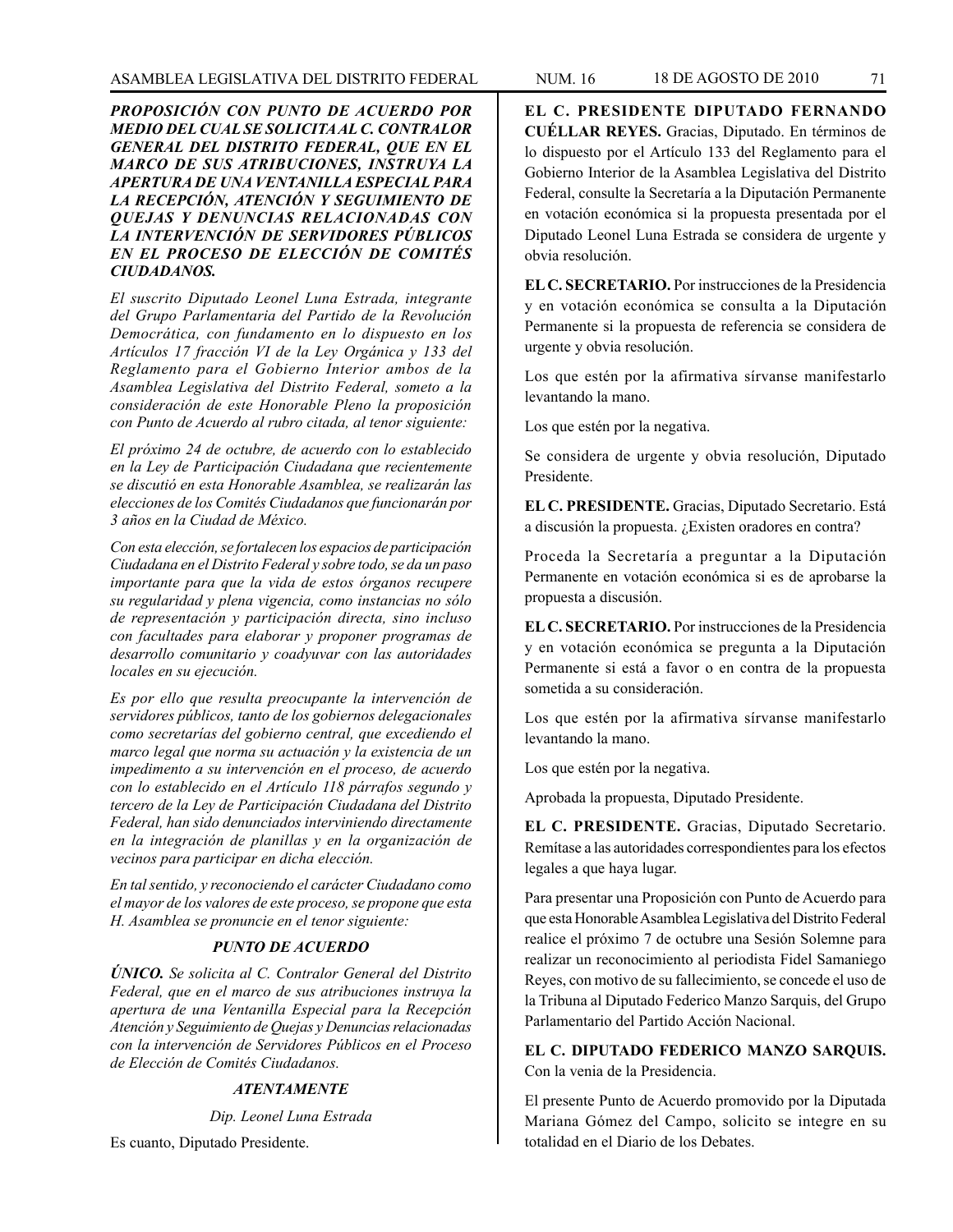### *PROPOSICIÓN CON PUNTO DE ACUERDO PARA QUE ESTA HONORABLE ASAMBLEA LEGISLATIVA DEL DISTRITO FEDERAL, REALICE EL PRÓXIMO 7 DE OCTUBRE UNA SESIÓN SOLEMNE PARA REALIZAR UN RECONOCIMIENTO AL PERIODISTA FIDEL SAMANIEGO REYES, CON MOTIVO DE SU FALLECIMIENTO.*

*El suscrito, a nombre de la Diputada Mariana Gómez del Campo Gurza, Diputados a la Asamblea Legislativa del Distrito Federal, V Legislatura, integrantes del Grupo Parlamentario del Partido Acción Nacional, con fundamento en lo dispuesto por los artículos 17 fracción VI de la Ley Orgánica y 133 del Reglamento para el Gobierno Interior de la Asamblea Legislativa del Distrito Federal, someto a consideración de esta Diputación Permanente, con carácter de urgente y obvia resolución, la presente Proposición con Punto de Acuerdo para que esta Honorable Asamblea Legislativa del Distrito Federal, realice el próximo 7 de octubre una Sesión Solemne para realizar un Reconocimiento al Periodista Fidel Samaniego Reyes, con motivo de su fallecimiento, al tenor de los siguientes:*

#### *ANTECEDENTES*

*1. Fidel Samaniego Reyes nació en la Ciudad de México, Distrito Federal, en enero de 1953, fue también veracruzano por decisión propia.*

*Realizó sus estudios como abogado en la Facultad de Derecho en la Universidad Nacional Autónoma de México y en la Escuela Libre de Derecho.* 

*Fue egresado de la Escuela de Periodismo Carlos Septién García, escuela que le permitió descubrir sus grandes dotes de comunicador y el gran talento para ser periodista.* 

*Se desempeñó como colaborador de Señal de 1976 a 1978; escribió desde 1978 en el periódico El Universal y en La Crónica de Hoy por varios años desde 1977.*

*Fue además comentarista político en Radio 13, Reportero para Universal Televisión, con capsulas llamadas "De Confianza", Fundó el blog "De Confianza con Fidel" en el sitio Web del periódico El Universal en 2008, y autor del libro "Las entrañas del poder" en 1994 y, "Y me dijeron leyenda" en 2009, libro que relata crónicas, que incluye imágenes, retratos hablados y diálogos con diversas personalidades importantes de la política.*

*Samaniego Reyes, fue un cronista con sensibilidad sin igual, misma que lo llevó a ganar el Premio Nacional de Periodismo en el género de Crónica en 1989, premiado por el Club de Periodistas de México en 1995 y Galardonado como mejor cronista en la entrega del Premio al Periodismo José Pagés Llergo, en 2002.*

*2. Fidel Samaniego, se auto describía de forma abierta, como "Narigón cronista"; en el ámbito de la política entre senadores y diputados era conocido como "El Gran Fidel" o "El Águila Cronista", debido a su mirada aguda y largo alcance que imprimía a todas y cada una de sus notas periodísticas.*

*Quienes estuvieron cerca de él, señalan que lo de "Narigón" no se debía al aspecto físico de su nariz, sino al olfato que había desarrollado para adelantarse a eventos políticos que solo con su experiencia e información privilegiada podría develar.*

*Fidel Samaniego, siempre se caracterizó por ser un cronista, político, reportero, periodista, por lo que ningún rincón, ningún recoveco, ninguna oficina de Congreso de la Unión en San Lázaro o del Senado en Xicoténcatl, o de cada partido político que cubrió con su pluma y mirada de águila quedó oculto.*

*Él mismo describió lo que significaba su trabajo desde el Universal, periódico en el que laboraba, por lo que en el ámbito político, lugar y quehacer de sus crónicas, lo describió de la siguiente forma: "Aquí, en EL UNIVERSAL, mi cuna, mi casa, fui reportero de Espectáculos. Y posiblemente eso me ha ayudado a comprender a quienes participan en el gran escenario de la política. Y he podido verlos y describirlos sin maquillajes. Me he metido en sus camerinos, y he podido ver lo que hay entre las líneas de sus parlamentos. Ellas, ellos, ni buenos ni malos, políticos. En la lucha por el poder. Y sus perfiles, y sus historias, en escena o tras bastidores."*

*3. A Fidel Samaniego, se le recordará como un reportero, periodista y cronista en el ámbito del quehacer político de larga trayectoria.*

*Se caracterizó por ser generoso en el análisis de los documentos e igualmente riguroso en el uso del lenguaje y ese estilo inigualable para transmitir, a través de su pluma, el quehacer legislativo; trabajo que le permitió ser valorado como un excepcional periodista surgido de las aulas de la Escuela de Periodismo Carlos Septién García, su alma mater.*

*Comunicador veraz, responsable y oportuno, su trabajo es y será recordado por su constante defensa del derecho a la libertad de expresión. Él abrió caminos a periodistas, ahí donde casi todos en la fuente pasan casi desapercibidos, y donde la labor de ser comunicador pocas veces es comprendida, entendida y aceptada por unos u otros.*

*Sus diálogos escritos, entre los hechos y su relato con juegos de palabras eran insólitos, siempre atraían la opinión pública y la de sus lectores, sus escritos dieron muestra de su talento periodístico, por eso se le reconocía como redactor de historias de escenas de poder, política y de la vida cotidiana*

*En varias ocasiones, quienes tuvieron la suerte de colaborar con él, señalan que de sus crónicas parlamentarias y en el ejercicio de las mismas, tenía una especial agudeza periodística que le permitía describir pasajes y momentos poco observados por los protagonistas del acontecer legislativo, sus juicios y observaciones siempre se caracterizaron por ser certeros y precisos.*